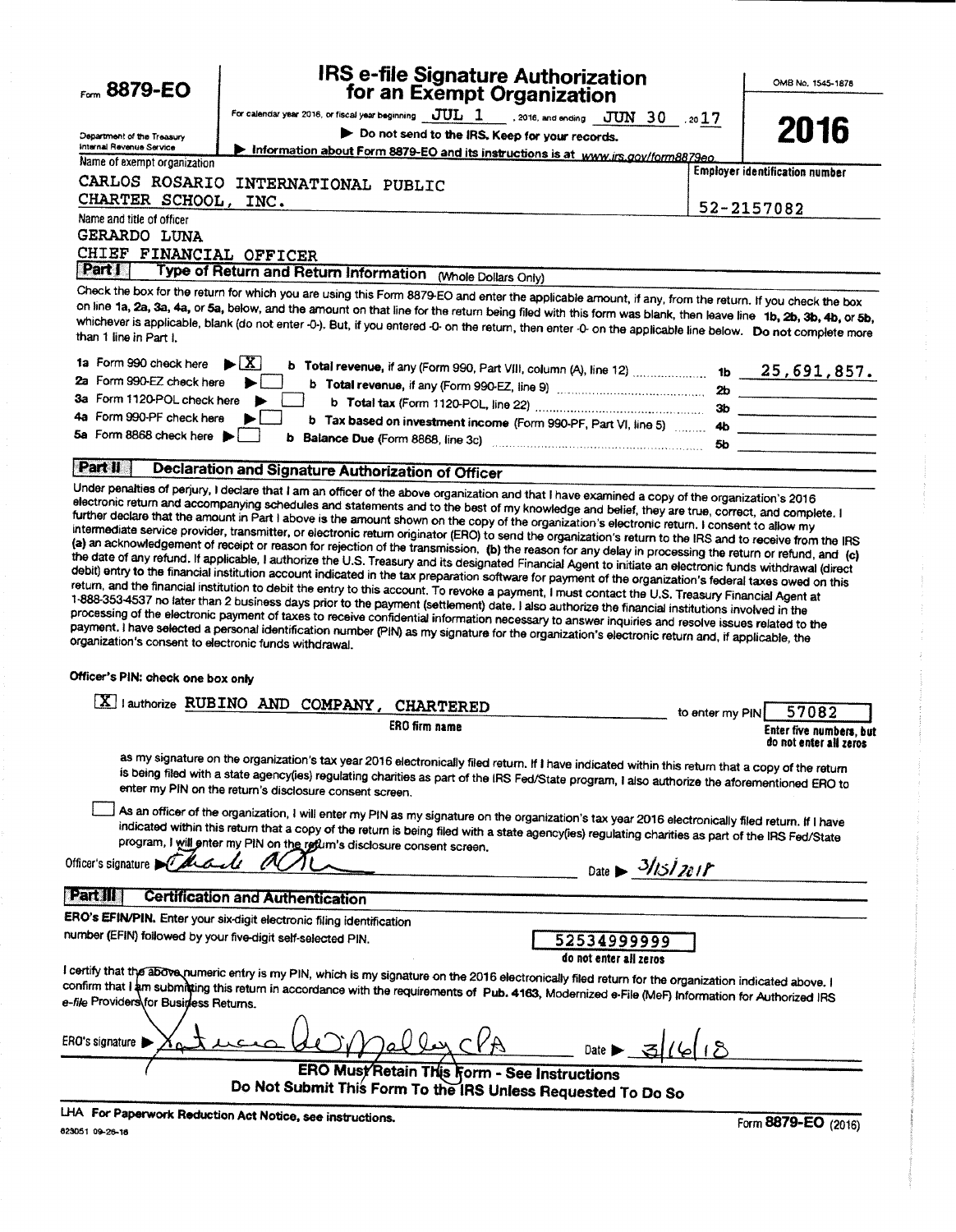|                                                                      | <b>IRS e-file Signature Authorization<br/>for an Exempt Organization</b>                                                                                                                                                                                                                                                                                                                                                                                                                                                                                                                                                                                                                                                                                                                                                                                                                                                                                                                                                                                                                                                                                                                                                                                                                                                                                                                                                                                                                                                                                                                                                                                                                                                                                                             |                 | OMB No. 1545-1878                                 |
|----------------------------------------------------------------------|--------------------------------------------------------------------------------------------------------------------------------------------------------------------------------------------------------------------------------------------------------------------------------------------------------------------------------------------------------------------------------------------------------------------------------------------------------------------------------------------------------------------------------------------------------------------------------------------------------------------------------------------------------------------------------------------------------------------------------------------------------------------------------------------------------------------------------------------------------------------------------------------------------------------------------------------------------------------------------------------------------------------------------------------------------------------------------------------------------------------------------------------------------------------------------------------------------------------------------------------------------------------------------------------------------------------------------------------------------------------------------------------------------------------------------------------------------------------------------------------------------------------------------------------------------------------------------------------------------------------------------------------------------------------------------------------------------------------------------------------------------------------------------------|-----------------|---------------------------------------------------|
| Form 8879-EO                                                         |                                                                                                                                                                                                                                                                                                                                                                                                                                                                                                                                                                                                                                                                                                                                                                                                                                                                                                                                                                                                                                                                                                                                                                                                                                                                                                                                                                                                                                                                                                                                                                                                                                                                                                                                                                                      |                 |                                                   |
|                                                                      | For calendar year 2016, or fiscal year beginning $JUL$ $1$ , 2016, and ending $JUN$ $30$ , 20 $17$                                                                                                                                                                                                                                                                                                                                                                                                                                                                                                                                                                                                                                                                                                                                                                                                                                                                                                                                                                                                                                                                                                                                                                                                                                                                                                                                                                                                                                                                                                                                                                                                                                                                                   |                 | 2016                                              |
| Department of the Treasury                                           | Do not send to the IRS. Keep for your records.                                                                                                                                                                                                                                                                                                                                                                                                                                                                                                                                                                                                                                                                                                                                                                                                                                                                                                                                                                                                                                                                                                                                                                                                                                                                                                                                                                                                                                                                                                                                                                                                                                                                                                                                       |                 |                                                   |
| Internal Revenue Service                                             | Information about Form 8879-EO and its instructions is at www.irs.gov/form8879eo.                                                                                                                                                                                                                                                                                                                                                                                                                                                                                                                                                                                                                                                                                                                                                                                                                                                                                                                                                                                                                                                                                                                                                                                                                                                                                                                                                                                                                                                                                                                                                                                                                                                                                                    |                 |                                                   |
| Name of exempt organization                                          |                                                                                                                                                                                                                                                                                                                                                                                                                                                                                                                                                                                                                                                                                                                                                                                                                                                                                                                                                                                                                                                                                                                                                                                                                                                                                                                                                                                                                                                                                                                                                                                                                                                                                                                                                                                      |                 | <b>Employer identification number</b>             |
| CARLOS ROSARIO                                                       | INTERNATIONAL PUBLIC                                                                                                                                                                                                                                                                                                                                                                                                                                                                                                                                                                                                                                                                                                                                                                                                                                                                                                                                                                                                                                                                                                                                                                                                                                                                                                                                                                                                                                                                                                                                                                                                                                                                                                                                                                 |                 |                                                   |
| CHARTER SCHOOL,                                                      | INC.                                                                                                                                                                                                                                                                                                                                                                                                                                                                                                                                                                                                                                                                                                                                                                                                                                                                                                                                                                                                                                                                                                                                                                                                                                                                                                                                                                                                                                                                                                                                                                                                                                                                                                                                                                                 |                 | 52-2157082                                        |
| Name and title of officer<br>GERARDO LUNA<br>CHIEF FINANCIAL OFFICER |                                                                                                                                                                                                                                                                                                                                                                                                                                                                                                                                                                                                                                                                                                                                                                                                                                                                                                                                                                                                                                                                                                                                                                                                                                                                                                                                                                                                                                                                                                                                                                                                                                                                                                                                                                                      |                 |                                                   |
| Part I                                                               | Type of Return and Return Information (Whole Dollars Only)                                                                                                                                                                                                                                                                                                                                                                                                                                                                                                                                                                                                                                                                                                                                                                                                                                                                                                                                                                                                                                                                                                                                                                                                                                                                                                                                                                                                                                                                                                                                                                                                                                                                                                                           |                 |                                                   |
| than 1 line in Part I.<br><b>1a</b> Form 990 check here              | Check the box for the return for which you are using this Form 8879-EO and enter the applicable amount, if any, from the return. If you check the box<br>on line 1a, 2a, 3a, 4a, or 5a, below, and the amount on that line for the return being filed with this form was blank, then leave line 1b, 2b, 3b, 4b, or 5b,<br>whichever is applicable, blank (do not enter -0-). But, if you entered -0- on the return, then enter -0- on the applicable line below. Do not complete more<br><b>b</b> Total revenue, if any (Form 990, Part VIII, column (A), line 12)  1b $\underline{\hspace{1cm}} 25,691,857.$<br>$\blacktriangleright$ $\mid$ X                                                                                                                                                                                                                                                                                                                                                                                                                                                                                                                                                                                                                                                                                                                                                                                                                                                                                                                                                                                                                                                                                                                                      |                 |                                                   |
| 2a Form 990-EZ check here                                            |                                                                                                                                                                                                                                                                                                                                                                                                                                                                                                                                                                                                                                                                                                                                                                                                                                                                                                                                                                                                                                                                                                                                                                                                                                                                                                                                                                                                                                                                                                                                                                                                                                                                                                                                                                                      |                 |                                                   |
| 3a Form 1120-POL check here                                          |                                                                                                                                                                                                                                                                                                                                                                                                                                                                                                                                                                                                                                                                                                                                                                                                                                                                                                                                                                                                                                                                                                                                                                                                                                                                                                                                                                                                                                                                                                                                                                                                                                                                                                                                                                                      |                 |                                                   |
| 4a Form 990-PF check here                                            | b Tax based on investment income (Form 990-PF, Part VI, line 5) [10001] 4b [2001] [2002] [2002] [2004] [2003] [                                                                                                                                                                                                                                                                                                                                                                                                                                                                                                                                                                                                                                                                                                                                                                                                                                                                                                                                                                                                                                                                                                                                                                                                                                                                                                                                                                                                                                                                                                                                                                                                                                                                      |                 |                                                   |
| 5a Form 8868 check here                                              |                                                                                                                                                                                                                                                                                                                                                                                                                                                                                                                                                                                                                                                                                                                                                                                                                                                                                                                                                                                                                                                                                                                                                                                                                                                                                                                                                                                                                                                                                                                                                                                                                                                                                                                                                                                      |                 |                                                   |
|                                                                      |                                                                                                                                                                                                                                                                                                                                                                                                                                                                                                                                                                                                                                                                                                                                                                                                                                                                                                                                                                                                                                                                                                                                                                                                                                                                                                                                                                                                                                                                                                                                                                                                                                                                                                                                                                                      |                 |                                                   |
| Part II                                                              | <b>Declaration and Signature Authorization of Officer</b>                                                                                                                                                                                                                                                                                                                                                                                                                                                                                                                                                                                                                                                                                                                                                                                                                                                                                                                                                                                                                                                                                                                                                                                                                                                                                                                                                                                                                                                                                                                                                                                                                                                                                                                            |                 |                                                   |
|                                                                      | Under penalties of perjury, I declare that I am an officer of the above organization and that I have examined a copy of the organization's 2016<br>electronic return and accompanying schedules and statements and to the best of my knowledge and belief, they are true, correct, and complete. I<br>further declare that the amount in Part I above is the amount shown on the copy of the organization's electronic return. I consent to allow my<br>intermediate service provider, transmitter, or electronic return originator (ERO) to send the organization's return to the IRS and to receive from the IRS<br>(a) an acknowledgement of receipt or reason for rejection of the transmission, (b) the reason for any delay in processing the return or refund, and (c)<br>the date of any refund. If applicable, I authorize the U.S. Treasury and its designated Financial Agent to initiate an electronic funds withdrawal (direct<br>debit) entry to the financial institution account indicated in the tax preparation software for payment of the organization's federal taxes owed on this<br>return, and the financial institution to debit the entry to this account. To revoke a payment, I must contact the U.S. Treasury Financial Agent at<br>1-888-353-4537 no later than 2 business days prior to the payment (settlement) date. I also authorize the financial institutions involved in the<br>processing of the electronic payment of taxes to receive confidential information necessary to answer inquiries and resolve issues related to the<br>payment. I have selected a personal identification number (PIN) as my signature for the organization's electronic return and, if applicable, the<br>organization's consent to electronic funds withdrawal. |                 |                                                   |
| Officer's PIN: check one box only                                    |                                                                                                                                                                                                                                                                                                                                                                                                                                                                                                                                                                                                                                                                                                                                                                                                                                                                                                                                                                                                                                                                                                                                                                                                                                                                                                                                                                                                                                                                                                                                                                                                                                                                                                                                                                                      |                 |                                                   |
| ΧI                                                                   | I authorize RUBINO AND COMPANY, CHARTERED                                                                                                                                                                                                                                                                                                                                                                                                                                                                                                                                                                                                                                                                                                                                                                                                                                                                                                                                                                                                                                                                                                                                                                                                                                                                                                                                                                                                                                                                                                                                                                                                                                                                                                                                            | to enter my PIN | 57082                                             |
|                                                                      | <b>ERO</b> firm name                                                                                                                                                                                                                                                                                                                                                                                                                                                                                                                                                                                                                                                                                                                                                                                                                                                                                                                                                                                                                                                                                                                                                                                                                                                                                                                                                                                                                                                                                                                                                                                                                                                                                                                                                                 |                 | Enter five numbers, but<br>do not enter all zeros |
|                                                                      | as my signature on the organization's tax year 2016 electronically filed return. If I have indicated within this return that a copy of the return<br>is being filed with a state agency(ies) regulating charities as part of the IRS Fed/State program, I also authorize the aforementioned ERO to<br>enter my PIN on the return's disclosure consent screen.                                                                                                                                                                                                                                                                                                                                                                                                                                                                                                                                                                                                                                                                                                                                                                                                                                                                                                                                                                                                                                                                                                                                                                                                                                                                                                                                                                                                                        |                 |                                                   |
|                                                                      | As an officer of the organization, I will enter my PIN as my signature on the organization's tax year 2016 electronically filed return. If I have<br>indicated within this return that a copy of the return is being filed with a state agency(ies) regulating charities as part of the IRS Fed/State<br>program, I will enter my PIN on the return's disclosure consent screen.                                                                                                                                                                                                                                                                                                                                                                                                                                                                                                                                                                                                                                                                                                                                                                                                                                                                                                                                                                                                                                                                                                                                                                                                                                                                                                                                                                                                     |                 |                                                   |
| Officer's signature $\blacktriangleright$                            | <u> 1989 - Andrea Station, amerikansk politik (d. 1989)</u>                                                                                                                                                                                                                                                                                                                                                                                                                                                                                                                                                                                                                                                                                                                                                                                                                                                                                                                                                                                                                                                                                                                                                                                                                                                                                                                                                                                                                                                                                                                                                                                                                                                                                                                          |                 | Date $\triangleright$                             |
| Part III                                                             | <b>Certification and Authentication</b>                                                                                                                                                                                                                                                                                                                                                                                                                                                                                                                                                                                                                                                                                                                                                                                                                                                                                                                                                                                                                                                                                                                                                                                                                                                                                                                                                                                                                                                                                                                                                                                                                                                                                                                                              |                 |                                                   |

**ERO's EFIN/PIN.** Enter your six-digit electronic filing identification number (EFIN) followed by your five-digit self-selected PIN.

| 52534999999            |  |
|------------------------|--|
| do not enter all zeros |  |

confirm that I am submitting this return in accordance with the requirements of **Pub. 4163,** Modernized e-File (MeF) Information for Authorized IRS *e-file*  Providers for Business Returns. I certify that the above numeric entry is my PIN, which is my signature on the 2016 electronically filed return for the organization indicated above. I

 $ERO's signature$  Date Date Date  $\blacktriangleright$ 

## **ERO Must Retain This Form - See Instructions Do Not Submit This Form To the IRS Unless Requested To Do So**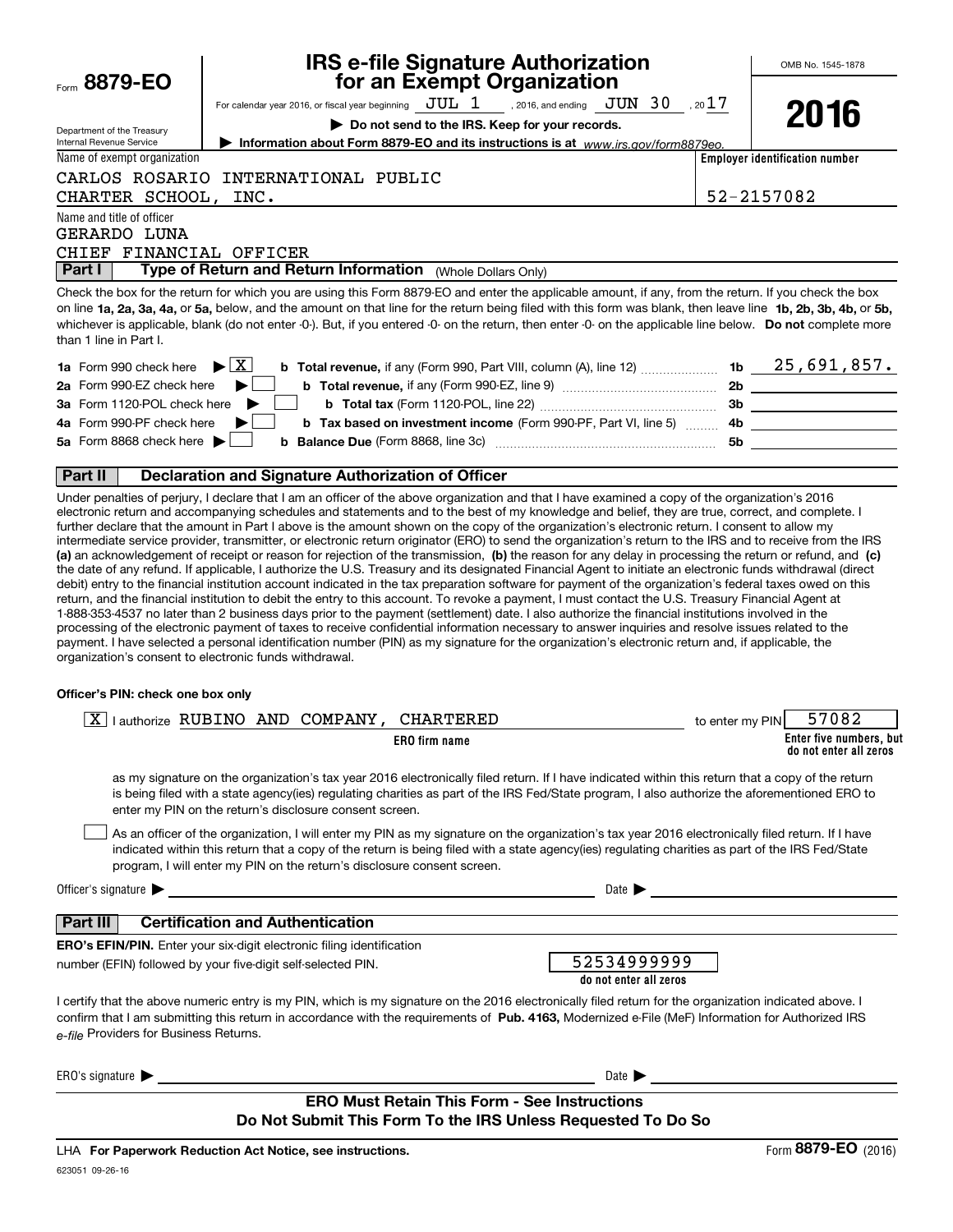| Form JY                                            |         | Under section 501(c), 527, or 4947(a)(1) of the Internal Revenue Code (except private foundations)         |                                                                             |                                                                                                 |                             |                 |            |                                                           |                         |                                            |                                                                                                            |
|----------------------------------------------------|---------|------------------------------------------------------------------------------------------------------------|-----------------------------------------------------------------------------|-------------------------------------------------------------------------------------------------|-----------------------------|-----------------|------------|-----------------------------------------------------------|-------------------------|--------------------------------------------|------------------------------------------------------------------------------------------------------------|
| Department of the Treasury                         |         |                                                                                                            | Do not enter social security numbers on this form as it may be made public. |                                                                                                 |                             |                 |            |                                                           |                         | <b>Open to Public</b>                      |                                                                                                            |
| Internal Revenue Service                           |         |                                                                                                            | Information about Form 990 and its instructions is at www.irs.gov/form990.  |                                                                                                 |                             |                 |            |                                                           |                         | <b>Inspection</b>                          |                                                                                                            |
|                                                    |         | A For the 2016 calendar year, or tax year beginning                                                        |                                                                             | JUL 1, 2016                                                                                     |                             |                 |            | and ending JUN 30, 2017                                   |                         |                                            |                                                                                                            |
| <b>B</b> Check if<br>applicable:                   |         | <b>C</b> Name of organization                                                                              |                                                                             |                                                                                                 |                             |                 |            | D Employer identification number                          |                         |                                            |                                                                                                            |
| Address                                            |         | CARLOS ROSARIO INTERNATIONAL PUBLIC                                                                        |                                                                             |                                                                                                 |                             |                 |            |                                                           |                         |                                            |                                                                                                            |
| change<br>Name                                     |         | CHARTER SCHOOL, INC.                                                                                       |                                                                             |                                                                                                 |                             |                 |            |                                                           |                         | 52-2157082                                 |                                                                                                            |
| change<br>Initial                                  |         | Doing business as                                                                                          |                                                                             |                                                                                                 |                             |                 |            |                                                           |                         |                                            |                                                                                                            |
| return<br>Final                                    |         | Number and street (or P.O. box if mail is not delivered to street address)<br>1100 HARVARD STREET, NW      |                                                                             |                                                                                                 |                             |                 | Room/suite | E Telephone number                                        |                         | $202 - 797 - 4700$                         |                                                                                                            |
| return/<br>termin-                                 |         |                                                                                                            |                                                                             |                                                                                                 |                             |                 |            | G Gross receipts \$                                       |                         | 25,691,857.                                |                                                                                                            |
| ated<br>Amended                                    |         | City or town, state or province, country, and ZIP or foreign postal code<br>WASHINGTON, DC                 | 20009                                                                       |                                                                                                 |                             |                 |            |                                                           |                         |                                            |                                                                                                            |
| return<br>Applica-                                 |         | F Name and address of principal officer: ALLISON KOKKOROS                                                  |                                                                             |                                                                                                 |                             |                 |            | H(a) Is this a group return                               |                         |                                            | $\sqrt{}$ Yes $\sqrt{X}$ No                                                                                |
| tion<br>pending                                    |         | SAME AS C ABOVE                                                                                            |                                                                             |                                                                                                 |                             |                 |            |                                                           | for subordinates?       | H(b) Are all subordinates included?   Yes  | No                                                                                                         |
|                                                    |         | Tax-exempt status: $\boxed{\mathbf{X}}$ 501(c)(3)                                                          | $501(c)$ (                                                                  | $\sqrt{\frac{1}{1}}$ (insert no.)                                                               |                             | $4947(a)(1)$ or | 527        |                                                           |                         | If "No," attach a list. (see instructions) |                                                                                                            |
|                                                    |         | J Website: WWW.CARLOSROSARIO.ORG                                                                           |                                                                             |                                                                                                 |                             |                 |            | $H(c)$ Group exemption number $\blacktriangleright$       |                         |                                            |                                                                                                            |
|                                                    |         | <b>K</b> Form of organization: $\boxed{\mathbf{X}}$ Corporation                                            | Trust                                                                       | Association                                                                                     | Other $\blacktriangleright$ |                 |            | L Year of formation: $1998$ M State of legal domicile: DC |                         |                                            |                                                                                                            |
| Part I                                             | Summary |                                                                                                            |                                                                             |                                                                                                 |                             |                 |            |                                                           |                         |                                            |                                                                                                            |
| 1.                                                 |         | Briefly describe the organization's mission or most significant activities: TO PROVIDE EDUCATION FOR ADULT |                                                                             |                                                                                                 |                             |                 |            |                                                           |                         |                                            |                                                                                                            |
|                                                    |         | IMMIGRANTS IN THE DISTRICT OF COLUMBIA.                                                                    |                                                                             |                                                                                                 |                             |                 |            |                                                           |                         |                                            |                                                                                                            |
| з                                                  |         | Number of voting members of the governing body (Part VI, line 1a)                                          |                                                                             | if the organization discontinued its operations or disposed of more than 25% of its net assets. |                             |                 |            |                                                           | 3                       |                                            |                                                                                                            |
| 4                                                  |         |                                                                                                            |                                                                             |                                                                                                 |                             |                 |            |                                                           | $\overline{\mathbf{4}}$ |                                            |                                                                                                            |
| 5                                                  |         |                                                                                                            |                                                                             |                                                                                                 |                             |                 |            |                                                           | 5                       |                                            |                                                                                                            |
| 6                                                  |         |                                                                                                            |                                                                             |                                                                                                 |                             |                 |            |                                                           | 6                       |                                            |                                                                                                            |
|                                                    |         | 7 a Total unrelated business revenue from Part VIII, column (C), line 12                                   |                                                                             |                                                                                                 |                             |                 |            |                                                           | 7a                      |                                            |                                                                                                            |
|                                                    |         |                                                                                                            |                                                                             |                                                                                                 |                             |                 |            |                                                           | 7b                      |                                            |                                                                                                            |
|                                                    |         |                                                                                                            |                                                                             |                                                                                                 |                             |                 |            | <b>Prior Year</b>                                         |                         | <b>Current Year</b>                        |                                                                                                            |
| 8                                                  |         | Contributions and grants (Part VIII, line 1h)                                                              |                                                                             |                                                                                                 |                             |                 |            | 23, 555, 365.                                             |                         |                                            |                                                                                                            |
| 9                                                  |         | Program service revenue (Part VIII, line 2g)                                                               |                                                                             |                                                                                                 |                             |                 |            |                                                           | 688,575.                | 25, 384, 234.                              |                                                                                                            |
| 10                                                 |         |                                                                                                            |                                                                             |                                                                                                 |                             |                 |            |                                                           | 45,913.                 |                                            |                                                                                                            |
| 11                                                 |         | Other revenue (Part VIII, column (A), lines 5, 6d, 8c, 9c, 10c, and 11e)                                   |                                                                             |                                                                                                 |                             |                 |            |                                                           | 0.                      |                                            |                                                                                                            |
| 12                                                 |         | Total revenue - add lines 8 through 11 (must equal Part VIII, column (A), line 12)                         |                                                                             |                                                                                                 |                             |                 |            | 24, 289, 853.                                             |                         | 25,691,857.                                |                                                                                                            |
| 13                                                 |         | Grants and similar amounts paid (Part IX, column (A), lines 1-3)                                           |                                                                             |                                                                                                 |                             |                 |            |                                                           | 73,072.                 | 107,788.                                   |                                                                                                            |
| 14                                                 |         | Benefits paid to or for members (Part IX, column (A), line 4)                                              |                                                                             |                                                                                                 |                             |                 |            |                                                           | 0.                      |                                            |                                                                                                            |
|                                                    |         | 15 Salaries, other compensation, employee benefits (Part IX, column (A), lines 5-10)                       |                                                                             |                                                                                                 |                             |                 |            | 14,630,621.                                               |                         | 15,497,618.                                |                                                                                                            |
|                                                    |         |                                                                                                            |                                                                             |                                                                                                 |                             |                 |            |                                                           | Ο.                      |                                            |                                                                                                            |
|                                                    |         | <b>b</b> Total fundraising expenses (Part IX, column (D), line 25)                                         |                                                                             |                                                                                                 | $\bullet$ 6,701.            |                 |            |                                                           |                         |                                            |                                                                                                            |
| 17                                                 |         |                                                                                                            |                                                                             |                                                                                                 |                             |                 |            | 10,300,204.                                               |                         | 9,867,895.                                 |                                                                                                            |
| 18                                                 |         | Total expenses. Add lines 13-17 (must equal Part IX, column (A), line 25)                                  |                                                                             |                                                                                                 |                             |                 |            | 25,003,897.                                               |                         | $\overline{25, 473, 301.}$                 |                                                                                                            |
| 19                                                 |         |                                                                                                            |                                                                             |                                                                                                 |                             |                 |            |                                                           | $-714,044.$             |                                            |                                                                                                            |
| Activities & Governance<br>Revenue<br>w<br>Expense |         |                                                                                                            |                                                                             |                                                                                                 |                             |                 |            | <b>Beginning of Current Year</b>                          |                         | <b>End of Year</b>                         |                                                                                                            |
| 20                                                 |         | Total assets (Part X, line 16)                                                                             |                                                                             |                                                                                                 |                             |                 |            | 38, 143, 099.                                             |                         | 39,626,813.                                |                                                                                                            |
| t Assets or<br>d Balances<br>21<br>훯<br>22         |         | Total liabilities (Part X, line 26)                                                                        |                                                                             |                                                                                                 |                             |                 |            | 17,998,994.<br>$\overline{20, 144, 105}$ .                |                         | 19,301,812.<br>20,325,001.                 | 312<br>39<br>$0$ .<br>$\overline{0}$ .<br>246,698.<br>60,925.<br>0.<br>0.<br>0.<br>$\overline{218}$ , 556. |

| Sign            | Signature of officer                                                              |      | Date                                           |
|-----------------|-----------------------------------------------------------------------------------|------|------------------------------------------------|
| Here            | GERARDO LUNA.<br>CHIEF FINANCIAL OFFICER                                          |      |                                                |
|                 | Type or print name and title                                                      |      |                                                |
|                 | Print/Type preparer's name<br>Preparer's signature                                | Date | <b>PTIN</b><br>Check                           |
| Paid            | PATRICIA A. O'MALLEY, CPA                                                         |      | P00285909<br>self-emploved                     |
| Preparer        | Firm's name RUBINO AND COMPANY, CHARTERED                                         |      | 52-1186096<br>Firm's $EIN \blacktriangleright$ |
| Use Only        | Firm's address 6903 ROCKLEDGE DRIVE, SUITE 1200                                   |      |                                                |
|                 | BETHESDA, MD 20817-1818                                                           |      | Phone no. $301 - 564 - 3636$                   |
|                 | May the IRS discuss this return with the preparer shown above? (see instructions) |      | x<br><b>No</b><br>Yes                          |
| 632001 11-11-16 | LHA For Paperwork Reduction Act Notice, see the separate instructions.            |      | Form 990 (2016)                                |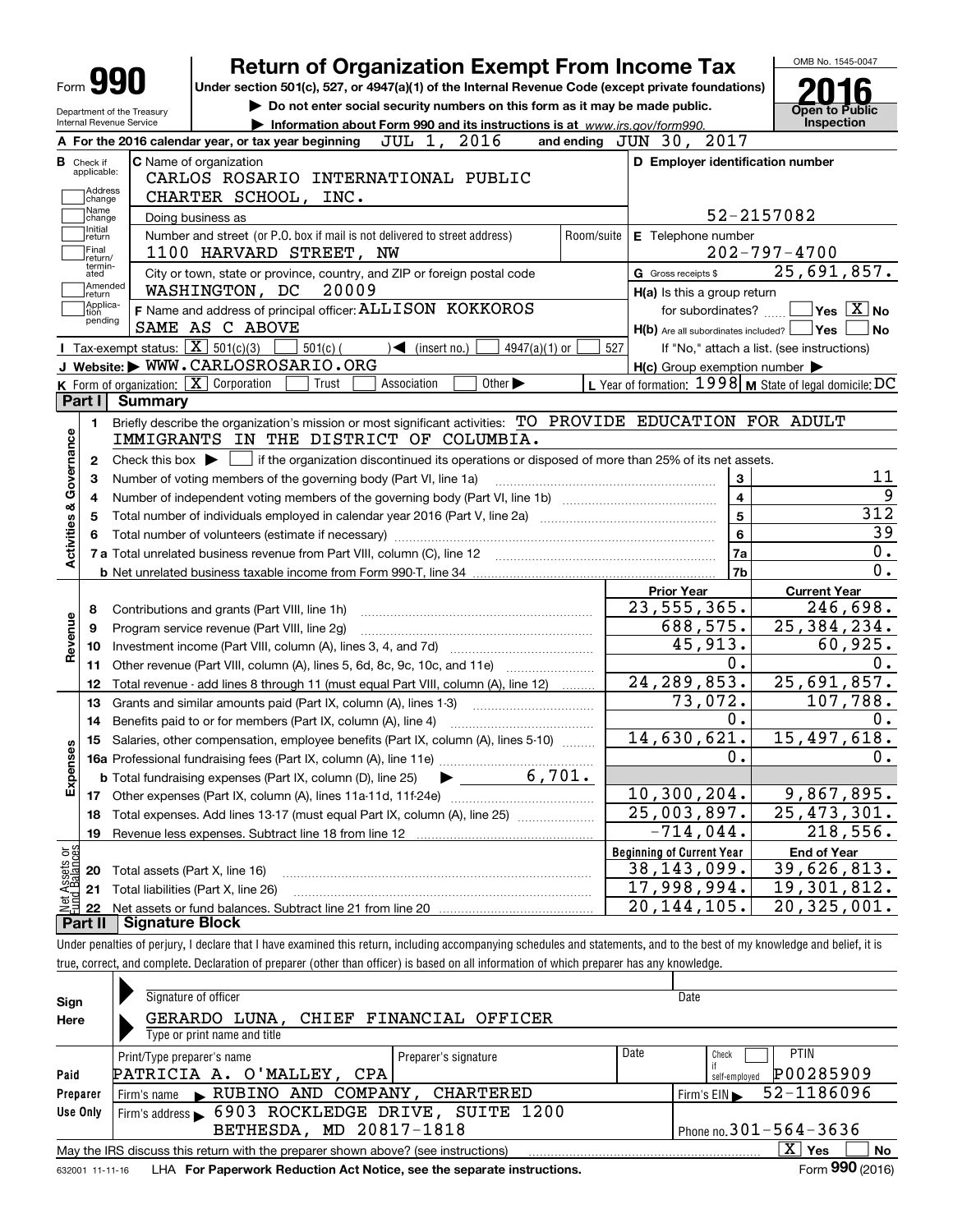|              | CARLOS ROSARIO INTERNATIONAL PUBLIC                                                                                                          |               |                                                 |
|--------------|----------------------------------------------------------------------------------------------------------------------------------------------|---------------|-------------------------------------------------|
|              | CHARTER SCHOOL, INC.<br>Form 990 (2016)                                                                                                      | 52-2157082    | Page 2                                          |
|              | <b>Part III Statement of Program Service Accomplishments</b>                                                                                 |               |                                                 |
|              |                                                                                                                                              |               | $\overline{\text{X}}$                           |
| 1.           | Briefly describe the organization's mission:                                                                                                 |               |                                                 |
|              | TO PROVIDE EDUCATION THAT PREPARES THE DIVERSE ADULT IMMIGRANT<br>POPULATION OF WASHINGTON, D.C. TO BECOME INVESTED, PRODUCTIVE CITIZENS     |               |                                                 |
|              | AND MEMBERS OF AMERICAN SOCIETY WHO GIVE BACK TO FAMILY AND COMMUNITY.                                                                       |               |                                                 |
|              | THE SCHOOL ACCOMPLISHES THIS THROUGH EXCELLENCE IN TEACHING AND                                                                              |               |                                                 |
| $\mathbf{2}$ | Did the organization undertake any significant program services during the year which were not listed on the                                 |               |                                                 |
|              | prior Form 990 or 990-EZ?                                                                                                                    |               | $\boxed{\text{X}}$ Yes $\boxed{\phantom{0}}$ No |
|              | If "Yes," describe these new services on Schedule O.                                                                                         |               |                                                 |
| З.           | Did the organization cease conducting, or make significant changes in how it conducts, any program services?                                 |               | ∣Yes │X ∣No                                     |
|              | If "Yes," describe these changes on Schedule O.                                                                                              |               |                                                 |
| 4            | Describe the organization's program service accomplishments for each of its three largest program services, as measured by expenses.         |               |                                                 |
|              | Section 501(c)(3) and 501(c)(4) organizations are required to report the amount of grants and allocations to others, the total expenses, and |               |                                                 |
|              | revenue, if any, for each program service reported.                                                                                          |               |                                                 |
| 4a l         | 22,590,802. including grants of \$107,788. (Revenue \$25,384,234.)<br>(Expenses \$<br>(Code:                                                 |               |                                                 |
|              | MORE THAN FORTY-YEARS OF HISTORY SERVING WASHINGTON, D.C.'S DIVERSE                                                                          |               |                                                 |
|              | IMMIGRANT POPULATION, NATIONALLY AND INTERNATIONALLY RECOGNIZED AS A                                                                         |               |                                                 |
|              | THE SCHOOL OFFERS AN AWARD-WINNING HOLISTIC<br>MODEL IN ADULT EDUCATION.                                                                     |               |                                                 |
|              | MODEL OF ADULT EDUCATION FOR IMMIGRANTS TO INCLUDE CLASSES IN LANGUAGE,<br>LITERACY, GED, CITIZENSHIP AND WORKFORCE DEVELOPMENT AS WELL AS   |               |                                                 |
|              | COMPREHENSIVE SUPPORTIVE SERVICES. THE SCHOOL SERVED MORE THAN 2,500                                                                         |               |                                                 |
|              | STUDENTS AND IS RANKED AS A TIER 1, HIGH PERFORMING SCHOOL BY THE D.C.                                                                       |               |                                                 |
|              | PUBLIC CHARTER SCHOOL BOARD. THE SCHOOL CHARTER WAS RENEWED IN 2013 FOR                                                                      |               |                                                 |
|              | AN ADDITIONAL 15 YEARS AND IT IS FULLY ACCREDITED BY THE MIDDLE STATES                                                                       |               |                                                 |
|              | ASSOCIATION.                                                                                                                                 |               |                                                 |
|              |                                                                                                                                              |               |                                                 |
|              |                                                                                                                                              |               |                                                 |
| 4b           |                                                                                                                                              |               |                                                 |
|              |                                                                                                                                              |               |                                                 |
|              |                                                                                                                                              |               |                                                 |
|              |                                                                                                                                              |               |                                                 |
|              |                                                                                                                                              |               |                                                 |
|              |                                                                                                                                              |               |                                                 |
|              |                                                                                                                                              |               |                                                 |
|              |                                                                                                                                              |               |                                                 |
|              |                                                                                                                                              |               |                                                 |
|              |                                                                                                                                              |               |                                                 |
|              |                                                                                                                                              |               |                                                 |
|              |                                                                                                                                              |               |                                                 |
| 4c           | (Code: ) (Expenses \$<br>including grants of \$                                                                                              | ) (Revenue \$ |                                                 |
|              |                                                                                                                                              |               |                                                 |
|              |                                                                                                                                              |               |                                                 |
|              |                                                                                                                                              |               |                                                 |
|              |                                                                                                                                              |               |                                                 |
|              |                                                                                                                                              |               |                                                 |
|              |                                                                                                                                              |               |                                                 |
|              |                                                                                                                                              |               |                                                 |
|              |                                                                                                                                              |               |                                                 |
|              |                                                                                                                                              |               |                                                 |
|              |                                                                                                                                              |               |                                                 |
|              |                                                                                                                                              |               |                                                 |
| 4d           | Other program services (Describe in Schedule O.)                                                                                             |               |                                                 |
|              | (Expenses \$<br>including grants of \$<br>Revenue \$                                                                                         |               |                                                 |
|              | 22,590,802.<br>4e Total program service expenses                                                                                             |               |                                                 |
|              |                                                                                                                                              |               | $QQO$ $QQQQ$                                    |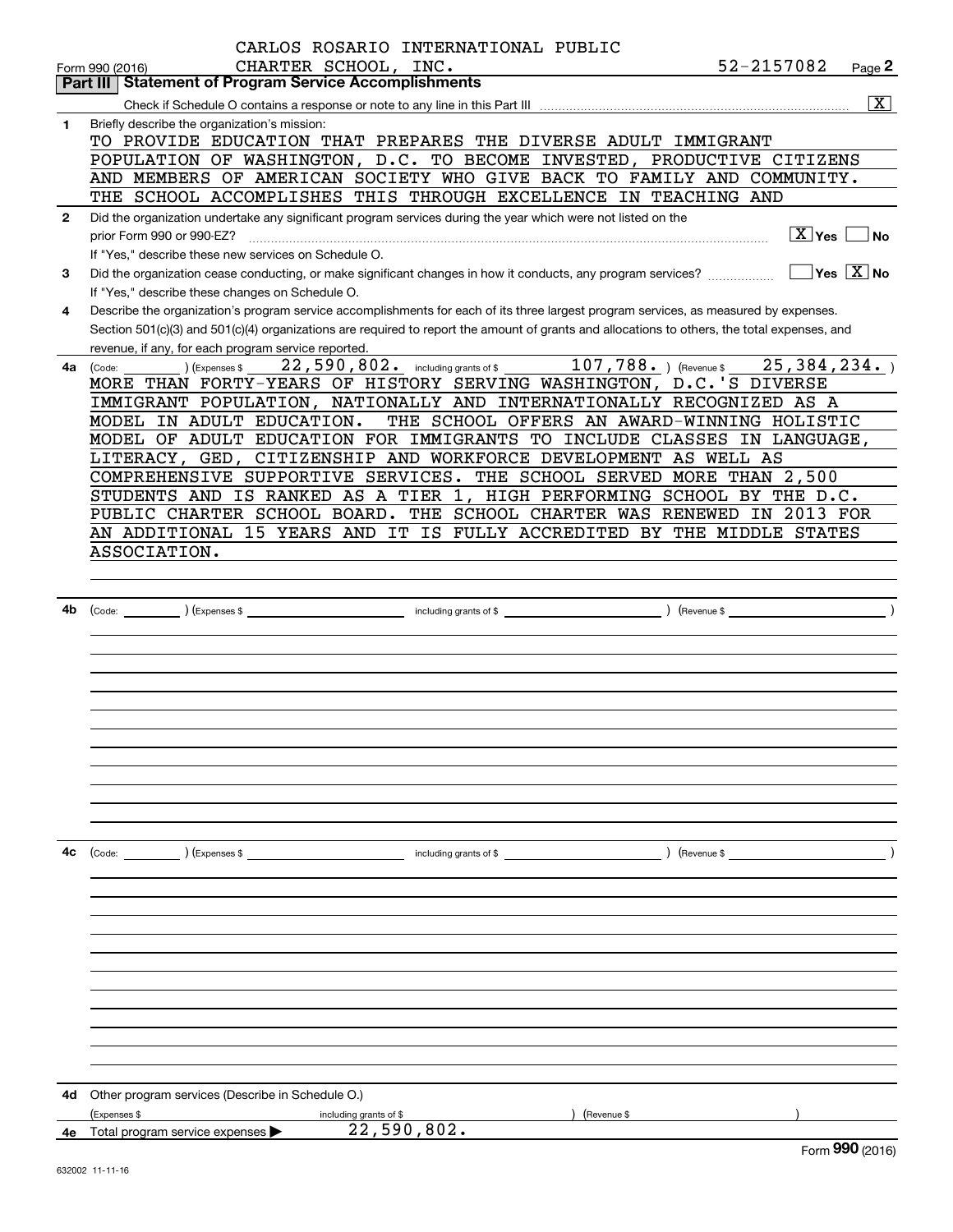|     |                                                                                                                                                                                                                                                   |                 | Yes | No |
|-----|---------------------------------------------------------------------------------------------------------------------------------------------------------------------------------------------------------------------------------------------------|-----------------|-----|----|
| 1.  | Is the organization described in section 501(c)(3) or 4947(a)(1) (other than a private foundation)?                                                                                                                                               |                 |     |    |
|     |                                                                                                                                                                                                                                                   | 1               | X   |    |
| 2   |                                                                                                                                                                                                                                                   | $\mathbf{2}$    | X   |    |
| 3   | Did the organization engage in direct or indirect political campaign activities on behalf of or in opposition to candidates for                                                                                                                   |                 |     |    |
|     |                                                                                                                                                                                                                                                   | 3               |     | x  |
| 4   | Section 501(c)(3) organizations. Did the organization engage in lobbying activities, or have a section 501(h) election in effect                                                                                                                  |                 |     |    |
|     |                                                                                                                                                                                                                                                   | 4               |     | х  |
| 5   | Is the organization a section 501(c)(4), 501(c)(5), or 501(c)(6) organization that receives membership dues, assessments, or                                                                                                                      |                 |     |    |
|     |                                                                                                                                                                                                                                                   | 5               |     | х  |
| 6   | Did the organization maintain any donor advised funds or any similar funds or accounts for which donors have the right to                                                                                                                         |                 |     |    |
|     | provide advice on the distribution or investment of amounts in such funds or accounts? If "Yes," complete Schedule D, Part I                                                                                                                      | 6               |     | х  |
| 7   | Did the organization receive or hold a conservation easement, including easements to preserve open space,                                                                                                                                         |                 |     |    |
|     |                                                                                                                                                                                                                                                   | 7               |     | х  |
| 8   | Did the organization maintain collections of works of art, historical treasures, or other similar assets? If "Yes," complete                                                                                                                      |                 |     |    |
|     |                                                                                                                                                                                                                                                   | 8               |     | x  |
| 9   | Did the organization report an amount in Part X, line 21, for escrow or custodial account liability, serve as a custodian for                                                                                                                     |                 |     |    |
|     | amounts not listed in Part X; or provide credit counseling, debt management, credit repair, or debt negotiation services?                                                                                                                         |                 |     |    |
|     | If "Yes," complete Schedule D, Part IV                                                                                                                                                                                                            | 9               |     | x  |
| 10  | Did the organization, directly or through a related organization, hold assets in temporarily restricted endowments, permanent                                                                                                                     |                 |     |    |
|     |                                                                                                                                                                                                                                                   | 10              |     | x  |
| 11  | If the organization's answer to any of the following questions is "Yes," then complete Schedule D, Parts VI, VIII, VIII, IX, or X                                                                                                                 |                 |     |    |
|     | as applicable.                                                                                                                                                                                                                                    |                 |     |    |
|     | a Did the organization report an amount for land, buildings, and equipment in Part X, line 10? If "Yes," complete Schedule D,                                                                                                                     |                 |     |    |
|     |                                                                                                                                                                                                                                                   | 11a             | X   |    |
|     | <b>b</b> Did the organization report an amount for investments - other securities in Part X, line 12 that is 5% or more of its total                                                                                                              |                 |     |    |
|     |                                                                                                                                                                                                                                                   | 11 <sub>b</sub> | x   |    |
|     | c Did the organization report an amount for investments - program related in Part X, line 13 that is 5% or more of its total                                                                                                                      |                 |     |    |
|     |                                                                                                                                                                                                                                                   | 11c             |     | х  |
|     | d Did the organization report an amount for other assets in Part X, line 15 that is 5% or more of its total assets reported in                                                                                                                    |                 |     | x  |
|     |                                                                                                                                                                                                                                                   | 11d<br>11e      | X   |    |
|     | Did the organization's separate or consolidated financial statements for the tax year include a footnote that addresses                                                                                                                           |                 |     |    |
| f   |                                                                                                                                                                                                                                                   |                 | X   |    |
|     | the organization's liability for uncertain tax positions under FIN 48 (ASC 740)? If "Yes," complete Schedule D, Part X<br>12a Did the organization obtain separate, independent audited financial statements for the tax year? If "Yes," complete | 11f             |     |    |
|     |                                                                                                                                                                                                                                                   | 12a             | X   |    |
|     | Schedule D, Parts XI and XII<br><b>b</b> Was the organization included in consolidated, independent audited financial statements for the tax year?                                                                                                |                 |     |    |
|     | If "Yes," and if the organization answered "No" to line 12a, then completing Schedule D, Parts XI and XII is optional manum                                                                                                                       | 12b             | х   |    |
| 13  |                                                                                                                                                                                                                                                   | 13              | X   |    |
| 14a | Did the organization maintain an office, employees, or agents outside of the United States?                                                                                                                                                       | 14a             |     | X  |
| b   | Did the organization have aggregate revenues or expenses of more than \$10,000 from grantmaking, fundraising, business,                                                                                                                           |                 |     |    |
|     | investment, and program service activities outside the United States, or aggregate foreign investments valued at \$100,000                                                                                                                        |                 |     |    |
|     |                                                                                                                                                                                                                                                   | 14b             |     | x  |
| 15  | Did the organization report on Part IX, column (A), line 3, more than \$5,000 of grants or other assistance to or for any                                                                                                                         |                 |     |    |
|     |                                                                                                                                                                                                                                                   | 15              |     | x  |
| 16  | Did the organization report on Part IX, column (A), line 3, more than \$5,000 of aggregate grants or other assistance to                                                                                                                          |                 |     |    |
|     |                                                                                                                                                                                                                                                   | 16              |     | х  |
| 17  | Did the organization report a total of more than \$15,000 of expenses for professional fundraising services on Part IX,                                                                                                                           |                 |     |    |
|     |                                                                                                                                                                                                                                                   | 17              |     | х  |
| 18  | Did the organization report more than \$15,000 total of fundraising event gross income and contributions on Part VIII, lines                                                                                                                      |                 |     |    |
|     |                                                                                                                                                                                                                                                   | 18              |     | x  |
| 19  | Did the organization report more than \$15,000 of gross income from gaming activities on Part VIII, line 9a? If "Yes."                                                                                                                            |                 |     |    |
|     |                                                                                                                                                                                                                                                   | 19              |     | x  |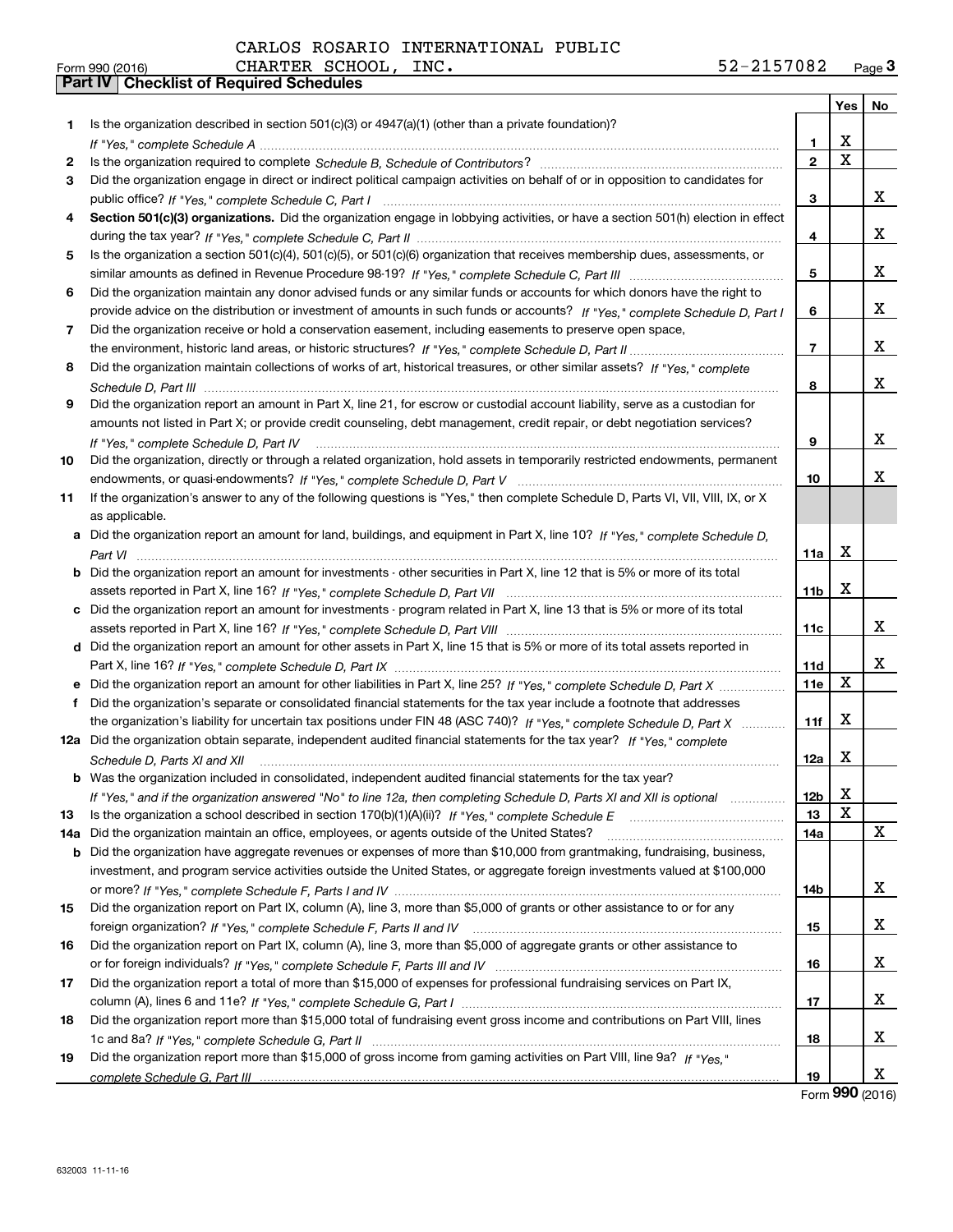| 52-2157082 | Page $4$ |
|------------|----------|
|------------|----------|

|    | 52-2157082<br>CHARTER SCHOOL, INC.<br>Form 990 (2016)                                                                             |                 |     | Page 4 |
|----|-----------------------------------------------------------------------------------------------------------------------------------|-----------------|-----|--------|
|    | <b>Checklist of Required Schedules (continued)</b><br>Part IV                                                                     |                 |     |        |
|    |                                                                                                                                   |                 | Yes | No     |
|    | 20a Did the organization operate one or more hospital facilities? If "Yes," complete Schedule H                                   | 20a             |     | x      |
|    | <b>b</b> If "Yes" to line 20a, did the organization attach a copy of its audited financial statements to this return?             | 20 <sub>b</sub> |     |        |
| 21 | Did the organization report more than \$5,000 of grants or other assistance to any domestic organization or                       |                 |     |        |
|    |                                                                                                                                   | 21              |     | x      |
| 22 | Did the organization report more than \$5,000 of grants or other assistance to or for domestic individuals on                     |                 |     |        |
|    |                                                                                                                                   | 22              | x   |        |
| 23 | Did the organization answer "Yes" to Part VII, Section A, line 3, 4, or 5 about compensation of the organization's current        |                 |     |        |
|    | and former officers, directors, trustees, key employees, and highest compensated employees? If "Yes," complete                    |                 |     |        |
|    |                                                                                                                                   | 23              | х   |        |
|    | 24a Did the organization have a tax-exempt bond issue with an outstanding principal amount of more than \$100,000 as of the       |                 |     |        |
|    | last day of the year, that was issued after December 31, 2002? If "Yes," answer lines 24b through 24d and complete                |                 |     |        |
|    | Schedule K. If "No", go to line 25a                                                                                               | 24a             |     | x      |
|    |                                                                                                                                   | 24b             |     |        |
|    | c Did the organization maintain an escrow account other than a refunding escrow at any time during the year to defease            |                 |     |        |
|    |                                                                                                                                   | 24c             |     |        |
|    |                                                                                                                                   | 24d             |     |        |
|    | 25a Section 501(c)(3), 501(c)(4), and 501(c)(29) organizations. Did the organization engage in an excess benefit                  |                 |     |        |
|    |                                                                                                                                   | 25a             |     | x      |
|    | b Is the organization aware that it engaged in an excess benefit transaction with a disqualified person in a prior year, and      |                 |     |        |
|    | that the transaction has not been reported on any of the organization's prior Forms 990 or 990-EZ? If "Yes," complete             |                 |     |        |
|    | Schedule L, Part I                                                                                                                | 25 <sub>b</sub> |     | x      |
| 26 | Did the organization report any amount on Part X, line 5, 6, or 22 for receivables from or payables to any current or             |                 |     |        |
|    | former officers, directors, trustees, key employees, highest compensated employees, or disqualified persons? If "Yes."            |                 |     |        |
|    | complete Schedule L, Part II                                                                                                      | 26              |     | x      |
| 27 | Did the organization provide a grant or other assistance to an officer, director, trustee, key employee, substantial              |                 |     |        |
|    | contributor or employee thereof, a grant selection committee member, or to a 35% controlled entity or family member               |                 |     |        |
|    |                                                                                                                                   | 27              |     | x      |
| 28 | Was the organization a party to a business transaction with one of the following parties (see Schedule L, Part IV                 |                 |     |        |
|    | instructions for applicable filing thresholds, conditions, and exceptions):                                                       |                 |     |        |
|    | a A current or former officer, director, trustee, or key employee? If "Yes," complete Schedule L, Part IV                         | 28a             |     | х      |
|    | b A family member of a current or former officer, director, trustee, or key employee? If "Yes," complete Schedule L, Part IV      | 28 <sub>b</sub> |     | X      |
|    | c An entity of which a current or former officer, director, trustee, or key employee (or a family member thereof) was an officer, |                 |     |        |
|    |                                                                                                                                   | 28c             |     | x      |
| 29 |                                                                                                                                   | 29              |     | X      |
|    | Did the organization receive contributions of art, historical treasures, or other similar assets, or qualified conservation       |                 |     |        |
|    |                                                                                                                                   | 30              |     | x      |
| 31 | Did the organization liquidate, terminate, or dissolve and cease operations?                                                      |                 |     |        |
|    |                                                                                                                                   | 31              |     | x      |
| 32 | Did the organization sell, exchange, dispose of, or transfer more than 25% of its net assets? If "Yes," complete                  |                 |     |        |
|    |                                                                                                                                   | 32              |     | х      |
| 33 | Did the organization own 100% of an entity disregarded as separate from the organization under Regulations                        |                 |     |        |
|    |                                                                                                                                   | 33              |     | х      |
| 34 | Was the organization related to any tax-exempt or taxable entity? If "Yes," complete Schedule R, Part II, III, or IV, and         |                 |     |        |
|    |                                                                                                                                   | 34              | х   |        |
|    | 35a Did the organization have a controlled entity within the meaning of section 512(b)(13)?                                       | 35a             | X   |        |
|    | b If "Yes" to line 35a, did the organization receive any payment from or engage in any transaction with a controlled entity       |                 |     |        |
|    |                                                                                                                                   | 35b             |     | x      |
| 36 | Section 501(c)(3) organizations. Did the organization make any transfers to an exempt non-charitable related organization?        |                 |     |        |
|    |                                                                                                                                   | 36              |     | х      |
| 37 | Did the organization conduct more than 5% of its activities through an entity that is not a related organization                  |                 |     |        |
|    |                                                                                                                                   | 37              |     | х      |
| 38 | Did the organization complete Schedule O and provide explanations in Schedule O for Part VI, lines 11b and 19?                    |                 |     |        |
|    |                                                                                                                                   | 38              | х   |        |
|    |                                                                                                                                   |                 |     |        |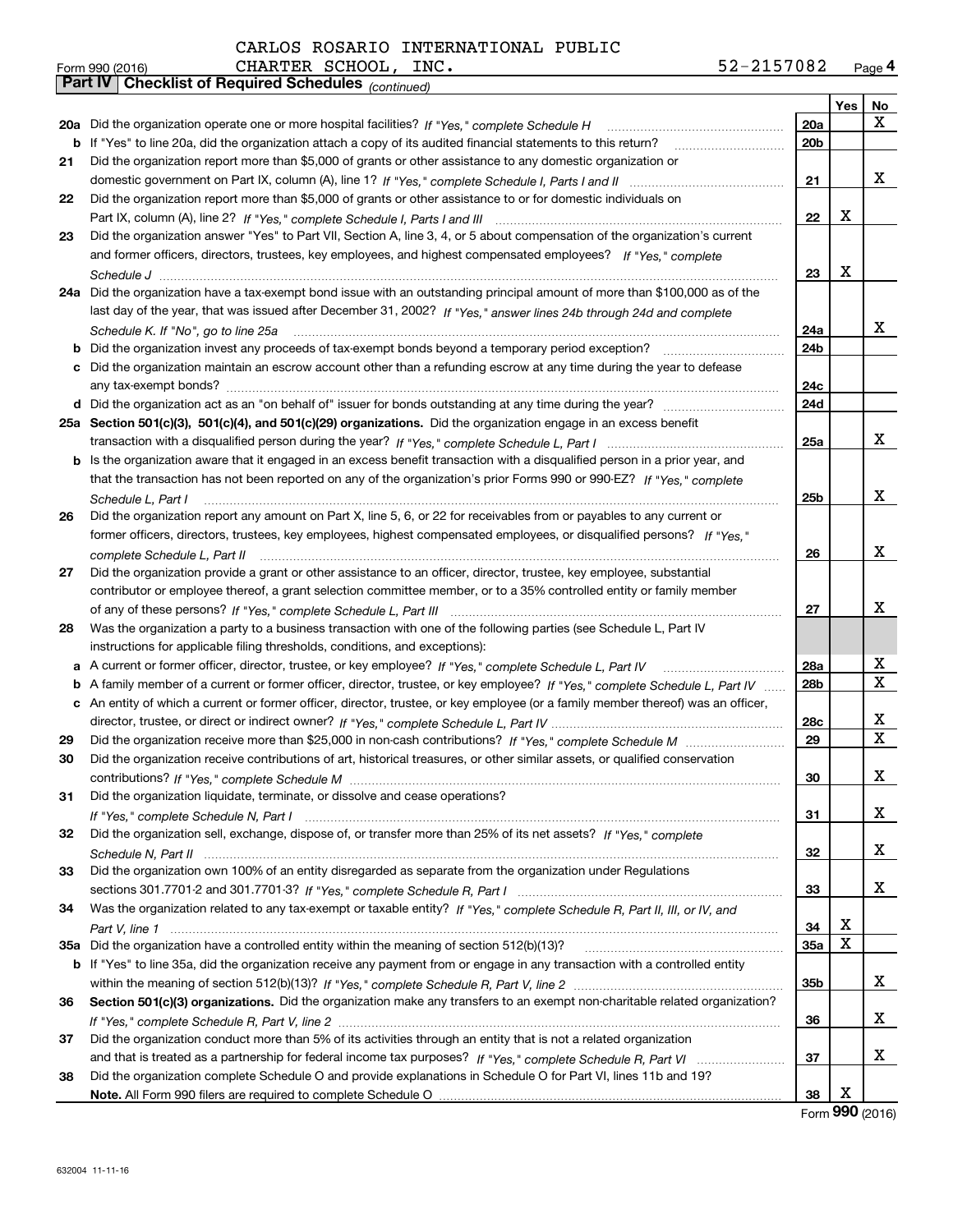|        | CHARTER SCHOOL, INC.<br>Form 990 (2016)                                                                                                         |                 | 52-2157082 |                |     | Page $5$ |
|--------|-------------------------------------------------------------------------------------------------------------------------------------------------|-----------------|------------|----------------|-----|----------|
| Part V | <b>Statements Regarding Other IRS Filings and Tax Compliance</b>                                                                                |                 |            |                |     |          |
|        | Check if Schedule O contains a response or note to any line in this Part V                                                                      |                 |            |                |     |          |
|        |                                                                                                                                                 |                 |            |                | Yes | No       |
| 1a     | Enter the number reported in Box 3 of Form 1096. Enter -0- if not applicable                                                                    | 1a              | 23         |                |     |          |
| b      | Enter the number of Forms W-2G included in line 1a. Enter -0- if not applicable                                                                 | 1 <sub>b</sub>  | $\Omega$   |                |     |          |
| c      | Did the organization comply with backup withholding rules for reportable payments to vendors and reportable gaming                              |                 |            |                |     |          |
|        |                                                                                                                                                 |                 |            | 1c             | х   |          |
|        | 2a Enter the number of employees reported on Form W-3, Transmittal of Wage and Tax Statements,                                                  |                 |            |                |     |          |
|        | filed for the calendar year ending with or within the year covered by this return                                                               | 2a              | 312        |                |     |          |
|        |                                                                                                                                                 |                 |            | 2 <sub>b</sub> | х   |          |
|        |                                                                                                                                                 |                 |            |                |     |          |
| За     | Did the organization have unrelated business gross income of \$1,000 or more during the year?                                                   |                 |            | 3a             |     | х        |
|        |                                                                                                                                                 |                 |            | 3b             |     |          |
|        | 4a At any time during the calendar year, did the organization have an interest in, or a signature or other authority over, a                    |                 |            |                |     |          |
|        | financial account in a foreign country (such as a bank account, securities account, or other financial account)?                                |                 |            | 4a             |     | X        |
|        | <b>b</b> If "Yes," enter the name of the foreign country: $\blacktriangleright$                                                                 |                 |            |                |     |          |
|        | See instructions for filing requirements for FinCEN Form 114, Report of Foreign Bank and Financial Accounts (FBAR).                             |                 |            |                |     |          |
|        | 5a Was the organization a party to a prohibited tax shelter transaction at any time during the tax year?                                        |                 |            | 5a             |     | х        |
| b      |                                                                                                                                                 |                 |            | 5 <sub>b</sub> |     | X        |
|        | c If "Yes," to line 5a or 5b, did the organization file Form 8886-T?                                                                            |                 |            | 5с             |     |          |
|        | 6a Does the organization have annual gross receipts that are normally greater than \$100,000, and did the organization solicit                  |                 |            |                |     |          |
|        |                                                                                                                                                 |                 |            | 6a             |     | x        |
|        | <b>b</b> If "Yes," did the organization include with every solicitation an express statement that such contributions or gifts                   |                 |            |                |     |          |
|        | were not tax deductible?                                                                                                                        |                 |            | 6b             |     |          |
| 7      | Organizations that may receive deductible contributions under section 170(c).                                                                   |                 |            |                |     |          |
| a      | Did the organization receive a payment in excess of \$75 made partly as a contribution and partly for goods and services provided to the payor? |                 |            | 7a             |     | x        |
|        | <b>b</b> If "Yes," did the organization notify the donor of the value of the goods or services provided?                                        |                 |            | 7b             |     |          |
|        | c Did the organization sell, exchange, or otherwise dispose of tangible personal property for which it was required                             |                 |            |                |     |          |
|        |                                                                                                                                                 |                 |            | 7c             |     | x        |
|        |                                                                                                                                                 | 7d              |            |                |     |          |
| е      | Did the organization receive any funds, directly or indirectly, to pay premiums on a personal benefit contract?                                 |                 |            | 7e             |     |          |
| f      | Did the organization, during the year, pay premiums, directly or indirectly, on a personal benefit contract?                                    |                 |            | 7f             |     |          |
| g      | If the organization received a contribution of qualified intellectual property, did the organization file Form 8899 as required?                |                 |            | 7g             |     |          |
|        | h If the organization received a contribution of cars, boats, airplanes, or other vehicles, did the organization file a Form 1098-C?            |                 |            | 7h             |     |          |
| 8      | Sponsoring organizations maintaining donor advised funds. Did a donor advised fund maintained by the                                            |                 |            |                |     |          |
|        | sponsoring organization have excess business holdings at any time during the year?                                                              |                 |            | 8              |     |          |
|        | Sponsoring organizations maintaining donor advised funds.                                                                                       |                 |            |                |     |          |
| a      | Did the sponsoring organization make any taxable distributions under section 4966?                                                              |                 |            | 9a             |     |          |
| b      | Did the sponsoring organization make a distribution to a donor, donor advisor, or related person?                                               |                 |            | 9b             |     |          |
| 10     | Section 501(c)(7) organizations. Enter:                                                                                                         |                 |            |                |     |          |
| а      | Initiation fees and capital contributions included on Part VIII, line 12 <i>manuarous controllers</i>                                           | 10a             |            |                |     |          |
| b      | Gross receipts, included on Form 990, Part VIII, line 12, for public use of club facilities                                                     | 10 <sub>b</sub> |            |                |     |          |
| 11     | Section 501(c)(12) organizations. Enter:                                                                                                        |                 |            |                |     |          |
|        | a Gross income from members or shareholders                                                                                                     | 11a             |            |                |     |          |
|        | b Gross income from other sources (Do not net amounts due or paid to other sources against                                                      |                 |            |                |     |          |
|        | amounts due or received from them.)                                                                                                             | 11b             |            |                |     |          |
|        | 12a Section 4947(a)(1) non-exempt charitable trusts. Is the organization filing Form 990 in lieu of Form 1041?                                  |                 |            | 12a            |     |          |
|        | <b>b</b> If "Yes," enter the amount of tax-exempt interest received or accrued during the year <i>manument</i>                                  | 12b             |            |                |     |          |
| 13     | Section 501(c)(29) qualified nonprofit health insurance issuers.                                                                                |                 |            |                |     |          |
|        | a Is the organization licensed to issue qualified health plans in more than one state?                                                          |                 |            | 13а            |     |          |
|        | Note. See the instructions for additional information the organization must report on Schedule O.                                               |                 |            |                |     |          |
|        | <b>b</b> Enter the amount of reserves the organization is required to maintain by the states in which the                                       |                 |            |                |     |          |
|        |                                                                                                                                                 | 13 <sub>b</sub> |            |                |     |          |
|        |                                                                                                                                                 | 13с             |            |                |     |          |
| 14a    | Did the organization receive any payments for indoor tanning services during the tax year?                                                      |                 |            | 14a            |     | x        |
|        |                                                                                                                                                 |                 |            | 14b            |     |          |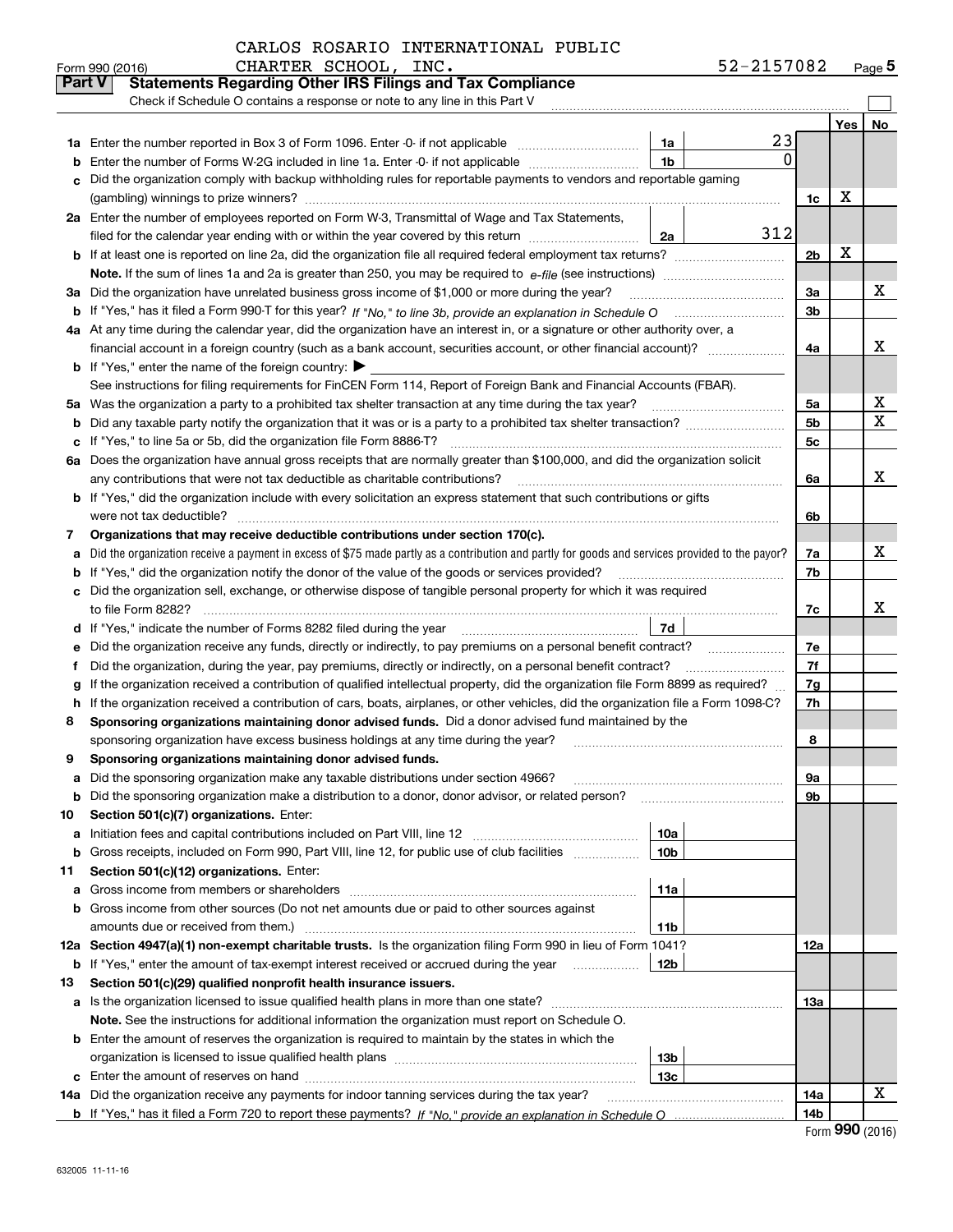*For each "Yes" response to lines 2 through 7b below, and for a "No" response to line 8a, 8b, or 10b below, describe the circumstances, processes, or changes in Schedule O. See instructions.* Form 990 (2016) **CHARTER SCHOOL, INC.**<br>**Part VI Governance, Management, and Disclosure** For each "Yes" response to lines 2 through 7b below, and for a "No" response

|     | Check if Schedule O contains a response or note to any line in this Part VI                                                                                           |                 |            | $\mathbf{X}$ |
|-----|-----------------------------------------------------------------------------------------------------------------------------------------------------------------------|-----------------|------------|--------------|
|     | <b>Section A. Governing Body and Management</b>                                                                                                                       |                 |            |              |
|     |                                                                                                                                                                       |                 | <b>Yes</b> | No           |
|     | 11<br>1a Enter the number of voting members of the governing body at the end of the tax year<br>1a                                                                    |                 |            |              |
|     | If there are material differences in voting rights among members of the governing body, or if the governing                                                           |                 |            |              |
|     | body delegated broad authority to an executive committee or similar committee, explain in Schedule O.                                                                 |                 |            |              |
| b   | 9<br>Enter the number of voting members included in line 1a, above, who are independent<br>1b                                                                         |                 |            |              |
| 2   | Did any officer, director, trustee, or key employee have a family relationship or a business relationship with any other                                              |                 |            |              |
|     | officer, director, trustee, or key employee?<br>.                                                                                                                     | $\mathbf{2}$    |            | X            |
| 3   | Did the organization delegate control over management duties customarily performed by or under the direct supervision                                                 |                 |            |              |
|     |                                                                                                                                                                       | 3               |            | X            |
| 4   | Did the organization make any significant changes to its governing documents since the prior Form 990 was filed?                                                      | 4               |            | X            |
| 5   |                                                                                                                                                                       | 5               |            | X            |
| 6   | Did the organization have members or stockholders?                                                                                                                    | 6               |            | X            |
| 7a  | Did the organization have members, stockholders, or other persons who had the power to elect or appoint one or                                                        |                 |            |              |
|     | more members of the governing body?                                                                                                                                   | 7a              |            | X            |
|     | <b>b</b> Are any governance decisions of the organization reserved to (or subject to approval by) members, stockholders, or                                           |                 |            |              |
|     | persons other than the governing body?                                                                                                                                | 7b              |            | x            |
| 8   | Did the organization contemporaneously document the meetings held or written actions undertaken during the year by the following:                                     |                 |            |              |
| a   |                                                                                                                                                                       | 8а              | X          |              |
| b   |                                                                                                                                                                       | 8b              | X          |              |
| 9   | Is there any officer, director, trustee, or key employee listed in Part VII, Section A, who cannot be reached at the                                                  |                 |            |              |
|     |                                                                                                                                                                       | 9               |            | х            |
|     | <b>Section B. Policies</b> (This Section B requests information about policies not required by the Internal Revenue Code.)                                            |                 |            |              |
|     |                                                                                                                                                                       |                 | Yes        | No           |
|     |                                                                                                                                                                       | 10a             |            | x            |
|     | <b>b</b> If "Yes," did the organization have written policies and procedures governing the activities of such chapters, affiliates,                                   |                 |            |              |
|     | and branches to ensure their operations are consistent with the organization's exempt purposes?                                                                       | 10 <sub>b</sub> |            |              |
|     | 11a Has the organization provided a complete copy of this Form 990 to all members of its governing body before filing the form?                                       | 11a             | X          |              |
| b   | Describe in Schedule O the process, if any, used by the organization to review this Form 990.                                                                         |                 |            |              |
| 12a | Did the organization have a written conflict of interest policy? If "No," go to line 13                                                                               | 12a             | X          |              |
| b   |                                                                                                                                                                       | 12 <sub>b</sub> | X          |              |
|     | c Did the organization regularly and consistently monitor and enforce compliance with the policy? If "Yes." describe                                                  |                 |            |              |
|     | in Schedule O how this was done www.communication.com/www.communications.com/www.communications.com/                                                                  | 12c             | X          |              |
| 13  | Did the organization have a written whistleblower policy?                                                                                                             | 13              | X          |              |
| 14  | Did the organization have a written document retention and destruction policy?                                                                                        | 14              | X          |              |
| 15  | Did the process for determining compensation of the following persons include a review and approval by independent                                                    |                 |            |              |
|     | persons, comparability data, and contemporaneous substantiation of the deliberation and decision?                                                                     |                 |            |              |
| a   | The organization's CEO, Executive Director, or top management official manufactured content of the organization's CEO, Executive Director, or top management official | 15a             | X          |              |
|     | <b>b</b> Other officers or key employees of the organization                                                                                                          | 15b             |            | x            |
|     | If "Yes" to line 15a or 15b, describe the process in Schedule O (see instructions).                                                                                   |                 |            |              |
|     | 16a Did the organization invest in, contribute assets to, or participate in a joint venture or similar arrangement with a                                             |                 |            |              |
|     | taxable entity during the year?                                                                                                                                       | 16a             |            | х            |
|     | b If "Yes," did the organization follow a written policy or procedure requiring the organization to evaluate its participation                                        |                 |            |              |
|     | in joint venture arrangements under applicable federal tax law, and take steps to safequard the organization's                                                        |                 |            |              |
|     | exempt status with respect to such arrangements?                                                                                                                      | 16b             |            |              |
|     | Section C. Disclosure                                                                                                                                                 |                 |            |              |
| 17  | NONE<br>List the states with which a copy of this Form 990 is required to be filed $\blacktriangleright$                                                              |                 |            |              |
| 18  | Section 6104 requires an organization to make its Forms 1023 (or 1024 if applicable), 990, and 990-T (Section 501(c)(3)s only) available                              |                 |            |              |
|     | for public inspection. Indicate how you made these available. Check all that apply.                                                                                   |                 |            |              |
|     | $X$ Upon request<br>Another's website<br>Own website<br>Other (explain in Schedule O)                                                                                 |                 |            |              |
| 19  | Describe in Schedule O whether (and if so, how) the organization made its governing documents, conflict of interest policy, and financial                             |                 |            |              |
|     | statements available to the public during the tax year.                                                                                                               |                 |            |              |
| 20  | State the name, address, and telephone number of the person who possesses the organization's books and records:                                                       |                 |            |              |
|     | GERARDO LUNA, CHIEF FINANCIAL OFFICER - 202-797-4700                                                                                                                  |                 |            |              |
|     | 1100 HARVARD ST., NW, SUITE 300, WASHINGTON, DC<br>20009                                                                                                              |                 |            |              |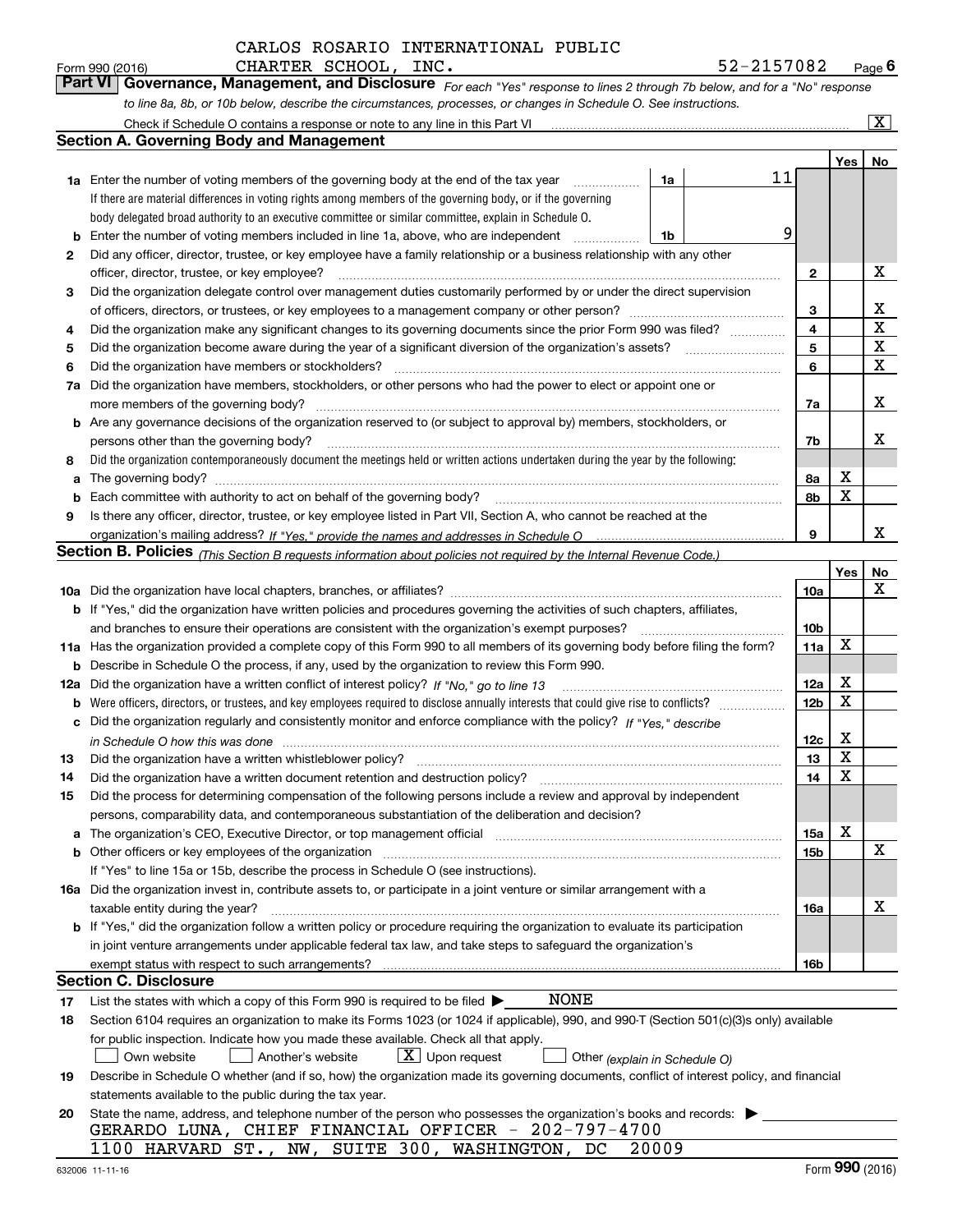Form 990 (2016) CHARTER SCHOOL, INC. 52-2157082 Page **7Part VII Compensation of Officers, Directors, Trustees, Key Employees, Highest Compensated**

### **Employees, and Independent Contractors**

Check if Schedule O contains a response or note to any line in this Part VII

**Section A. Officers, Directors, Trustees, Key Employees, and Highest Compensated Employees**

**1a**  Complete this table for all persons required to be listed. Report compensation for the calendar year ending with or within the organization's tax year.

**•** List all of the organization's current officers, directors, trustees (whether individuals or organizations), regardless of amount of compensation. Enter -0- in columns  $(D)$ ,  $(E)$ , and  $(F)$  if no compensation was paid.

● List all of the organization's **current** key employees, if any. See instructions for definition of "key employee."

**•** List the organization's five current highest compensated employees (other than an officer, director, trustee, or key employee) who received reportable compensation (Box 5 of Form W-2 and/or Box 7 of Form 1099-MISC) of more than \$100,000 from the organization and any related organizations.

 $\bullet$  List all of the organization's **former** officers, key employees, and highest compensated employees who received more than \$100,000 of reportable compensation from the organization and any related organizations.

**•** List all of the organization's former directors or trustees that received, in the capacity as a former director or trustee of the organization, more than \$10,000 of reportable compensation from the organization and any related organizations.

List persons in the following order: individual trustees or directors; institutional trustees; officers; key employees; highest compensated employees; and former such persons.

Check this box if neither the organization nor any related organization compensated any current officer, director, or trustee.  $\mathcal{L}^{\text{max}}$ 

| (A)                            | (B)                                                                  |                                |                                                                  | (C)      |              |                                  |        | (D)                                    | (E)                              | (F)                                                                      |
|--------------------------------|----------------------------------------------------------------------|--------------------------------|------------------------------------------------------------------|----------|--------------|----------------------------------|--------|----------------------------------------|----------------------------------|--------------------------------------------------------------------------|
| Name and Title                 | Average                                                              |                                | (do not check more than one                                      | Position |              |                                  |        | Reportable                             | Reportable                       | Estimated                                                                |
|                                | hours per<br>week                                                    |                                | box, unless person is both an<br>officer and a director/trustee) |          |              |                                  |        | compensation<br>from                   | compensation<br>from related     | amount of<br>other                                                       |
|                                | (list any<br>hours for<br>related<br>organizations<br>below<br>line) | Individual trustee or director | Institutional trustee                                            | Officer  | Key employee | Highest compensated<br> employee | Former | the<br>organization<br>(W-2/1099-MISC) | organizations<br>(W-2/1099-MISC) | compensation<br>from the<br>organization<br>and related<br>organizations |
| <b>ALLISON KOKKOROS</b><br>(1) | 45.00                                                                |                                |                                                                  |          |              |                                  |        |                                        |                                  |                                                                          |
| CHIEF EXECUTIVE OFFICER        | 0.40                                                                 | $\mathbf X$                    |                                                                  | X        |              |                                  |        | 513,263.                               | 0.                               | 27,250.                                                                  |
| <b>BO PHAM</b><br>(2)          | 0.20                                                                 |                                |                                                                  |          |              |                                  |        |                                        |                                  |                                                                          |
| BOARD MEMBER                   |                                                                      | $\mathbf X$                    |                                                                  |          |              |                                  |        | 0.                                     | $\mathbf 0$ .                    | $0_{.}$                                                                  |
| <b>BRAHIM RAWI</b><br>(3)      | 0.20                                                                 |                                |                                                                  |          |              |                                  |        |                                        |                                  |                                                                          |
| VICE-CHAIR                     |                                                                      | $\mathbf X$                    |                                                                  | X        |              |                                  |        | 0.                                     | 0.                               | $\mathbf 0$ .                                                            |
| HECTOR J. TORRES<br>(4)        | 0.20                                                                 |                                |                                                                  |          |              |                                  |        |                                        |                                  |                                                                          |
| <b>BOARD MEMBER</b>            |                                                                      | $\mathbf X$                    |                                                                  |          |              |                                  |        | 0.                                     | 0.                               | $0_{.}$                                                                  |
| <b>JAMES MOORE</b><br>(5)      | 0.20                                                                 |                                |                                                                  |          |              |                                  |        |                                        |                                  |                                                                          |
| <b>TREASURER</b>               |                                                                      | $\mathbf X$                    |                                                                  | X        |              |                                  |        | $\mathbf 0$ .                          | 0.                               | $0_{.}$                                                                  |
| (6)<br>MARGARET YAO            | 0.20                                                                 |                                |                                                                  |          |              |                                  |        |                                        |                                  |                                                                          |
| <b>SECRETARY</b>               |                                                                      | $\mathbf X$                    |                                                                  | X        |              |                                  |        | $\mathbf 0$ .                          | $\mathbf 0$ .                    | 0.                                                                       |
| (7) NYDIA PEEL, ESQ.           | 0.20                                                                 |                                |                                                                  |          |              |                                  |        |                                        |                                  |                                                                          |
| BOARD MEMBER                   |                                                                      | $\mathbf X$                    |                                                                  |          |              |                                  |        | 0.                                     | 0.                               | 0.                                                                       |
| PATRICIA SOSA<br>(8)           | 0.50                                                                 |                                |                                                                  |          |              |                                  |        |                                        |                                  |                                                                          |
| <b>CHAIR</b>                   |                                                                      | $\mathbf x$                    |                                                                  | X        |              |                                  |        | $\mathbf 0$ .                          | 0.                               | $\mathbf 0$ .                                                            |
| SONIA GUTIERREZ<br>(9)         | 20.20                                                                |                                |                                                                  |          |              |                                  |        |                                        |                                  |                                                                          |
| <b>BOARD MEMBER</b>            | 23.30                                                                | $\mathbf X$                    |                                                                  |          |              |                                  |        | 71,727.                                | 77,705.                          | 43,087.                                                                  |
| (10) TED KAVALERI              | 0.20                                                                 |                                |                                                                  |          |              |                                  |        |                                        |                                  |                                                                          |
| <b>BOARD MEMBER</b>            |                                                                      | $\overline{\mathbf{X}}$        |                                                                  |          |              |                                  |        | $\mathbf 0$ .                          | $\mathbf 0$ .                    | $0_{.}$                                                                  |
| (11) FRANCISCO FERRUFINO       | 0.20                                                                 |                                |                                                                  |          |              |                                  |        |                                        |                                  |                                                                          |
| <b>BOARD MEMBER</b>            |                                                                      | $\mathbf x$                    |                                                                  |          |              |                                  |        | 0.                                     | $\mathbf 0$ .                    | 0.                                                                       |
| (12) GERARDO LUNA              | 40.00                                                                |                                |                                                                  |          |              |                                  |        |                                        |                                  |                                                                          |
| CHIEF FINANCIAL OFFICER        | 4.00                                                                 |                                |                                                                  | X        |              |                                  |        | 146,522.                               | 0.                               | 21,695.                                                                  |
| (13) SHARON PAN                | 40.00                                                                |                                |                                                                  |          |              |                                  |        |                                        |                                  |                                                                          |
| ASSISTANT PRINCIPAL            |                                                                      |                                |                                                                  |          |              | X                                |        | 118,814.                               | 0.                               | 0.                                                                       |
| (14) GUSTAVO VITERI            | 40.00                                                                |                                |                                                                  |          |              |                                  |        |                                        |                                  |                                                                          |
| CHIEF TECHNOLOGY OFFICER       |                                                                      |                                |                                                                  |          |              | X                                |        | 132,008.                               | 0.                               | 18,758.                                                                  |
| (15) JOHN RYAN MONROE          | 40.00                                                                |                                |                                                                  |          |              |                                  |        |                                        |                                  |                                                                          |
| CHIEF ACADEMIC OFFICER         |                                                                      |                                |                                                                  |          |              | X                                |        | 144,468.                               | 0.                               | 15,083.                                                                  |
| (16) KAREN CLAY                | 40.00                                                                |                                |                                                                  |          |              |                                  |        |                                        |                                  |                                                                          |
| DIRECTOR OF IT                 |                                                                      |                                |                                                                  |          |              | $\overline{\textbf{X}}$          |        | 116,163.                               | 0.                               | 13,284.                                                                  |
| (17) KRISTINE DUNNE            | 36.00                                                                |                                |                                                                  |          |              |                                  |        |                                        |                                  |                                                                          |
| LEGAL COUNSEL                  |                                                                      |                                |                                                                  |          |              | $\overline{\textbf{X}}$          |        | 113,668.                               | 0.                               | 8,030.                                                                   |

 $\mathcal{L}^{\text{max}}$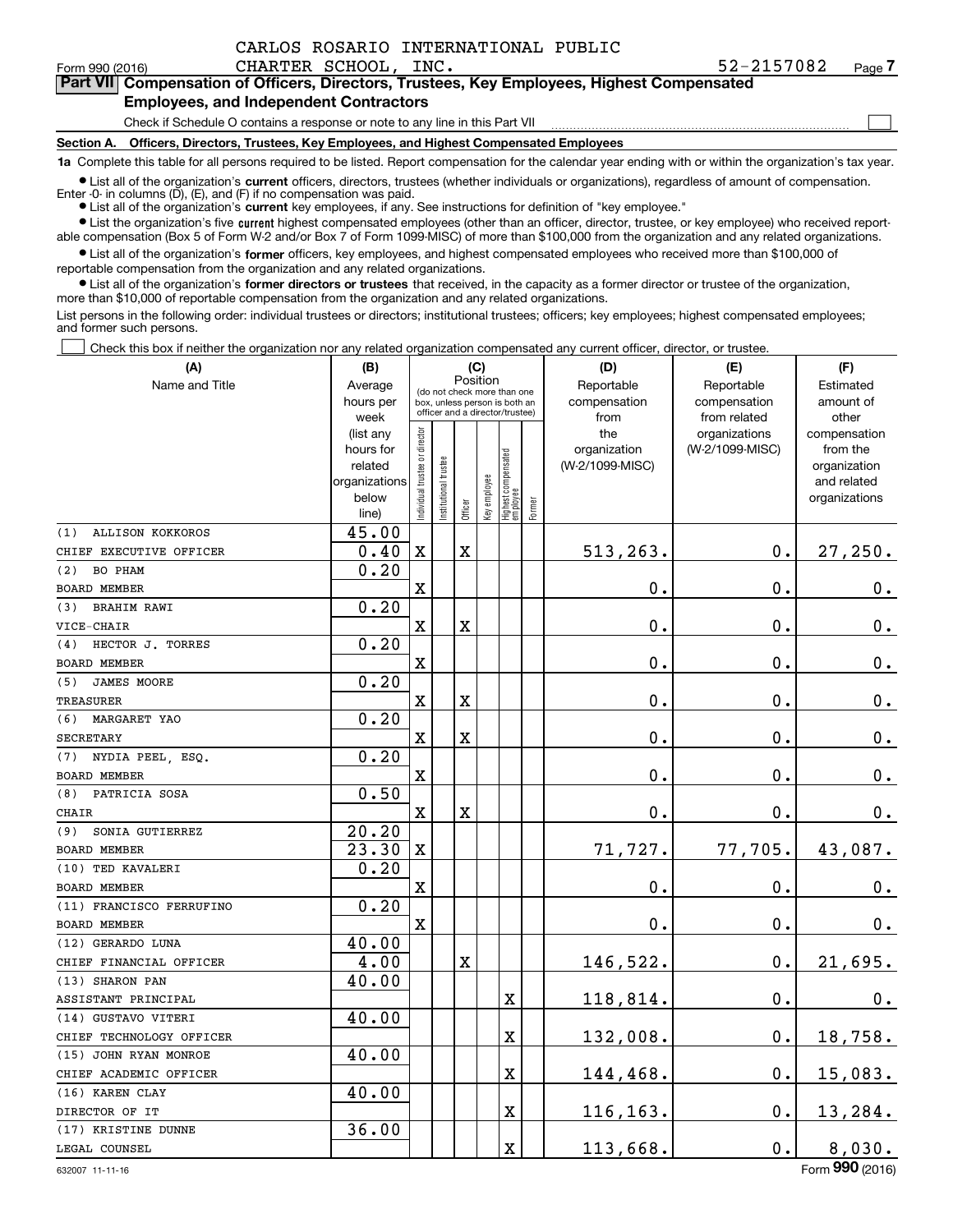| CARLOS ROSARIO INTERNATIONAL PUBLIC                                                                                                                                                                                                                                                                      |                                                                      |                                |                       |          |              |                                                                                                 |        |                                                  |                                                   |    |                     |                                                                          |                            |
|----------------------------------------------------------------------------------------------------------------------------------------------------------------------------------------------------------------------------------------------------------------------------------------------------------|----------------------------------------------------------------------|--------------------------------|-----------------------|----------|--------------|-------------------------------------------------------------------------------------------------|--------|--------------------------------------------------|---------------------------------------------------|----|---------------------|--------------------------------------------------------------------------|----------------------------|
| CHARTER SCHOOL, INC.<br>Form 990 (2016)                                                                                                                                                                                                                                                                  |                                                                      |                                |                       |          |              |                                                                                                 |        |                                                  | 52-2157082                                        |    |                     |                                                                          | Page 8                     |
| <b>Part VII</b><br>Section A. Officers, Directors, Trustees, Key Employees, and Highest Compensated Employees (continued)                                                                                                                                                                                |                                                                      |                                |                       |          |              |                                                                                                 |        |                                                  |                                                   |    |                     |                                                                          |                            |
| (A)<br>Name and title                                                                                                                                                                                                                                                                                    | (B)<br>Average<br>hours per<br>week                                  |                                |                       | Position | (C)          | (do not check more than one<br>box, unless person is both an<br>officer and a director/trustee) |        | (D)<br>Reportable<br>compensation<br>from        | (E)<br>Reportable<br>compensation<br>from related |    |                     | (F)<br>Estimated<br>amount of<br>other                                   |                            |
|                                                                                                                                                                                                                                                                                                          | (list any<br>hours for<br>related<br>organizations<br>below<br>line) | Individual trustee or director | Institutional trustee | Officer  | Key employee | Highest compensated<br>  employee                                                               | Former | the<br>organization<br>(W-2/1099-MISC)           | organizations<br>(W-2/1099-MISC)                  |    |                     | compensation<br>from the<br>organization<br>and related<br>organizations |                            |
|                                                                                                                                                                                                                                                                                                          |                                                                      |                                |                       |          |              |                                                                                                 |        |                                                  |                                                   |    |                     |                                                                          |                            |
|                                                                                                                                                                                                                                                                                                          |                                                                      |                                |                       |          |              |                                                                                                 |        |                                                  |                                                   |    |                     |                                                                          |                            |
|                                                                                                                                                                                                                                                                                                          |                                                                      |                                |                       |          |              |                                                                                                 |        |                                                  |                                                   |    |                     |                                                                          |                            |
|                                                                                                                                                                                                                                                                                                          |                                                                      |                                |                       |          |              |                                                                                                 |        |                                                  |                                                   |    |                     |                                                                          |                            |
|                                                                                                                                                                                                                                                                                                          |                                                                      |                                |                       |          |              |                                                                                                 |        |                                                  |                                                   |    |                     |                                                                          |                            |
| 1b Sub-total<br>c Total from continuation sheets to Part VII, Section A <b>Constant Contact Part</b><br>d Total (add lines 1b and 1c)                                                                                                                                                                    |                                                                      |                                |                       |          |              |                                                                                                 |        | 1,356,633.<br>$\overline{0}$ .<br>1,356,633.     | 77,705.<br>77,705.                                | 0. |                     |                                                                          | 147,187.<br>0.<br>147,187. |
| Total number of individuals (including but not limited to those listed above) who received more than \$100,000 of reportable<br>$\mathbf{2}$<br>compensation from the organization $\blacktriangleright$                                                                                                 |                                                                      |                                |                       |          |              |                                                                                                 |        |                                                  |                                                   |    |                     | Yes                                                                      | 11<br>No                   |
| Did the organization list any former officer, director, or trustee, key employee, or highest compensated employee on<br>з                                                                                                                                                                                |                                                                      |                                |                       |          |              |                                                                                                 |        |                                                  |                                                   |    | 3                   |                                                                          | X                          |
| For any individual listed on line 1a, is the sum of reportable compensation and other compensation from the organization<br>4<br>Did any person listed on line 1a receive or accrue compensation from any unrelated organization or individual for services<br>5                                         |                                                                      |                                |                       |          |              |                                                                                                 |        |                                                  |                                                   |    | 4                   | х                                                                        |                            |
|                                                                                                                                                                                                                                                                                                          |                                                                      |                                |                       |          |              |                                                                                                 |        |                                                  |                                                   |    | 5                   |                                                                          | x                          |
| <b>Section B. Independent Contractors</b><br>Complete this table for your five highest compensated independent contractors that received more than \$100,000 of compensation from<br>1<br>the organization. Report compensation for the calendar year ending with or within the organization's tax year. |                                                                      |                                |                       |          |              |                                                                                                 |        |                                                  |                                                   |    |                     |                                                                          |                            |
| (A)<br>Name and business address                                                                                                                                                                                                                                                                         |                                                                      |                                |                       |          |              |                                                                                                 |        | (B)<br>Description of services                   |                                                   |    | (C)<br>Compensation |                                                                          |                            |
| US SECURITY ASSOCIATES, INC.<br>PO BOX 931703, ATLANTA, GA 31193<br>SECURAMERICA LLC                                                                                                                                                                                                                     |                                                                      |                                |                       |          |              |                                                                                                 |        | ON-SITE SECURITY<br>SERVICES<br>ON-SITE SECURITY |                                                   |    |                     |                                                                          | 254,432.                   |
| 28432 NETWORK DRIVE, CHICAGO, IL 60673-1284 SERVICES                                                                                                                                                                                                                                                     |                                                                      |                                |                       |          |              |                                                                                                 |        |                                                  |                                                   |    |                     |                                                                          | 114,503.                   |
|                                                                                                                                                                                                                                                                                                          |                                                                      |                                |                       |          |              |                                                                                                 |        |                                                  |                                                   |    |                     |                                                                          |                            |
| Total number of independent contractors (including but not limited to those listed above) who received more than<br>$\mathbf{2}$<br>\$100,000 of compensation from the organization >                                                                                                                    |                                                                      |                                |                       |          | 2            |                                                                                                 |        |                                                  |                                                   |    |                     |                                                                          |                            |

|  | \$100,000 of compensation from the organization |  |
|--|-------------------------------------------------|--|
|--|-------------------------------------------------|--|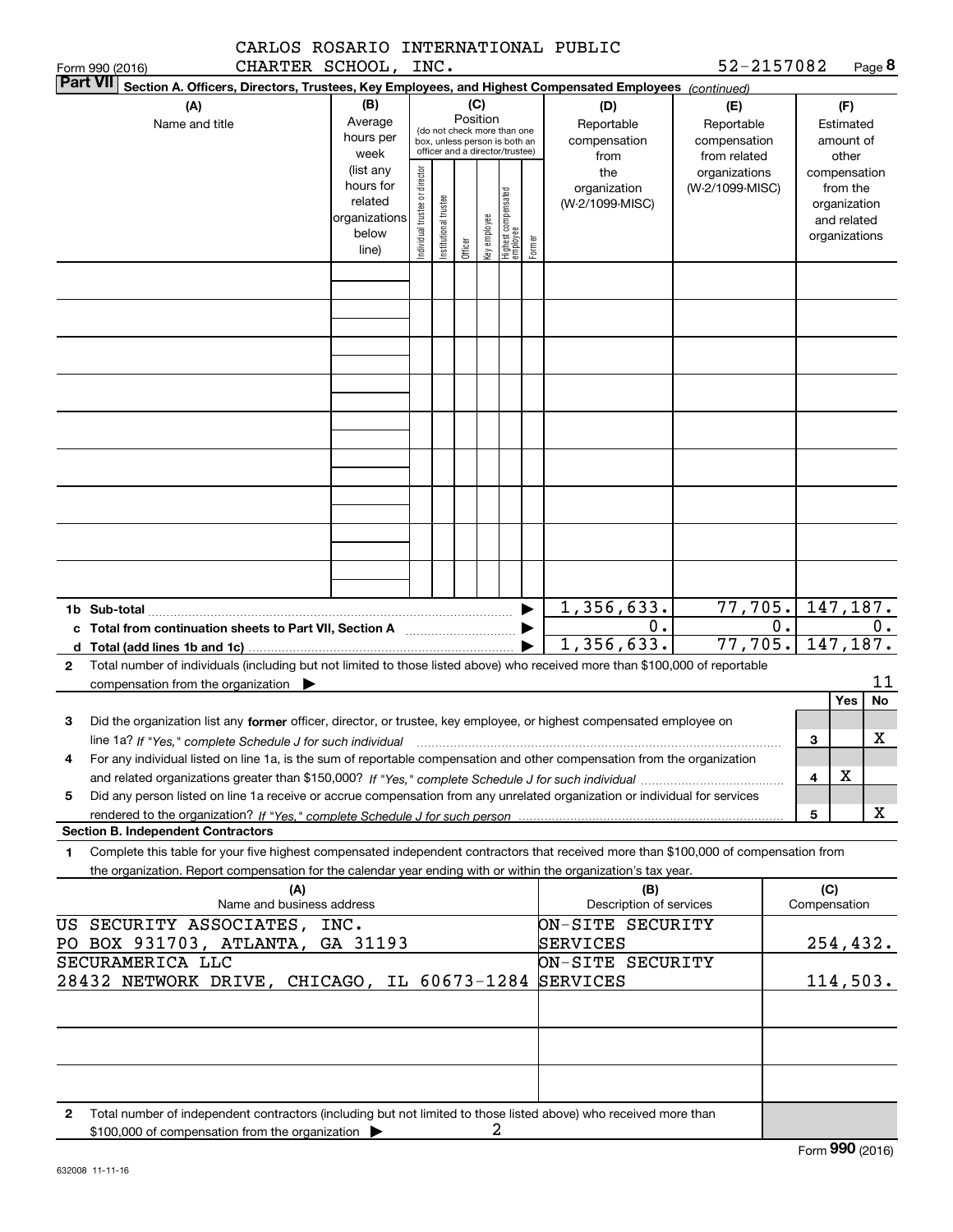|                                                           | <b>Part VIII</b> | <b>Statement of Revenue</b>                                                               |                |                      |                      |                                                 |                                         |                                                                    |
|-----------------------------------------------------------|------------------|-------------------------------------------------------------------------------------------|----------------|----------------------|----------------------|-------------------------------------------------|-----------------------------------------|--------------------------------------------------------------------|
|                                                           |                  | Check if Schedule O contains a response or note to any line in this Part VIII             |                |                      |                      |                                                 |                                         |                                                                    |
|                                                           |                  |                                                                                           |                |                      | (A)<br>Total revenue | (B)<br>Related or<br>exempt function<br>revenue | (C)<br>Unrelated<br>business<br>revenue | (D)<br>Revenuè excluded<br>from tax under<br>sections<br>512 - 514 |
|                                                           |                  | <b>1 a</b> Federated campaigns                                                            | 1a             |                      |                      |                                                 |                                         |                                                                    |
|                                                           |                  | <b>b</b> Membership dues                                                                  | 1 <sub>b</sub> |                      |                      |                                                 |                                         |                                                                    |
|                                                           |                  | c Fundraising events                                                                      | 1 <sub>c</sub> |                      |                      |                                                 |                                         |                                                                    |
|                                                           |                  | d Related organizations                                                                   | 1 <sub>d</sub> |                      |                      |                                                 |                                         |                                                                    |
|                                                           |                  | e Government grants (contributions)                                                       | 1e             | 92,548.              |                      |                                                 |                                         |                                                                    |
|                                                           |                  | f All other contributions, gifts, grants, and                                             |                |                      |                      |                                                 |                                         |                                                                    |
|                                                           |                  | similar amounts not included above                                                        | 1f             | 154,150.             |                      |                                                 |                                         |                                                                    |
| Contributions, Gifts, Grants<br>and Other Similar Amounts |                  | g Noncash contributions included in lines 1a-1f: \$                                       |                |                      |                      |                                                 |                                         |                                                                    |
|                                                           |                  |                                                                                           |                | ▶                    | 246,698.             |                                                 |                                         |                                                                    |
|                                                           |                  |                                                                                           |                | <b>Business Code</b> |                      |                                                 |                                         |                                                                    |
|                                                           | 2 a              | PER PUPIL INSTRUCTIONAL ALLOTMENT                                                         |                | 900099               | 18, 186, 668.        | 18,186,668.                                     |                                         |                                                                    |
| Program Service<br>Revenue                                |                  | PER PUPIL FACILITIES ALLOTMENT<br>b                                                       |                | 900099               | 6,404,200.           | 6,404,200.                                      |                                         |                                                                    |
|                                                           |                  | CULINARY SALES<br>c                                                                       |                | 900099               | 461,194.             | 461,194.                                        |                                         |                                                                    |
|                                                           |                  | STUDENT FEES & OTHER<br>d                                                                 |                | 900099               | 212, 172.            | 212,172.                                        |                                         |                                                                    |
|                                                           |                  | e ADMIN. SUPPORT SERVICES                                                                 |                | 900099               | 120,000.             | 120,000.                                        |                                         |                                                                    |
|                                                           |                  | f All other program service revenue                                                       |                |                      |                      |                                                 |                                         |                                                                    |
|                                                           |                  |                                                                                           |                | ▶                    | 25, 384, 234.        |                                                 |                                         |                                                                    |
|                                                           | З                | Investment income (including dividends, interest, and                                     |                |                      |                      |                                                 |                                         |                                                                    |
|                                                           |                  |                                                                                           |                |                      | 60,925.              |                                                 |                                         | 60,925.                                                            |
|                                                           | 4                | Income from investment of tax-exempt bond proceeds                                        |                |                      |                      |                                                 |                                         |                                                                    |
|                                                           | 5                |                                                                                           |                |                      |                      |                                                 |                                         |                                                                    |
|                                                           |                  |                                                                                           | (i) Real       | (ii) Personal        |                      |                                                 |                                         |                                                                    |
|                                                           |                  | 6 a Gross rents<br><b>b</b> Less: rental expenses                                         |                |                      |                      |                                                 |                                         |                                                                    |
|                                                           |                  | Rental income or (loss)                                                                   |                |                      |                      |                                                 |                                         |                                                                    |
|                                                           | c                |                                                                                           |                |                      |                      |                                                 |                                         |                                                                    |
|                                                           |                  | 7 a Gross amount from sales of                                                            | (i) Securities | (ii) Other           |                      |                                                 |                                         |                                                                    |
|                                                           |                  | assets other than inventory                                                               |                |                      |                      |                                                 |                                         |                                                                    |
|                                                           |                  | <b>b</b> Less: cost or other basis                                                        |                |                      |                      |                                                 |                                         |                                                                    |
|                                                           |                  | and sales expenses                                                                        |                |                      |                      |                                                 |                                         |                                                                    |
|                                                           |                  |                                                                                           |                |                      |                      |                                                 |                                         |                                                                    |
|                                                           |                  |                                                                                           |                | ▶                    |                      |                                                 |                                         |                                                                    |
|                                                           |                  | 8 a Gross income from fundraising events (not                                             |                |                      |                      |                                                 |                                         |                                                                    |
|                                                           |                  | including $$$<br>$\overline{\phantom{a}}$ of                                              |                |                      |                      |                                                 |                                         |                                                                    |
|                                                           |                  | contributions reported on line 1c). See                                                   |                |                      |                      |                                                 |                                         |                                                                    |
|                                                           |                  |                                                                                           |                |                      |                      |                                                 |                                         |                                                                    |
| <b>Other Revenue</b>                                      |                  |                                                                                           | b              |                      |                      |                                                 |                                         |                                                                    |
|                                                           |                  | c Net income or (loss) from fundraising events                                            |                | ▶<br>.               |                      |                                                 |                                         |                                                                    |
|                                                           |                  | 9 a Gross income from gaming activities. See                                              |                |                      |                      |                                                 |                                         |                                                                    |
|                                                           |                  |                                                                                           |                |                      |                      |                                                 |                                         |                                                                    |
|                                                           |                  |                                                                                           | b              |                      |                      |                                                 |                                         |                                                                    |
|                                                           |                  | c Net income or (loss) from gaming activities                                             |                | ▶<br>. <u>.</u>      |                      |                                                 |                                         |                                                                    |
|                                                           |                  | 10 a Gross sales of inventory, less returns                                               |                |                      |                      |                                                 |                                         |                                                                    |
|                                                           |                  |                                                                                           |                |                      |                      |                                                 |                                         |                                                                    |
|                                                           |                  |                                                                                           | $\mathbf b$    |                      |                      |                                                 |                                         |                                                                    |
|                                                           |                  | c Net income or (loss) from sales of inventory                                            |                | ▶                    |                      |                                                 |                                         |                                                                    |
|                                                           |                  | Miscellaneous Revenue                                                                     |                | <b>Business Code</b> |                      |                                                 |                                         |                                                                    |
|                                                           | 11 a             | <u> 2002 - John Stone, Amerikaansk politiker (</u>                                        |                |                      |                      |                                                 |                                         |                                                                    |
|                                                           | b                | the control of the control of the control of the control of the control of the control of |                |                      |                      |                                                 |                                         |                                                                    |
|                                                           | с                | the contract of the contract of the contract of the contract of the contract of           |                |                      |                      |                                                 |                                         |                                                                    |
|                                                           |                  |                                                                                           |                |                      |                      |                                                 |                                         |                                                                    |
|                                                           |                  |                                                                                           |                |                      | 25,691,857.          | 25, 384, 234.                                   | 0.1                                     | 60,925.                                                            |
|                                                           | 12               |                                                                                           |                |                      |                      |                                                 |                                         |                                                                    |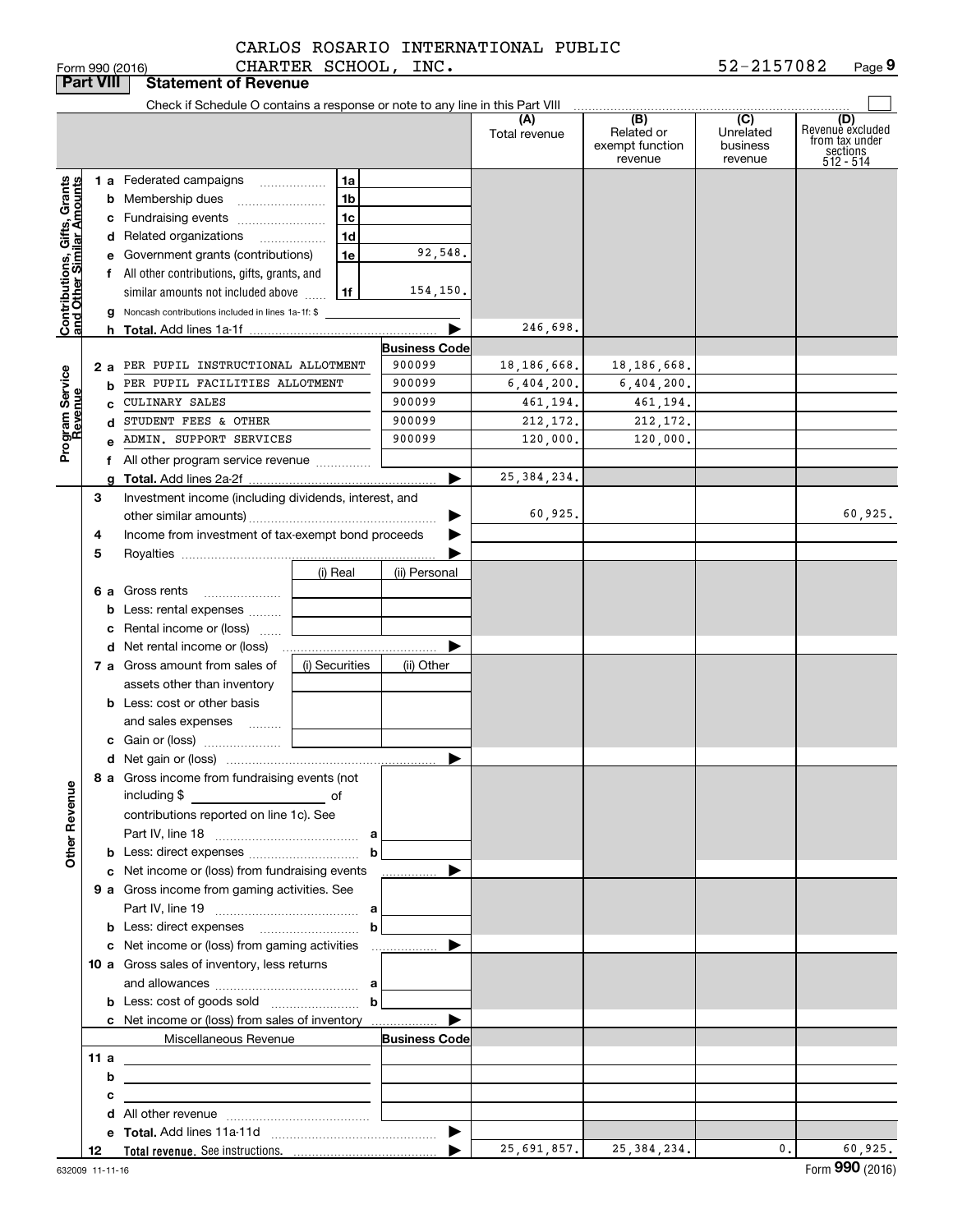#### Form 990 (2016) Page **Part IX Statement of Functional Expenses** <code>CHARTER SCHOOL</code> , <code>INC</code> . The set of the set of  $52-2157082$ CARLOS ROSARIO INTERNATIONAL PUBLIC

**10**

|              | Section 501(c)(3) and 501(c)(4) organizations must complete all columns. All other organizations must complete column (A).<br>Check if Schedule O contains a response or note to any line in this Part IX   |                                        |                             |                                    |                         |  |  |  |  |  |  |
|--------------|-------------------------------------------------------------------------------------------------------------------------------------------------------------------------------------------------------------|----------------------------------------|-----------------------------|------------------------------------|-------------------------|--|--|--|--|--|--|
|              | Do not include amounts reported on lines 6b,                                                                                                                                                                |                                        | (B)                         | (C)                                | (D)                     |  |  |  |  |  |  |
|              | 7b, 8b, 9b, and 10b of Part VIII.                                                                                                                                                                           | Total expenses                         | Program service<br>expenses | Management and<br>general expenses | Fundraising<br>expenses |  |  |  |  |  |  |
| 1.           | Grants and other assistance to domestic organizations                                                                                                                                                       |                                        |                             |                                    |                         |  |  |  |  |  |  |
|              | and domestic governments. See Part IV, line 21                                                                                                                                                              |                                        |                             |                                    |                         |  |  |  |  |  |  |
| $\mathbf{2}$ | Grants and other assistance to domestic                                                                                                                                                                     |                                        |                             |                                    |                         |  |  |  |  |  |  |
|              | individuals. See Part IV, line 22                                                                                                                                                                           | 107,788.                               | 107,788.                    |                                    |                         |  |  |  |  |  |  |
| 3            | Grants and other assistance to foreign                                                                                                                                                                      |                                        |                             |                                    |                         |  |  |  |  |  |  |
|              | organizations, foreign governments, and foreign                                                                                                                                                             |                                        |                             |                                    |                         |  |  |  |  |  |  |
|              | individuals. See Part IV, lines 15 and 16                                                                                                                                                                   |                                        |                             |                                    |                         |  |  |  |  |  |  |
| 4            | Benefits paid to or for members                                                                                                                                                                             |                                        |                             |                                    |                         |  |  |  |  |  |  |
| 5            | Compensation of current officers, directors,                                                                                                                                                                |                                        |                             |                                    |                         |  |  |  |  |  |  |
|              | trustees, and key employees                                                                                                                                                                                 | 500,683.                               |                             | 500,683.                           |                         |  |  |  |  |  |  |
| 6            | Compensation not included above, to disqualified                                                                                                                                                            |                                        |                             |                                    |                         |  |  |  |  |  |  |
|              | persons (as defined under section 4958(f)(1)) and                                                                                                                                                           |                                        |                             |                                    |                         |  |  |  |  |  |  |
|              | persons described in section 4958(c)(3)(B)                                                                                                                                                                  |                                        |                             |                                    |                         |  |  |  |  |  |  |
| 7            |                                                                                                                                                                                                             | 11,946,086.                            | 10,882,976.                 | 1,063,110.                         |                         |  |  |  |  |  |  |
| 8            | Pension plan accruals and contributions (include                                                                                                                                                            |                                        |                             |                                    |                         |  |  |  |  |  |  |
|              | section 401(k) and 403(b) employer contributions)                                                                                                                                                           | 606, 109.                              | 594,043.                    | $\frac{12,066}{188,501}$           |                         |  |  |  |  |  |  |
| 9            |                                                                                                                                                                                                             | 1,489,165.<br>955, 575.                | 1,300,664.<br>836,448.      | 119, 127.                          |                         |  |  |  |  |  |  |
| 10           |                                                                                                                                                                                                             |                                        |                             |                                    |                         |  |  |  |  |  |  |
| 11           | Fees for services (non-employees):                                                                                                                                                                          |                                        |                             |                                    |                         |  |  |  |  |  |  |
| a            |                                                                                                                                                                                                             |                                        |                             |                                    |                         |  |  |  |  |  |  |
| b            |                                                                                                                                                                                                             | $\overline{12}$ , 965.<br>184,069.     | 86,409.                     | $\frac{12,965}{97,660}$            |                         |  |  |  |  |  |  |
| c            |                                                                                                                                                                                                             |                                        |                             |                                    |                         |  |  |  |  |  |  |
| d            | Professional fundraising services. See Part IV, line 17                                                                                                                                                     |                                        |                             |                                    |                         |  |  |  |  |  |  |
| f            | Investment management fees                                                                                                                                                                                  |                                        |                             |                                    |                         |  |  |  |  |  |  |
| $\mathbf{q}$ | Other. (If line 11g amount exceeds 10% of line 25,                                                                                                                                                          |                                        |                             |                                    |                         |  |  |  |  |  |  |
|              | column (A) amount, list line 11g expenses on Sch 0.)                                                                                                                                                        |                                        |                             | <u>38,625.</u>                     | 150.                    |  |  |  |  |  |  |
| 12           |                                                                                                                                                                                                             | $\frac{212,942.}{28,511.}$<br>547,234. | $\frac{174,167}{1,459}$ .   |                                    |                         |  |  |  |  |  |  |
| 13           |                                                                                                                                                                                                             |                                        | 455,184.                    | $\frac{27,052.}{85,520.}$          | 6,530.                  |  |  |  |  |  |  |
| 14           |                                                                                                                                                                                                             | 601,918.                               | 512, 364.                   | 89,554.                            |                         |  |  |  |  |  |  |
| 15           |                                                                                                                                                                                                             |                                        |                             |                                    |                         |  |  |  |  |  |  |
| 16           |                                                                                                                                                                                                             | 5,869,191.                             | 5, 477, 997.                | 391,194.                           |                         |  |  |  |  |  |  |
| 17           |                                                                                                                                                                                                             | 186, 142.                              | 143,493.                    | 42,628.                            | $\overline{21}$ .       |  |  |  |  |  |  |
| 18           | Payments of travel or entertainment expenses                                                                                                                                                                |                                        |                             |                                    |                         |  |  |  |  |  |  |
|              | for any federal, state, or local public officials                                                                                                                                                           |                                        |                             |                                    |                         |  |  |  |  |  |  |
| 19           | Conferences, conventions, and meetings                                                                                                                                                                      | 67,594.                                | 54, 199.                    | 13,395.                            |                         |  |  |  |  |  |  |
| 20           | Interest                                                                                                                                                                                                    | $\overline{66}$ .                      | 62.                         | 4.                                 |                         |  |  |  |  |  |  |
| 21           |                                                                                                                                                                                                             |                                        |                             |                                    |                         |  |  |  |  |  |  |
| 22           | Depreciation, depletion, and amortization                                                                                                                                                                   | 924,401.                               | 830,718.                    | 93,683.                            |                         |  |  |  |  |  |  |
| 23           | Insurance                                                                                                                                                                                                   | 143,341.                               | 125, 164.                   | 18,177.                            |                         |  |  |  |  |  |  |
| 24           | Other expenses. Itemize expenses not covered<br>above. (List miscellaneous expenses in line 24e. If line<br>24e amount exceeds 10% of line 25, column (A)<br>amount, list line 24e expenses on Schedule O.) |                                        |                             |                                    |                         |  |  |  |  |  |  |
| a            | DIRECT STUDENT COSTS                                                                                                                                                                                        | 652,250.                               | 652,250.                    |                                    |                         |  |  |  |  |  |  |
| b            | DC CHARTER SCHOOL FEE                                                                                                                                                                                       | 255,093.                               | 224,876.                    | 30,217.                            |                         |  |  |  |  |  |  |
|              | STUDENT ACTIVITIES                                                                                                                                                                                          | 168,900.                               | 117,263.                    | 51,637.                            |                         |  |  |  |  |  |  |
| d            | DUES & MEMBERSHIP FEES                                                                                                                                                                                      | 13,278.                                | 13,278.                     |                                    |                         |  |  |  |  |  |  |
| е            | All other expenses                                                                                                                                                                                          |                                        |                             |                                    |                         |  |  |  |  |  |  |
| 25           | Total functional expenses. Add lines 1 through 24e                                                                                                                                                          | 25, 473, 301.                          | 22,590,802.                 | 2,875,798.                         | $\overline{6,701}$ .    |  |  |  |  |  |  |
| 26           | Joint costs. Complete this line only if the organization                                                                                                                                                    |                                        |                             |                                    |                         |  |  |  |  |  |  |
|              | reported in column (B) joint costs from a combined                                                                                                                                                          |                                        |                             |                                    |                         |  |  |  |  |  |  |
|              | educational campaign and fundraising solicitation.                                                                                                                                                          |                                        |                             |                                    |                         |  |  |  |  |  |  |
|              | Check here<br>if following SOP 98-2 (ASC 958-720)                                                                                                                                                           |                                        |                             |                                    |                         |  |  |  |  |  |  |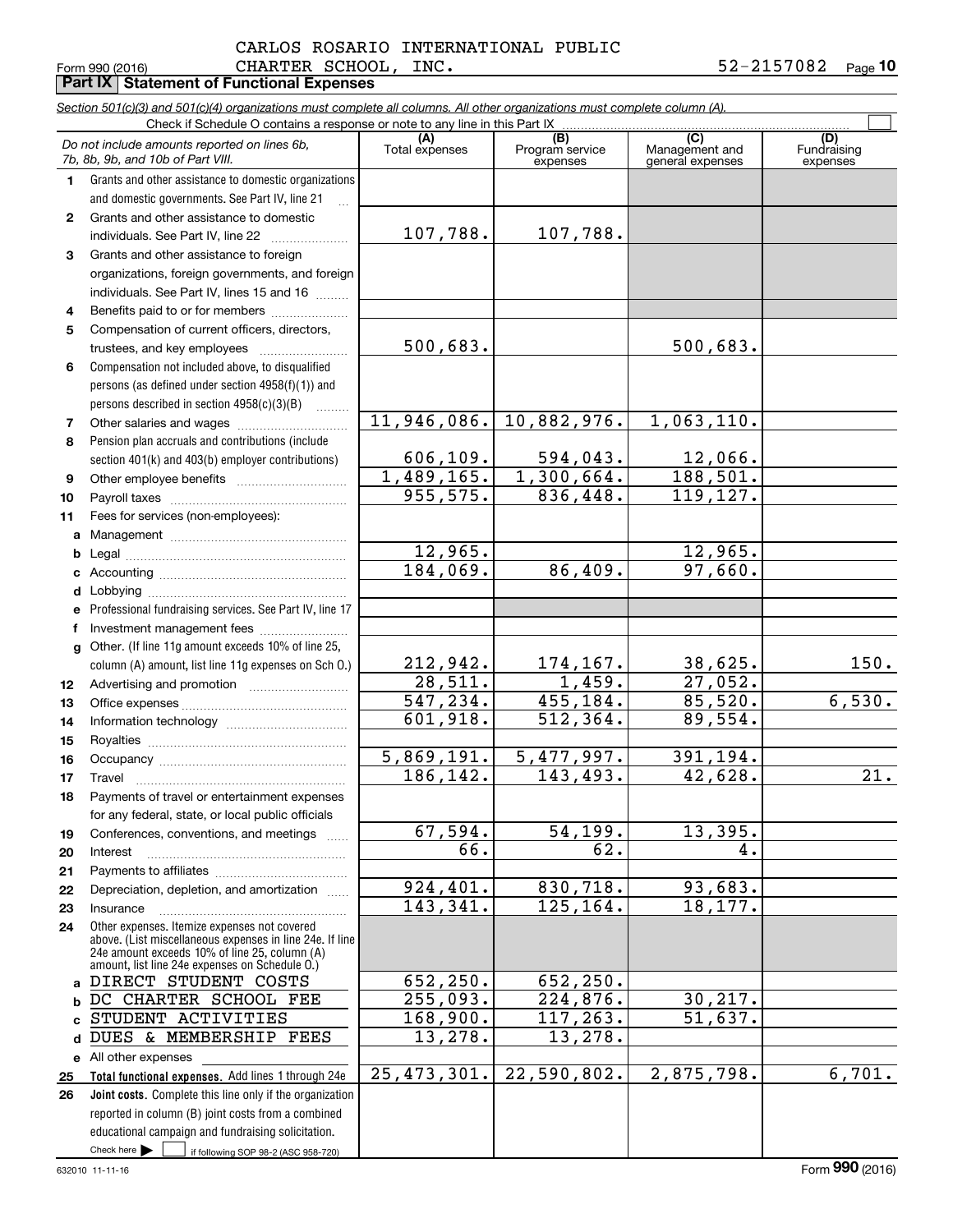## Form 990 (2016) CHARTER SCHOOL, INC. 5 $2\text{--}2157082$  <sub>Page</sub> CARLOS ROSARIO INTERNATIONAL PUBLIC

**11**

|                             | нап х | <b>Dalafice Street</b>                                                                                                                                                            |  |                          |                          |                         |                                   |
|-----------------------------|-------|-----------------------------------------------------------------------------------------------------------------------------------------------------------------------------------|--|--------------------------|--------------------------|-------------------------|-----------------------------------|
|                             |       |                                                                                                                                                                                   |  |                          |                          |                         |                                   |
|                             |       |                                                                                                                                                                                   |  |                          | (A)<br>Beginning of year |                         | (B)<br>End of year                |
|                             | 1     | Cash - non-interest-bearing                                                                                                                                                       |  |                          | 5,300.                   | $\mathbf{1}$            | 1,946.                            |
|                             | 2     |                                                                                                                                                                                   |  |                          | 13,515,958.              | $\overline{2}$          | 13,425,617.                       |
|                             | з     |                                                                                                                                                                                   |  |                          |                          | 3                       | 17,000.                           |
|                             | 4     |                                                                                                                                                                                   |  |                          | 1,089.                   | $\overline{\mathbf{4}}$ | 8,043.                            |
|                             | 5     | Loans and other receivables from current and former officers, directors,                                                                                                          |  |                          |                          |                         |                                   |
|                             |       | trustees, key employees, and highest compensated employees. Complete                                                                                                              |  |                          |                          |                         |                                   |
|                             |       | Part II of Schedule L                                                                                                                                                             |  |                          |                          | 5                       |                                   |
|                             | 6     | Loans and other receivables from other disqualified persons (as defined under                                                                                                     |  |                          |                          |                         |                                   |
|                             |       | section 4958(f)(1)), persons described in section 4958(c)(3)(B), and contributing                                                                                                 |  |                          |                          |                         |                                   |
|                             |       | employers and sponsoring organizations of section 501(c)(9) voluntary                                                                                                             |  |                          |                          |                         |                                   |
|                             |       | employees' beneficiary organizations (see instr). Complete Part II of Sch L                                                                                                       |  |                          |                          | 6                       |                                   |
| Assets                      | 7     |                                                                                                                                                                                   |  |                          |                          | $\overline{7}$          |                                   |
|                             | 8     |                                                                                                                                                                                   |  |                          |                          | 8                       |                                   |
|                             | 9     | Prepaid expenses and deferred charges                                                                                                                                             |  |                          | 272, 366.                | 9                       | 152,580.                          |
|                             |       | 10a Land, buildings, and equipment: cost or other                                                                                                                                 |  |                          |                          |                         |                                   |
|                             |       | basis. Complete Part VI of Schedule D  10a 34,530,163.                                                                                                                            |  |                          |                          |                         |                                   |
|                             |       | <u>  10b</u> 10b<br><b>b</b> Less: accumulated depreciation                                                                                                                       |  |                          | 20,590,820.              | 10 <sub>c</sub>         | 22,364,044.                       |
|                             | 11    |                                                                                                                                                                                   |  |                          | 433,509.                 | 11                      | 296, 150.                         |
|                             | 12    |                                                                                                                                                                                   |  |                          | 3,142,281.               | 12                      | 3, 147, 826.                      |
|                             | 13    |                                                                                                                                                                                   |  |                          |                          | 13                      |                                   |
|                             | 14    |                                                                                                                                                                                   |  |                          |                          | 14                      |                                   |
|                             | 15    |                                                                                                                                                                                   |  |                          | 181,776.                 | 15                      | 213,607.                          |
|                             | 16    |                                                                                                                                                                                   |  |                          | 38, 143, 099.            | 16                      | 39,626,813.                       |
|                             | 17    |                                                                                                                                                                                   |  |                          | 2,596,029.               | 17                      | 4,238,377.                        |
|                             | 18    |                                                                                                                                                                                   |  | 18                       |                          |                         |                                   |
|                             | 19    |                                                                                                                                                                                   |  | 27,940.                  | 19                       | 0.                      |                                   |
|                             | 20    |                                                                                                                                                                                   |  |                          |                          | 20                      |                                   |
|                             | 21    | Escrow or custodial account liability. Complete Part IV of Schedule D                                                                                                             |  | $\overline{\phantom{a}}$ |                          | 21                      |                                   |
|                             | 22    | Loans and other payables to current and former officers, directors, trustees,                                                                                                     |  |                          |                          |                         |                                   |
|                             |       | key employees, highest compensated employees, and disqualified persons.                                                                                                           |  |                          |                          |                         |                                   |
| Liabilities                 |       | Complete Part II of Schedule L                                                                                                                                                    |  |                          |                          | 22                      |                                   |
|                             | 23    | Secured mortgages and notes payable to unrelated third parties                                                                                                                    |  |                          |                          | 23                      |                                   |
|                             | 24    |                                                                                                                                                                                   |  |                          |                          | 24                      |                                   |
|                             | 25    | Other liabilities (including federal income tax, payables to related third                                                                                                        |  |                          |                          |                         |                                   |
|                             |       | parties, and other liabilities not included on lines 17-24). Complete Part X of                                                                                                   |  |                          | 15, 375, 025.            |                         |                                   |
|                             |       | Schedule D                                                                                                                                                                        |  |                          | 17,998,994.              | 25                      | <u>15,063,435.</u><br>19,301,812. |
|                             | 26    | <b>Total liabilities.</b> Add lines 17 through 25<br>Organizations that follow SFAS 117 (ASC 958), check here $\blacktriangleright \begin{array}{c} \boxed{X} \\ \end{array}$ and |  |                          |                          | 26                      |                                   |
|                             |       | complete lines 27 through 29, and lines 33 and 34.                                                                                                                                |  |                          |                          |                         |                                   |
|                             | 27    | Unrestricted net assets                                                                                                                                                           |  |                          | 20,040,454.              | 27                      | 20, 258, 255.                     |
|                             | 28    | Temporarily restricted net assets                                                                                                                                                 |  |                          | 103,651.                 | 28                      | 66,746.                           |
|                             | 29    | Permanently restricted net assets                                                                                                                                                 |  |                          |                          | 29                      |                                   |
|                             |       | Organizations that do not follow SFAS 117 (ASC 958), check here ▶ □                                                                                                               |  |                          |                          |                         |                                   |
|                             |       | and complete lines 30 through 34.                                                                                                                                                 |  |                          |                          |                         |                                   |
|                             | 30    | Capital stock or trust principal, or current funds                                                                                                                                |  |                          |                          | 30                      |                                   |
| Net Assets or Fund Balances | 31    | Paid-in or capital surplus, or land, building, or equipment fund                                                                                                                  |  |                          |                          | 31                      |                                   |
|                             | 32    | Retained earnings, endowment, accumulated income, or other funds                                                                                                                  |  | .                        |                          | 32                      |                                   |
|                             | วว    | Total not accote or fund halances                                                                                                                                                 |  |                          | 20 144 105.              | 22                      | 20, 325, 001                      |

Retained earnings, endowment, accumulated income, or other funds we have all the Total net assets or fund balances ~~~~~~~~~~~~~~~~~~~~~~

Total liabilities and net assets/fund balances

Form (2016) **990**

 **323334**

20,144,105. 20,325,001. 38,143,099. 39,626,813.

# **Part X Balance Sheet**<br>**Part X Bala**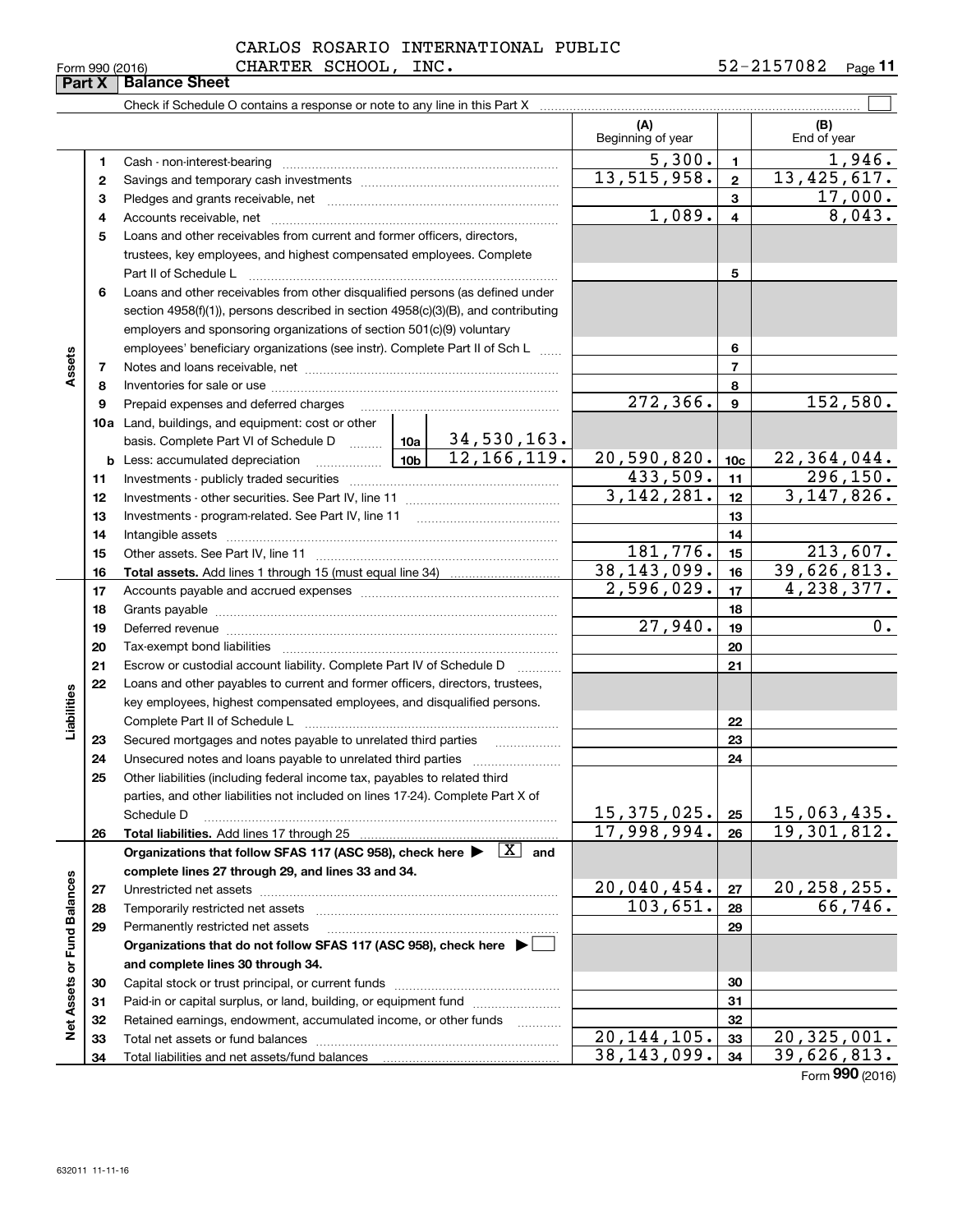| 52-2157082<br>Page $12$<br>Form 990 (2016)<br>Part XI   Reconciliation of Net Assets<br>Check if Schedule O contains a response or note to any line in this Part XI<br>25,691,857.<br>1<br>1<br>25, 473, 301.<br>$\mathbf{2}$<br>Total expenses (must equal Part IX, column (A), line 25)<br>2<br>218,556.<br>3<br>з<br>Revenue less expenses. Subtract line 2 from line 1<br>20, 144, 105.<br>$\overline{\mathbf{4}}$<br>4<br>5<br>$-37,660.$<br>Net unrealized gains (losses) on investments<br>5<br>$\overline{a_1, \ldots, a_n, \ldots, a_n, \ldots, a_n, \ldots, a_n, \ldots, a_n, \ldots, a_n, \ldots, a_n, \ldots, a_n, \ldots, a_n, \ldots, a_n, \ldots, a_n, \ldots, a_n, \ldots, a_n, \ldots, a_n, \ldots, a_n, \ldots, a_n, \ldots, a_n, \ldots, a_n, \ldots, a_n, \ldots, a_n, \ldots, a_n, \ldots, a_n, \ldots, a_n, \ldots, a_n, \ldots, a_n, \ldots, a_n, \ldots, a_n, \ldots, a_n, \ldots, a_n, \ldots, a_n, \ld$<br>6<br>Donated services and use of facilities<br>6<br>$\overline{7}$<br>7<br>Investment expenses<br>8<br>8<br>Prior period adjustments<br>Other changes in net assets or fund balances (explain in Schedule O) [11] [12] contraction contraction of the changes in net assets or fund balances (explain in Schedule O)<br>9<br>9<br>Net assets or fund balances at end of year. Combine lines 3 through 9 (must equal Part X, line 33,<br>10<br>20,325,001.<br>10<br>column (B))<br><b>Part XII</b> Financial Statements and Reporting<br>ΙX.<br>Yes<br>$\boxed{\mathbf{X}}$ Accrual<br>Accounting method used to prepare the Form 990: <u>II</u> Cash<br>Other<br>1<br>If the organization changed its method of accounting from a prior year or checked "Other," explain in Schedule O.<br>х<br>2a Were the organization's financial statements compiled or reviewed by an independent accountant?<br>2a<br>If "Yes," check a box below to indicate whether the financial statements for the year were compiled or reviewed on a<br>separate basis, consolidated basis, or both: | CARLOS ROSARIO INTERNATIONAL PUBLIC                                                 |  |  |  |           |  |
|-----------------------------------------------------------------------------------------------------------------------------------------------------------------------------------------------------------------------------------------------------------------------------------------------------------------------------------------------------------------------------------------------------------------------------------------------------------------------------------------------------------------------------------------------------------------------------------------------------------------------------------------------------------------------------------------------------------------------------------------------------------------------------------------------------------------------------------------------------------------------------------------------------------------------------------------------------------------------------------------------------------------------------------------------------------------------------------------------------------------------------------------------------------------------------------------------------------------------------------------------------------------------------------------------------------------------------------------------------------------------------------------------------------------------------------------------------------------------------------------------------------------------------------------------------------------------------------------------------------------------------------------------------------------------------------------------------------------------------------------------------------------------------------------------------------------------------------------------------------------------------------------------------------------------------------------------------------------------------------------------------------------------|-------------------------------------------------------------------------------------|--|--|--|-----------|--|
|                                                                                                                                                                                                                                                                                                                                                                                                                                                                                                                                                                                                                                                                                                                                                                                                                                                                                                                                                                                                                                                                                                                                                                                                                                                                                                                                                                                                                                                                                                                                                                                                                                                                                                                                                                                                                                                                                                                                                                                                                       | CHARTER SCHOOL, INC.                                                                |  |  |  |           |  |
|                                                                                                                                                                                                                                                                                                                                                                                                                                                                                                                                                                                                                                                                                                                                                                                                                                                                                                                                                                                                                                                                                                                                                                                                                                                                                                                                                                                                                                                                                                                                                                                                                                                                                                                                                                                                                                                                                                                                                                                                                       |                                                                                     |  |  |  |           |  |
|                                                                                                                                                                                                                                                                                                                                                                                                                                                                                                                                                                                                                                                                                                                                                                                                                                                                                                                                                                                                                                                                                                                                                                                                                                                                                                                                                                                                                                                                                                                                                                                                                                                                                                                                                                                                                                                                                                                                                                                                                       |                                                                                     |  |  |  |           |  |
|                                                                                                                                                                                                                                                                                                                                                                                                                                                                                                                                                                                                                                                                                                                                                                                                                                                                                                                                                                                                                                                                                                                                                                                                                                                                                                                                                                                                                                                                                                                                                                                                                                                                                                                                                                                                                                                                                                                                                                                                                       |                                                                                     |  |  |  |           |  |
|                                                                                                                                                                                                                                                                                                                                                                                                                                                                                                                                                                                                                                                                                                                                                                                                                                                                                                                                                                                                                                                                                                                                                                                                                                                                                                                                                                                                                                                                                                                                                                                                                                                                                                                                                                                                                                                                                                                                                                                                                       |                                                                                     |  |  |  |           |  |
|                                                                                                                                                                                                                                                                                                                                                                                                                                                                                                                                                                                                                                                                                                                                                                                                                                                                                                                                                                                                                                                                                                                                                                                                                                                                                                                                                                                                                                                                                                                                                                                                                                                                                                                                                                                                                                                                                                                                                                                                                       |                                                                                     |  |  |  |           |  |
|                                                                                                                                                                                                                                                                                                                                                                                                                                                                                                                                                                                                                                                                                                                                                                                                                                                                                                                                                                                                                                                                                                                                                                                                                                                                                                                                                                                                                                                                                                                                                                                                                                                                                                                                                                                                                                                                                                                                                                                                                       |                                                                                     |  |  |  |           |  |
|                                                                                                                                                                                                                                                                                                                                                                                                                                                                                                                                                                                                                                                                                                                                                                                                                                                                                                                                                                                                                                                                                                                                                                                                                                                                                                                                                                                                                                                                                                                                                                                                                                                                                                                                                                                                                                                                                                                                                                                                                       |                                                                                     |  |  |  |           |  |
|                                                                                                                                                                                                                                                                                                                                                                                                                                                                                                                                                                                                                                                                                                                                                                                                                                                                                                                                                                                                                                                                                                                                                                                                                                                                                                                                                                                                                                                                                                                                                                                                                                                                                                                                                                                                                                                                                                                                                                                                                       |                                                                                     |  |  |  |           |  |
|                                                                                                                                                                                                                                                                                                                                                                                                                                                                                                                                                                                                                                                                                                                                                                                                                                                                                                                                                                                                                                                                                                                                                                                                                                                                                                                                                                                                                                                                                                                                                                                                                                                                                                                                                                                                                                                                                                                                                                                                                       |                                                                                     |  |  |  |           |  |
|                                                                                                                                                                                                                                                                                                                                                                                                                                                                                                                                                                                                                                                                                                                                                                                                                                                                                                                                                                                                                                                                                                                                                                                                                                                                                                                                                                                                                                                                                                                                                                                                                                                                                                                                                                                                                                                                                                                                                                                                                       |                                                                                     |  |  |  |           |  |
|                                                                                                                                                                                                                                                                                                                                                                                                                                                                                                                                                                                                                                                                                                                                                                                                                                                                                                                                                                                                                                                                                                                                                                                                                                                                                                                                                                                                                                                                                                                                                                                                                                                                                                                                                                                                                                                                                                                                                                                                                       |                                                                                     |  |  |  |           |  |
|                                                                                                                                                                                                                                                                                                                                                                                                                                                                                                                                                                                                                                                                                                                                                                                                                                                                                                                                                                                                                                                                                                                                                                                                                                                                                                                                                                                                                                                                                                                                                                                                                                                                                                                                                                                                                                                                                                                                                                                                                       |                                                                                     |  |  |  | 0.        |  |
|                                                                                                                                                                                                                                                                                                                                                                                                                                                                                                                                                                                                                                                                                                                                                                                                                                                                                                                                                                                                                                                                                                                                                                                                                                                                                                                                                                                                                                                                                                                                                                                                                                                                                                                                                                                                                                                                                                                                                                                                                       |                                                                                     |  |  |  |           |  |
|                                                                                                                                                                                                                                                                                                                                                                                                                                                                                                                                                                                                                                                                                                                                                                                                                                                                                                                                                                                                                                                                                                                                                                                                                                                                                                                                                                                                                                                                                                                                                                                                                                                                                                                                                                                                                                                                                                                                                                                                                       |                                                                                     |  |  |  |           |  |
|                                                                                                                                                                                                                                                                                                                                                                                                                                                                                                                                                                                                                                                                                                                                                                                                                                                                                                                                                                                                                                                                                                                                                                                                                                                                                                                                                                                                                                                                                                                                                                                                                                                                                                                                                                                                                                                                                                                                                                                                                       |                                                                                     |  |  |  |           |  |
|                                                                                                                                                                                                                                                                                                                                                                                                                                                                                                                                                                                                                                                                                                                                                                                                                                                                                                                                                                                                                                                                                                                                                                                                                                                                                                                                                                                                                                                                                                                                                                                                                                                                                                                                                                                                                                                                                                                                                                                                                       |                                                                                     |  |  |  |           |  |
|                                                                                                                                                                                                                                                                                                                                                                                                                                                                                                                                                                                                                                                                                                                                                                                                                                                                                                                                                                                                                                                                                                                                                                                                                                                                                                                                                                                                                                                                                                                                                                                                                                                                                                                                                                                                                                                                                                                                                                                                                       |                                                                                     |  |  |  | <b>No</b> |  |
|                                                                                                                                                                                                                                                                                                                                                                                                                                                                                                                                                                                                                                                                                                                                                                                                                                                                                                                                                                                                                                                                                                                                                                                                                                                                                                                                                                                                                                                                                                                                                                                                                                                                                                                                                                                                                                                                                                                                                                                                                       |                                                                                     |  |  |  |           |  |
|                                                                                                                                                                                                                                                                                                                                                                                                                                                                                                                                                                                                                                                                                                                                                                                                                                                                                                                                                                                                                                                                                                                                                                                                                                                                                                                                                                                                                                                                                                                                                                                                                                                                                                                                                                                                                                                                                                                                                                                                                       |                                                                                     |  |  |  |           |  |
|                                                                                                                                                                                                                                                                                                                                                                                                                                                                                                                                                                                                                                                                                                                                                                                                                                                                                                                                                                                                                                                                                                                                                                                                                                                                                                                                                                                                                                                                                                                                                                                                                                                                                                                                                                                                                                                                                                                                                                                                                       |                                                                                     |  |  |  |           |  |
|                                                                                                                                                                                                                                                                                                                                                                                                                                                                                                                                                                                                                                                                                                                                                                                                                                                                                                                                                                                                                                                                                                                                                                                                                                                                                                                                                                                                                                                                                                                                                                                                                                                                                                                                                                                                                                                                                                                                                                                                                       |                                                                                     |  |  |  |           |  |
|                                                                                                                                                                                                                                                                                                                                                                                                                                                                                                                                                                                                                                                                                                                                                                                                                                                                                                                                                                                                                                                                                                                                                                                                                                                                                                                                                                                                                                                                                                                                                                                                                                                                                                                                                                                                                                                                                                                                                                                                                       |                                                                                     |  |  |  |           |  |
|                                                                                                                                                                                                                                                                                                                                                                                                                                                                                                                                                                                                                                                                                                                                                                                                                                                                                                                                                                                                                                                                                                                                                                                                                                                                                                                                                                                                                                                                                                                                                                                                                                                                                                                                                                                                                                                                                                                                                                                                                       | Separate basis<br><b>Consolidated basis</b><br>Both consolidated and separate basis |  |  |  |           |  |
| х<br><b>b</b> Were the organization's financial statements audited by an independent accountant?<br>2 <sub>b</sub>                                                                                                                                                                                                                                                                                                                                                                                                                                                                                                                                                                                                                                                                                                                                                                                                                                                                                                                                                                                                                                                                                                                                                                                                                                                                                                                                                                                                                                                                                                                                                                                                                                                                                                                                                                                                                                                                                                    |                                                                                     |  |  |  |           |  |
| If "Yes," check a box below to indicate whether the financial statements for the year were audited on a separate basis,                                                                                                                                                                                                                                                                                                                                                                                                                                                                                                                                                                                                                                                                                                                                                                                                                                                                                                                                                                                                                                                                                                                                                                                                                                                                                                                                                                                                                                                                                                                                                                                                                                                                                                                                                                                                                                                                                               |                                                                                     |  |  |  |           |  |
| consolidated basis, or both:                                                                                                                                                                                                                                                                                                                                                                                                                                                                                                                                                                                                                                                                                                                                                                                                                                                                                                                                                                                                                                                                                                                                                                                                                                                                                                                                                                                                                                                                                                                                                                                                                                                                                                                                                                                                                                                                                                                                                                                          |                                                                                     |  |  |  |           |  |
| $X$ Both consolidated and separate basis<br>Separate basis<br>Consolidated basis                                                                                                                                                                                                                                                                                                                                                                                                                                                                                                                                                                                                                                                                                                                                                                                                                                                                                                                                                                                                                                                                                                                                                                                                                                                                                                                                                                                                                                                                                                                                                                                                                                                                                                                                                                                                                                                                                                                                      |                                                                                     |  |  |  |           |  |
| c If "Yes" to line 2a or 2b, does the organization have a committee that assumes responsibility for oversight of the audit,                                                                                                                                                                                                                                                                                                                                                                                                                                                                                                                                                                                                                                                                                                                                                                                                                                                                                                                                                                                                                                                                                                                                                                                                                                                                                                                                                                                                                                                                                                                                                                                                                                                                                                                                                                                                                                                                                           |                                                                                     |  |  |  |           |  |
| Х<br>2c                                                                                                                                                                                                                                                                                                                                                                                                                                                                                                                                                                                                                                                                                                                                                                                                                                                                                                                                                                                                                                                                                                                                                                                                                                                                                                                                                                                                                                                                                                                                                                                                                                                                                                                                                                                                                                                                                                                                                                                                               |                                                                                     |  |  |  |           |  |
| If the organization changed either its oversight process or selection process during the tax year, explain in Schedule O.                                                                                                                                                                                                                                                                                                                                                                                                                                                                                                                                                                                                                                                                                                                                                                                                                                                                                                                                                                                                                                                                                                                                                                                                                                                                                                                                                                                                                                                                                                                                                                                                                                                                                                                                                                                                                                                                                             |                                                                                     |  |  |  |           |  |
| 3a As a result of a federal award, was the organization required to undergo an audit or audits as set forth in the Single Audit                                                                                                                                                                                                                                                                                                                                                                                                                                                                                                                                                                                                                                                                                                                                                                                                                                                                                                                                                                                                                                                                                                                                                                                                                                                                                                                                                                                                                                                                                                                                                                                                                                                                                                                                                                                                                                                                                       |                                                                                     |  |  |  |           |  |
| х<br>3a                                                                                                                                                                                                                                                                                                                                                                                                                                                                                                                                                                                                                                                                                                                                                                                                                                                                                                                                                                                                                                                                                                                                                                                                                                                                                                                                                                                                                                                                                                                                                                                                                                                                                                                                                                                                                                                                                                                                                                                                               |                                                                                     |  |  |  |           |  |
| b If "Yes," did the organization undergo the required audit or audits? If the organization did not undergo the required audit                                                                                                                                                                                                                                                                                                                                                                                                                                                                                                                                                                                                                                                                                                                                                                                                                                                                                                                                                                                                                                                                                                                                                                                                                                                                                                                                                                                                                                                                                                                                                                                                                                                                                                                                                                                                                                                                                         |                                                                                     |  |  |  |           |  |
| or audits, explain why in Schedule O and describe any steps taken to undergo such audits<br>3b<br>nnn                                                                                                                                                                                                                                                                                                                                                                                                                                                                                                                                                                                                                                                                                                                                                                                                                                                                                                                                                                                                                                                                                                                                                                                                                                                                                                                                                                                                                                                                                                                                                                                                                                                                                                                                                                                                                                                                                                                 |                                                                                     |  |  |  |           |  |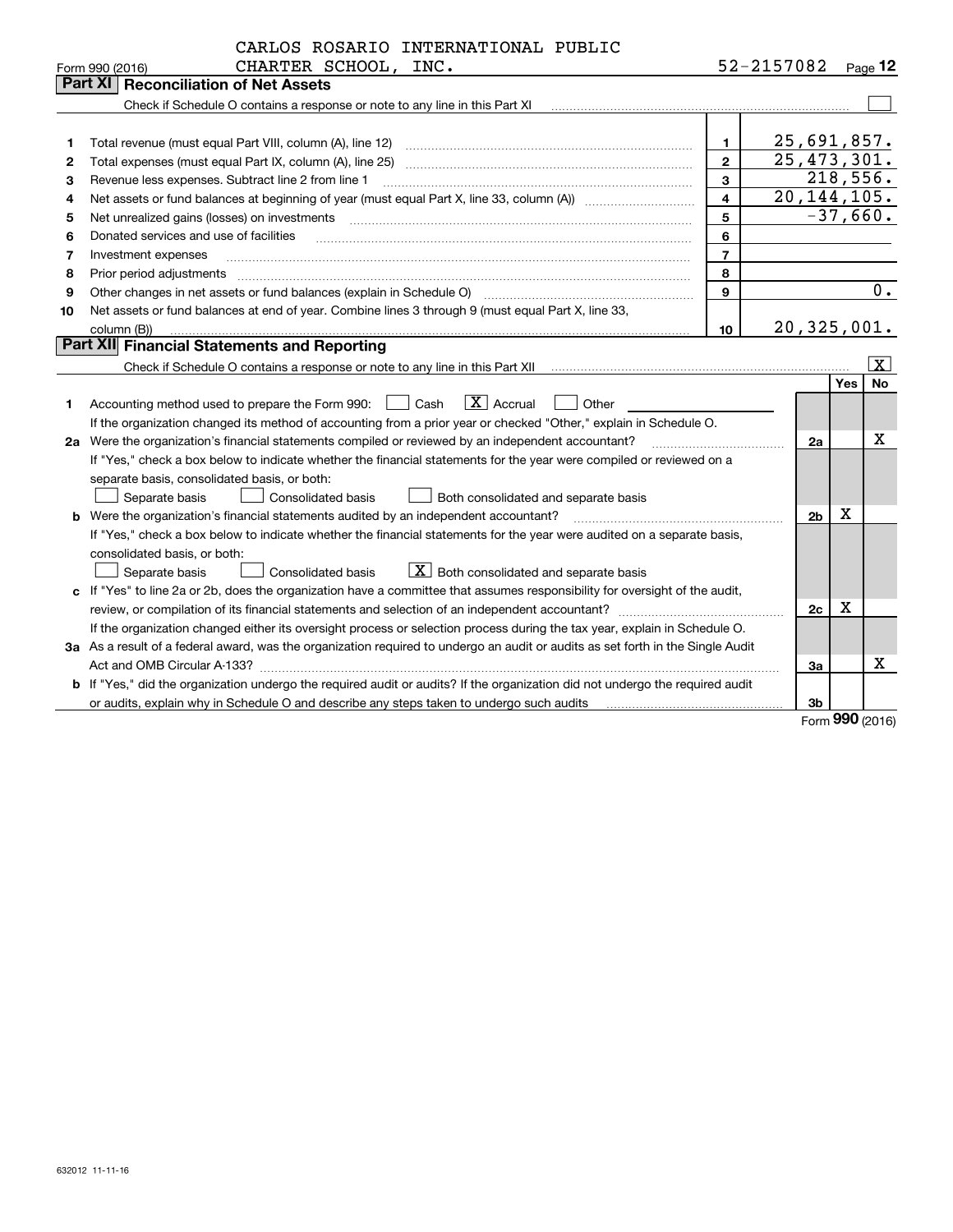| <b>SCHEDULE A</b><br>OMB No. 1545-0047<br><b>Public Charity Status and Public Support</b>                                                                                                                                                            |                                                                                                                                                                                                 |                                                                                                                                          |                                                                |    |                                                      |  |                                                    |  |  |
|------------------------------------------------------------------------------------------------------------------------------------------------------------------------------------------------------------------------------------------------------|-------------------------------------------------------------------------------------------------------------------------------------------------------------------------------------------------|------------------------------------------------------------------------------------------------------------------------------------------|----------------------------------------------------------------|----|------------------------------------------------------|--|----------------------------------------------------|--|--|
| (Form 990 or 990-EZ)                                                                                                                                                                                                                                 |                                                                                                                                                                                                 | Complete if the organization is a section 501(c)(3) organization or a section                                                            |                                                                |    |                                                      |  |                                                    |  |  |
|                                                                                                                                                                                                                                                      |                                                                                                                                                                                                 | 4947(a)(1) nonexempt charitable trust.                                                                                                   |                                                                |    |                                                      |  |                                                    |  |  |
| Department of the Treasury<br>Internal Revenue Service                                                                                                                                                                                               |                                                                                                                                                                                                 | Attach to Form 990 or Form 990-EZ.                                                                                                       |                                                                |    |                                                      |  | <b>Open to Public</b><br>Inspection                |  |  |
| Name of the organization                                                                                                                                                                                                                             |                                                                                                                                                                                                 | Information about Schedule A (Form 990 or 990-EZ) and its instructions is at www.irs.gov/form990.<br>CARLOS ROSARIO INTERNATIONAL PUBLIC |                                                                |    |                                                      |  | <b>Employer identification number</b>              |  |  |
|                                                                                                                                                                                                                                                      | CHARTER SCHOOL, INC.                                                                                                                                                                            |                                                                                                                                          |                                                                |    |                                                      |  | 52-2157082                                         |  |  |
| Part I<br>Reason for Public Charity Status (All organizations must complete this part.) See instructions.                                                                                                                                            |                                                                                                                                                                                                 |                                                                                                                                          |                                                                |    |                                                      |  |                                                    |  |  |
| The organization is not a private foundation because it is: (For lines 1 through 12, check only one box.)                                                                                                                                            |                                                                                                                                                                                                 |                                                                                                                                          |                                                                |    |                                                      |  |                                                    |  |  |
| A church, convention of churches, or association of churches described in section 170(b)(1)(A)(i).<br>1                                                                                                                                              |                                                                                                                                                                                                 |                                                                                                                                          |                                                                |    |                                                      |  |                                                    |  |  |
| $\overline{\text{X}}$<br>2<br>A school described in section 170(b)(1)(A)(ii). (Attach Schedule E (Form 990 or 990-EZ).)                                                                                                                              |                                                                                                                                                                                                 |                                                                                                                                          |                                                                |    |                                                      |  |                                                    |  |  |
| 3<br>A hospital or a cooperative hospital service organization described in section 170(b)(1)(A)(iii).                                                                                                                                               |                                                                                                                                                                                                 |                                                                                                                                          |                                                                |    |                                                      |  |                                                    |  |  |
| A medical research organization operated in conjunction with a hospital described in section 170(b)(1)(A)(iii). Enter the hospital's name,<br>4                                                                                                      |                                                                                                                                                                                                 |                                                                                                                                          |                                                                |    |                                                      |  |                                                    |  |  |
| city, and state:                                                                                                                                                                                                                                     |                                                                                                                                                                                                 |                                                                                                                                          |                                                                |    |                                                      |  |                                                    |  |  |
| An organization operated for the benefit of a college or university owned or operated by a governmental unit described in<br>5                                                                                                                       |                                                                                                                                                                                                 |                                                                                                                                          |                                                                |    |                                                      |  |                                                    |  |  |
| section 170(b)(1)(A)(iv). (Complete Part II.)                                                                                                                                                                                                        |                                                                                                                                                                                                 |                                                                                                                                          |                                                                |    |                                                      |  |                                                    |  |  |
| 6<br>A federal, state, or local government or governmental unit described in section 170(b)(1)(A)(v).                                                                                                                                                |                                                                                                                                                                                                 |                                                                                                                                          |                                                                |    |                                                      |  |                                                    |  |  |
|                                                                                                                                                                                                                                                      | 7<br>An organization that normally receives a substantial part of its support from a governmental unit or from the general public described in<br>section 170(b)(1)(A)(vi). (Complete Part II.) |                                                                                                                                          |                                                                |    |                                                      |  |                                                    |  |  |
| 8                                                                                                                                                                                                                                                    |                                                                                                                                                                                                 |                                                                                                                                          |                                                                |    |                                                      |  |                                                    |  |  |
| A community trust described in section 170(b)(1)(A)(vi). (Complete Part II.)<br>9<br>An agricultural research organization described in section 170(b)(1)(A)(ix) operated in conjunction with a land-grant college                                   |                                                                                                                                                                                                 |                                                                                                                                          |                                                                |    |                                                      |  |                                                    |  |  |
| or university or a non-land-grant college of agriculture (see instructions). Enter the name, city, and state of the college or                                                                                                                       |                                                                                                                                                                                                 |                                                                                                                                          |                                                                |    |                                                      |  |                                                    |  |  |
| university:                                                                                                                                                                                                                                          |                                                                                                                                                                                                 |                                                                                                                                          |                                                                |    |                                                      |  |                                                    |  |  |
| 10<br>An organization that normally receives: (1) more than 33 1/3% of its support from contributions, membership fees, and gross receipts from                                                                                                      |                                                                                                                                                                                                 |                                                                                                                                          |                                                                |    |                                                      |  |                                                    |  |  |
| activities related to its exempt functions - subject to certain exceptions, and (2) no more than 33 1/3% of its support from gross investment                                                                                                        |                                                                                                                                                                                                 |                                                                                                                                          |                                                                |    |                                                      |  |                                                    |  |  |
| income and unrelated business taxable income (less section 511 tax) from businesses acquired by the organization after June 30, 1975.                                                                                                                |                                                                                                                                                                                                 |                                                                                                                                          |                                                                |    |                                                      |  |                                                    |  |  |
|                                                                                                                                                                                                                                                      | See section 509(a)(2). (Complete Part III.)<br>An organization organized and operated exclusively to test for public safety. See section 509(a)(4).                                             |                                                                                                                                          |                                                                |    |                                                      |  |                                                    |  |  |
| 11                                                                                                                                                                                                                                                   |                                                                                                                                                                                                 |                                                                                                                                          |                                                                |    |                                                      |  |                                                    |  |  |
| 12 <sub>2</sub><br>An organization organized and operated exclusively for the benefit of, to perform the functions of, or to carry out the purposes of one or                                                                                        |                                                                                                                                                                                                 |                                                                                                                                          |                                                                |    |                                                      |  |                                                    |  |  |
| more publicly supported organizations described in section 509(a)(1) or section 509(a)(2). See section 509(a)(3). Check the box in<br>lines 12a through 12d that describes the type of supporting organization and complete lines 12e, 12f, and 12g. |                                                                                                                                                                                                 |                                                                                                                                          |                                                                |    |                                                      |  |                                                    |  |  |
| Type I. A supporting organization operated, supervised, or controlled by its supported organization(s), typically by giving<br>a                                                                                                                     |                                                                                                                                                                                                 |                                                                                                                                          |                                                                |    |                                                      |  |                                                    |  |  |
| the supported organization(s) the power to regularly appoint or elect a majority of the directors or trustees of the supporting                                                                                                                      |                                                                                                                                                                                                 |                                                                                                                                          |                                                                |    |                                                      |  |                                                    |  |  |
| organization. You must complete Part IV, Sections A and B.                                                                                                                                                                                           |                                                                                                                                                                                                 |                                                                                                                                          |                                                                |    |                                                      |  |                                                    |  |  |
| Type II. A supporting organization supervised or controlled in connection with its supported organization(s), by having<br>b                                                                                                                         |                                                                                                                                                                                                 |                                                                                                                                          |                                                                |    |                                                      |  |                                                    |  |  |
| control or management of the supporting organization vested in the same persons that control or manage the supported                                                                                                                                 |                                                                                                                                                                                                 |                                                                                                                                          |                                                                |    |                                                      |  |                                                    |  |  |
| organization(s). You must complete Part IV, Sections A and C.                                                                                                                                                                                        |                                                                                                                                                                                                 |                                                                                                                                          |                                                                |    |                                                      |  |                                                    |  |  |
| Type III functionally integrated. A supporting organization operated in connection with, and functionally integrated with,<br>с                                                                                                                      |                                                                                                                                                                                                 |                                                                                                                                          |                                                                |    |                                                      |  |                                                    |  |  |
| its supported organization(s) (see instructions). You must complete Part IV, Sections A, D, and E.                                                                                                                                                   |                                                                                                                                                                                                 |                                                                                                                                          |                                                                |    |                                                      |  |                                                    |  |  |
| Type III non-functionally integrated. A supporting organization operated in connection with its supported organization(s)<br>d                                                                                                                       |                                                                                                                                                                                                 |                                                                                                                                          |                                                                |    |                                                      |  |                                                    |  |  |
| that is not functionally integrated. The organization generally must satisfy a distribution requirement and an attentiveness<br>requirement (see instructions). You must complete Part IV, Sections A and D, and Part V.                             |                                                                                                                                                                                                 |                                                                                                                                          |                                                                |    |                                                      |  |                                                    |  |  |
| Check this box if the organization received a written determination from the IRS that it is a Type I, Type II, Type III<br>е                                                                                                                         |                                                                                                                                                                                                 |                                                                                                                                          |                                                                |    |                                                      |  |                                                    |  |  |
|                                                                                                                                                                                                                                                      | functionally integrated, or Type III non-functionally integrated supporting organization.                                                                                                       |                                                                                                                                          |                                                                |    |                                                      |  |                                                    |  |  |
| f Enter the number of supported organizations                                                                                                                                                                                                        |                                                                                                                                                                                                 |                                                                                                                                          |                                                                |    |                                                      |  |                                                    |  |  |
| Provide the following information about the supported organization(s).                                                                                                                                                                               |                                                                                                                                                                                                 |                                                                                                                                          |                                                                |    |                                                      |  |                                                    |  |  |
| (i) Name of supported<br>organization                                                                                                                                                                                                                | (ii) EIN                                                                                                                                                                                        | (iii) Type of organization<br>(described on lines 1-10                                                                                   | (iv) Is the organization listed<br>in your governing document? |    | (v) Amount of monetary<br>support (see instructions) |  | (vi) Amount of other<br>support (see instructions) |  |  |
|                                                                                                                                                                                                                                                      |                                                                                                                                                                                                 | above (see instructions))                                                                                                                | Yes                                                            | No |                                                      |  |                                                    |  |  |
|                                                                                                                                                                                                                                                      |                                                                                                                                                                                                 |                                                                                                                                          |                                                                |    |                                                      |  |                                                    |  |  |
|                                                                                                                                                                                                                                                      |                                                                                                                                                                                                 |                                                                                                                                          |                                                                |    |                                                      |  |                                                    |  |  |
|                                                                                                                                                                                                                                                      |                                                                                                                                                                                                 |                                                                                                                                          |                                                                |    |                                                      |  |                                                    |  |  |
|                                                                                                                                                                                                                                                      |                                                                                                                                                                                                 |                                                                                                                                          |                                                                |    |                                                      |  |                                                    |  |  |
|                                                                                                                                                                                                                                                      |                                                                                                                                                                                                 |                                                                                                                                          |                                                                |    |                                                      |  |                                                    |  |  |
|                                                                                                                                                                                                                                                      |                                                                                                                                                                                                 |                                                                                                                                          |                                                                |    |                                                      |  |                                                    |  |  |
|                                                                                                                                                                                                                                                      |                                                                                                                                                                                                 |                                                                                                                                          |                                                                |    |                                                      |  |                                                    |  |  |
|                                                                                                                                                                                                                                                      |                                                                                                                                                                                                 |                                                                                                                                          |                                                                |    |                                                      |  |                                                    |  |  |
|                                                                                                                                                                                                                                                      |                                                                                                                                                                                                 |                                                                                                                                          |                                                                |    |                                                      |  |                                                    |  |  |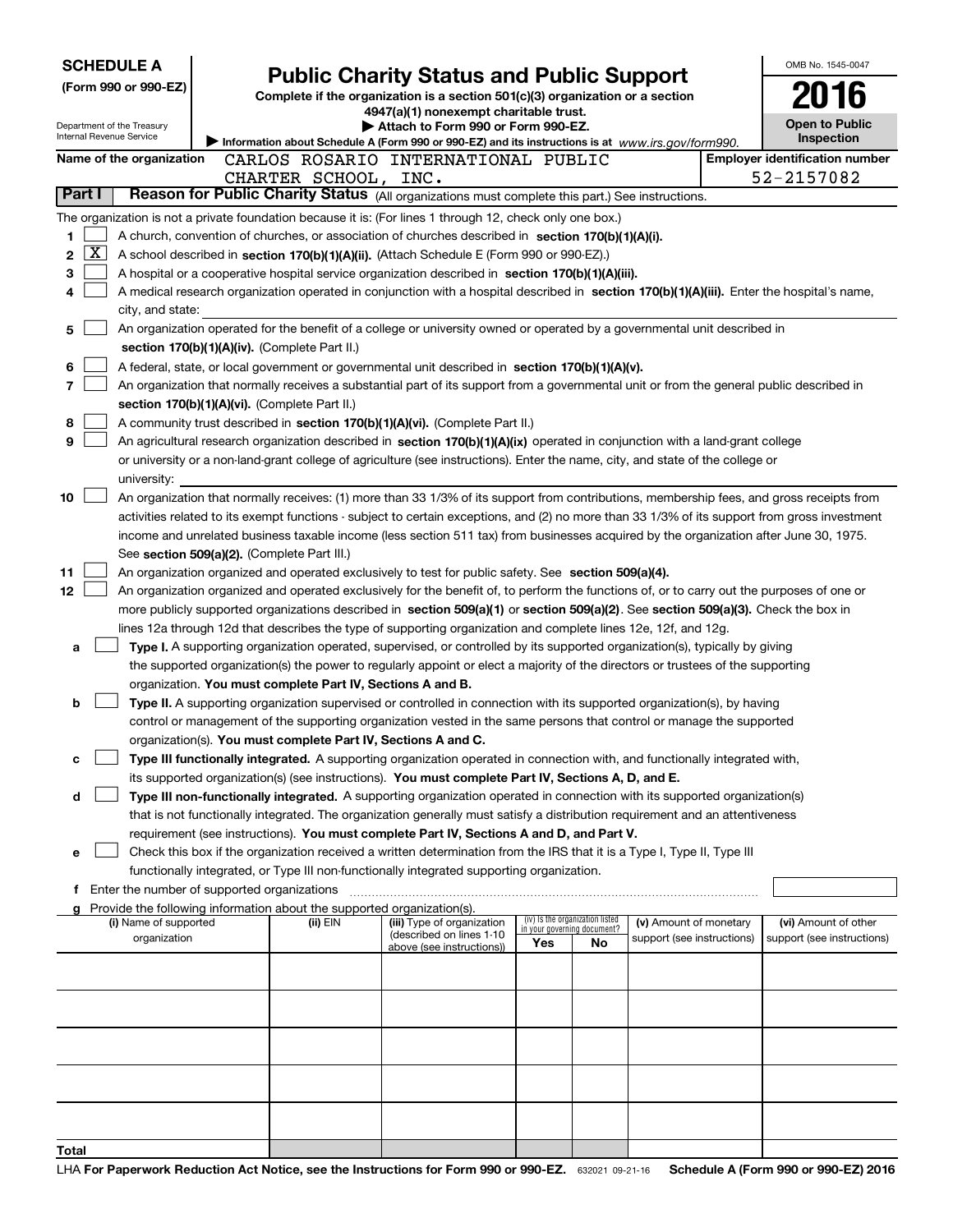Schedule A (Form 990 or 990-EZ) 2016 Page CHARTER SCHOOL, INC. 52-2157082

**2**

(Complete only if you checked the box on line 5, 7, or 8 of Part I or if the organization failed to qualify under Part III. If the organization fails to qualify under the tests listed below, please complete Part III.) **Part II Support Schedule for Organizations Described in Sections 170(b)(1)(A)(iv) and 170(b)(1)(A)(vi)** 

|    | <b>Section A. Public Support</b>                                                                                                               |          |            |            |            |          |           |  |
|----|------------------------------------------------------------------------------------------------------------------------------------------------|----------|------------|------------|------------|----------|-----------|--|
|    | Calendar year (or fiscal year beginning in) $\blacktriangleright$                                                                              | (a) 2012 | $(b)$ 2013 | $(c)$ 2014 | $(d)$ 2015 | (e) 2016 | (f) Total |  |
|    | <b>1</b> Gifts, grants, contributions, and                                                                                                     |          |            |            |            |          |           |  |
|    | membership fees received. (Do not                                                                                                              |          |            |            |            |          |           |  |
|    | include any "unusual grants.")                                                                                                                 |          |            |            |            |          |           |  |
|    | 2 Tax revenues levied for the organ-                                                                                                           |          |            |            |            |          |           |  |
|    | ization's benefit and either paid to                                                                                                           |          |            |            |            |          |           |  |
|    | or expended on its behalf                                                                                                                      |          |            |            |            |          |           |  |
|    | 3 The value of services or facilities                                                                                                          |          |            |            |            |          |           |  |
|    | furnished by a governmental unit to                                                                                                            |          |            |            |            |          |           |  |
|    | the organization without charge                                                                                                                |          |            |            |            |          |           |  |
|    | 4 Total. Add lines 1 through 3                                                                                                                 |          |            |            |            |          |           |  |
| 5. | The portion of total contributions                                                                                                             |          |            |            |            |          |           |  |
|    | by each person (other than a                                                                                                                   |          |            |            |            |          |           |  |
|    | governmental unit or publicly                                                                                                                  |          |            |            |            |          |           |  |
|    | supported organization) included                                                                                                               |          |            |            |            |          |           |  |
|    | on line 1 that exceeds 2% of the                                                                                                               |          |            |            |            |          |           |  |
|    | amount shown on line 11,                                                                                                                       |          |            |            |            |          |           |  |
|    | column (f)                                                                                                                                     |          |            |            |            |          |           |  |
|    | 6 Public support. Subtract line 5 from line 4.                                                                                                 |          |            |            |            |          |           |  |
|    | <b>Section B. Total Support</b>                                                                                                                |          |            |            |            |          |           |  |
|    | Calendar year (or fiscal year beginning in) $\blacktriangleright$                                                                              | (a) 2012 | (b) 2013   | $(c)$ 2014 | $(d)$ 2015 | (e) 2016 | (f) Total |  |
|    | 7 Amounts from line 4                                                                                                                          |          |            |            |            |          |           |  |
|    | 8 Gross income from interest,                                                                                                                  |          |            |            |            |          |           |  |
|    | dividends, payments received on                                                                                                                |          |            |            |            |          |           |  |
|    | securities loans, rents, royalties                                                                                                             |          |            |            |            |          |           |  |
|    | and income from similar sources                                                                                                                |          |            |            |            |          |           |  |
| 9. | Net income from unrelated business                                                                                                             |          |            |            |            |          |           |  |
|    | activities, whether or not the                                                                                                                 |          |            |            |            |          |           |  |
|    | business is regularly carried on                                                                                                               |          |            |            |            |          |           |  |
|    | <b>10</b> Other income. Do not include gain                                                                                                    |          |            |            |            |          |           |  |
|    | or loss from the sale of capital                                                                                                               |          |            |            |            |          |           |  |
|    | assets (Explain in Part VI.) <b>Constant</b>                                                                                                   |          |            |            |            |          |           |  |
|    | <b>11 Total support.</b> Add lines 7 through 10                                                                                                |          |            |            |            |          |           |  |
|    | <b>12</b> Gross receipts from related activities, etc. (see instructions)                                                                      |          |            |            |            | 12       |           |  |
|    | 13 First five years. If the Form 990 is for the organization's first, second, third, fourth, or fifth tax year as a section 501(c)(3)          |          |            |            |            |          |           |  |
|    | organization, check this box and stop here                                                                                                     |          |            |            |            |          |           |  |
|    | Section C. Computation of Public Support Percentage                                                                                            |          |            |            |            |          |           |  |
|    | 14 Public support percentage for 2016 (line 6, column (f) divided by line 11, column (f) <i>marrourcommum</i>                                  |          |            |            |            | 14       | %         |  |
| 15 |                                                                                                                                                |          |            |            |            |          | %         |  |
|    | 16a 33 1/3% support test - 2016. If the organization did not check the box on line 13, and line 14 is 33 1/3% or more, check this box and      |          |            |            |            |          |           |  |
|    | stop here. The organization qualifies as a publicly supported organization                                                                     |          |            |            |            |          | - 1       |  |
|    | b 33 1/3% support test - 2015. If the organization did not check a box on line 13 or 16a, and line 15 is 33 1/3% or more, check this box       |          |            |            |            |          |           |  |
|    | and stop here. The organization qualifies as a publicly supported organization                                                                 |          |            |            |            |          |           |  |
|    | 17a 10% -facts-and-circumstances test - 2016. If the organization did not check a box on line 13, 16a, or 16b, and line 14 is 10% or more,     |          |            |            |            |          |           |  |
|    | and if the organization meets the "facts-and-circumstances" test, check this box and stop here. Explain in Part VI how the organization        |          |            |            |            |          |           |  |
|    | meets the "facts-and-circumstances" test. The organization qualifies as a publicly supported organization                                      |          |            |            |            |          |           |  |
|    | <b>b 10% -facts-and-circumstances test - 2015.</b> If the organization did not check a box on line 13, 16a, 16b, or 17a, and line 15 is 10% or |          |            |            |            |          |           |  |
|    | more, and if the organization meets the "facts-and-circumstances" test, check this box and stop here. Explain in Part VI how the               |          |            |            |            |          |           |  |
|    | organization meets the "facts-and-circumstances" test. The organization qualifies as a publicly supported organization                         |          |            |            |            |          |           |  |
| 18 | Private foundation. If the organization did not check a box on line 13, 16a, 16b, 17a, or 17b, check this box and see instructions             |          |            |            |            |          |           |  |

**Schedule A (Form 990 or 990-EZ) 2016**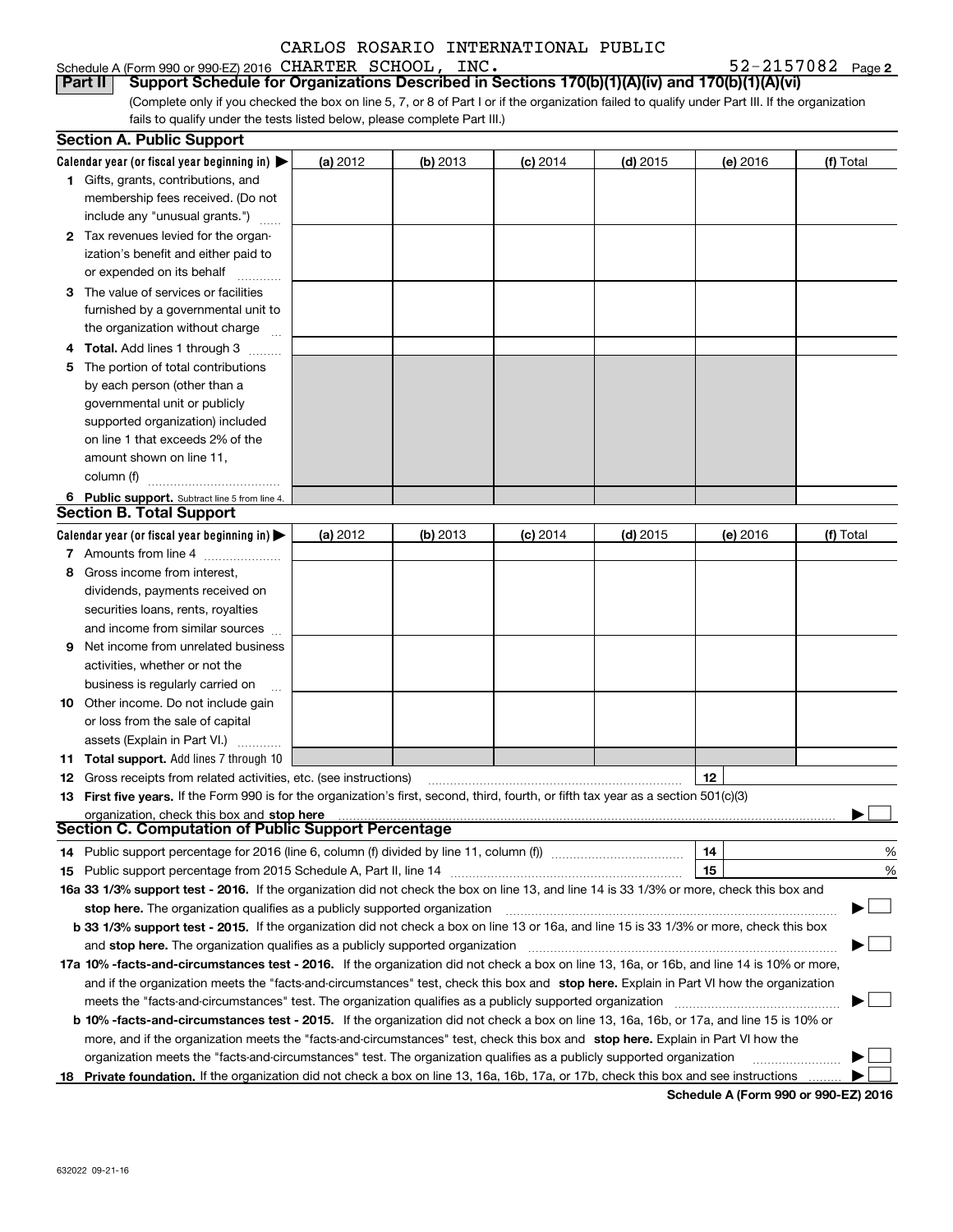Schedule A (Form 990 or 990-EZ) 2016 Page CHARTER SCHOOL, INC. 52-2157082

**3**

## **Part III Support Schedule for Organizations Described in Section 509(a)(2)**

(Complete only if you checked the box on line 10 of Part I or if the organization failed to qualify under Part II. If the organization fails to qualify under the tests listed below, please complete Part II.)

| Calendar year (or fiscal year beginning in) $\blacktriangleright$<br>(b) 2013<br>$(d)$ 2015<br>(a) 2012<br>$(c)$ 2014<br>(e) 2016<br>1 Gifts, grants, contributions, and<br>membership fees received. (Do not<br>include any "unusual grants.")<br><b>2</b> Gross receipts from admissions,<br>merchandise sold or services per-<br>formed, or facilities furnished in<br>any activity that is related to the<br>organization's tax-exempt purpose<br>3 Gross receipts from activities that<br>are not an unrelated trade or bus-<br>iness under section 513<br>4 Tax revenues levied for the organ-<br>ization's benefit and either paid to<br>or expended on its behalf<br>.<br>5 The value of services or facilities<br>furnished by a governmental unit to<br>the organization without charge<br><b>6 Total.</b> Add lines 1 through 5<br>7a Amounts included on lines 1, 2, and<br>3 received from disqualified persons<br><b>b</b> Amounts included on lines 2 and 3 received<br>from other than disqualified persons that<br>exceed the greater of \$5,000 or 1% of the<br>amount on line 13 for the year<br>c Add lines 7a and 7b<br>8 Public support. (Subtract line 7c from line 6.)<br><b>Section B. Total Support</b><br>Calendar year (or fiscal year beginning in) $\blacktriangleright$<br>(b) 2013<br>$(d)$ 2015<br>(a) $2012$<br>$(c)$ 2014<br>(e) 2016<br>9 Amounts from line 6<br><b>10a</b> Gross income from interest,<br>dividends, payments received on<br>securities loans, rents, royalties<br>and income from similar sources<br><b>b</b> Unrelated business taxable income<br>(less section 511 taxes) from businesses<br>acquired after June 30, 1975<br>c Add lines 10a and 10b<br>11 Net income from unrelated business<br>activities not included in line 10b,<br>whether or not the business is<br>regularly carried on<br><b>12</b> Other income. Do not include gain<br>or loss from the sale of capital<br>assets (Explain in Part VI.)<br>13 Total support. (Add lines 9, 10c, 11, and 12.)<br>14 First five years. If the Form 990 is for the organization's first, second, third, fourth, or fifth tax year as a section 501(c)(3) organization,<br>check this box and stop here manufactured and content to the state of the state of the state of the state of the state of the state of the state of the state of the state of the state of the state of the state of the state<br><b>Section C. Computation of Public Support Percentage</b><br>15 | (f) Total           |
|----------------------------------------------------------------------------------------------------------------------------------------------------------------------------------------------------------------------------------------------------------------------------------------------------------------------------------------------------------------------------------------------------------------------------------------------------------------------------------------------------------------------------------------------------------------------------------------------------------------------------------------------------------------------------------------------------------------------------------------------------------------------------------------------------------------------------------------------------------------------------------------------------------------------------------------------------------------------------------------------------------------------------------------------------------------------------------------------------------------------------------------------------------------------------------------------------------------------------------------------------------------------------------------------------------------------------------------------------------------------------------------------------------------------------------------------------------------------------------------------------------------------------------------------------------------------------------------------------------------------------------------------------------------------------------------------------------------------------------------------------------------------------------------------------------------------------------------------------------------------------------------------------------------------------------------------------------------------------------------------------------------------------------------------------------------------------------------------------------------------------------------------------------------------------------------------------------------------------------------------------------------------------------------------------------------------------------------------------------------------------------------------------------------------------------------------------------------------------------------------|---------------------|
|                                                                                                                                                                                                                                                                                                                                                                                                                                                                                                                                                                                                                                                                                                                                                                                                                                                                                                                                                                                                                                                                                                                                                                                                                                                                                                                                                                                                                                                                                                                                                                                                                                                                                                                                                                                                                                                                                                                                                                                                                                                                                                                                                                                                                                                                                                                                                                                                                                                                                              |                     |
|                                                                                                                                                                                                                                                                                                                                                                                                                                                                                                                                                                                                                                                                                                                                                                                                                                                                                                                                                                                                                                                                                                                                                                                                                                                                                                                                                                                                                                                                                                                                                                                                                                                                                                                                                                                                                                                                                                                                                                                                                                                                                                                                                                                                                                                                                                                                                                                                                                                                                              |                     |
|                                                                                                                                                                                                                                                                                                                                                                                                                                                                                                                                                                                                                                                                                                                                                                                                                                                                                                                                                                                                                                                                                                                                                                                                                                                                                                                                                                                                                                                                                                                                                                                                                                                                                                                                                                                                                                                                                                                                                                                                                                                                                                                                                                                                                                                                                                                                                                                                                                                                                              |                     |
|                                                                                                                                                                                                                                                                                                                                                                                                                                                                                                                                                                                                                                                                                                                                                                                                                                                                                                                                                                                                                                                                                                                                                                                                                                                                                                                                                                                                                                                                                                                                                                                                                                                                                                                                                                                                                                                                                                                                                                                                                                                                                                                                                                                                                                                                                                                                                                                                                                                                                              |                     |
|                                                                                                                                                                                                                                                                                                                                                                                                                                                                                                                                                                                                                                                                                                                                                                                                                                                                                                                                                                                                                                                                                                                                                                                                                                                                                                                                                                                                                                                                                                                                                                                                                                                                                                                                                                                                                                                                                                                                                                                                                                                                                                                                                                                                                                                                                                                                                                                                                                                                                              |                     |
|                                                                                                                                                                                                                                                                                                                                                                                                                                                                                                                                                                                                                                                                                                                                                                                                                                                                                                                                                                                                                                                                                                                                                                                                                                                                                                                                                                                                                                                                                                                                                                                                                                                                                                                                                                                                                                                                                                                                                                                                                                                                                                                                                                                                                                                                                                                                                                                                                                                                                              |                     |
|                                                                                                                                                                                                                                                                                                                                                                                                                                                                                                                                                                                                                                                                                                                                                                                                                                                                                                                                                                                                                                                                                                                                                                                                                                                                                                                                                                                                                                                                                                                                                                                                                                                                                                                                                                                                                                                                                                                                                                                                                                                                                                                                                                                                                                                                                                                                                                                                                                                                                              |                     |
|                                                                                                                                                                                                                                                                                                                                                                                                                                                                                                                                                                                                                                                                                                                                                                                                                                                                                                                                                                                                                                                                                                                                                                                                                                                                                                                                                                                                                                                                                                                                                                                                                                                                                                                                                                                                                                                                                                                                                                                                                                                                                                                                                                                                                                                                                                                                                                                                                                                                                              |                     |
|                                                                                                                                                                                                                                                                                                                                                                                                                                                                                                                                                                                                                                                                                                                                                                                                                                                                                                                                                                                                                                                                                                                                                                                                                                                                                                                                                                                                                                                                                                                                                                                                                                                                                                                                                                                                                                                                                                                                                                                                                                                                                                                                                                                                                                                                                                                                                                                                                                                                                              |                     |
|                                                                                                                                                                                                                                                                                                                                                                                                                                                                                                                                                                                                                                                                                                                                                                                                                                                                                                                                                                                                                                                                                                                                                                                                                                                                                                                                                                                                                                                                                                                                                                                                                                                                                                                                                                                                                                                                                                                                                                                                                                                                                                                                                                                                                                                                                                                                                                                                                                                                                              |                     |
|                                                                                                                                                                                                                                                                                                                                                                                                                                                                                                                                                                                                                                                                                                                                                                                                                                                                                                                                                                                                                                                                                                                                                                                                                                                                                                                                                                                                                                                                                                                                                                                                                                                                                                                                                                                                                                                                                                                                                                                                                                                                                                                                                                                                                                                                                                                                                                                                                                                                                              |                     |
|                                                                                                                                                                                                                                                                                                                                                                                                                                                                                                                                                                                                                                                                                                                                                                                                                                                                                                                                                                                                                                                                                                                                                                                                                                                                                                                                                                                                                                                                                                                                                                                                                                                                                                                                                                                                                                                                                                                                                                                                                                                                                                                                                                                                                                                                                                                                                                                                                                                                                              |                     |
|                                                                                                                                                                                                                                                                                                                                                                                                                                                                                                                                                                                                                                                                                                                                                                                                                                                                                                                                                                                                                                                                                                                                                                                                                                                                                                                                                                                                                                                                                                                                                                                                                                                                                                                                                                                                                                                                                                                                                                                                                                                                                                                                                                                                                                                                                                                                                                                                                                                                                              |                     |
|                                                                                                                                                                                                                                                                                                                                                                                                                                                                                                                                                                                                                                                                                                                                                                                                                                                                                                                                                                                                                                                                                                                                                                                                                                                                                                                                                                                                                                                                                                                                                                                                                                                                                                                                                                                                                                                                                                                                                                                                                                                                                                                                                                                                                                                                                                                                                                                                                                                                                              |                     |
|                                                                                                                                                                                                                                                                                                                                                                                                                                                                                                                                                                                                                                                                                                                                                                                                                                                                                                                                                                                                                                                                                                                                                                                                                                                                                                                                                                                                                                                                                                                                                                                                                                                                                                                                                                                                                                                                                                                                                                                                                                                                                                                                                                                                                                                                                                                                                                                                                                                                                              |                     |
|                                                                                                                                                                                                                                                                                                                                                                                                                                                                                                                                                                                                                                                                                                                                                                                                                                                                                                                                                                                                                                                                                                                                                                                                                                                                                                                                                                                                                                                                                                                                                                                                                                                                                                                                                                                                                                                                                                                                                                                                                                                                                                                                                                                                                                                                                                                                                                                                                                                                                              |                     |
|                                                                                                                                                                                                                                                                                                                                                                                                                                                                                                                                                                                                                                                                                                                                                                                                                                                                                                                                                                                                                                                                                                                                                                                                                                                                                                                                                                                                                                                                                                                                                                                                                                                                                                                                                                                                                                                                                                                                                                                                                                                                                                                                                                                                                                                                                                                                                                                                                                                                                              |                     |
|                                                                                                                                                                                                                                                                                                                                                                                                                                                                                                                                                                                                                                                                                                                                                                                                                                                                                                                                                                                                                                                                                                                                                                                                                                                                                                                                                                                                                                                                                                                                                                                                                                                                                                                                                                                                                                                                                                                                                                                                                                                                                                                                                                                                                                                                                                                                                                                                                                                                                              |                     |
|                                                                                                                                                                                                                                                                                                                                                                                                                                                                                                                                                                                                                                                                                                                                                                                                                                                                                                                                                                                                                                                                                                                                                                                                                                                                                                                                                                                                                                                                                                                                                                                                                                                                                                                                                                                                                                                                                                                                                                                                                                                                                                                                                                                                                                                                                                                                                                                                                                                                                              |                     |
|                                                                                                                                                                                                                                                                                                                                                                                                                                                                                                                                                                                                                                                                                                                                                                                                                                                                                                                                                                                                                                                                                                                                                                                                                                                                                                                                                                                                                                                                                                                                                                                                                                                                                                                                                                                                                                                                                                                                                                                                                                                                                                                                                                                                                                                                                                                                                                                                                                                                                              |                     |
|                                                                                                                                                                                                                                                                                                                                                                                                                                                                                                                                                                                                                                                                                                                                                                                                                                                                                                                                                                                                                                                                                                                                                                                                                                                                                                                                                                                                                                                                                                                                                                                                                                                                                                                                                                                                                                                                                                                                                                                                                                                                                                                                                                                                                                                                                                                                                                                                                                                                                              |                     |
|                                                                                                                                                                                                                                                                                                                                                                                                                                                                                                                                                                                                                                                                                                                                                                                                                                                                                                                                                                                                                                                                                                                                                                                                                                                                                                                                                                                                                                                                                                                                                                                                                                                                                                                                                                                                                                                                                                                                                                                                                                                                                                                                                                                                                                                                                                                                                                                                                                                                                              |                     |
|                                                                                                                                                                                                                                                                                                                                                                                                                                                                                                                                                                                                                                                                                                                                                                                                                                                                                                                                                                                                                                                                                                                                                                                                                                                                                                                                                                                                                                                                                                                                                                                                                                                                                                                                                                                                                                                                                                                                                                                                                                                                                                                                                                                                                                                                                                                                                                                                                                                                                              |                     |
|                                                                                                                                                                                                                                                                                                                                                                                                                                                                                                                                                                                                                                                                                                                                                                                                                                                                                                                                                                                                                                                                                                                                                                                                                                                                                                                                                                                                                                                                                                                                                                                                                                                                                                                                                                                                                                                                                                                                                                                                                                                                                                                                                                                                                                                                                                                                                                                                                                                                                              |                     |
|                                                                                                                                                                                                                                                                                                                                                                                                                                                                                                                                                                                                                                                                                                                                                                                                                                                                                                                                                                                                                                                                                                                                                                                                                                                                                                                                                                                                                                                                                                                                                                                                                                                                                                                                                                                                                                                                                                                                                                                                                                                                                                                                                                                                                                                                                                                                                                                                                                                                                              |                     |
|                                                                                                                                                                                                                                                                                                                                                                                                                                                                                                                                                                                                                                                                                                                                                                                                                                                                                                                                                                                                                                                                                                                                                                                                                                                                                                                                                                                                                                                                                                                                                                                                                                                                                                                                                                                                                                                                                                                                                                                                                                                                                                                                                                                                                                                                                                                                                                                                                                                                                              |                     |
|                                                                                                                                                                                                                                                                                                                                                                                                                                                                                                                                                                                                                                                                                                                                                                                                                                                                                                                                                                                                                                                                                                                                                                                                                                                                                                                                                                                                                                                                                                                                                                                                                                                                                                                                                                                                                                                                                                                                                                                                                                                                                                                                                                                                                                                                                                                                                                                                                                                                                              |                     |
|                                                                                                                                                                                                                                                                                                                                                                                                                                                                                                                                                                                                                                                                                                                                                                                                                                                                                                                                                                                                                                                                                                                                                                                                                                                                                                                                                                                                                                                                                                                                                                                                                                                                                                                                                                                                                                                                                                                                                                                                                                                                                                                                                                                                                                                                                                                                                                                                                                                                                              | (f) Total           |
|                                                                                                                                                                                                                                                                                                                                                                                                                                                                                                                                                                                                                                                                                                                                                                                                                                                                                                                                                                                                                                                                                                                                                                                                                                                                                                                                                                                                                                                                                                                                                                                                                                                                                                                                                                                                                                                                                                                                                                                                                                                                                                                                                                                                                                                                                                                                                                                                                                                                                              |                     |
|                                                                                                                                                                                                                                                                                                                                                                                                                                                                                                                                                                                                                                                                                                                                                                                                                                                                                                                                                                                                                                                                                                                                                                                                                                                                                                                                                                                                                                                                                                                                                                                                                                                                                                                                                                                                                                                                                                                                                                                                                                                                                                                                                                                                                                                                                                                                                                                                                                                                                              |                     |
|                                                                                                                                                                                                                                                                                                                                                                                                                                                                                                                                                                                                                                                                                                                                                                                                                                                                                                                                                                                                                                                                                                                                                                                                                                                                                                                                                                                                                                                                                                                                                                                                                                                                                                                                                                                                                                                                                                                                                                                                                                                                                                                                                                                                                                                                                                                                                                                                                                                                                              |                     |
|                                                                                                                                                                                                                                                                                                                                                                                                                                                                                                                                                                                                                                                                                                                                                                                                                                                                                                                                                                                                                                                                                                                                                                                                                                                                                                                                                                                                                                                                                                                                                                                                                                                                                                                                                                                                                                                                                                                                                                                                                                                                                                                                                                                                                                                                                                                                                                                                                                                                                              |                     |
|                                                                                                                                                                                                                                                                                                                                                                                                                                                                                                                                                                                                                                                                                                                                                                                                                                                                                                                                                                                                                                                                                                                                                                                                                                                                                                                                                                                                                                                                                                                                                                                                                                                                                                                                                                                                                                                                                                                                                                                                                                                                                                                                                                                                                                                                                                                                                                                                                                                                                              |                     |
|                                                                                                                                                                                                                                                                                                                                                                                                                                                                                                                                                                                                                                                                                                                                                                                                                                                                                                                                                                                                                                                                                                                                                                                                                                                                                                                                                                                                                                                                                                                                                                                                                                                                                                                                                                                                                                                                                                                                                                                                                                                                                                                                                                                                                                                                                                                                                                                                                                                                                              |                     |
|                                                                                                                                                                                                                                                                                                                                                                                                                                                                                                                                                                                                                                                                                                                                                                                                                                                                                                                                                                                                                                                                                                                                                                                                                                                                                                                                                                                                                                                                                                                                                                                                                                                                                                                                                                                                                                                                                                                                                                                                                                                                                                                                                                                                                                                                                                                                                                                                                                                                                              |                     |
|                                                                                                                                                                                                                                                                                                                                                                                                                                                                                                                                                                                                                                                                                                                                                                                                                                                                                                                                                                                                                                                                                                                                                                                                                                                                                                                                                                                                                                                                                                                                                                                                                                                                                                                                                                                                                                                                                                                                                                                                                                                                                                                                                                                                                                                                                                                                                                                                                                                                                              |                     |
|                                                                                                                                                                                                                                                                                                                                                                                                                                                                                                                                                                                                                                                                                                                                                                                                                                                                                                                                                                                                                                                                                                                                                                                                                                                                                                                                                                                                                                                                                                                                                                                                                                                                                                                                                                                                                                                                                                                                                                                                                                                                                                                                                                                                                                                                                                                                                                                                                                                                                              |                     |
|                                                                                                                                                                                                                                                                                                                                                                                                                                                                                                                                                                                                                                                                                                                                                                                                                                                                                                                                                                                                                                                                                                                                                                                                                                                                                                                                                                                                                                                                                                                                                                                                                                                                                                                                                                                                                                                                                                                                                                                                                                                                                                                                                                                                                                                                                                                                                                                                                                                                                              |                     |
|                                                                                                                                                                                                                                                                                                                                                                                                                                                                                                                                                                                                                                                                                                                                                                                                                                                                                                                                                                                                                                                                                                                                                                                                                                                                                                                                                                                                                                                                                                                                                                                                                                                                                                                                                                                                                                                                                                                                                                                                                                                                                                                                                                                                                                                                                                                                                                                                                                                                                              |                     |
|                                                                                                                                                                                                                                                                                                                                                                                                                                                                                                                                                                                                                                                                                                                                                                                                                                                                                                                                                                                                                                                                                                                                                                                                                                                                                                                                                                                                                                                                                                                                                                                                                                                                                                                                                                                                                                                                                                                                                                                                                                                                                                                                                                                                                                                                                                                                                                                                                                                                                              |                     |
|                                                                                                                                                                                                                                                                                                                                                                                                                                                                                                                                                                                                                                                                                                                                                                                                                                                                                                                                                                                                                                                                                                                                                                                                                                                                                                                                                                                                                                                                                                                                                                                                                                                                                                                                                                                                                                                                                                                                                                                                                                                                                                                                                                                                                                                                                                                                                                                                                                                                                              |                     |
|                                                                                                                                                                                                                                                                                                                                                                                                                                                                                                                                                                                                                                                                                                                                                                                                                                                                                                                                                                                                                                                                                                                                                                                                                                                                                                                                                                                                                                                                                                                                                                                                                                                                                                                                                                                                                                                                                                                                                                                                                                                                                                                                                                                                                                                                                                                                                                                                                                                                                              |                     |
|                                                                                                                                                                                                                                                                                                                                                                                                                                                                                                                                                                                                                                                                                                                                                                                                                                                                                                                                                                                                                                                                                                                                                                                                                                                                                                                                                                                                                                                                                                                                                                                                                                                                                                                                                                                                                                                                                                                                                                                                                                                                                                                                                                                                                                                                                                                                                                                                                                                                                              |                     |
|                                                                                                                                                                                                                                                                                                                                                                                                                                                                                                                                                                                                                                                                                                                                                                                                                                                                                                                                                                                                                                                                                                                                                                                                                                                                                                                                                                                                                                                                                                                                                                                                                                                                                                                                                                                                                                                                                                                                                                                                                                                                                                                                                                                                                                                                                                                                                                                                                                                                                              |                     |
|                                                                                                                                                                                                                                                                                                                                                                                                                                                                                                                                                                                                                                                                                                                                                                                                                                                                                                                                                                                                                                                                                                                                                                                                                                                                                                                                                                                                                                                                                                                                                                                                                                                                                                                                                                                                                                                                                                                                                                                                                                                                                                                                                                                                                                                                                                                                                                                                                                                                                              |                     |
|                                                                                                                                                                                                                                                                                                                                                                                                                                                                                                                                                                                                                                                                                                                                                                                                                                                                                                                                                                                                                                                                                                                                                                                                                                                                                                                                                                                                                                                                                                                                                                                                                                                                                                                                                                                                                                                                                                                                                                                                                                                                                                                                                                                                                                                                                                                                                                                                                                                                                              |                     |
|                                                                                                                                                                                                                                                                                                                                                                                                                                                                                                                                                                                                                                                                                                                                                                                                                                                                                                                                                                                                                                                                                                                                                                                                                                                                                                                                                                                                                                                                                                                                                                                                                                                                                                                                                                                                                                                                                                                                                                                                                                                                                                                                                                                                                                                                                                                                                                                                                                                                                              |                     |
| 16<br>Public support percentage from 2015 Schedule A, Part III, line 15<br>16                                                                                                                                                                                                                                                                                                                                                                                                                                                                                                                                                                                                                                                                                                                                                                                                                                                                                                                                                                                                                                                                                                                                                                                                                                                                                                                                                                                                                                                                                                                                                                                                                                                                                                                                                                                                                                                                                                                                                                                                                                                                                                                                                                                                                                                                                                                                                                                                                | %                   |
| <b>Section D. Computation of Investment Income Percentage</b>                                                                                                                                                                                                                                                                                                                                                                                                                                                                                                                                                                                                                                                                                                                                                                                                                                                                                                                                                                                                                                                                                                                                                                                                                                                                                                                                                                                                                                                                                                                                                                                                                                                                                                                                                                                                                                                                                                                                                                                                                                                                                                                                                                                                                                                                                                                                                                                                                                | %                   |
| 17<br>17 Investment income percentage for 2016 (line 10c, column (f) divided by line 13, column (f))                                                                                                                                                                                                                                                                                                                                                                                                                                                                                                                                                                                                                                                                                                                                                                                                                                                                                                                                                                                                                                                                                                                                                                                                                                                                                                                                                                                                                                                                                                                                                                                                                                                                                                                                                                                                                                                                                                                                                                                                                                                                                                                                                                                                                                                                                                                                                                                         |                     |
| 18<br>18 Investment income percentage from 2015 Schedule A, Part III, line 17                                                                                                                                                                                                                                                                                                                                                                                                                                                                                                                                                                                                                                                                                                                                                                                                                                                                                                                                                                                                                                                                                                                                                                                                                                                                                                                                                                                                                                                                                                                                                                                                                                                                                                                                                                                                                                                                                                                                                                                                                                                                                                                                                                                                                                                                                                                                                                                                                | %                   |
| 19a 33 1/3% support tests - 2016. If the organization did not check the box on line 14, and line 15 is more than 33 1/3%, and line 17 is not                                                                                                                                                                                                                                                                                                                                                                                                                                                                                                                                                                                                                                                                                                                                                                                                                                                                                                                                                                                                                                                                                                                                                                                                                                                                                                                                                                                                                                                                                                                                                                                                                                                                                                                                                                                                                                                                                                                                                                                                                                                                                                                                                                                                                                                                                                                                                 | %                   |
| more than 33 1/3%, check this box and stop here. The organization qualifies as a publicly supported organization                                                                                                                                                                                                                                                                                                                                                                                                                                                                                                                                                                                                                                                                                                                                                                                                                                                                                                                                                                                                                                                                                                                                                                                                                                                                                                                                                                                                                                                                                                                                                                                                                                                                                                                                                                                                                                                                                                                                                                                                                                                                                                                                                                                                                                                                                                                                                                             |                     |
| b 33 1/3% support tests - 2015. If the organization did not check a box on line 14 or line 19a, and line 16 is more than 33 1/3%, and                                                                                                                                                                                                                                                                                                                                                                                                                                                                                                                                                                                                                                                                                                                                                                                                                                                                                                                                                                                                                                                                                                                                                                                                                                                                                                                                                                                                                                                                                                                                                                                                                                                                                                                                                                                                                                                                                                                                                                                                                                                                                                                                                                                                                                                                                                                                                        | $\mathbb{R}^n$<br>▶ |
| line 18 is not more than 33 1/3%, check this box and stop here. The organization qualifies as a publicly supported organization                                                                                                                                                                                                                                                                                                                                                                                                                                                                                                                                                                                                                                                                                                                                                                                                                                                                                                                                                                                                                                                                                                                                                                                                                                                                                                                                                                                                                                                                                                                                                                                                                                                                                                                                                                                                                                                                                                                                                                                                                                                                                                                                                                                                                                                                                                                                                              |                     |
| 20                                                                                                                                                                                                                                                                                                                                                                                                                                                                                                                                                                                                                                                                                                                                                                                                                                                                                                                                                                                                                                                                                                                                                                                                                                                                                                                                                                                                                                                                                                                                                                                                                                                                                                                                                                                                                                                                                                                                                                                                                                                                                                                                                                                                                                                                                                                                                                                                                                                                                           |                     |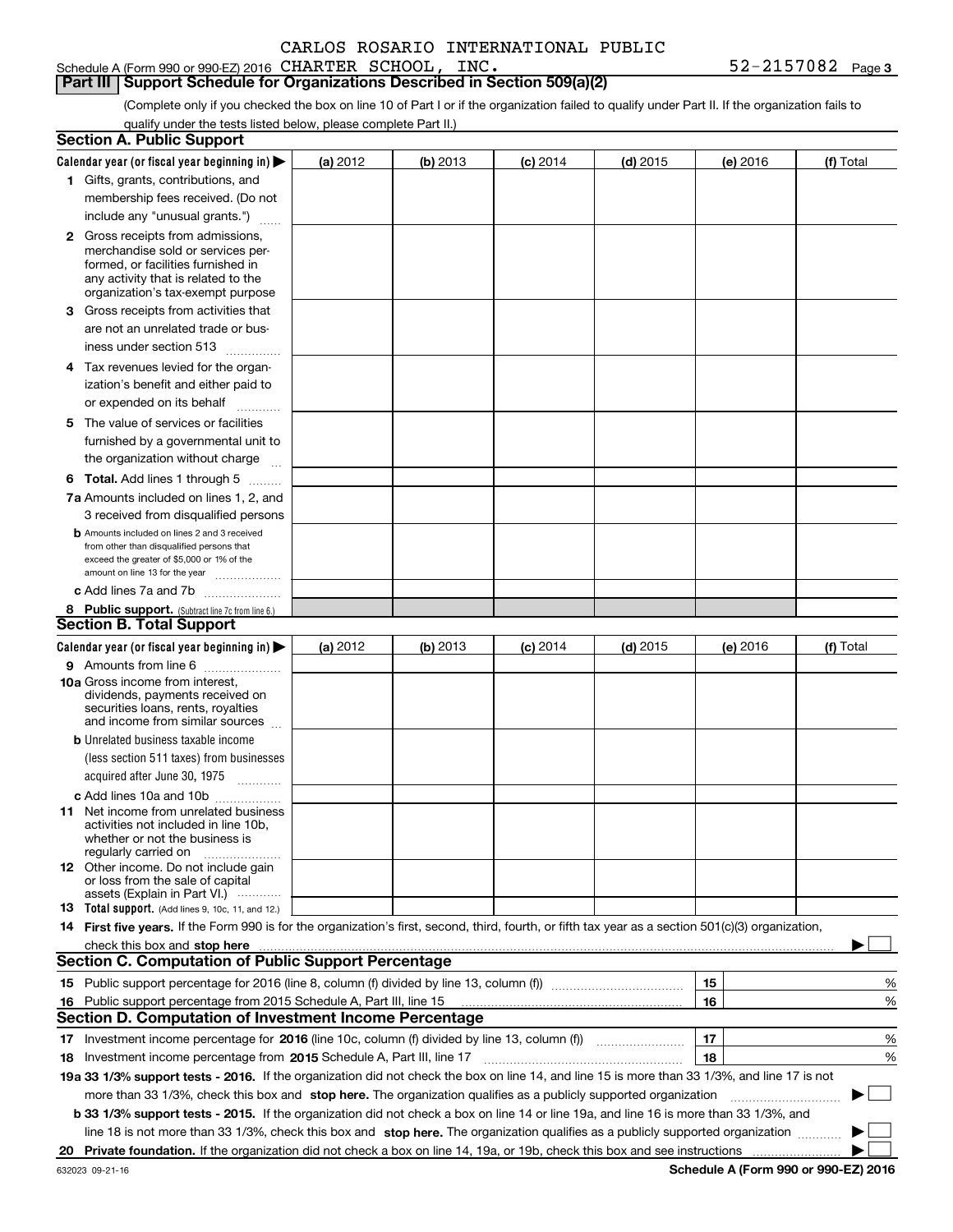# **Part IV Supporting Organizations**

(Complete only if you checked a box in line 12 on Part I. If you checked 12a of Part I, complete Sections A and B. If you checked 12b of Part I, complete Sections A and C. If you checked 12c of Part I, complete Sections A, D, and E. If you checked 12d of Part I, complete Sections A and D, and complete Part V.)

### **Section A. All Supporting Organizations**

- **1** Are all of the organization's supported organizations listed by name in the organization's governing documents? If "No," describe in Part VI how the supported organizations are designated. If designated by *class or purpose, describe the designation. If historic and continuing relationship, explain.*
- **2** Did the organization have any supported organization that does not have an IRS determination of status under section 509(a)(1) or (2)? If "Yes," explain in Part VI how the organization determined that the supported *organization was described in section 509(a)(1) or (2).*
- **3a** Did the organization have a supported organization described in section 501(c)(4), (5), or (6)? If "Yes," answer *(b) and (c) below.*
- **b** Did the organization confirm that each supported organization qualified under section 501(c)(4), (5), or (6) and satisfied the public support tests under section 509(a)(2)? If "Yes," describe in Part VI when and how the *organization made the determination.*
- **c**Did the organization ensure that all support to such organizations was used exclusively for section 170(c)(2)(B) purposes? If "Yes," explain in Part VI what controls the organization put in place to ensure such use.
- **4a***If* Was any supported organization not organized in the United States ("foreign supported organization")? *"Yes," and if you checked 12a or 12b in Part I, answer (b) and (c) below.*
- **b** Did the organization have ultimate control and discretion in deciding whether to make grants to the foreign supported organization? If "Yes," describe in Part VI how the organization had such control and discretion *despite being controlled or supervised by or in connection with its supported organizations.*
- **c** Did the organization support any foreign supported organization that does not have an IRS determination under sections 501(c)(3) and 509(a)(1) or (2)? If "Yes," explain in Part VI what controls the organization used *to ensure that all support to the foreign supported organization was used exclusively for section 170(c)(2)(B) purposes.*
- **5a***If "Yes,"* Did the organization add, substitute, or remove any supported organizations during the tax year? answer (b) and (c) below (if applicable). Also, provide detail in Part VI, including (i) the names and EIN *numbers of the supported organizations added, substituted, or removed; (ii) the reasons for each such action; (iii) the authority under the organization's organizing document authorizing such action; and (iv) how the action was accomplished (such as by amendment to the organizing document).*
- **b** Type I or Type II only. Was any added or substituted supported organization part of a class already designated in the organization's organizing document?
- **cSubstitutions only.**  Was the substitution the result of an event beyond the organization's control?
- **6** Did the organization provide support (whether in the form of grants or the provision of services or facilities) to *If "Yes," provide detail in* support or benefit one or more of the filing organization's supported organizations? anyone other than (i) its supported organizations, (ii) individuals that are part of the charitable class benefited by one or more of its supported organizations, or (iii) other supporting organizations that also *Part VI.*
- **7**Did the organization provide a grant, loan, compensation, or other similar payment to a substantial contributor *If "Yes," complete Part I of Schedule L (Form 990 or 990-EZ).* regard to a substantial contributor? (defined in section 4958(c)(3)(C)), a family member of a substantial contributor, or a 35% controlled entity with
- **8** Did the organization make a loan to a disqualified person (as defined in section 4958) not described in line 7? *If "Yes," complete Part I of Schedule L (Form 990 or 990-EZ).*
- **9a** Was the organization controlled directly or indirectly at any time during the tax year by one or more in section 509(a)(1) or (2))? If "Yes," *provide detail in Part VI.* disqualified persons as defined in section 4946 (other than foundation managers and organizations described
- **b** Did one or more disqualified persons (as defined in line 9a) hold a controlling interest in any entity in which the supporting organization had an interest? If "Yes," provide detail in Part VI.
- **c**Did a disqualified person (as defined in line 9a) have an ownership interest in, or derive any personal benefit from, assets in which the supporting organization also had an interest? If "Yes," provide detail in Part VI.
- **10a** Was the organization subject to the excess business holdings rules of section 4943 because of section supporting organizations)? If "Yes," answer 10b below. 4943(f) (regarding certain Type II supporting organizations, and all Type III non-functionally integrated
- **b** Did the organization have any excess business holdings in the tax year? (Use Schedule C, Form 4720, to *determine whether the organization had excess business holdings.)*

632024 09-21-16

**Schedule A (Form 990 or 990-EZ) 2016**

**1**

**2**

**3a**

**3b**

**3c**

**4a**

**4b**

**4c**

**5a**

**5b5c**

**6**

**7**

**8**

**9a**

**9b**

**9c**

**10a**

**10b**

**Yes**

**No**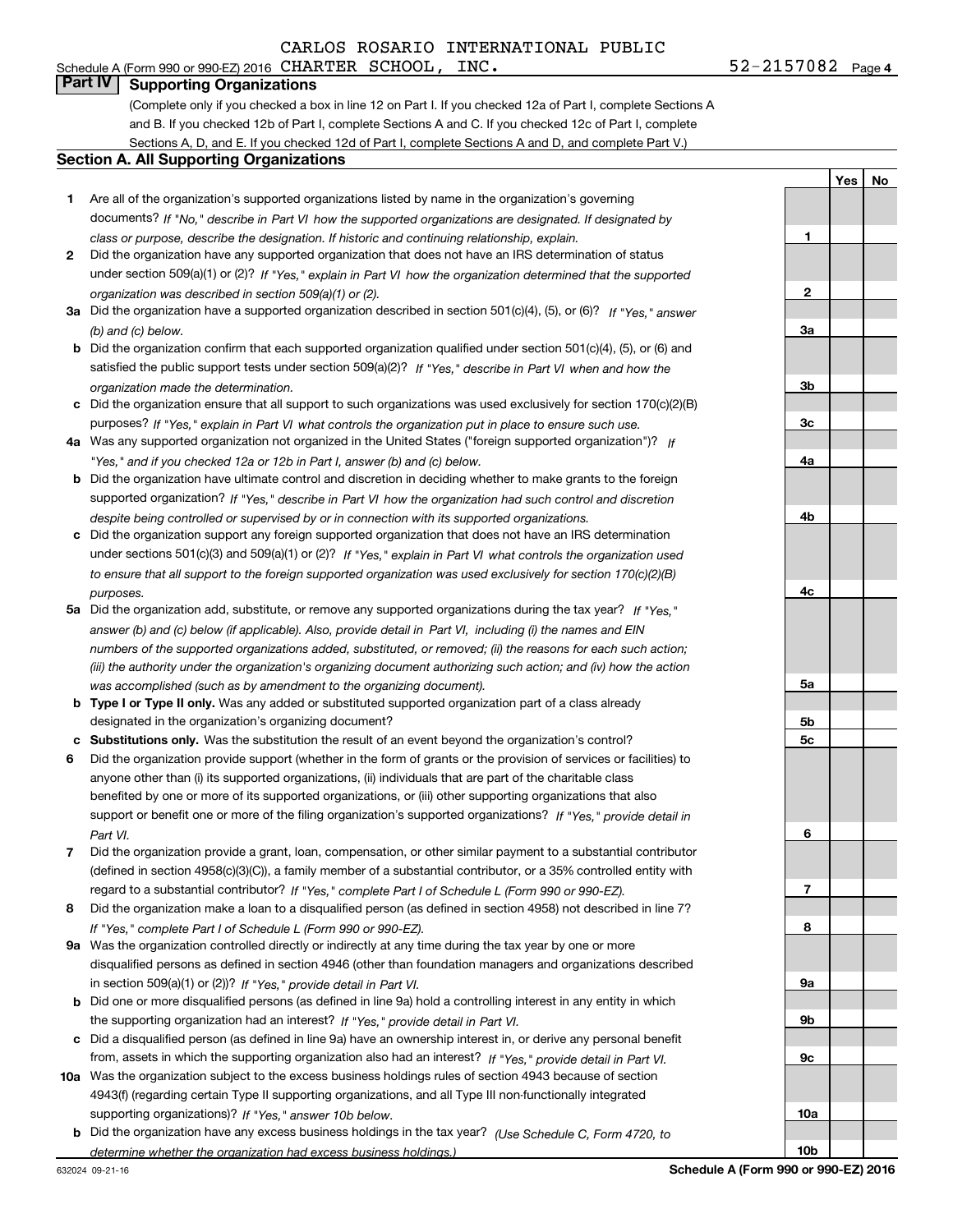Schedule A (Form 990 or 990-EZ) 2016 Page CHARTER SCHOOL, INC. 52-2157082

**5**

|    | <b>Part IV</b><br><b>Supporting Organizations (continued)</b>                                                                     |                 |     |     |
|----|-----------------------------------------------------------------------------------------------------------------------------------|-----------------|-----|-----|
|    |                                                                                                                                   |                 | Yes | No. |
| 11 | Has the organization accepted a gift or contribution from any of the following persons?                                           |                 |     |     |
|    | a A person who directly or indirectly controls, either alone or together with persons described in (b) and (c)                    |                 |     |     |
|    | below, the governing body of a supported organization?                                                                            | 11a             |     |     |
|    | <b>b</b> A family member of a person described in (a) above?                                                                      | 11 <sub>b</sub> |     |     |
|    | c A 35% controlled entity of a person described in (a) or (b) above? If "Yes" to a, b, or c, provide detail in Part VI.           | 11c             |     |     |
|    | <b>Section B. Type I Supporting Organizations</b>                                                                                 |                 |     |     |
|    |                                                                                                                                   |                 | Yes | No  |
| 1  | Did the directors, trustees, or membership of one or more supported organizations have the power to                               |                 |     |     |
|    | regularly appoint or elect at least a majority of the organization's directors or trustees at all times during the                |                 |     |     |
|    | tax year? If "No," describe in Part VI how the supported organization(s) effectively operated, supervised, or                     |                 |     |     |
|    | controlled the organization's activities. If the organization had more than one supported organization,                           |                 |     |     |
|    | describe how the powers to appoint and/or remove directors or trustees were allocated among the supported                         |                 |     |     |
|    | organizations and what conditions or restrictions, if any, applied to such powers during the tax year.                            | 1               |     |     |
| 2  | Did the organization operate for the benefit of any supported organization other than the supported                               |                 |     |     |
|    | organization(s) that operated, supervised, or controlled the supporting organization? If "Yes," explain in                        |                 |     |     |
|    | Part VI how providing such benefit carried out the purposes of the supported organization(s) that operated,                       |                 |     |     |
|    | supervised, or controlled the supporting organization.                                                                            | 2               |     |     |
|    | <b>Section C. Type II Supporting Organizations</b>                                                                                |                 |     |     |
|    |                                                                                                                                   |                 | Yes | No  |
| 1  | Were a majority of the organization's directors or trustees during the tax year also a majority of the directors                  |                 |     |     |
|    | or trustees of each of the organization's supported organization(s)? If "No," describe in Part VI how control                     |                 |     |     |
|    | or management of the supporting organization was vested in the same persons that controlled or managed                            |                 |     |     |
|    | the supported organization(s).<br><b>Section D. All Type III Supporting Organizations</b>                                         | 1               |     |     |
|    |                                                                                                                                   |                 | Yes | No  |
|    | Did the organization provide to each of its supported organizations, by the last day of the fifth month of the                    |                 |     |     |
| 1  | organization's tax year, (i) a written notice describing the type and amount of support provided during the prior tax             |                 |     |     |
|    | year, (ii) a copy of the Form 990 that was most recently filed as of the date of notification, and (iii) copies of the            |                 |     |     |
|    | organization's governing documents in effect on the date of notification, to the extent not previously provided?                  | 1               |     |     |
| 2  | Were any of the organization's officers, directors, or trustees either (i) appointed or elected by the supported                  |                 |     |     |
|    | organization(s) or (ii) serving on the governing body of a supported organization? If "No," explain in Part VI how                |                 |     |     |
|    | the organization maintained a close and continuous working relationship with the supported organization(s).                       | 2               |     |     |
| 3  | By reason of the relationship described in (2), did the organization's supported organizations have a                             |                 |     |     |
|    | significant voice in the organization's investment policies and in directing the use of the organization's                        |                 |     |     |
|    | income or assets at all times during the tax year? If "Yes," describe in Part VI the role the organization's                      |                 |     |     |
|    | supported organizations played in this regard.                                                                                    | 3               |     |     |
|    | Section E. Type III Functionally Integrated Supporting Organizations                                                              |                 |     |     |
| 1  | Check the box next to the method that the organization used to satisfy the Integral Part Test during the year (see instructions). |                 |     |     |
| a  | The organization satisfied the Activities Test. Complete line 2 below.                                                            |                 |     |     |
| b  | The organization is the parent of each of its supported organizations. Complete line 3 below.                                     |                 |     |     |
| c  | The organization supported a governmental entity. Describe in Part VI how you supported a government entity (see instructions).   |                 |     |     |
| 2  | Activities Test. Answer (a) and (b) below.                                                                                        |                 | Yes | No  |
| а  | Did substantially all of the organization's activities during the tax year directly further the exempt purposes of                |                 |     |     |
|    | the supported organization(s) to which the organization was responsive? If "Yes," then in Part VI identify                        |                 |     |     |
|    | those supported organizations and explain<br>how these activities directly furthered their exempt purposes,                       |                 |     |     |
|    | how the organization was responsive to those supported organizations, and how the organization determined                         |                 |     |     |
|    | that these activities constituted substantially all of its activities.                                                            | 2a              |     |     |
| b  | Did the activities described in (a) constitute activities that, but for the organization's involvement, one or more               |                 |     |     |
|    | of the organization's supported organization(s) would have been engaged in? If "Yes," explain in Part VI the                      |                 |     |     |
|    | reasons for the organization's position that its supported organization(s) would have engaged in these                            |                 |     |     |
|    | activities but for the organization's involvement.                                                                                | 2b              |     |     |
| з  | Parent of Supported Organizations. Answer (a) and (b) below.                                                                      |                 |     |     |
| a  | Did the organization have the power to regularly appoint or elect a majority of the officers, directors, or                       |                 |     |     |
|    | trustees of each of the supported organizations? Provide details in Part VI.                                                      | За              |     |     |
| b  | Did the organization exercise a substantial degree of direction over the policies, programs, and activities of each               |                 |     |     |
|    | of its supported organizations? If "Yes." describe in Part VI the role played by the organization in this regard.                 | 3b              |     |     |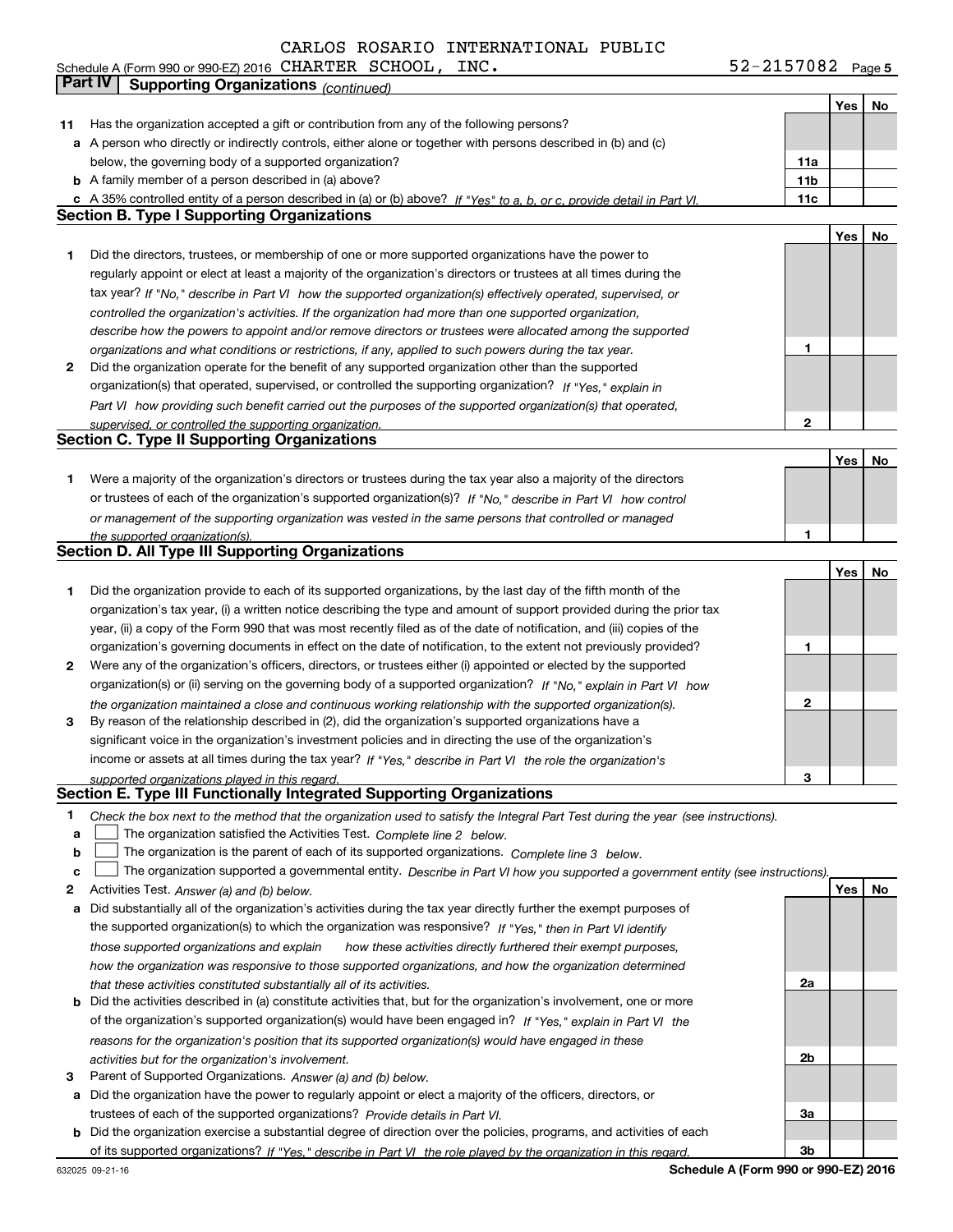| Schedule A (Form 990 or 990-EZ) 2016 $\,$ CHARTER $\,$ SCHOOL , |  | INC. | $52 - 2157082$ Page 6 |
|-----------------------------------------------------------------|--|------|-----------------------|
|-----------------------------------------------------------------|--|------|-----------------------|

#### **1SEP 10. See instructions.** All antegral Part Test as a qualifying trust on Nov. 20, 1970 (explain in Part VI.) See instructions. All **Section A - Adjusted Net Income 123** Other gross income (see instructions) **4**Add lines 1 through 3 **56** Portion of operating expenses paid or incurred for production or **78** Adjusted Net Income (subtract lines 5, 6, and 7 from line 4) **8 8 1234567Section B - Minimum Asset Amount 1**Aggregate fair market value of all non-exempt-use assets (see **2**Acquisition indebtedness applicable to non-exempt-use assets **3** Subtract line 2 from line 1d **4**Cash deemed held for exempt use. Enter 1-1/2% of line 3 (for greater amount, **5** Net value of non-exempt-use assets (subtract line 4 from line 3) **678a** Average monthly value of securities **b** Average monthly cash balances **c**Fair market value of other non-exempt-use assets **dTotal**  (add lines 1a, 1b, and 1c) **eDiscount** claimed for blockage or other **1a1b1c1d 2345678**factors (explain in detail in **Part VI**): **Minimum Asset Amount**  (add line 7 to line 6) **Section C - Distributable Amount 123456123456Distributable Amount.** Subtract line 5 from line 4, unless subject to other Type III non-functionally integrated supporting organizations must complete Sections A through E. (B) Current Year (optional)(A) Prior Year Net short-term capital gain Recoveries of prior-year distributions Depreciation and depletion collection of gross income or for management, conservation, or maintenance of property held for production of income (see instructions) Other expenses (see instructions) (B) Current Year (optional)(A) Prior Year instructions for short tax year or assets held for part of year): see instructions) Multiply line 5 by .035 Recoveries of prior-year distributions Current Year Adjusted net income for prior year (from Section A, line 8, Column A) Enter 85% of line 1 Minimum asset amount for prior year (from Section B, line 8, Column A) Enter greater of line 2 or line 3 Income tax imposed in prior year emergency temporary reduction (see instructions) **Part V Type III Non-Functionally Integrated 509(a)(3) Supporting Organizations**   $\mathcal{L}^{\text{max}}$

**7**Check here if the current year is the organization's first as a non-functionally integrated Type III supporting organization (see instructions). $\mathcal{L}^{\text{max}}$ 

**Schedule A (Form 990 or 990-EZ) 2016**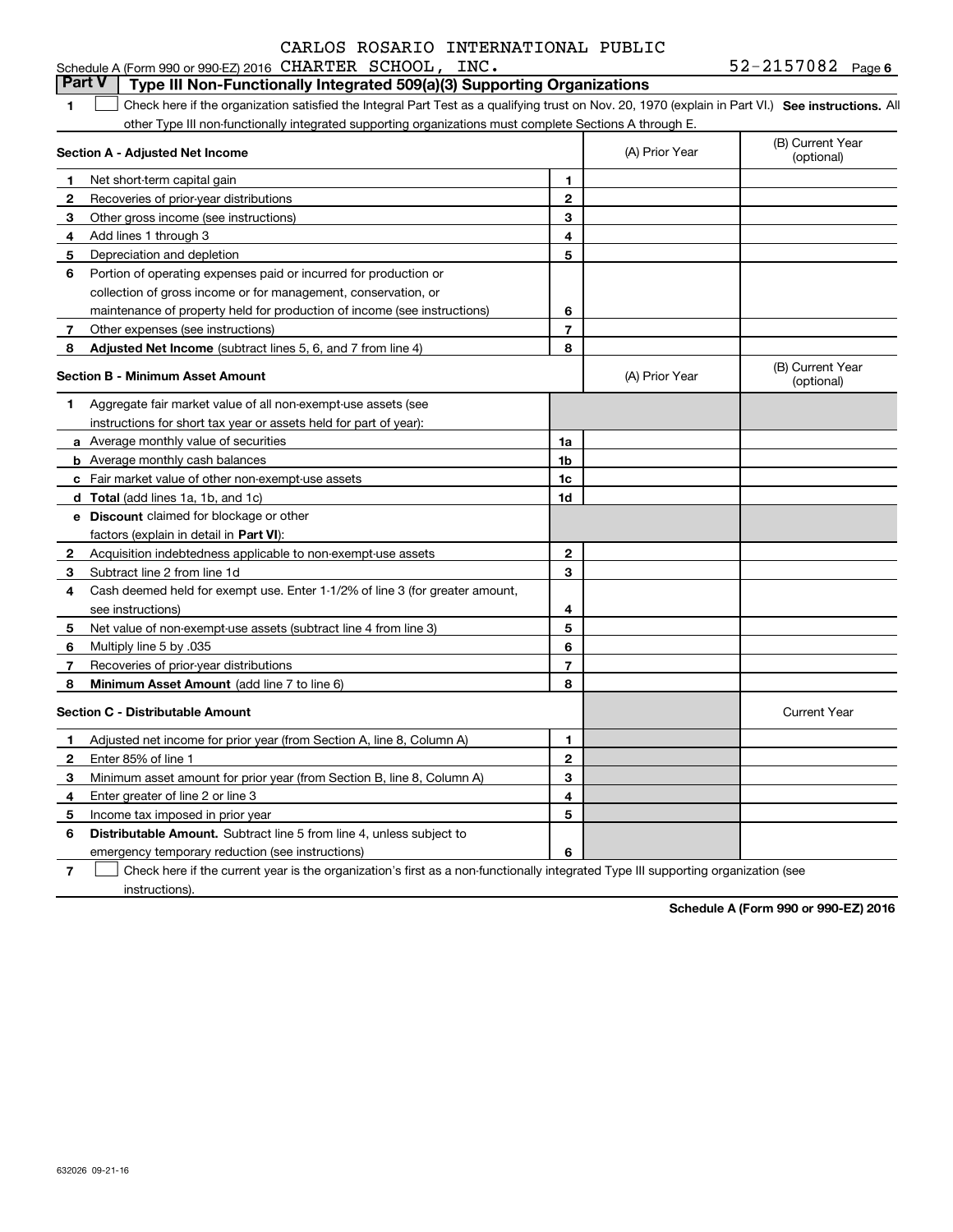|        | Schedule A (Form 990 or 990-EZ) 2016 CHARTER SCHOOL, INC.                                  |                                    |                                               | $52 - 2157082$ Page 7                            |  |
|--------|--------------------------------------------------------------------------------------------|------------------------------------|-----------------------------------------------|--------------------------------------------------|--|
| Part V | Type III Non-Functionally Integrated 509(a)(3) Supporting Organizations                    |                                    | (continued)                                   |                                                  |  |
|        | <b>Section D - Distributions</b>                                                           |                                    |                                               | <b>Current Year</b>                              |  |
| 1      | Amounts paid to supported organizations to accomplish exempt purposes                      |                                    |                                               |                                                  |  |
| 2      | Amounts paid to perform activity that directly furthers exempt purposes of supported       |                                    |                                               |                                                  |  |
|        | organizations, in excess of income from activity                                           |                                    |                                               |                                                  |  |
| 3      | Administrative expenses paid to accomplish exempt purposes of supported organizations      |                                    |                                               |                                                  |  |
| 4      | Amounts paid to acquire exempt-use assets                                                  |                                    |                                               |                                                  |  |
| 5      | Qualified set-aside amounts (prior IRS approval required)                                  |                                    |                                               |                                                  |  |
| 6      | Other distributions (describe in Part VI). See instructions                                |                                    |                                               |                                                  |  |
| 7      | Total annual distributions. Add lines 1 through 6                                          |                                    |                                               |                                                  |  |
| 8      | Distributions to attentive supported organizations to which the organization is responsive |                                    |                                               |                                                  |  |
|        | (provide details in Part VI). See instructions                                             |                                    |                                               |                                                  |  |
| 9      | Distributable amount for 2016 from Section C, line 6                                       |                                    |                                               |                                                  |  |
| 10     | Line 8 amount divided by Line 9 amount                                                     |                                    |                                               |                                                  |  |
|        | Section E - Distribution Allocations (see instructions)                                    | (i)<br><b>Excess Distributions</b> | (ii)<br><b>Underdistributions</b><br>Pre-2016 | (iii)<br><b>Distributable</b><br>Amount for 2016 |  |
| 1      | Distributable amount for 2016 from Section C, line 6                                       |                                    |                                               |                                                  |  |
| 2      | Underdistributions, if any, for years prior to 2016 (reason-                               |                                    |                                               |                                                  |  |
|        | able cause required- explain in Part VI). See instructions                                 |                                    |                                               |                                                  |  |
| 3      | Excess distributions carryover, if any, to 2016:                                           |                                    |                                               |                                                  |  |
| a      |                                                                                            |                                    |                                               |                                                  |  |
| b      |                                                                                            |                                    |                                               |                                                  |  |
|        | c From 2013                                                                                |                                    |                                               |                                                  |  |
|        | d From 2014                                                                                |                                    |                                               |                                                  |  |
|        | e From 2015                                                                                |                                    |                                               |                                                  |  |
|        | f Total of lines 3a through e                                                              |                                    |                                               |                                                  |  |
|        | g Applied to underdistributions of prior years                                             |                                    |                                               |                                                  |  |
|        | <b>h</b> Applied to 2016 distributable amount                                              |                                    |                                               |                                                  |  |
|        | Carryover from 2011 not applied (see instructions)                                         |                                    |                                               |                                                  |  |
|        | Remainder. Subtract lines 3g, 3h, and 3i from 3f.                                          |                                    |                                               |                                                  |  |
| 4      | Distributions for 2016 from Section D.                                                     |                                    |                                               |                                                  |  |
|        | \$<br>line $7:$                                                                            |                                    |                                               |                                                  |  |
|        | a Applied to underdistributions of prior years                                             |                                    |                                               |                                                  |  |
|        | <b>b</b> Applied to 2016 distributable amount                                              |                                    |                                               |                                                  |  |
|        | <b>c</b> Remainder. Subtract lines 4a and 4b from 4                                        |                                    |                                               |                                                  |  |
|        | Remaining underdistributions for years prior to 2016, if                                   |                                    |                                               |                                                  |  |
|        | any. Subtract lines 3g and 4a from line 2. For result greater                              |                                    |                                               |                                                  |  |
|        | than zero, explain in Part VI. See instructions                                            |                                    |                                               |                                                  |  |
| 6      | Remaining underdistributions for 2016. Subtract lines 3h                                   |                                    |                                               |                                                  |  |
|        | and 4b from line 1. For result greater than zero, explain in                               |                                    |                                               |                                                  |  |
|        | Part VI. See instructions                                                                  |                                    |                                               |                                                  |  |
| 7      | Excess distributions carryover to 2017. Add lines 3j                                       |                                    |                                               |                                                  |  |
|        | and 4c                                                                                     |                                    |                                               |                                                  |  |
| 8      | Breakdown of line 7:                                                                       |                                    |                                               |                                                  |  |
| а      |                                                                                            |                                    |                                               |                                                  |  |
|        | <b>b</b> Excess from 2013                                                                  |                                    |                                               |                                                  |  |
|        | c Excess from 2014                                                                         |                                    |                                               |                                                  |  |
|        | d Excess from 2015                                                                         |                                    |                                               |                                                  |  |
|        | e Excess from 2016                                                                         |                                    |                                               |                                                  |  |

**Schedule A (Form 990 or 990-EZ) 2016**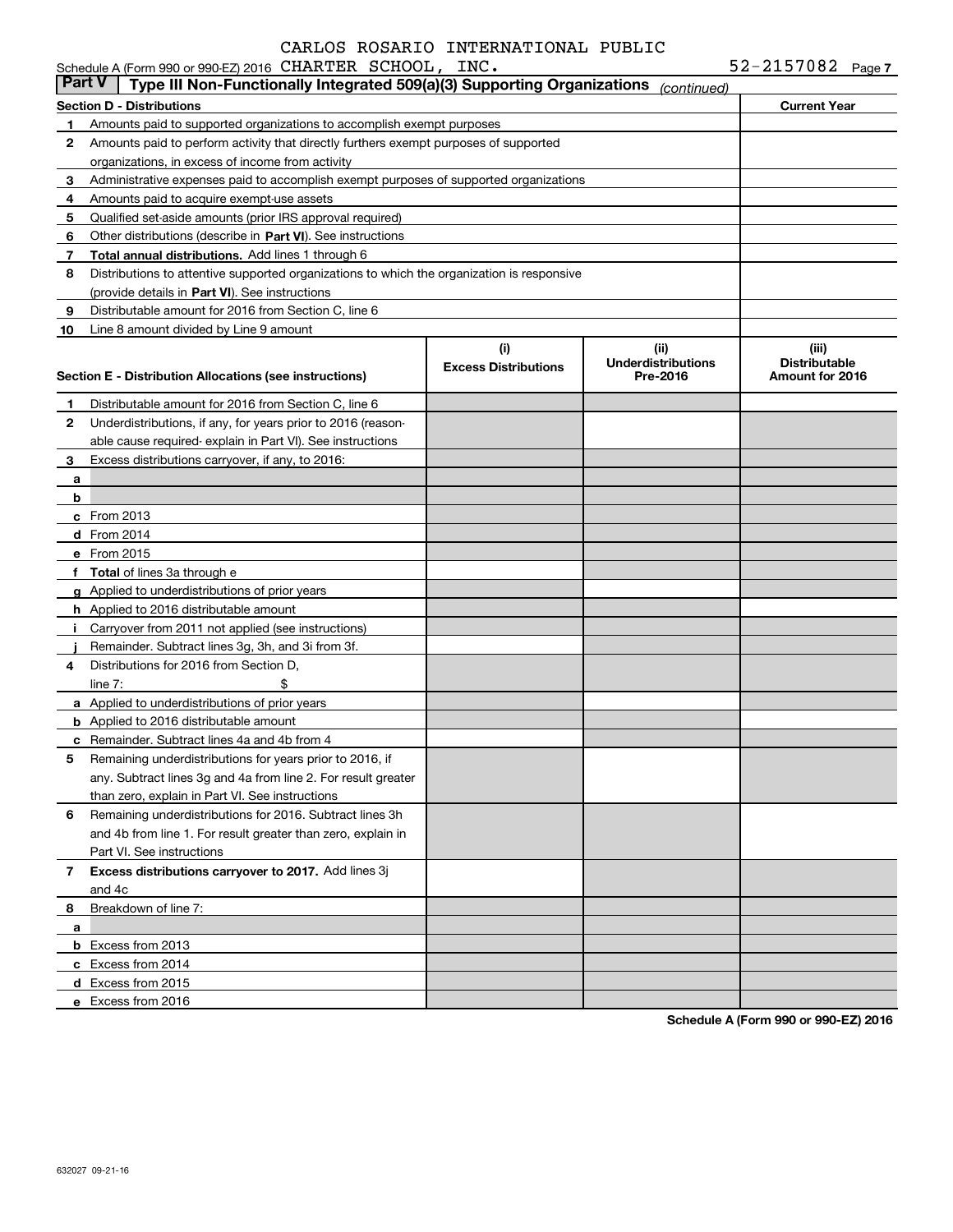|                |                                                                                                                                                                                                                                                                                         |  | CARLOS ROSARIO INTERNATIONAL PUBLIC |                                                                                                                                                                                                                                                                                                  |
|----------------|-----------------------------------------------------------------------------------------------------------------------------------------------------------------------------------------------------------------------------------------------------------------------------------------|--|-------------------------------------|--------------------------------------------------------------------------------------------------------------------------------------------------------------------------------------------------------------------------------------------------------------------------------------------------|
|                | Schedule A (Form 990 or 990-EZ) 2016 CHARTER SCHOOL, INC.                                                                                                                                                                                                                               |  |                                     | 52-2157082 Page 8                                                                                                                                                                                                                                                                                |
| <b>Part VI</b> | Supplemental Information. Provide the explanations required by Part II, line 10; Part II, line 17a or 17b; Part III, line 12;<br>Section D, lines 5, 6, and 8; and Part V, Section E, lines 2, 5, and 6. Also complete this part for any additional information.<br>(See instructions.) |  |                                     | Part IV, Section A, lines 1, 2, 3b, 3c, 4b, 4c, 5a, 6, 9a, 9b, 9c, 11a, 11b, and 11c; Part IV, Section B, lines 1 and 2; Part IV, Section C,<br>line 1; Part IV, Section D, lines 2 and 3; Part IV, Section E, lines 1c, 2a, 2b, 3a, and 3b; Part V, line 1; Part V, Section B, line 1e; Part V, |
|                |                                                                                                                                                                                                                                                                                         |  |                                     |                                                                                                                                                                                                                                                                                                  |
|                |                                                                                                                                                                                                                                                                                         |  |                                     |                                                                                                                                                                                                                                                                                                  |
|                |                                                                                                                                                                                                                                                                                         |  |                                     |                                                                                                                                                                                                                                                                                                  |
|                |                                                                                                                                                                                                                                                                                         |  |                                     |                                                                                                                                                                                                                                                                                                  |
|                |                                                                                                                                                                                                                                                                                         |  |                                     |                                                                                                                                                                                                                                                                                                  |
|                |                                                                                                                                                                                                                                                                                         |  |                                     |                                                                                                                                                                                                                                                                                                  |
|                |                                                                                                                                                                                                                                                                                         |  |                                     |                                                                                                                                                                                                                                                                                                  |
|                |                                                                                                                                                                                                                                                                                         |  |                                     |                                                                                                                                                                                                                                                                                                  |
|                |                                                                                                                                                                                                                                                                                         |  |                                     |                                                                                                                                                                                                                                                                                                  |
|                |                                                                                                                                                                                                                                                                                         |  |                                     |                                                                                                                                                                                                                                                                                                  |
|                |                                                                                                                                                                                                                                                                                         |  |                                     |                                                                                                                                                                                                                                                                                                  |
|                |                                                                                                                                                                                                                                                                                         |  |                                     |                                                                                                                                                                                                                                                                                                  |
|                |                                                                                                                                                                                                                                                                                         |  |                                     |                                                                                                                                                                                                                                                                                                  |
|                |                                                                                                                                                                                                                                                                                         |  |                                     |                                                                                                                                                                                                                                                                                                  |
|                |                                                                                                                                                                                                                                                                                         |  |                                     |                                                                                                                                                                                                                                                                                                  |
|                |                                                                                                                                                                                                                                                                                         |  |                                     |                                                                                                                                                                                                                                                                                                  |
|                |                                                                                                                                                                                                                                                                                         |  |                                     |                                                                                                                                                                                                                                                                                                  |
|                |                                                                                                                                                                                                                                                                                         |  |                                     |                                                                                                                                                                                                                                                                                                  |
|                |                                                                                                                                                                                                                                                                                         |  |                                     |                                                                                                                                                                                                                                                                                                  |
|                |                                                                                                                                                                                                                                                                                         |  |                                     |                                                                                                                                                                                                                                                                                                  |
|                |                                                                                                                                                                                                                                                                                         |  |                                     |                                                                                                                                                                                                                                                                                                  |
|                |                                                                                                                                                                                                                                                                                         |  |                                     |                                                                                                                                                                                                                                                                                                  |
|                |                                                                                                                                                                                                                                                                                         |  |                                     |                                                                                                                                                                                                                                                                                                  |
|                |                                                                                                                                                                                                                                                                                         |  |                                     |                                                                                                                                                                                                                                                                                                  |
|                |                                                                                                                                                                                                                                                                                         |  |                                     |                                                                                                                                                                                                                                                                                                  |
|                |                                                                                                                                                                                                                                                                                         |  |                                     |                                                                                                                                                                                                                                                                                                  |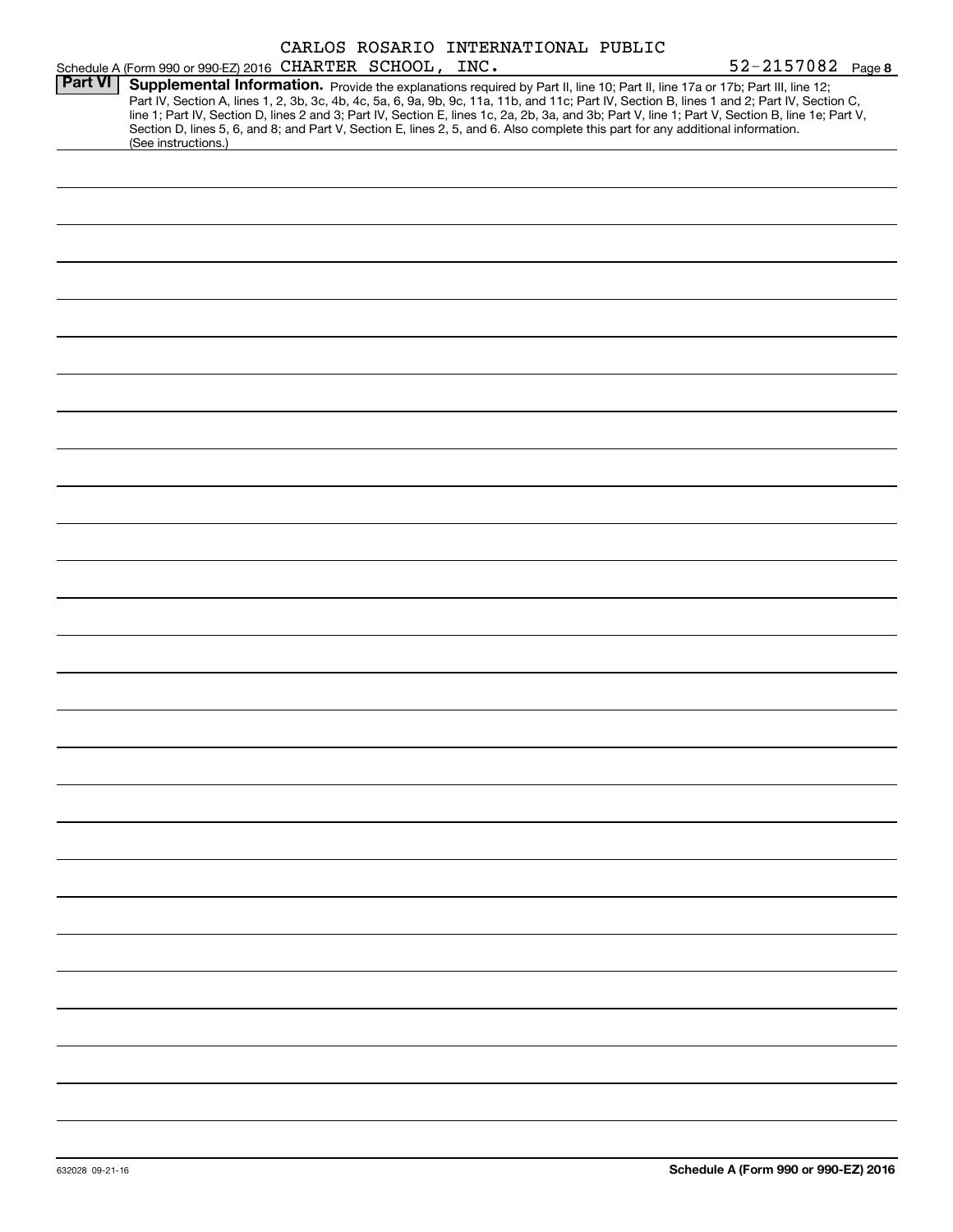**(Form 990, 990-EZ,**

Department of the Treasury Internal Revenue Service **or 990-PF)**

# **Schedule B Schedule of Contributors**

**| Attach to Form 990, Form 990-EZ, or Form 990-PF. | Information about Schedule B (Form 990, 990-EZ, or 990-PF) and its instructions is at** www.irs.gov/form990  $\cdot$ 

OMB No. 1545-0047

**2016**

**Name of the organization Employer identification number**

|  | CARLOS ROSARIO INTERNATIONAL PUBLIC |  |
|--|-------------------------------------|--|

CHARTER SCHOOL, INC. 52-2157082

| 52-2157082 |  |  |  |
|------------|--|--|--|

| Filers of:         | Section:                                                                    |
|--------------------|-----------------------------------------------------------------------------|
| Form 990 or 990-EZ | $\lfloor x \rfloor$ 501(c)( 3) (enter number) organization                  |
|                    | $4947(a)(1)$ nonexempt charitable trust not treated as a private foundation |
|                    | 527 political organization                                                  |
| Form 990-PF        | 501(c)(3) exempt private foundation                                         |
|                    | 4947(a)(1) nonexempt charitable trust treated as a private foundation       |
|                    | 501(c)(3) taxable private foundation                                        |

Check if your organization is covered by the **General Rule** or a **Special Rule. Note:**  Only a section 501(c)(7), (8), or (10) organization can check boxes for both the General Rule and a Special Rule. See instructions.

#### **General Rule**

 $\boxed{\textbf{X}}$  For an organization filing Form 990, 990-EZ, or 990-PF that received, during the year, contributions totaling \$5,000 or more (in money or property) from any one contributor. Complete Parts I and II. See instructions for determining a contributor's total contributions.

#### **Special Rules**

 $\mathcal{L}^{\text{max}}$ 

any one contributor, during the year, total contributions of the greater of  $\,$  (1) \$5,000 or (2) 2% of the amount on (i) Form 990, Part VIII, line 1h, For an organization described in section 501(c)(3) filing Form 990 or 990-EZ that met the 33 1/3% support test of the regulations under sections 509(a)(1) and 170(b)(1)(A)(vi), that checked Schedule A (Form 990 or 990-EZ), Part II, line 13, 16a, or 16b, and that received from or (ii) Form 990-EZ, line 1. Complete Parts I and II.  $\mathcal{L}^{\text{max}}$ 

year, total contributions of more than \$1,000 *exclusively* for religious, charitable, scientific, literary, or educational purposes, or for For an organization described in section 501(c)(7), (8), or (10) filing Form 990 or 990-EZ that received from any one contributor, during the the prevention of cruelty to children or animals. Complete Parts I, II, and III.  $\mathcal{L}^{\text{max}}$ 

purpose. Don't complete any of the parts unless the **General Rule** applies to this organization because it received *nonexclusively* year, contributions <sub>exclusively</sub> for religious, charitable, etc., purposes, but no such contributions totaled more than \$1,000. If this box is checked, enter here the total contributions that were received during the year for an  $\;$ exclusively religious, charitable, etc., For an organization described in section 501(c)(7), (8), or (10) filing Form 990 or 990-EZ that received from any one contributor, during the religious, charitable, etc., contributions totaling \$5,000 or more during the year  $\ldots$  $\ldots$  $\ldots$  $\ldots$  $\ldots$  $\ldots$ 

**Caution:**  An organization that isn't covered by the General Rule and/or the Special Rules doesn't file Schedule B (Form 990, 990-EZ, or 990-PF),  **must** but it answer "No" on Part IV, line 2, of its Form 990; or check the box on line H of its Form 990-EZ or on its Form 990-PF, Part I, line 2, to certify that it doesn't meet the filing requirements of Schedule B (Form 990, 990-EZ, or 990-PF).

**Schedule B (Form 990, 990-EZ, or 990-PF) (2016) For Paperwork Reduction Act Notice, see the Instructions for Form 990, 990-EZ, or 990-PF.** LHA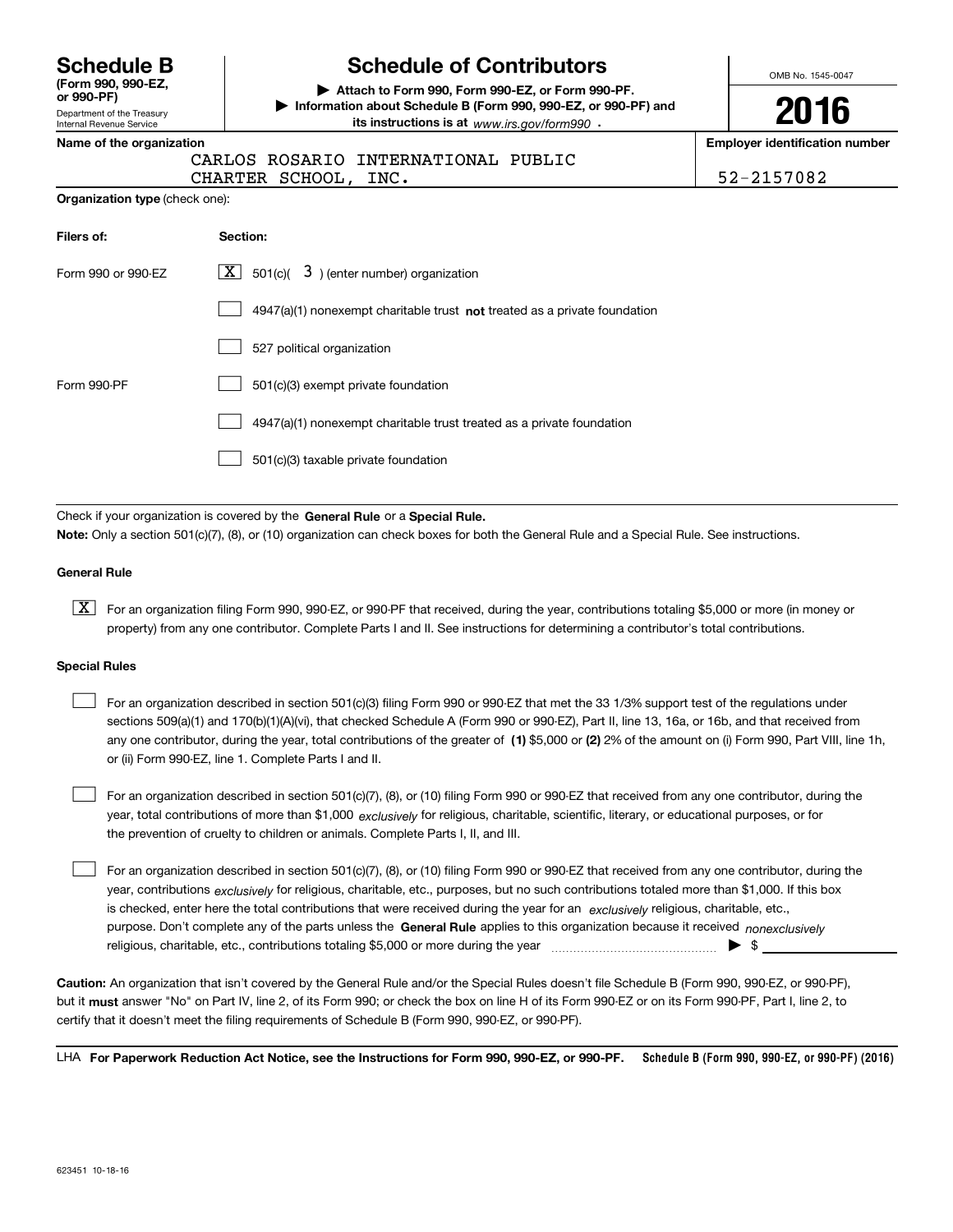### Schedule B (Form 990, 990-EZ, or 990-PF) (2016)  $Page$  2

**Name of organization Employer identification number** Chedule B (Form 990, 990-EZ, or 990-PF) (2016)<br> **2Part I 2Part I Contributors** (See instructions). Use duplicate copies of Part I if additional space is needed.<br> **2Part I Contributors** (See instructions). Use duplica CARLOS ROSARIO INTERNATIONAL PUBLIC CHARTER SCHOOL, INC. Sandback and the set of the set of the set of the set of the set of the set of the set of the set of the set of the set of the set of the set of the set of the set of the set of the set of the set of t

**Contributors** (See instructions). Use duplicate copies of Part I if additional space is needed.

**(a)No.(b)Name, address, and ZIP + 4 (c)Total contributions (d)Type of contribution PersonPayrollNoncash (a)No.(b)Name, address, and ZIP + 4 (c)Total contributions (d)Type of contribution PersonPayrollNoncash (a)No.(b)Name, address, and ZIP + 4 (c)Total contributions (d) Type of contribution PersonPayrollNoncash (a)No.(b)Name, address, and ZIP + 4 (c) Total contributions (d)Type of contribution PersonPayrollNoncash (a)No.(b)Name, address, and ZIP + 4 (c)Total contributions (d)Type of contribution PersonPayrollNoncash (a)No.(b)Name, address, and ZIP + 4 (c)Total contributions (d)Type of contribution PersonPayroll**\$(Complete Part II for noncash contributions.) \$(Complete Part II for noncash contributions.) \$(Complete Part II for noncash contributions.) \$(Complete Part II for noncash contributions.) \$(Complete Part II for noncash contributions.)  $\lceil \text{X} \rceil$  $\mathcal{L}^{\text{max}}$  $\mathcal{L}^{\text{max}}$  $|X|$  $\mathcal{L}^{\text{max}}$  $\mathcal{L}^{\text{max}}$  $\lceil \text{X} \rceil$  $\mathcal{L}^{\text{max}}$  $\mathcal{L}^{\text{max}}$  $\lceil \text{X} \rceil$  $\mathcal{L}^{\text{max}}$  $\mathcal{L}^{\text{max}}$  $|X|$  $\mathcal{L}^{\text{max}}$  $\mathcal{L}^{\text{max}}$  $|X|$  $\mathcal{L}^{\text{max}}$ 1 X VERIZON 5,000. PO BOX 21075 TULSA, OK 74121-1075 2 X EMBASSY 7,000. CONSULAR SECTION OF THE MEXICAN 1250 23RD ST., NW STE 002 WASHINGTON, DC 20037 3 X NATIONAL COUNCIL OF LA RAZA/UNIDOS US 17,500. 1126 16TH STREET, NW, #600 WASHINGTON, DC 20037 4 FIRST FINANCIAL GROUP BENEFITS THE RESERVIT OF Person TX 5,000. 7101 WISCONSIN AVE, SUITE 1200 BETHESDA, MD 20814 5 X SHINBERG LEVINAS ARCHITECTURAL DESIGN 5,000. 3101 WISCONSIN AVE, SUITE 310 WASHINGTON, DC 20018 6 OF EDUCATION NAMEL SERVICES AND RESOLUTION AND RESOLUTION AND RESOLUTION OF SALE SERVICES AND RESOLUTION OF SALE SERVICES AND RESOLUTION OF SALE SERVICES AND RESOLUTION OF SALE SERVICES AND RESOLUTION OF SALE SERVICES AN DC OFFICE OF THE STATE SUPERINTENDENT

JOHN A. WILSON BLDG, 13500 PA AVE, NW

WASHINGTON, DC 20004

**Schedule B (Form 990, 990-EZ, or 990-PF) (2016)**

92,548.

 $\mathbf{s}$ 

**Noncash**

(Complete Part II for noncash contributions.)

 $\mathcal{L}^{\text{max}}$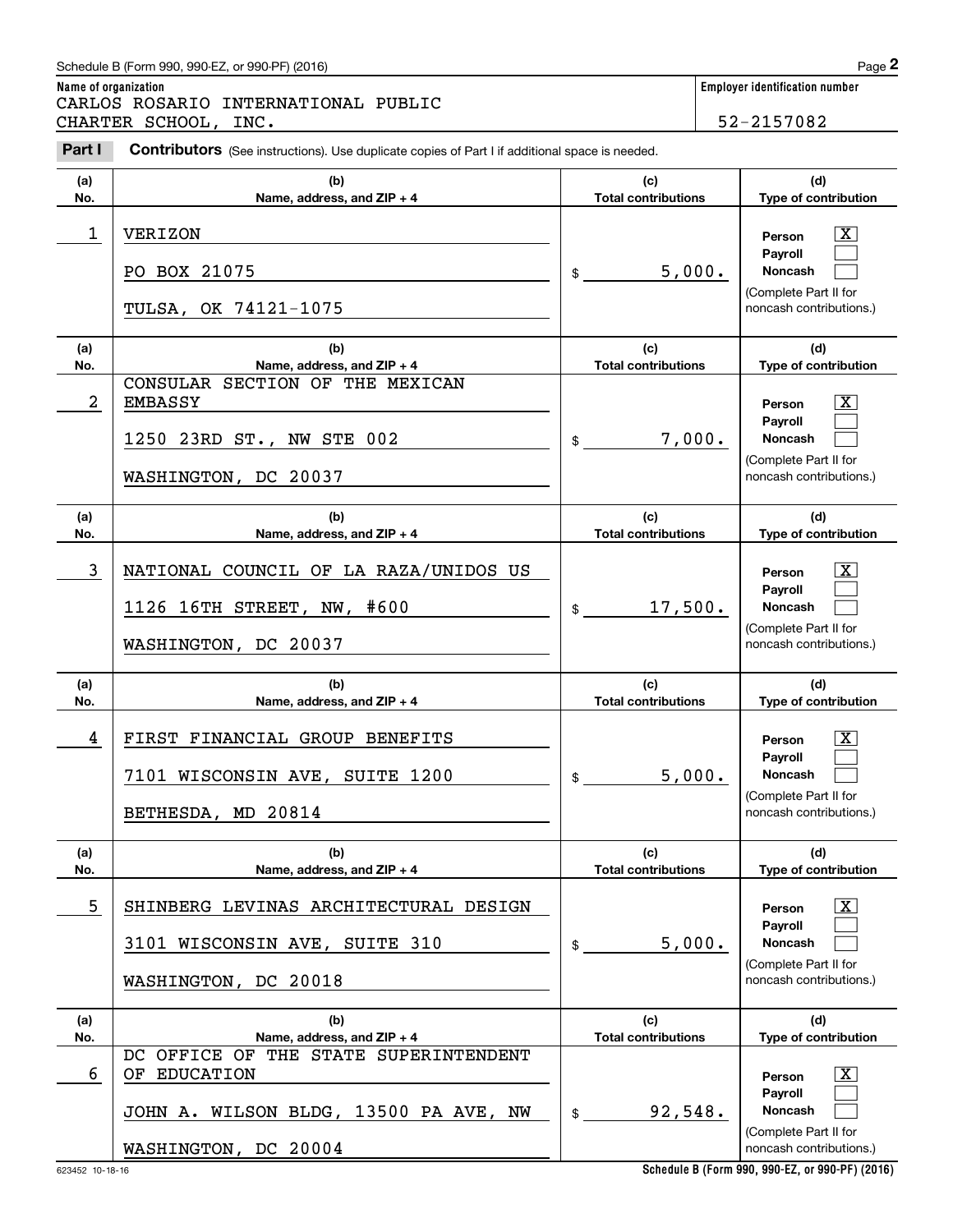|                              | Schedule B (Form 990, 990-EZ, or 990-PF) (2016)                                                     |                                                | Page 3                         |
|------------------------------|-----------------------------------------------------------------------------------------------------|------------------------------------------------|--------------------------------|
| Name of organization         | CARLOS ROSARIO INTERNATIONAL PUBLIC                                                                 |                                                | Employer identification number |
|                              | CHARTER SCHOOL, INC.                                                                                |                                                | 52-2157082                     |
| Part II                      | Noncash Property (See instructions). Use duplicate copies of Part II if additional space is needed. |                                                |                                |
| (a)<br>No.<br>from<br>Part I | (b)<br>Description of noncash property given                                                        | (c)<br>FMV (or estimate)<br>(See instructions) | (d)<br>Date received           |
|                              |                                                                                                     | \$                                             |                                |
| (a)<br>No.<br>from<br>Part I | (b)<br>Description of noncash property given                                                        | (c)<br>FMV (or estimate)<br>(See instructions) | (d)<br>Date received           |
|                              |                                                                                                     | \$                                             |                                |
| (a)<br>No.<br>from<br>Part I | (b)<br>Description of noncash property given                                                        | (c)<br>FMV (or estimate)<br>(See instructions) | (d)<br>Date received           |
|                              |                                                                                                     | \$                                             |                                |
| (a)<br>No.<br>from<br>Part I | (b)<br>Description of noncash property given                                                        | (c)<br>FMV (or estimate)<br>(See instructions) | (d)<br>Date received           |
|                              |                                                                                                     | \$                                             |                                |
| (a)<br>No.<br>from<br>Part I | (b)<br>Description of noncash property given                                                        | (c)<br>FMV (or estimate)<br>(See instructions) | (d)<br>Date received           |
|                              |                                                                                                     | \$                                             |                                |
| (a)<br>No.<br>from<br>Part I | (b)<br>Description of noncash property given                                                        | (c)<br>FMV (or estimate)<br>(See instructions) | (d)<br>Date received           |
|                              |                                                                                                     | \$                                             |                                |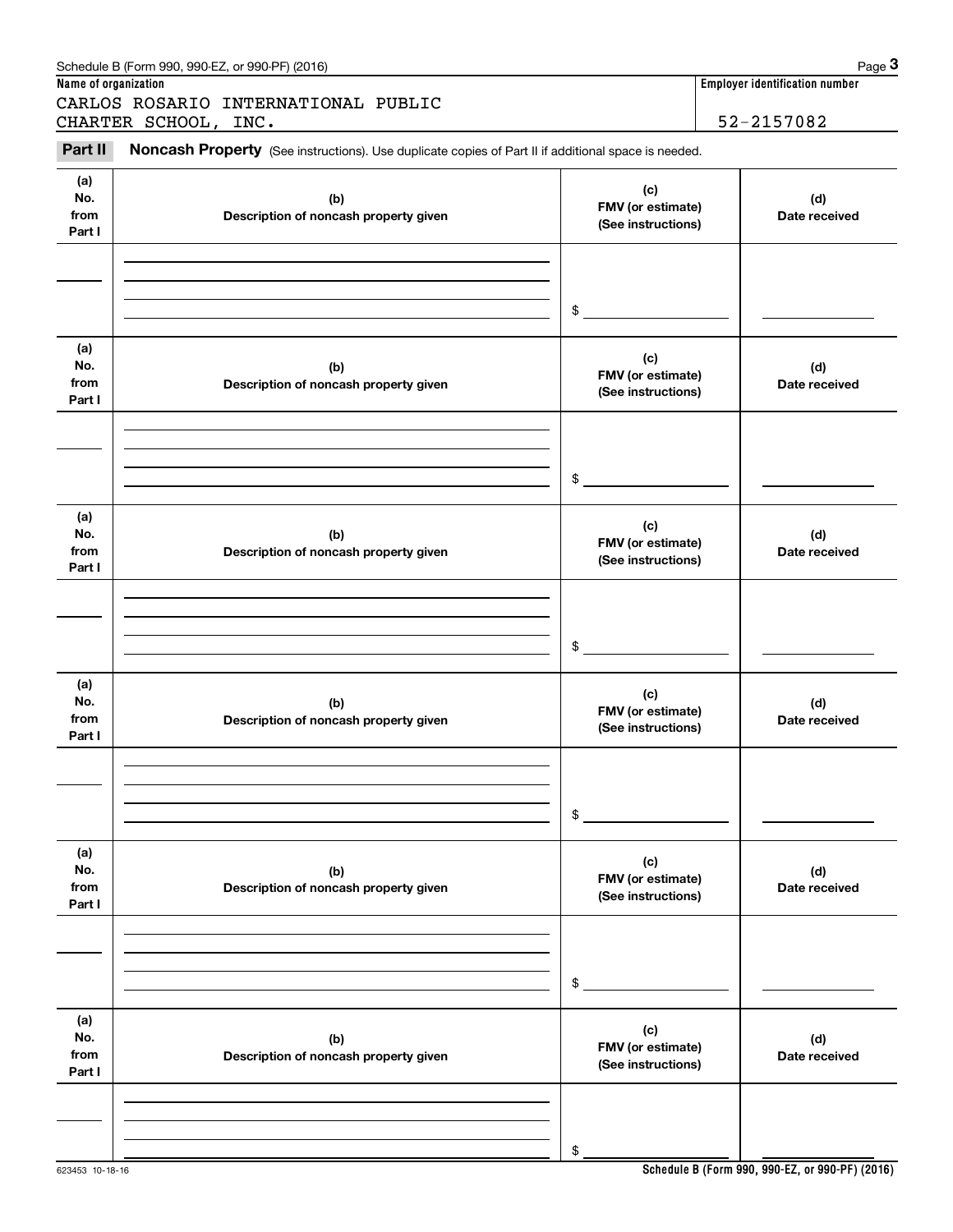|                      | Schedule B (Form 990, 990-EZ, or 990-PF) (2016)                                                                                                                                                                                                      |                      | Page 4                                                                                                                                                                 |
|----------------------|------------------------------------------------------------------------------------------------------------------------------------------------------------------------------------------------------------------------------------------------------|----------------------|------------------------------------------------------------------------------------------------------------------------------------------------------------------------|
| Name of organization |                                                                                                                                                                                                                                                      |                      | <b>Employer identification number</b>                                                                                                                                  |
|                      | CARLOS ROSARIO INTERNATIONAL PUBLIC                                                                                                                                                                                                                  |                      |                                                                                                                                                                        |
| Part III             | CHARTER SCHOOL, INC.                                                                                                                                                                                                                                 |                      | 52-2157082<br>Exclusively religious, charitable, etc., contributions to organizations described in section $501(c)(7)$ , (8), or (10) that total more than \$1,000 for |
|                      | the year from any one contributor. Complete columns (a) through (e) and the following line entry. For organizations                                                                                                                                  |                      |                                                                                                                                                                        |
|                      | completing Part III, enter the total of exclusively religious, charitable, etc., contributions of \$1,000 or less for the year. (Enter this info. once.) $\blacktriangleright$ \$<br>Use duplicate copies of Part III if additional space is needed. |                      |                                                                                                                                                                        |
| (a) No.              |                                                                                                                                                                                                                                                      |                      |                                                                                                                                                                        |
| from<br>Part I       | (b) Purpose of gift                                                                                                                                                                                                                                  | (c) Use of gift      | (d) Description of how gift is held                                                                                                                                    |
|                      |                                                                                                                                                                                                                                                      |                      |                                                                                                                                                                        |
|                      |                                                                                                                                                                                                                                                      |                      |                                                                                                                                                                        |
|                      |                                                                                                                                                                                                                                                      |                      |                                                                                                                                                                        |
|                      |                                                                                                                                                                                                                                                      |                      |                                                                                                                                                                        |
|                      |                                                                                                                                                                                                                                                      | (e) Transfer of gift |                                                                                                                                                                        |
|                      | Transferee's name, address, and ZIP + 4                                                                                                                                                                                                              |                      | Relationship of transferor to transferee                                                                                                                               |
|                      |                                                                                                                                                                                                                                                      |                      |                                                                                                                                                                        |
|                      |                                                                                                                                                                                                                                                      |                      |                                                                                                                                                                        |
|                      |                                                                                                                                                                                                                                                      |                      |                                                                                                                                                                        |
| (a) No.              |                                                                                                                                                                                                                                                      |                      |                                                                                                                                                                        |
| from<br>Part I       | (b) Purpose of gift                                                                                                                                                                                                                                  | (c) Use of gift      | (d) Description of how gift is held                                                                                                                                    |
|                      |                                                                                                                                                                                                                                                      |                      |                                                                                                                                                                        |
|                      |                                                                                                                                                                                                                                                      |                      |                                                                                                                                                                        |
|                      |                                                                                                                                                                                                                                                      |                      |                                                                                                                                                                        |
|                      |                                                                                                                                                                                                                                                      |                      |                                                                                                                                                                        |
|                      |                                                                                                                                                                                                                                                      | (e) Transfer of gift |                                                                                                                                                                        |
|                      | Transferee's name, address, and $ZIP + 4$                                                                                                                                                                                                            |                      | Relationship of transferor to transferee                                                                                                                               |
|                      |                                                                                                                                                                                                                                                      |                      |                                                                                                                                                                        |
|                      |                                                                                                                                                                                                                                                      |                      |                                                                                                                                                                        |
|                      |                                                                                                                                                                                                                                                      |                      |                                                                                                                                                                        |
|                      |                                                                                                                                                                                                                                                      |                      |                                                                                                                                                                        |
| (a) No.<br>from      | (b) Purpose of gift                                                                                                                                                                                                                                  | (c) Use of gift      | (d) Description of how gift is held                                                                                                                                    |
| Part I               |                                                                                                                                                                                                                                                      |                      |                                                                                                                                                                        |
|                      |                                                                                                                                                                                                                                                      |                      |                                                                                                                                                                        |
|                      |                                                                                                                                                                                                                                                      |                      |                                                                                                                                                                        |
|                      |                                                                                                                                                                                                                                                      |                      |                                                                                                                                                                        |
|                      |                                                                                                                                                                                                                                                      | (e) Transfer of gift |                                                                                                                                                                        |
|                      |                                                                                                                                                                                                                                                      |                      |                                                                                                                                                                        |
|                      | Transferee's name, address, and ZIP + 4                                                                                                                                                                                                              |                      | Relationship of transferor to transferee                                                                                                                               |
|                      |                                                                                                                                                                                                                                                      |                      |                                                                                                                                                                        |
|                      |                                                                                                                                                                                                                                                      |                      |                                                                                                                                                                        |
|                      |                                                                                                                                                                                                                                                      |                      |                                                                                                                                                                        |
| (a) No.<br>from      | (b) Purpose of gift                                                                                                                                                                                                                                  | (c) Use of gift      | (d) Description of how gift is held                                                                                                                                    |
| Part I               |                                                                                                                                                                                                                                                      |                      |                                                                                                                                                                        |
|                      |                                                                                                                                                                                                                                                      |                      |                                                                                                                                                                        |
|                      |                                                                                                                                                                                                                                                      |                      |                                                                                                                                                                        |
|                      |                                                                                                                                                                                                                                                      |                      |                                                                                                                                                                        |
|                      |                                                                                                                                                                                                                                                      | (e) Transfer of gift |                                                                                                                                                                        |
|                      |                                                                                                                                                                                                                                                      |                      |                                                                                                                                                                        |
|                      | Transferee's name, address, and ZIP + 4                                                                                                                                                                                                              |                      | Relationship of transferor to transferee                                                                                                                               |
|                      |                                                                                                                                                                                                                                                      |                      |                                                                                                                                                                        |
|                      |                                                                                                                                                                                                                                                      |                      |                                                                                                                                                                        |
|                      |                                                                                                                                                                                                                                                      |                      |                                                                                                                                                                        |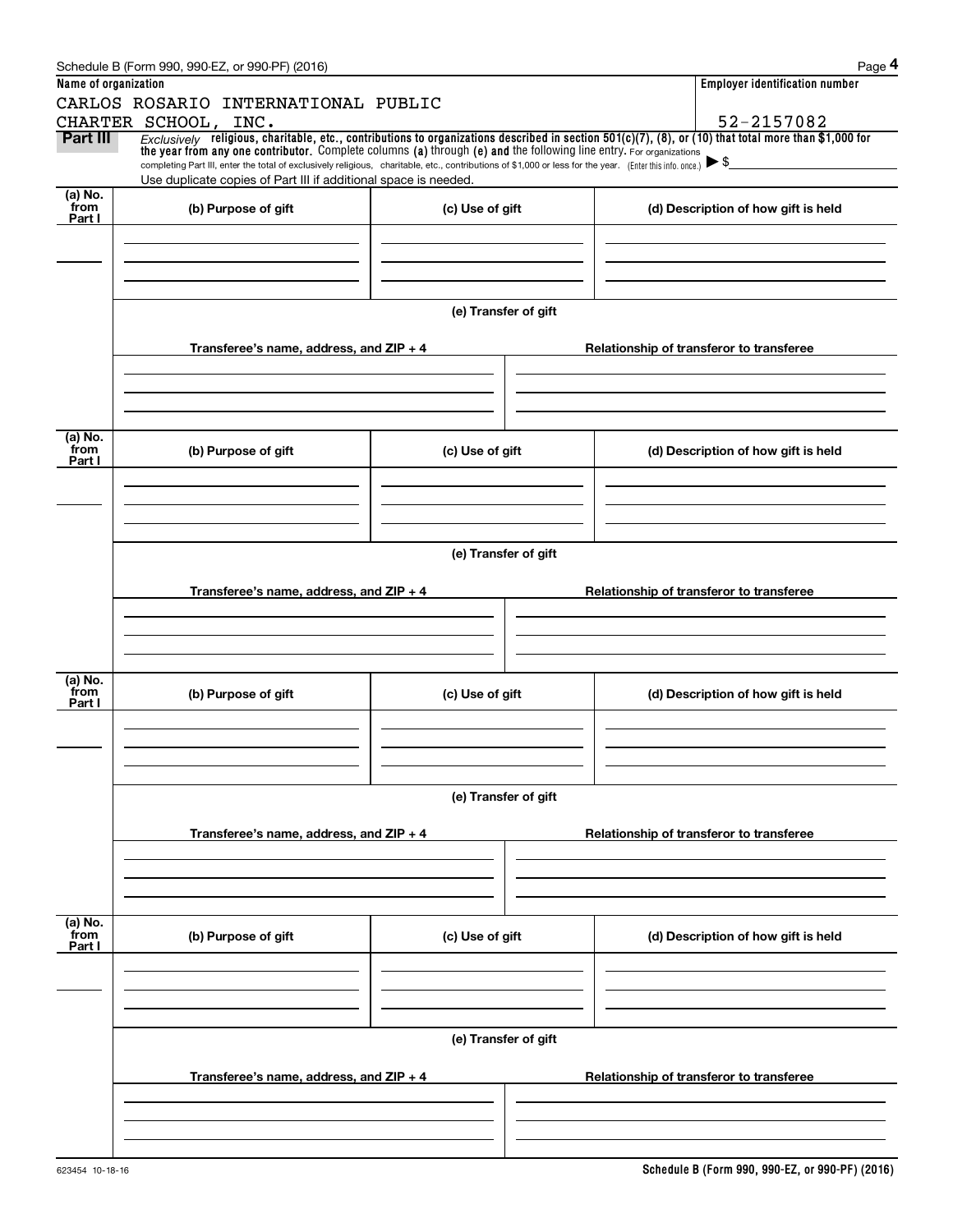|         | <b>SCHEDULE D</b>                                             |                                                                                                                                                                                                             | <b>Supplemental Financial Statements</b>                                                        |                          | OMB No. 1545-0047                                                                                                                                                                                                                                                                                                   |
|---------|---------------------------------------------------------------|-------------------------------------------------------------------------------------------------------------------------------------------------------------------------------------------------------------|-------------------------------------------------------------------------------------------------|--------------------------|---------------------------------------------------------------------------------------------------------------------------------------------------------------------------------------------------------------------------------------------------------------------------------------------------------------------|
|         | (Form 990)                                                    |                                                                                                                                                                                                             | Complete if the organization answered "Yes" on Form 990,                                        |                          |                                                                                                                                                                                                                                                                                                                     |
|         |                                                               |                                                                                                                                                                                                             | Part IV, line 6, 7, 8, 9, 10, 11a, 11b, 11c, 11d, 11e, 11f, 12a, or 12b.<br>Attach to Form 990. |                          | <b>Open to Public</b>                                                                                                                                                                                                                                                                                               |
|         | Department of the Treasury<br><b>Internal Revenue Service</b> |                                                                                                                                                                                                             | Information about Schedule D (Form 990) and its instructions is at www.irs.gov/form990.         |                          | <b>Inspection</b>                                                                                                                                                                                                                                                                                                   |
|         | Name of the organization                                      | CARLOS ROSARIO INTERNATIONAL PUBLIC                                                                                                                                                                         |                                                                                                 |                          | <b>Employer identification number</b>                                                                                                                                                                                                                                                                               |
|         |                                                               | CHARTER SCHOOL, INC.<br>Organizations Maintaining Donor Advised Funds or Other Similar Funds or Accounts. Complete if the                                                                                   |                                                                                                 |                          | 52-2157082                                                                                                                                                                                                                                                                                                          |
| Part I  |                                                               |                                                                                                                                                                                                             |                                                                                                 |                          |                                                                                                                                                                                                                                                                                                                     |
|         |                                                               | organization answered "Yes" on Form 990, Part IV, line 6.                                                                                                                                                   | (a) Donor advised funds                                                                         |                          | (b) Funds and other accounts                                                                                                                                                                                                                                                                                        |
| 1       |                                                               |                                                                                                                                                                                                             |                                                                                                 |                          |                                                                                                                                                                                                                                                                                                                     |
| 2       |                                                               | Aggregate value of contributions to (during year)                                                                                                                                                           |                                                                                                 |                          |                                                                                                                                                                                                                                                                                                                     |
| з       |                                                               |                                                                                                                                                                                                             |                                                                                                 |                          |                                                                                                                                                                                                                                                                                                                     |
| 4       |                                                               |                                                                                                                                                                                                             |                                                                                                 |                          |                                                                                                                                                                                                                                                                                                                     |
| 5       |                                                               | Did the organization inform all donors and donor advisors in writing that the assets held in donor advised funds                                                                                            |                                                                                                 |                          |                                                                                                                                                                                                                                                                                                                     |
|         |                                                               |                                                                                                                                                                                                             |                                                                                                 |                          | Yes<br><b>No</b>                                                                                                                                                                                                                                                                                                    |
| 6       |                                                               | Did the organization inform all grantees, donors, and donor advisors in writing that grant funds can be used only                                                                                           |                                                                                                 |                          |                                                                                                                                                                                                                                                                                                                     |
|         |                                                               | for charitable purposes and not for the benefit of the donor or donor advisor, or for any other purpose conferring                                                                                          |                                                                                                 |                          |                                                                                                                                                                                                                                                                                                                     |
| Part II |                                                               |                                                                                                                                                                                                             |                                                                                                 |                          | Yes<br>No                                                                                                                                                                                                                                                                                                           |
|         |                                                               | Conservation Easements. Complete if the organization answered "Yes" on Form 990, Part IV, line 7.                                                                                                           |                                                                                                 |                          |                                                                                                                                                                                                                                                                                                                     |
| 1       |                                                               | Purpose(s) of conservation easements held by the organization (check all that apply).<br>Preservation of land for public use (e.g., recreation or education)                                                | Preservation of a historically important land area                                              |                          |                                                                                                                                                                                                                                                                                                                     |
|         |                                                               | Protection of natural habitat                                                                                                                                                                               | Preservation of a certified historic structure                                                  |                          |                                                                                                                                                                                                                                                                                                                     |
|         |                                                               | Preservation of open space                                                                                                                                                                                  |                                                                                                 |                          |                                                                                                                                                                                                                                                                                                                     |
| 2       |                                                               | Complete lines 2a through 2d if the organization held a qualified conservation contribution in the form of a conservation easement on the last                                                              |                                                                                                 |                          |                                                                                                                                                                                                                                                                                                                     |
|         | day of the tax year.                                          |                                                                                                                                                                                                             |                                                                                                 |                          | Held at the End of the Tax Year                                                                                                                                                                                                                                                                                     |
| а       |                                                               |                                                                                                                                                                                                             |                                                                                                 | 2a                       |                                                                                                                                                                                                                                                                                                                     |
| b       |                                                               |                                                                                                                                                                                                             |                                                                                                 | 2 <sub>b</sub>           |                                                                                                                                                                                                                                                                                                                     |
| c       |                                                               | Number of conservation easements on a certified historic structure included in (a) manufacture included in (a)                                                                                              |                                                                                                 | 2c                       |                                                                                                                                                                                                                                                                                                                     |
| d       |                                                               | Number of conservation easements included in (c) acquired after 8/17/06, and not on a historic structure                                                                                                    |                                                                                                 |                          |                                                                                                                                                                                                                                                                                                                     |
|         |                                                               | listed in the National Register [111] [12] The Management of the National Process of Arthur Management of the N                                                                                             |                                                                                                 | 2d                       |                                                                                                                                                                                                                                                                                                                     |
| 3       |                                                               | Number of conservation easements modified, transferred, released, extinguished, or terminated by the organization during the tax                                                                            |                                                                                                 |                          |                                                                                                                                                                                                                                                                                                                     |
|         | $year \blacktriangleright$                                    |                                                                                                                                                                                                             |                                                                                                 |                          |                                                                                                                                                                                                                                                                                                                     |
| 4<br>5  |                                                               | Number of states where property subject to conservation easement is located $\blacktriangleright$<br>Does the organization have a written policy regarding the periodic monitoring, inspection, handling of |                                                                                                 |                          |                                                                                                                                                                                                                                                                                                                     |
|         |                                                               | violations, and enforcement of the conservation easements it holds?                                                                                                                                         |                                                                                                 |                          | Yes<br><b>No</b>                                                                                                                                                                                                                                                                                                    |
| 6       |                                                               | Staff and volunteer hours devoted to monitoring, inspecting, handling of violations, and enforcing conservation easements during the year                                                                   |                                                                                                 |                          |                                                                                                                                                                                                                                                                                                                     |
|         |                                                               |                                                                                                                                                                                                             |                                                                                                 |                          |                                                                                                                                                                                                                                                                                                                     |
| 7       |                                                               | Amount of expenses incurred in monitoring, inspecting, handling of violations, and enforcing conservation easements during the year                                                                         |                                                                                                 |                          |                                                                                                                                                                                                                                                                                                                     |
|         | $\blacktriangleright$ \$                                      |                                                                                                                                                                                                             |                                                                                                 |                          |                                                                                                                                                                                                                                                                                                                     |
| 8       |                                                               | Does each conservation easement reported on line 2(d) above satisfy the requirements of section 170(h)(4)(B)(i)                                                                                             |                                                                                                 |                          |                                                                                                                                                                                                                                                                                                                     |
|         | and section 170(h)(4)(B)(ii)?                                 |                                                                                                                                                                                                             |                                                                                                 |                          | Yes<br>No                                                                                                                                                                                                                                                                                                           |
| 9       |                                                               | In Part XIII, describe how the organization reports conservation easements in its revenue and expense statement, and balance sheet, and                                                                     |                                                                                                 |                          |                                                                                                                                                                                                                                                                                                                     |
|         | conservation easements.                                       | include, if applicable, the text of the footnote to the organization's financial statements that describes the organization's accounting for                                                                |                                                                                                 |                          |                                                                                                                                                                                                                                                                                                                     |
|         | Part III                                                      | Organizations Maintaining Collections of Art, Historical Treasures, or Other Similar Assets.                                                                                                                |                                                                                                 |                          |                                                                                                                                                                                                                                                                                                                     |
|         |                                                               | Complete if the organization answered "Yes" on Form 990, Part IV, line 8.                                                                                                                                   |                                                                                                 |                          |                                                                                                                                                                                                                                                                                                                     |
|         |                                                               | 1a If the organization elected, as permitted under SFAS 116 (ASC 958), not to report in its revenue statement and balance sheet works of art,                                                               |                                                                                                 |                          |                                                                                                                                                                                                                                                                                                                     |
|         |                                                               | historical treasures, or other similar assets held for public exhibition, education, or research in furtherance of public service, provide, in Part XIII,                                                   |                                                                                                 |                          |                                                                                                                                                                                                                                                                                                                     |
|         |                                                               | the text of the footnote to its financial statements that describes these items.                                                                                                                            |                                                                                                 |                          |                                                                                                                                                                                                                                                                                                                     |
|         |                                                               | <b>b</b> If the organization elected, as permitted under SFAS 116 (ASC 958), to report in its revenue statement and balance sheet works of art, historical                                                  |                                                                                                 |                          |                                                                                                                                                                                                                                                                                                                     |
|         |                                                               | treasures, or other similar assets held for public exhibition, education, or research in furtherance of public service, provide the following amounts                                                       |                                                                                                 |                          |                                                                                                                                                                                                                                                                                                                     |
|         | relating to these items:                                      |                                                                                                                                                                                                             |                                                                                                 |                          |                                                                                                                                                                                                                                                                                                                     |
|         |                                                               |                                                                                                                                                                                                             |                                                                                                 |                          | $\frac{1}{2}$ $\frac{1}{2}$ $\frac{1}{2}$ $\frac{1}{2}$ $\frac{1}{2}$ $\frac{1}{2}$ $\frac{1}{2}$ $\frac{1}{2}$ $\frac{1}{2}$ $\frac{1}{2}$ $\frac{1}{2}$ $\frac{1}{2}$ $\frac{1}{2}$ $\frac{1}{2}$ $\frac{1}{2}$ $\frac{1}{2}$ $\frac{1}{2}$ $\frac{1}{2}$ $\frac{1}{2}$ $\frac{1}{2}$ $\frac{1}{2}$ $\frac{1}{2}$ |
|         |                                                               | (ii) Assets included in Form 990, Part X<br>If the organization received or held works of art, historical treasures, or other similar assets for financial gain, provide                                    |                                                                                                 | $\blacktriangleright$ \$ |                                                                                                                                                                                                                                                                                                                     |
| 2       |                                                               | the following amounts required to be reported under SFAS 116 (ASC 958) relating to these items:                                                                                                             |                                                                                                 |                          |                                                                                                                                                                                                                                                                                                                     |
| а       |                                                               |                                                                                                                                                                                                             |                                                                                                 | - \$                     |                                                                                                                                                                                                                                                                                                                     |
|         |                                                               |                                                                                                                                                                                                             |                                                                                                 | $\blacktriangleright$ \$ |                                                                                                                                                                                                                                                                                                                     |
|         |                                                               |                                                                                                                                                                                                             |                                                                                                 |                          |                                                                                                                                                                                                                                                                                                                     |

**For Paperwork Reduction Act Notice, see the Instructions for Form 990. Schedule D (Form 990) 2016** LHA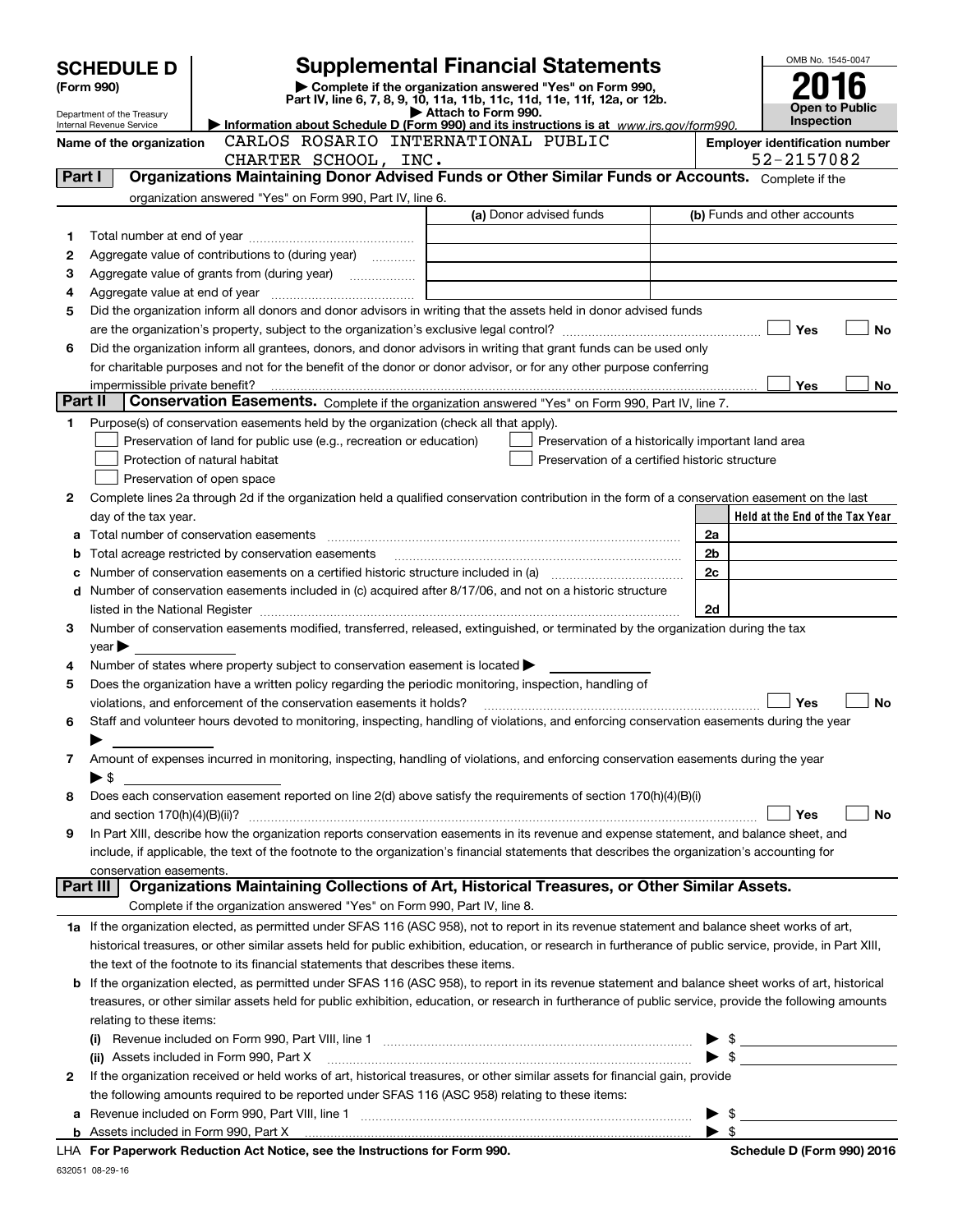|        | CARLOS ROSARIO INTERNATIONAL PUBLIC                                                                                                                                                                                                                                                                                  |                    |   |                |                                                                                                                                                                                                                               |              |                 |                                            |           |
|--------|----------------------------------------------------------------------------------------------------------------------------------------------------------------------------------------------------------------------------------------------------------------------------------------------------------------------|--------------------|---|----------------|-------------------------------------------------------------------------------------------------------------------------------------------------------------------------------------------------------------------------------|--------------|-----------------|--------------------------------------------|-----------|
|        | CHARTER SCHOOL, INC.<br>Schedule D (Form 990) 2016                                                                                                                                                                                                                                                                   |                    |   |                |                                                                                                                                                                                                                               |              |                 | 52-2157082 $_{Page}$ 2                     |           |
|        | Part III<br>Organizations Maintaining Collections of Art, Historical Treasures, or Other Similar Assets (continued)                                                                                                                                                                                                  |                    |   |                |                                                                                                                                                                                                                               |              |                 |                                            |           |
| 3      | Using the organization's acquisition, accession, and other records, check any of the following that are a significant use of its collection items                                                                                                                                                                    |                    |   |                |                                                                                                                                                                                                                               |              |                 |                                            |           |
|        | (check all that apply):                                                                                                                                                                                                                                                                                              |                    |   |                |                                                                                                                                                                                                                               |              |                 |                                            |           |
| a      | Public exhibition                                                                                                                                                                                                                                                                                                    |                    | d |                | Loan or exchange programs                                                                                                                                                                                                     |              |                 |                                            |           |
| b      | Scholarly research                                                                                                                                                                                                                                                                                                   |                    |   |                | Other and the contract of the contract of the contract of the contract of the contract of the contract of the contract of the contract of the contract of the contract of the contract of the contract of the contract of the |              |                 |                                            |           |
| с      | Preservation for future generations                                                                                                                                                                                                                                                                                  |                    |   |                |                                                                                                                                                                                                                               |              |                 |                                            |           |
|        | Provide a description of the organization's collections and explain how they further the organization's exempt purpose in Part XIII.                                                                                                                                                                                 |                    |   |                |                                                                                                                                                                                                                               |              |                 |                                            |           |
| 5      | During the year, did the organization solicit or receive donations of art, historical treasures, or other similar assets                                                                                                                                                                                             |                    |   |                |                                                                                                                                                                                                                               |              |                 |                                            |           |
|        | to be sold to raise funds rather than to be maintained as part of the organization's collection?                                                                                                                                                                                                                     |                    |   |                |                                                                                                                                                                                                                               | . <u>.</u> . |                 | Yes                                        | No        |
|        | <b>Part IV</b><br>Escrow and Custodial Arrangements. Complete if the organization answered "Yes" on Form 990, Part IV, line 9, or                                                                                                                                                                                    |                    |   |                |                                                                                                                                                                                                                               |              |                 |                                            |           |
|        | reported an amount on Form 990, Part X, line 21.                                                                                                                                                                                                                                                                     |                    |   |                |                                                                                                                                                                                                                               |              |                 |                                            |           |
|        | 1a Is the organization an agent, trustee, custodian or other intermediary for contributions or other assets not included                                                                                                                                                                                             |                    |   |                |                                                                                                                                                                                                                               |              |                 |                                            |           |
|        |                                                                                                                                                                                                                                                                                                                      |                    |   |                |                                                                                                                                                                                                                               |              |                 | Yes                                        | No        |
|        | on Form 990, Part X? [11] matter contracts and contracts and contracts are contracted and contracts are contracted and contract and contract of the contract of the contract of the contract of the contract of the contract o<br>b If "Yes," explain the arrangement in Part XIII and complete the following table: |                    |   |                |                                                                                                                                                                                                                               |              |                 |                                            |           |
|        |                                                                                                                                                                                                                                                                                                                      |                    |   |                |                                                                                                                                                                                                                               |              |                 |                                            |           |
|        |                                                                                                                                                                                                                                                                                                                      |                    |   |                |                                                                                                                                                                                                                               |              |                 | Amount                                     |           |
|        | c Beginning balance measurements and the state of the state of the state of the state of the state of the state of the state of the state of the state of the state of the state of the state of the state of the state of the                                                                                       |                    |   |                |                                                                                                                                                                                                                               |              | 1c              |                                            |           |
|        | d Additions during the year measurement contains and a state of the year measurement of the year measurement of                                                                                                                                                                                                      |                    |   |                |                                                                                                                                                                                                                               |              | 1d              |                                            |           |
| е      | Distributions during the year manufactured and an according to the state of the state of the state of the state of the state of the state of the state of the state of the state of the state of the state of the state of the                                                                                       |                    |   |                |                                                                                                                                                                                                                               |              | 1e              |                                            |           |
| f      |                                                                                                                                                                                                                                                                                                                      |                    |   |                |                                                                                                                                                                                                                               |              | 1f              |                                            |           |
|        | 2a Did the organization include an amount on Form 990, Part X, line 21, for escrow or custodial account liability?                                                                                                                                                                                                   |                    |   |                |                                                                                                                                                                                                                               |              |                 | Yes                                        | No        |
|        | <b>b</b> If "Yes," explain the arrangement in Part XIII. Check here if the explanation has been provided on Part XIII                                                                                                                                                                                                |                    |   |                |                                                                                                                                                                                                                               |              |                 |                                            |           |
| Part V | Endowment Funds. Complete if the organization answered "Yes" on Form 990, Part IV, line 10.                                                                                                                                                                                                                          |                    |   |                |                                                                                                                                                                                                                               |              |                 |                                            |           |
|        |                                                                                                                                                                                                                                                                                                                      | (a) Current year   |   | (b) Prior year | (c) Two years back                                                                                                                                                                                                            |              |                 | (d) Three years back   (e) Four years back |           |
|        | <b>1a</b> Beginning of year balance                                                                                                                                                                                                                                                                                  |                    |   |                |                                                                                                                                                                                                                               |              |                 |                                            |           |
|        |                                                                                                                                                                                                                                                                                                                      |                    |   |                |                                                                                                                                                                                                                               |              |                 |                                            |           |
| с      | Net investment earnings, gains, and losses                                                                                                                                                                                                                                                                           |                    |   |                |                                                                                                                                                                                                                               |              |                 |                                            |           |
| d      | Grants or scholarships <i>manually contained</i>                                                                                                                                                                                                                                                                     |                    |   |                |                                                                                                                                                                                                                               |              |                 |                                            |           |
|        | e Other expenditures for facilities                                                                                                                                                                                                                                                                                  |                    |   |                |                                                                                                                                                                                                                               |              |                 |                                            |           |
|        |                                                                                                                                                                                                                                                                                                                      |                    |   |                |                                                                                                                                                                                                                               |              |                 |                                            |           |
|        |                                                                                                                                                                                                                                                                                                                      |                    |   |                |                                                                                                                                                                                                                               |              |                 |                                            |           |
| g      |                                                                                                                                                                                                                                                                                                                      |                    |   |                |                                                                                                                                                                                                                               |              |                 |                                            |           |
| 2      | Provide the estimated percentage of the current year end balance (line 1g, column (a)) held as:                                                                                                                                                                                                                      |                    |   |                |                                                                                                                                                                                                                               |              |                 |                                            |           |
| а      | Board designated or quasi-endowment                                                                                                                                                                                                                                                                                  |                    | % |                |                                                                                                                                                                                                                               |              |                 |                                            |           |
|        | Permanent endowment >                                                                                                                                                                                                                                                                                                | %                  |   |                |                                                                                                                                                                                                                               |              |                 |                                            |           |
|        | <b>c</b> Temporarily restricted endowment $\blacktriangleright$                                                                                                                                                                                                                                                      | %                  |   |                |                                                                                                                                                                                                                               |              |                 |                                            |           |
|        | The percentages on lines 2a, 2b, and 2c should equal 100%.                                                                                                                                                                                                                                                           |                    |   |                |                                                                                                                                                                                                                               |              |                 |                                            |           |
|        | 3a Are there endowment funds not in the possession of the organization that are held and administered for the organization                                                                                                                                                                                           |                    |   |                |                                                                                                                                                                                                                               |              |                 |                                            |           |
|        | by:                                                                                                                                                                                                                                                                                                                  |                    |   |                |                                                                                                                                                                                                                               |              |                 |                                            | Yes<br>No |
|        | (i)                                                                                                                                                                                                                                                                                                                  |                    |   |                |                                                                                                                                                                                                                               |              |                 | 3a(i)                                      |           |
|        |                                                                                                                                                                                                                                                                                                                      |                    |   |                |                                                                                                                                                                                                                               |              |                 | 3a(ii)                                     |           |
|        |                                                                                                                                                                                                                                                                                                                      |                    |   |                |                                                                                                                                                                                                                               |              |                 | 3b                                         |           |
| 4      | Describe in Part XIII the intended uses of the organization's endowment funds.                                                                                                                                                                                                                                       |                    |   |                |                                                                                                                                                                                                                               |              |                 |                                            |           |
|        | Land, Buildings, and Equipment.<br><b>Part VI</b>                                                                                                                                                                                                                                                                    |                    |   |                |                                                                                                                                                                                                                               |              |                 |                                            |           |
|        | Complete if the organization answered "Yes" on Form 990, Part IV, line 11a. See Form 990, Part X, line 10.                                                                                                                                                                                                           |                    |   |                |                                                                                                                                                                                                                               |              |                 |                                            |           |
|        | Description of property                                                                                                                                                                                                                                                                                              | (a) Cost or other  |   |                | (b) Cost or other                                                                                                                                                                                                             |              | (c) Accumulated |                                            |           |
|        |                                                                                                                                                                                                                                                                                                                      | basis (investment) |   |                | basis (other)                                                                                                                                                                                                                 |              | depreciation    | (d) Book value                             |           |
|        |                                                                                                                                                                                                                                                                                                                      |                    |   |                |                                                                                                                                                                                                                               |              |                 |                                            |           |
|        |                                                                                                                                                                                                                                                                                                                      |                    |   |                |                                                                                                                                                                                                                               |              |                 |                                            |           |
| b      |                                                                                                                                                                                                                                                                                                                      |                    |   |                |                                                                                                                                                                                                                               |              | 5,006,313.      |                                            |           |
| c      |                                                                                                                                                                                                                                                                                                                      |                    |   |                | 11, 197, 629.                                                                                                                                                                                                                 |              |                 | 6, 191, 316.                               |           |
| d      |                                                                                                                                                                                                                                                                                                                      |                    |   |                | 4,570,122.                                                                                                                                                                                                                    |              | 3,540,393.      | 1,029,729.                                 |           |
|        |                                                                                                                                                                                                                                                                                                                      |                    |   |                | 18,762,412.                                                                                                                                                                                                                   |              | 3,619,413.      | 15, 142, 999.                              |           |
|        |                                                                                                                                                                                                                                                                                                                      |                    |   |                |                                                                                                                                                                                                                               |              |                 | 22,364,044.                                |           |

**Schedule D (Form 990) 2016**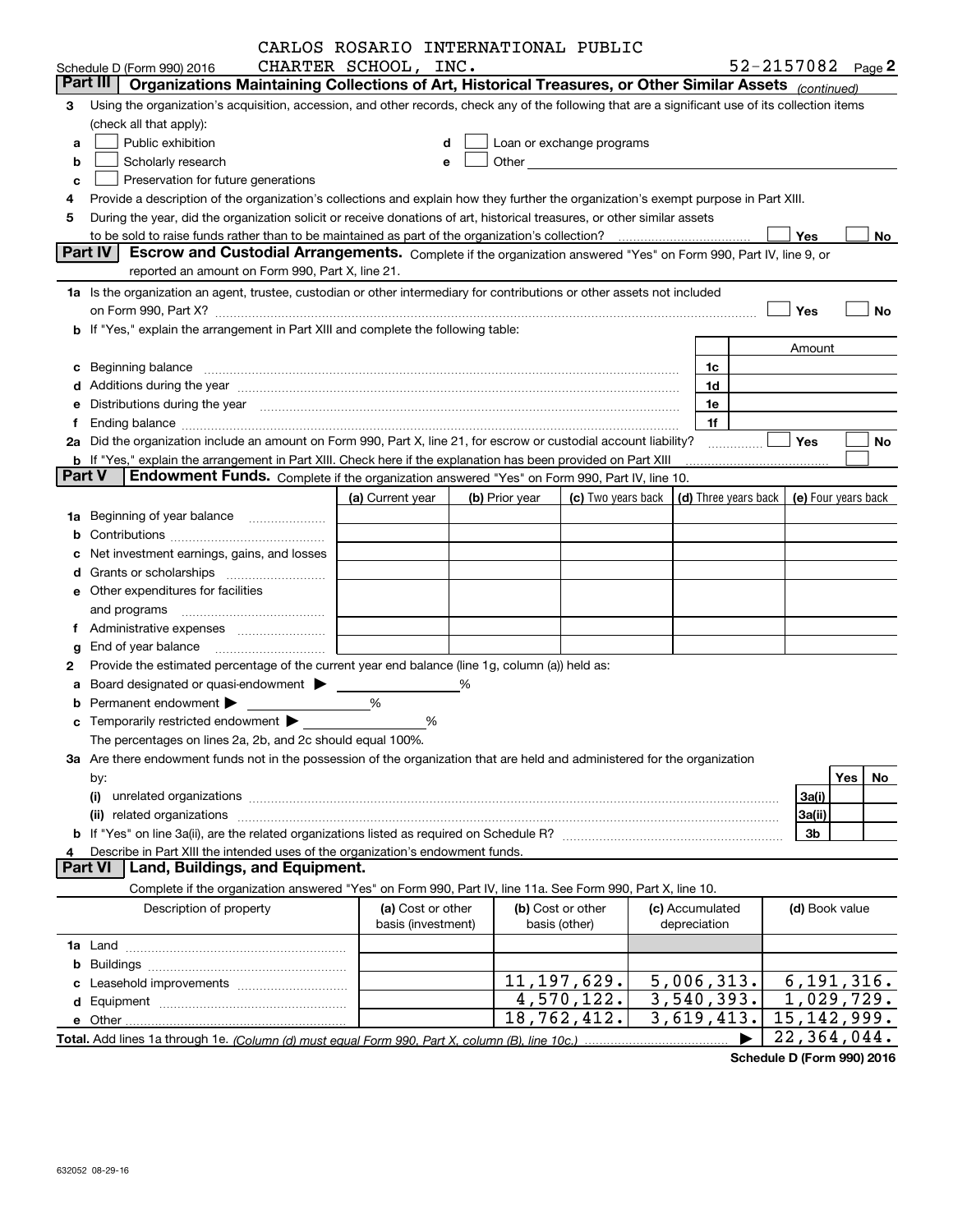| <b>Dart VII</b> Investments - Other Securities |                                     |      |            |      |
|------------------------------------------------|-------------------------------------|------|------------|------|
| Schedule D (Form 990) 2016                     | CHARTER SCHOOL, T                   | INC. | 52-2157082 | Page |
|                                                | CARLOS ROSARIO INTERNATIONAL PUBLIC |      |            |      |

| Complete if the organization answered "Yes" on Form 990, Part IV, line 11b. See Form 990, Part X, line 12.                                                       |                 |                |                          |                                                           |
|------------------------------------------------------------------------------------------------------------------------------------------------------------------|-----------------|----------------|--------------------------|-----------------------------------------------------------|
| (a) Description of security or category (including name of security)                                                                                             | (b) Book value  |                |                          | (c) Method of valuation: Cost or end-of-year market value |
| (1) Financial derivatives                                                                                                                                        |                 |                |                          |                                                           |
| (2) Closely-held equity interests                                                                                                                                |                 |                |                          |                                                           |
| (3) Other                                                                                                                                                        |                 |                |                          |                                                           |
| CERTIFICATES OF DEPOSIT<br>(A)                                                                                                                                   | 3, 147, 826.    |                | END-OF-YEAR MARKET VALUE |                                                           |
| (B)                                                                                                                                                              |                 |                |                          |                                                           |
| (C)                                                                                                                                                              |                 |                |                          |                                                           |
| (D)                                                                                                                                                              |                 |                |                          |                                                           |
| (E)                                                                                                                                                              |                 |                |                          |                                                           |
| (F)                                                                                                                                                              |                 |                |                          |                                                           |
| (G)                                                                                                                                                              |                 |                |                          |                                                           |
| (H)                                                                                                                                                              |                 |                |                          |                                                           |
| Total. (Col. (b) must equal Form 990, Part X, col. (B) line 12.) $\blacktriangleright$                                                                           | 3, 147, 826.    |                |                          |                                                           |
| Part VIII Investments - Program Related.                                                                                                                         |                 |                |                          |                                                           |
| Complete if the organization answered "Yes" on Form 990, Part IV, line 11c. See Form 990, Part X, line 13.                                                       |                 |                |                          |                                                           |
| (a) Description of investment                                                                                                                                    | (b) Book value  |                |                          | (c) Method of valuation: Cost or end-of-year market value |
| (1)                                                                                                                                                              |                 |                |                          |                                                           |
| (2)                                                                                                                                                              |                 |                |                          |                                                           |
| (3)                                                                                                                                                              |                 |                |                          |                                                           |
| (4)                                                                                                                                                              |                 |                |                          |                                                           |
| (5)                                                                                                                                                              |                 |                |                          |                                                           |
| (6)                                                                                                                                                              |                 |                |                          |                                                           |
| (7)                                                                                                                                                              |                 |                |                          |                                                           |
| (8)                                                                                                                                                              |                 |                |                          |                                                           |
|                                                                                                                                                                  |                 |                |                          |                                                           |
|                                                                                                                                                                  |                 |                |                          |                                                           |
|                                                                                                                                                                  |                 |                |                          |                                                           |
| (9)<br>Total. (Col. (b) must equal Form 990, Part X, col. (B) line 13.)                                                                                          |                 |                |                          |                                                           |
| Part IX<br><b>Other Assets.</b>                                                                                                                                  |                 |                |                          |                                                           |
| Complete if the organization answered "Yes" on Form 990, Part IV, line 11d. See Form 990, Part X, line 15.                                                       |                 |                |                          |                                                           |
|                                                                                                                                                                  | (a) Description |                |                          | (b) Book value                                            |
| (1)                                                                                                                                                              |                 |                |                          |                                                           |
| (2)                                                                                                                                                              |                 |                |                          |                                                           |
| (3)                                                                                                                                                              |                 |                |                          |                                                           |
|                                                                                                                                                                  |                 |                |                          |                                                           |
|                                                                                                                                                                  |                 |                |                          |                                                           |
|                                                                                                                                                                  |                 |                |                          |                                                           |
|                                                                                                                                                                  |                 |                |                          |                                                           |
|                                                                                                                                                                  |                 |                |                          |                                                           |
|                                                                                                                                                                  |                 |                |                          |                                                           |
|                                                                                                                                                                  |                 |                |                          |                                                           |
| <b>Other Liabilities.</b>                                                                                                                                        |                 |                |                          |                                                           |
| Complete if the organization answered "Yes" on Form 990, Part IV, line 11e or 11f. See Form 990, Part X, line 25.                                                |                 |                |                          |                                                           |
| (a) Description of liability                                                                                                                                     |                 | (b) Book value |                          |                                                           |
| Federal income taxes                                                                                                                                             |                 |                |                          |                                                           |
| CAPITAL LEASE OBLIGATION                                                                                                                                         |                 | 13,046,319.    |                          |                                                           |
| DEFERRED RENT                                                                                                                                                    |                 | 2,017,116.     |                          |                                                           |
|                                                                                                                                                                  |                 |                |                          |                                                           |
|                                                                                                                                                                  |                 |                |                          |                                                           |
|                                                                                                                                                                  |                 |                |                          |                                                           |
| (4)<br>(5)<br>(6)<br>(7)<br>(8)<br>(9)<br>Total. (Column (b) must equal Form 990. Part X. col. (B) line 15.)<br>Part X<br>(1)<br>(2)<br>(3)<br>(4)<br>(5)<br>(6) |                 |                |                          |                                                           |
|                                                                                                                                                                  |                 |                |                          |                                                           |
| (7)<br>(8)<br>(9)                                                                                                                                                |                 |                |                          |                                                           |

organization's liability for uncertain tax positions under FIN 48 (ASC 740). Check here if the text of the footnote has been provided in Part XIII  $~\boxed{\rm X}$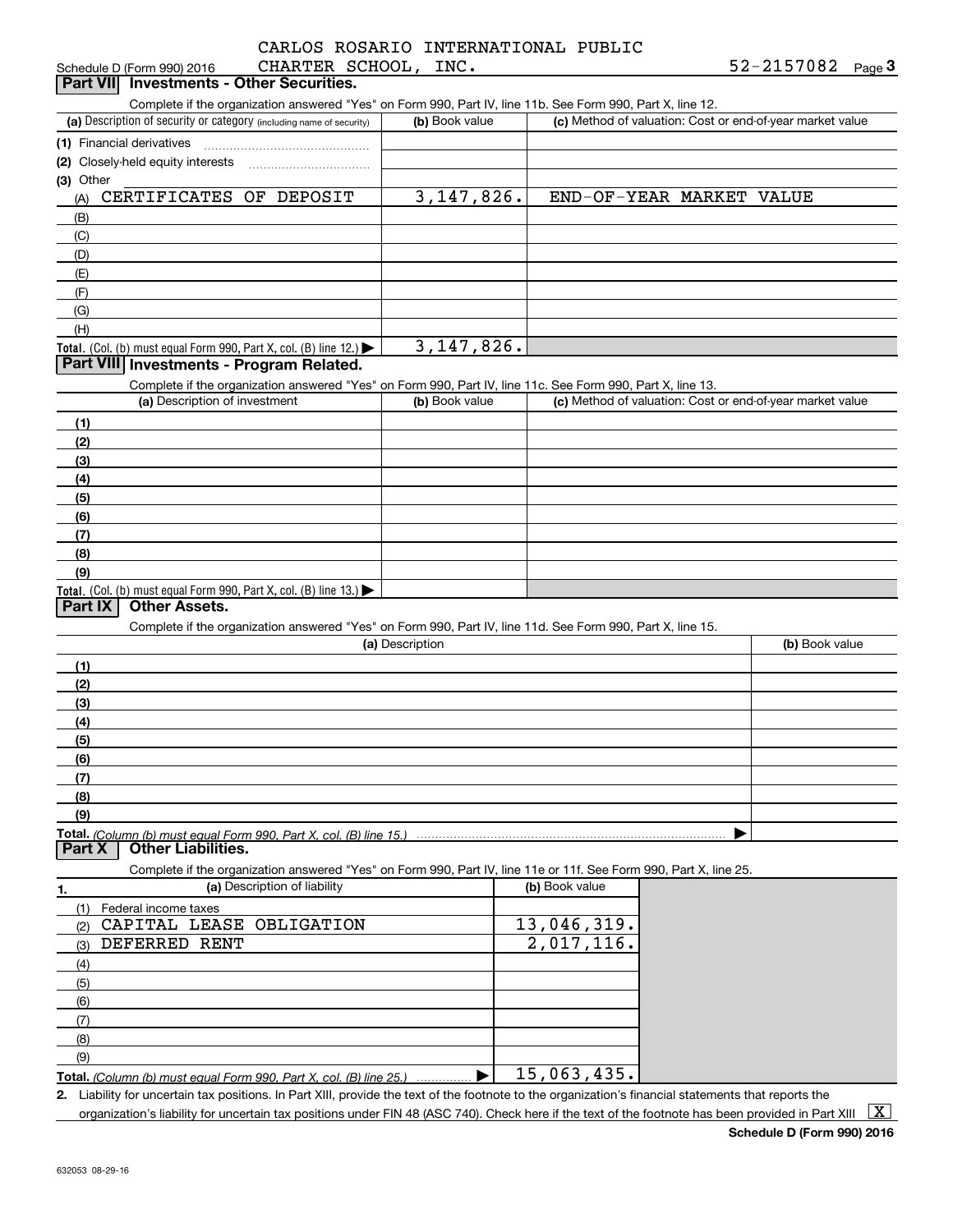|    | CARLOS ROSARIO INTERNATIONAL PUBLIC                                                                                                                                                                                                 |                |            |                |                           |       |
|----|-------------------------------------------------------------------------------------------------------------------------------------------------------------------------------------------------------------------------------------|----------------|------------|----------------|---------------------------|-------|
|    | CHARTER SCHOOL, INC.<br>Schedule D (Form 990) 2016                                                                                                                                                                                  |                |            |                | 52-2157082 Page 4         |       |
|    | Reconciliation of Revenue per Audited Financial Statements With Revenue per Return.<br><b>Part XI</b>                                                                                                                               |                |            |                |                           |       |
|    | Complete if the organization answered "Yes" on Form 990, Part IV, line 12a.                                                                                                                                                         |                |            |                |                           |       |
| 1  | Total revenue, gains, and other support per audited financial statements                                                                                                                                                            |                |            | $\blacksquare$ | 25,697,816.               |       |
| 2  | Amounts included on line 1 but not on Form 990, Part VIII, line 12:                                                                                                                                                                 |                |            |                |                           |       |
| a  | Net unrealized gains (losses) on investments [11] matter contracts and the unrealized gains (losses) on investments                                                                                                                 | 2a             | $-37,660.$ |                |                           |       |
|    |                                                                                                                                                                                                                                     | 2 <sub>b</sub> | 43,619.    |                |                           |       |
|    |                                                                                                                                                                                                                                     | 2c             |            |                |                           |       |
| d  | Other (Describe in Part XIII.) <b>Construction Contract Construction</b> Chemical Construction Chemical Chemical Chemical Chemical Chemical Chemical Chemical Chemical Chemical Chemical Chemical Chemical Chemical Chemical Chemic | 2d             |            |                |                           |       |
| е  | Add lines 2a through 2d                                                                                                                                                                                                             |                |            | <b>2e</b>      | 5,959.                    |       |
| 3  | Subtract line 2e from line 1                                                                                                                                                                                                        |                |            | 3              | $\overline{25,691,857}$ . |       |
| 4  | Amounts included on Form 990, Part VIII, line 12, but not on line 1:                                                                                                                                                                |                |            |                |                           |       |
| a  |                                                                                                                                                                                                                                     | 4a             |            |                |                           |       |
|    |                                                                                                                                                                                                                                     | 4 <sub>b</sub> |            |                |                           |       |
| c. | Add lines 4a and 4b                                                                                                                                                                                                                 |                |            | 4c             |                           | $0$ . |
| 5  |                                                                                                                                                                                                                                     |                |            | 5              | 25,691,857.               |       |
|    | Part XII   Reconciliation of Expenses per Audited Financial Statements With Expenses per Return.                                                                                                                                    |                |            |                |                           |       |
|    | Complete if the organization answered "Yes" on Form 990, Part IV, line 12a.                                                                                                                                                         |                |            |                |                           |       |
| 1  |                                                                                                                                                                                                                                     |                |            | $\mathbf{1}$   | 25,516,920.               |       |
| 2  | Amounts included on line 1 but not on Form 990, Part IX, line 25:                                                                                                                                                                   |                |            |                |                           |       |
| a  |                                                                                                                                                                                                                                     | 2a             | 43,619.    |                |                           |       |
|    |                                                                                                                                                                                                                                     | 2 <sub>b</sub> |            |                |                           |       |
|    |                                                                                                                                                                                                                                     | 2c             |            |                |                           |       |
| d  |                                                                                                                                                                                                                                     | 2d             |            |                |                           |       |
| е  | Add lines 2a through 2d <b>contract and a contract and a contract a</b> contract a contract and a contract a contract a                                                                                                             |                |            | 2e             | 43,619.                   |       |
| 3  |                                                                                                                                                                                                                                     |                |            | 3              | 25,473,301.               |       |
| 4  | Amounts included on Form 990, Part IX, line 25, but not on line 1:                                                                                                                                                                  |                |            |                |                           |       |
| a  |                                                                                                                                                                                                                                     | 4a             |            |                |                           |       |
| b  | Other (Describe in Part XIII.) (2000) (2000) (2000) (2010) (2010) (2010) (2010) (2010) (2010) (2010) (2010) (20                                                                                                                     | 4 <sub>h</sub> |            |                |                           |       |
|    | Add lines 4a and 4b                                                                                                                                                                                                                 |                |            | 4c             |                           |       |
| 5  |                                                                                                                                                                                                                                     |                |            | 5              | 25, 473, 301.             |       |
|    | Part XIII Supplemental Information.                                                                                                                                                                                                 |                |            |                |                           |       |

Provide the descriptions required for Part II, lines 3, 5, and 9; Part III, lines 1a and 4; Part IV, lines 1b and 2b; Part V, line 4; Part X, line 2; Part XI, lines 2d and 4b; and Part XII, lines 2d and 4b. Also complete this part to provide any additional information.

## PART X, LINE 2: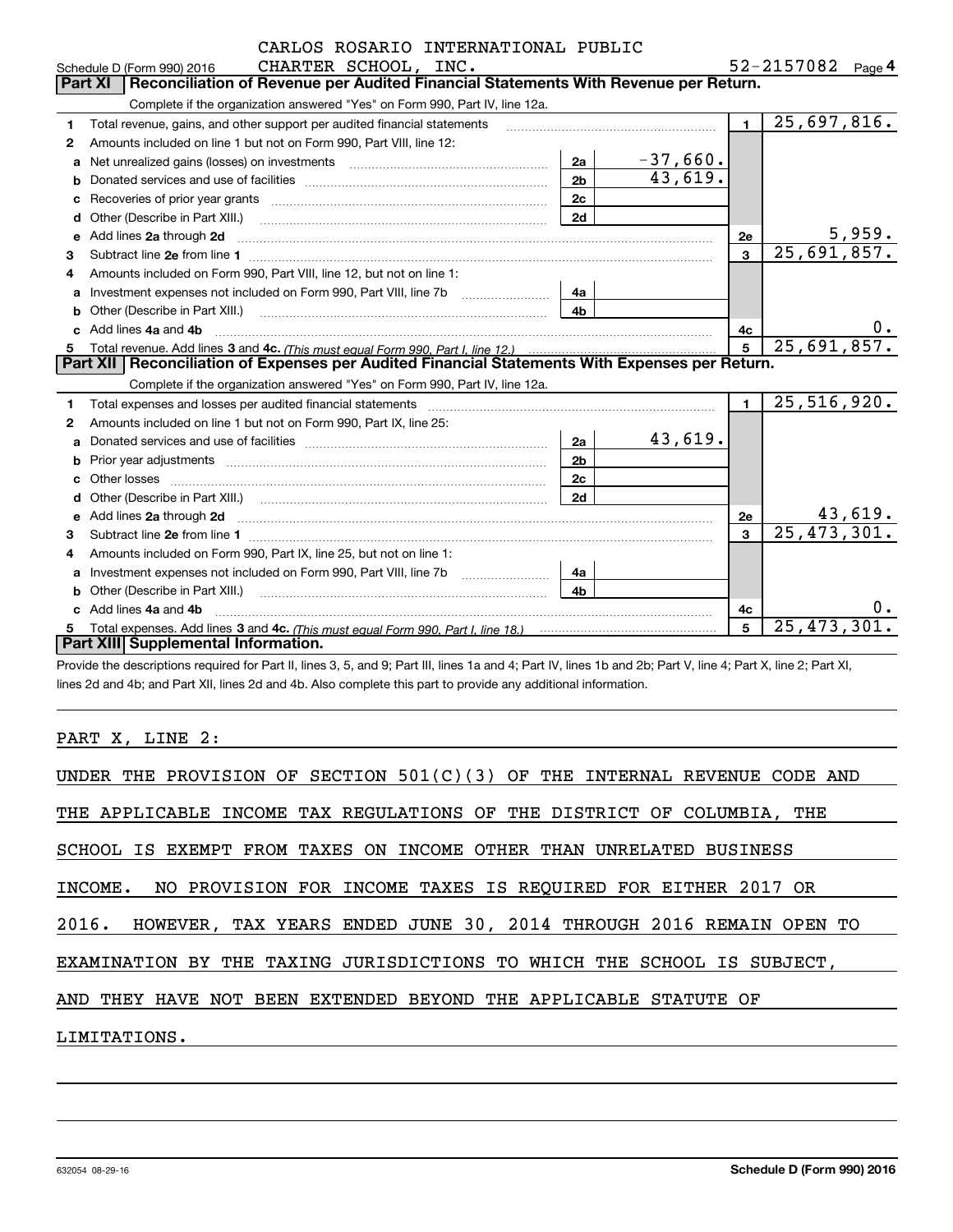|                                                                                                              | CARLOS ROSARIO INTERNATIONAL PUBLIC<br>CHARTER SCHOOL, INC. | 52-2157082 Page 5 |  |
|--------------------------------------------------------------------------------------------------------------|-------------------------------------------------------------|-------------------|--|
| Schedule D (Form 990) 2016 CHARTER SCHOOL, INC.<br>Part XIII Supplemental Information <sub>(continued)</sub> |                                                             |                   |  |
|                                                                                                              |                                                             |                   |  |
|                                                                                                              |                                                             |                   |  |
|                                                                                                              |                                                             |                   |  |
|                                                                                                              |                                                             |                   |  |
|                                                                                                              |                                                             |                   |  |
|                                                                                                              |                                                             |                   |  |
|                                                                                                              |                                                             |                   |  |
|                                                                                                              |                                                             |                   |  |
|                                                                                                              |                                                             |                   |  |
|                                                                                                              |                                                             |                   |  |
|                                                                                                              |                                                             |                   |  |
|                                                                                                              |                                                             |                   |  |
|                                                                                                              |                                                             |                   |  |
|                                                                                                              |                                                             |                   |  |
|                                                                                                              |                                                             |                   |  |
|                                                                                                              |                                                             |                   |  |
|                                                                                                              |                                                             |                   |  |
|                                                                                                              |                                                             |                   |  |
|                                                                                                              |                                                             |                   |  |
|                                                                                                              |                                                             |                   |  |
|                                                                                                              |                                                             |                   |  |
|                                                                                                              |                                                             |                   |  |
|                                                                                                              |                                                             |                   |  |
|                                                                                                              |                                                             |                   |  |
|                                                                                                              |                                                             |                   |  |
|                                                                                                              |                                                             |                   |  |
|                                                                                                              |                                                             |                   |  |
|                                                                                                              |                                                             |                   |  |
|                                                                                                              |                                                             |                   |  |
|                                                                                                              |                                                             |                   |  |
|                                                                                                              |                                                             |                   |  |
|                                                                                                              |                                                             |                   |  |
|                                                                                                              |                                                             |                   |  |
|                                                                                                              |                                                             |                   |  |
|                                                                                                              |                                                             |                   |  |
|                                                                                                              |                                                             |                   |  |
|                                                                                                              |                                                             |                   |  |
|                                                                                                              |                                                             |                   |  |
|                                                                                                              |                                                             |                   |  |
|                                                                                                              |                                                             |                   |  |
|                                                                                                              |                                                             |                   |  |
|                                                                                                              |                                                             |                   |  |
|                                                                                                              |                                                             |                   |  |
|                                                                                                              |                                                             |                   |  |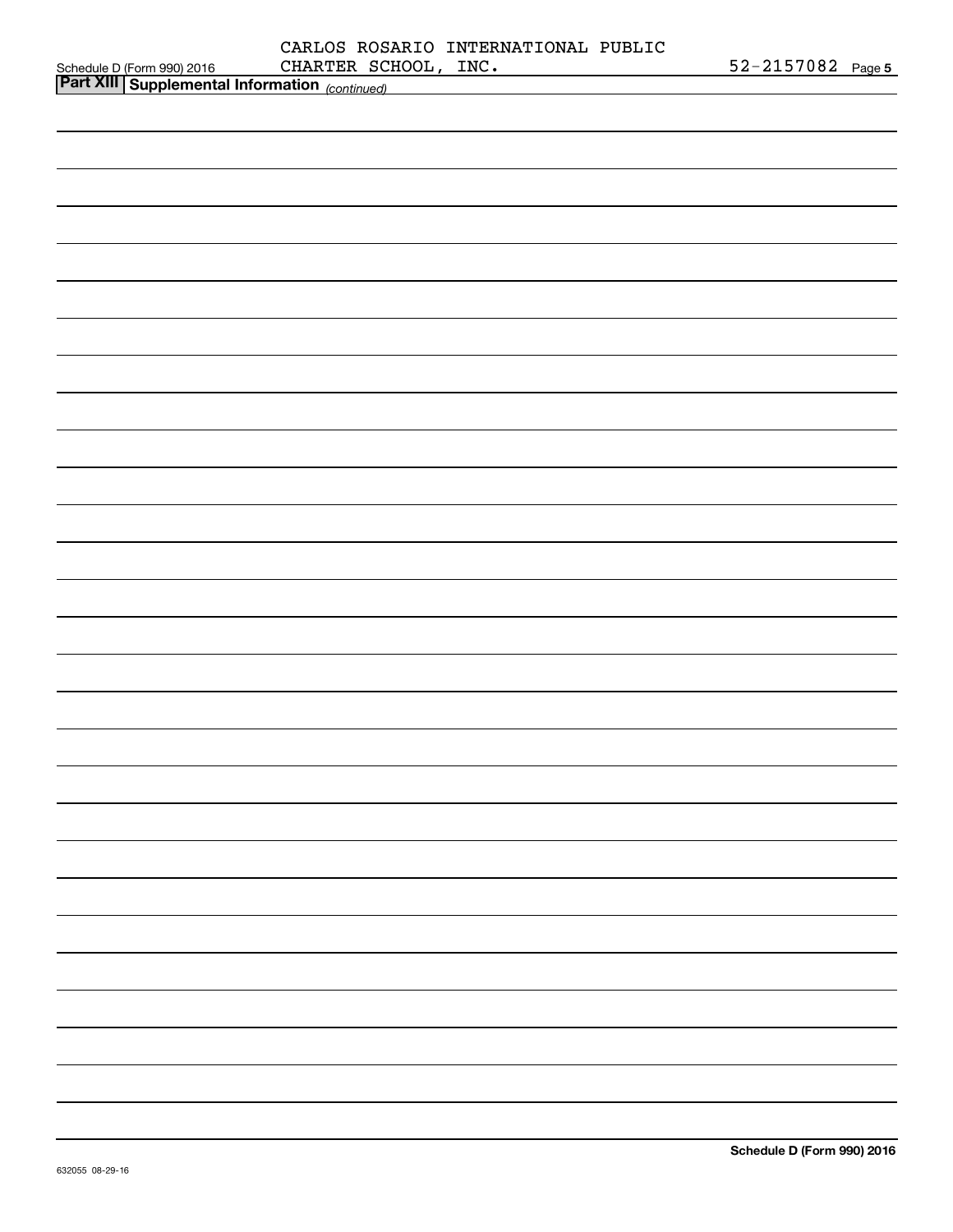|        | <b>SCHEDULE E</b>                                             | <b>Schools</b>                                                                                                                                                                                                                                        | OMB No. 1545-0047     |                                       |           |  |  |  |
|--------|---------------------------------------------------------------|-------------------------------------------------------------------------------------------------------------------------------------------------------------------------------------------------------------------------------------------------------|-----------------------|---------------------------------------|-----------|--|--|--|
|        | (Form 990 or 990-EZ)                                          | Complete if the organization answered "Yes" on Form 990,                                                                                                                                                                                              | 2016                  |                                       |           |  |  |  |
|        |                                                               | Part IV, line 13, or Form 990-EZ, Part VI, line 48.                                                                                                                                                                                                   |                       |                                       |           |  |  |  |
|        | Department of the Treasury<br><b>Internal Revenue Service</b> | Attach to Form 990 or Form 990-EZ.                                                                                                                                                                                                                    | <b>Open to Public</b> |                                       |           |  |  |  |
|        |                                                               | Information about Schedule E (Form 990 or 990-EZ) and its instructions is at www.irs.gov/form990.                                                                                                                                                     |                       | Inspection                            |           |  |  |  |
|        | Name of the organization                                      | CARLOS ROSARIO INTERNATIONAL PUBLIC                                                                                                                                                                                                                   |                       | <b>Employer identification number</b> |           |  |  |  |
|        |                                                               | CHARTER SCHOOL, INC.                                                                                                                                                                                                                                  | 52-2157082            |                                       |           |  |  |  |
| Part I |                                                               |                                                                                                                                                                                                                                                       |                       |                                       |           |  |  |  |
|        |                                                               |                                                                                                                                                                                                                                                       |                       | YES                                   | <b>NO</b> |  |  |  |
| 1      |                                                               | Does the organization have a racially nondiscriminatory policy toward students by statement in its charter, bylaws,                                                                                                                                   |                       | X                                     |           |  |  |  |
| 2      |                                                               |                                                                                                                                                                                                                                                       | 1                     |                                       |           |  |  |  |
|        |                                                               | Does the organization include a statement of its racially nondiscriminatory policy toward students in all its brochures,<br>catalogues, and other written communications with the public dealing with student admissions, programs, and scholarships? | $\mathbf{2}$          | X                                     |           |  |  |  |
| 3      |                                                               | Has the organization publicized its racially nondiscriminatory policy through newspaper or broadcast media during the                                                                                                                                 |                       |                                       |           |  |  |  |
|        |                                                               | period of solicitation for students, or during the registration period if it has no solicitation program, in a way that makes                                                                                                                         |                       |                                       |           |  |  |  |
|        |                                                               | the policy known to all parts of the general community it serves? If "Yes," please describe. If "No," please explain.                                                                                                                                 |                       |                                       |           |  |  |  |
|        | If you need more space, use Part II                           |                                                                                                                                                                                                                                                       | 3                     | х                                     |           |  |  |  |
|        |                                                               | DURING THE REGISTRATION PERIOD, APPLICANTS RECEIVE AND SIGN                                                                                                                                                                                           |                       |                                       |           |  |  |  |
|        |                                                               | THE SCHOOL'S APPLICATION FORM WHICH COMMUNICATES THE SCHOOL'S                                                                                                                                                                                         |                       |                                       |           |  |  |  |
|        |                                                               | NON-DISCRIMINATION POLICY.                                                                                                                                                                                                                            |                       |                                       |           |  |  |  |
|        |                                                               |                                                                                                                                                                                                                                                       |                       |                                       |           |  |  |  |
|        |                                                               |                                                                                                                                                                                                                                                       |                       |                                       |           |  |  |  |
| 4      |                                                               | Does the organization maintain the following?                                                                                                                                                                                                         |                       |                                       |           |  |  |  |
| а      |                                                               | Records indicating the racial composition of the student body, faculty, and administrative staff?                                                                                                                                                     | 4a                    | х                                     |           |  |  |  |
| b      |                                                               | Records documenting that scholarships and other financial assistance are awarded on a racially nondiscriminatory basis?                                                                                                                               | 4b                    | X                                     |           |  |  |  |
|        |                                                               | c Copies of all catalogues, brochures, announcements, and other written communications to the public dealing with student                                                                                                                             |                       |                                       |           |  |  |  |
|        |                                                               |                                                                                                                                                                                                                                                       | 4с                    | X                                     |           |  |  |  |
|        |                                                               |                                                                                                                                                                                                                                                       | 4d                    | X                                     |           |  |  |  |
|        |                                                               | If you answered "No" to any of the above, please explain. If you need more space, use Part II.                                                                                                                                                        |                       |                                       |           |  |  |  |
|        |                                                               |                                                                                                                                                                                                                                                       |                       |                                       |           |  |  |  |
|        |                                                               |                                                                                                                                                                                                                                                       |                       |                                       |           |  |  |  |
|        |                                                               |                                                                                                                                                                                                                                                       |                       |                                       |           |  |  |  |
| 5      |                                                               | Does the organization discriminate by race in any way with respect to:                                                                                                                                                                                |                       |                                       |           |  |  |  |
|        |                                                               |                                                                                                                                                                                                                                                       | 5a                    |                                       | х         |  |  |  |
|        |                                                               |                                                                                                                                                                                                                                                       | 5b                    |                                       | X         |  |  |  |
|        |                                                               | <b>c</b> Employment of faculty or administrative staff?                                                                                                                                                                                               | 5c                    |                                       | X         |  |  |  |
|        |                                                               |                                                                                                                                                                                                                                                       | 5d                    |                                       | X         |  |  |  |
|        |                                                               |                                                                                                                                                                                                                                                       | 5е                    |                                       | х         |  |  |  |
|        | f Use of facilities?                                          |                                                                                                                                                                                                                                                       | 5f                    |                                       | X         |  |  |  |
|        |                                                               |                                                                                                                                                                                                                                                       | 5g                    |                                       | X         |  |  |  |
|        |                                                               |                                                                                                                                                                                                                                                       | 5h                    |                                       | X         |  |  |  |
|        |                                                               | If you answered "Yes" to any of the above, please explain. If you need more space, use Part II.                                                                                                                                                       |                       |                                       |           |  |  |  |
|        |                                                               |                                                                                                                                                                                                                                                       |                       |                                       |           |  |  |  |
|        |                                                               |                                                                                                                                                                                                                                                       |                       |                                       |           |  |  |  |
|        |                                                               |                                                                                                                                                                                                                                                       |                       |                                       |           |  |  |  |
|        |                                                               |                                                                                                                                                                                                                                                       |                       |                                       |           |  |  |  |
|        |                                                               | 6a Does the organization receive any financial aid or assistance from a governmental agency?                                                                                                                                                          | 6a                    | X                                     |           |  |  |  |
|        |                                                               |                                                                                                                                                                                                                                                       | 6b                    |                                       | x         |  |  |  |
|        |                                                               | If you answered "Yes" on either line 6a or line 6b, explain on Part II.                                                                                                                                                                               |                       |                                       |           |  |  |  |
| 7      |                                                               | Does the organization certify that it has complied with the applicable requirements of sections 4.01 through 4.05 of                                                                                                                                  |                       | X                                     |           |  |  |  |
|        |                                                               |                                                                                                                                                                                                                                                       | $\overline{7}$        |                                       |           |  |  |  |

**For Paperwork Reduction Act Notice, see the Instructions for Form 990 or Form 990-EZ.** LHA

**Schedule E (Form 990 or 990-EZ) 2016**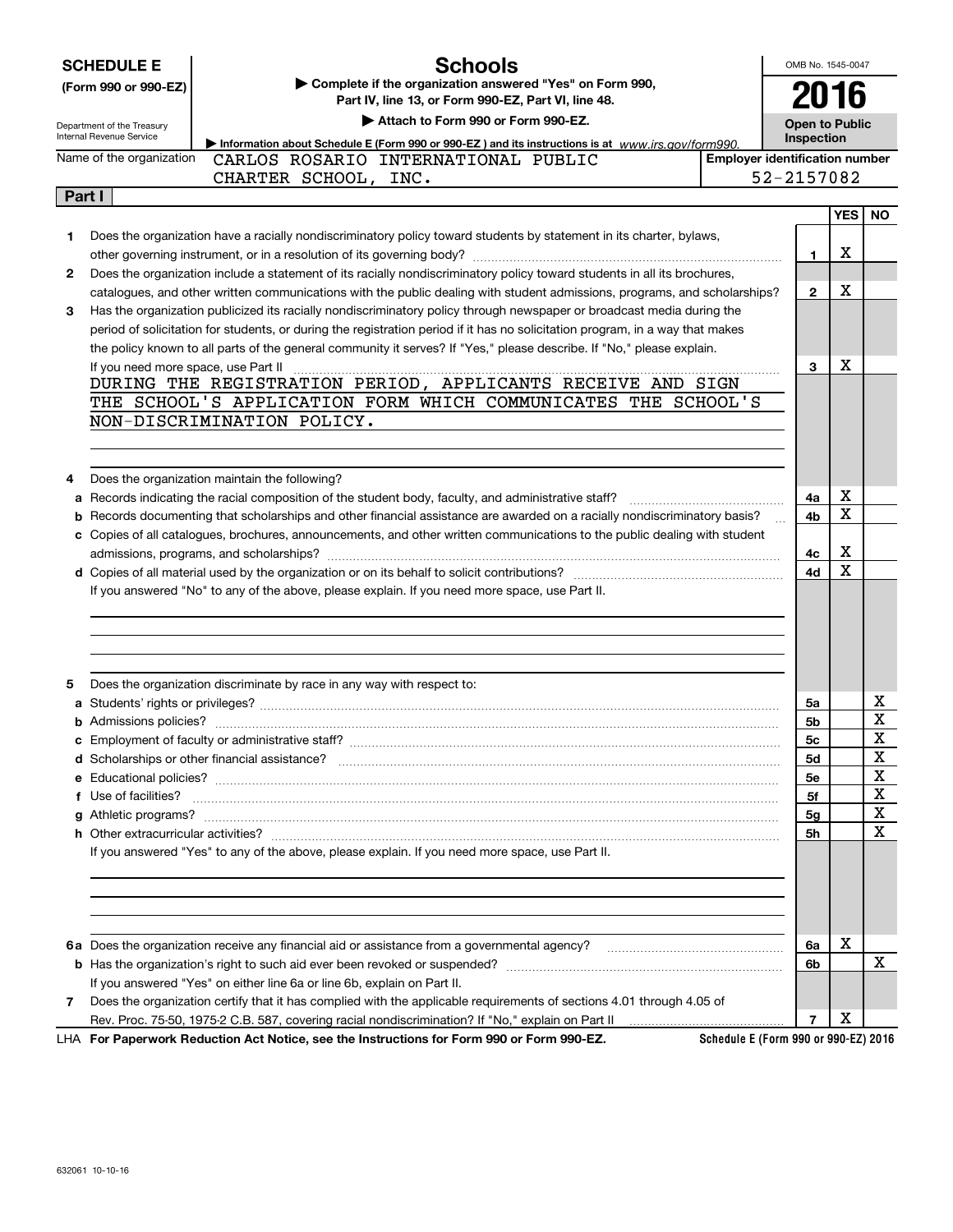Part II | Supplemental Information. Provide the explanations required by Part I, lines 3, 4d, 5h, 6b, and 7, as applicable. Also provide any other additional information.

LINE 6 - EXPLANATION OF GOVERNMENT FINANCIAL AID:

THE SCHOOL RECEIVES A PER PUPIL STUDENT AND FACILITY ALLOTMENT BASED ON

ENROLLMENT FROM THE DISTRICT OF COLUMBIA PUBLIC CHARTER SCHOOL BOARD -

THIS IS THE PRIMARY SOURCE OF FUNDING. THE SCHOOL MAY ALSO APPLY AND

RECEIVE FUNDS IN THE FORM OF A GRANT(S) FROM THE DISTRICT OF COLUMBIA

OFFICE OF STATE SUPERINTENDENT OF EDUCATION FOR SPECIFIC PURPOSE/PROGRAM.

SCHEDULE E, LINE 6 EXPLANATION OF GOVERNMENT FINANCIAL AID

CONTRIBUTIONS RECEIVED FROM GOVERNMENT AGENCIES:

DISTRICT OF COLUMBIA CHARTER PUBLIC SCHOOL BOARD

DISTRICT OF COLUMBIA OFFICE OF THE STATE SUPERINTENDENT OF EDUCATION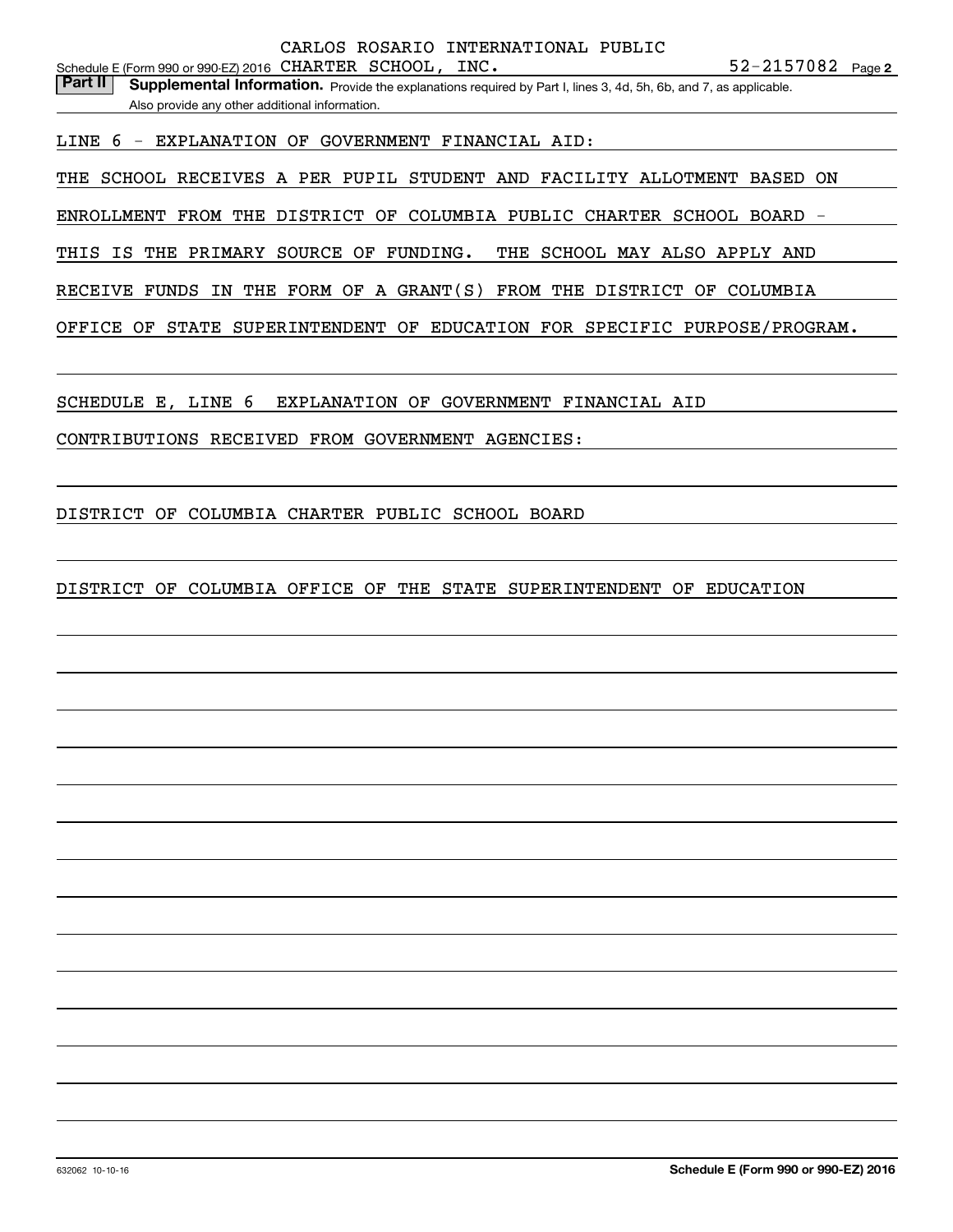| <b>SCHEDULE I</b>                                      |                                                                                                                                                                                                                                                                                                                           |                      | <b>Grants and Other Assistance to Organizations,</b>                                                                                  |                             |                                         |                                                                                         |                                          | OMB No. 1545-0047                                   |
|--------------------------------------------------------|---------------------------------------------------------------------------------------------------------------------------------------------------------------------------------------------------------------------------------------------------------------------------------------------------------------------------|----------------------|---------------------------------------------------------------------------------------------------------------------------------------|-----------------------------|-----------------------------------------|-----------------------------------------------------------------------------------------|------------------------------------------|-----------------------------------------------------|
| (Form 990)                                             |                                                                                                                                                                                                                                                                                                                           |                      | Governments, and Individuals in the United States<br>Complete if the organization answered "Yes" on Form 990, Part IV, line 21 or 22. |                             |                                         |                                                                                         |                                          | 2016                                                |
| Department of the Treasury<br>Internal Revenue Service |                                                                                                                                                                                                                                                                                                                           |                      |                                                                                                                                       | Attach to Form 990.         |                                         | Information about Schedule I (Form 990) and its instructions is at www.irs.gov/form990. |                                          | <b>Open to Public</b><br>Inspection                 |
| Name of the organization                               |                                                                                                                                                                                                                                                                                                                           | CHARTER SCHOOL, INC. | CARLOS ROSARIO INTERNATIONAL PUBLIC                                                                                                   |                             |                                         |                                                                                         |                                          | <b>Employer identification number</b><br>52-2157082 |
| Part I                                                 | <b>General Information on Grants and Assistance</b>                                                                                                                                                                                                                                                                       |                      |                                                                                                                                       |                             |                                         |                                                                                         |                                          |                                                     |
| $\mathbf 1$<br>$\mathbf{2}$                            | Does the organization maintain records to substantiate the amount of the grants or assistance, the grantees' eligibility for the grants or assistance, and the selection<br>Describe in Part IV the organization's procedures for monitoring the use of grant funds in the United States.                                 |                      |                                                                                                                                       |                             |                                         |                                                                                         |                                          | $X$ No<br>Yes                                       |
| Part II                                                | Grants and Other Assistance to Domestic Organizations and Domestic Governments. Complete if the organization answered "Yes" on Form 990, Part IV, line 21, for any<br>recipient that received more than \$5,000. Part II can be duplicated if additional space is needed.                                                 |                      |                                                                                                                                       |                             |                                         |                                                                                         |                                          |                                                     |
|                                                        | <b>1 (a)</b> Name and address of organization<br>or government                                                                                                                                                                                                                                                            | $(b)$ EIN            | (c) IRC section<br>(if applicable)                                                                                                    | (d) Amount of<br>cash grant | (e) Amount of<br>non-cash<br>assistance | (f) Method of<br>valuation (book,<br>FMV, appraisal,<br>other)                          | (g) Description of<br>noncash assistance | (h) Purpose of grant<br>or assistance               |
|                                                        |                                                                                                                                                                                                                                                                                                                           |                      |                                                                                                                                       |                             |                                         |                                                                                         |                                          |                                                     |
|                                                        |                                                                                                                                                                                                                                                                                                                           |                      |                                                                                                                                       |                             |                                         |                                                                                         |                                          |                                                     |
|                                                        |                                                                                                                                                                                                                                                                                                                           |                      |                                                                                                                                       |                             |                                         |                                                                                         |                                          |                                                     |
|                                                        |                                                                                                                                                                                                                                                                                                                           |                      |                                                                                                                                       |                             |                                         |                                                                                         |                                          |                                                     |
|                                                        |                                                                                                                                                                                                                                                                                                                           |                      |                                                                                                                                       |                             |                                         |                                                                                         |                                          |                                                     |
|                                                        |                                                                                                                                                                                                                                                                                                                           |                      |                                                                                                                                       |                             |                                         |                                                                                         |                                          |                                                     |
| 2<br>3                                                 | Enter total number of section 501(c)(3) and government organizations listed in the line 1 table manufactured in the manufactured in the state of the finance of the state of the state of the state of the state of the line 1<br>LITA DE LA PRANADA LA PROVINCIA A LA NICATA DEL CALIFICA DE LA CALIFICACIÓN DE LA CALIF |                      |                                                                                                                                       |                             |                                         |                                                                                         |                                          | 1.107000100401                                      |

**For Paperwork Reduction Act Notice, see the Instructions for Form 990. Schedule I (Form 990) (2016)** LHA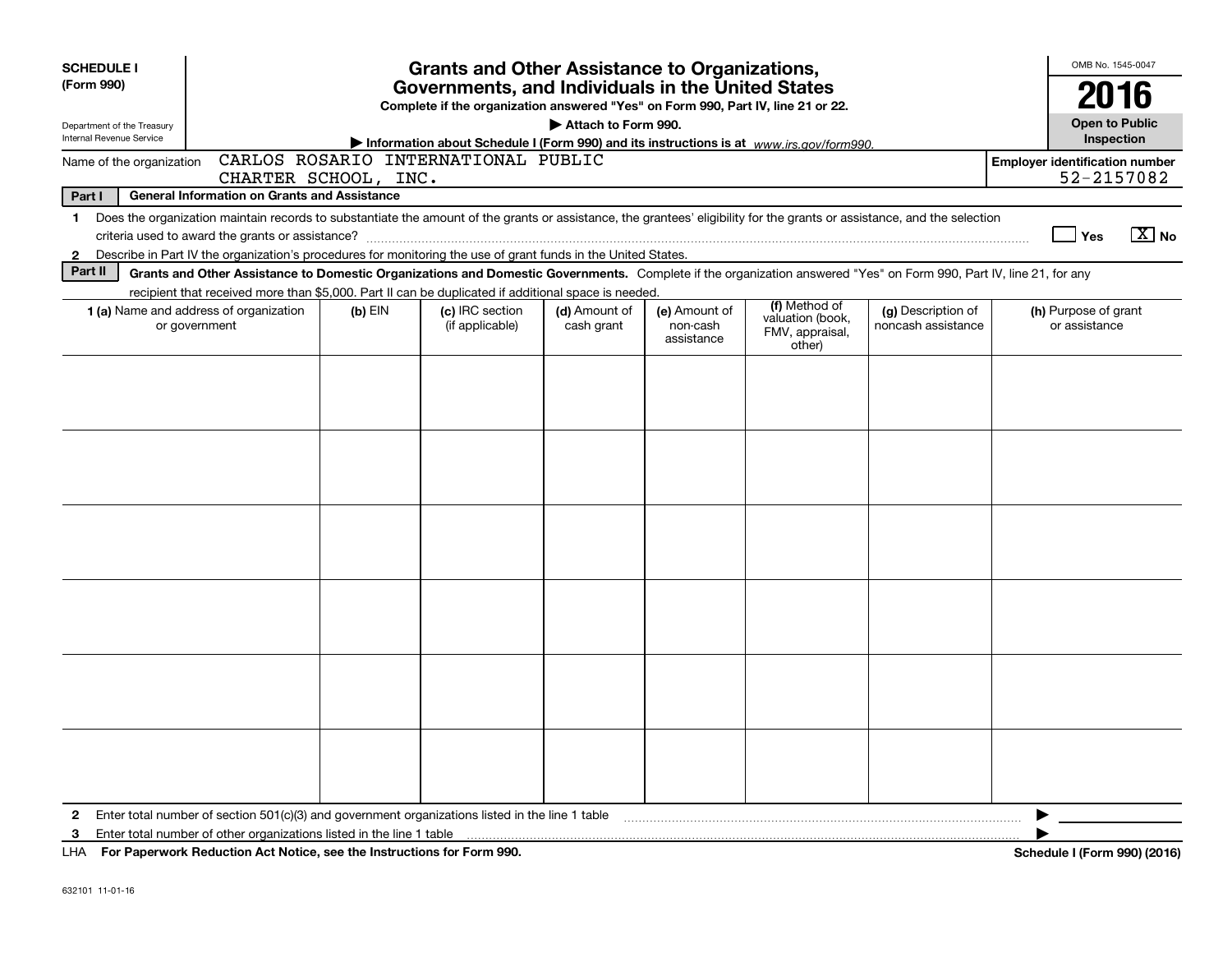Schedule I (Form 990) (2016) CHARTER SCHOOL, INC. 5 2-21570 8 2 Page

**2**

**Part III | Grants and Other Assistance to Domestic Individuals. Complete if the organization answered "Yes" on Form 990, Part IV, line 22.** Part III can be duplicated if additional space is needed.

| (a) Type of grant or assistance | (b) Number of<br>recipients | (c) Amount of<br>cash grant | (d) Amount of non-<br>cash assistance | (e) Method of valuation<br>(book, FMV, appraisal, other) | (f) Description of noncash assistance |
|---------------------------------|-----------------------------|-----------------------------|---------------------------------------|----------------------------------------------------------|---------------------------------------|
|                                 |                             |                             |                                       |                                                          |                                       |
| SCHOLARSHIPS                    | 38                          | 107,788.                    | $\mathbf{0}$ .                        |                                                          |                                       |
|                                 |                             |                             |                                       |                                                          |                                       |
|                                 |                             |                             |                                       |                                                          |                                       |
|                                 |                             |                             |                                       |                                                          |                                       |
|                                 |                             |                             |                                       |                                                          |                                       |
|                                 |                             |                             |                                       |                                                          |                                       |
|                                 |                             |                             |                                       |                                                          |                                       |
|                                 |                             |                             |                                       |                                                          |                                       |
|                                 |                             |                             |                                       |                                                          |                                       |
|                                 |                             |                             |                                       |                                                          |                                       |

Part IV | Supplemental Information. Provide the information required in Part I, line 2; Part III, column (b); and any other additional information.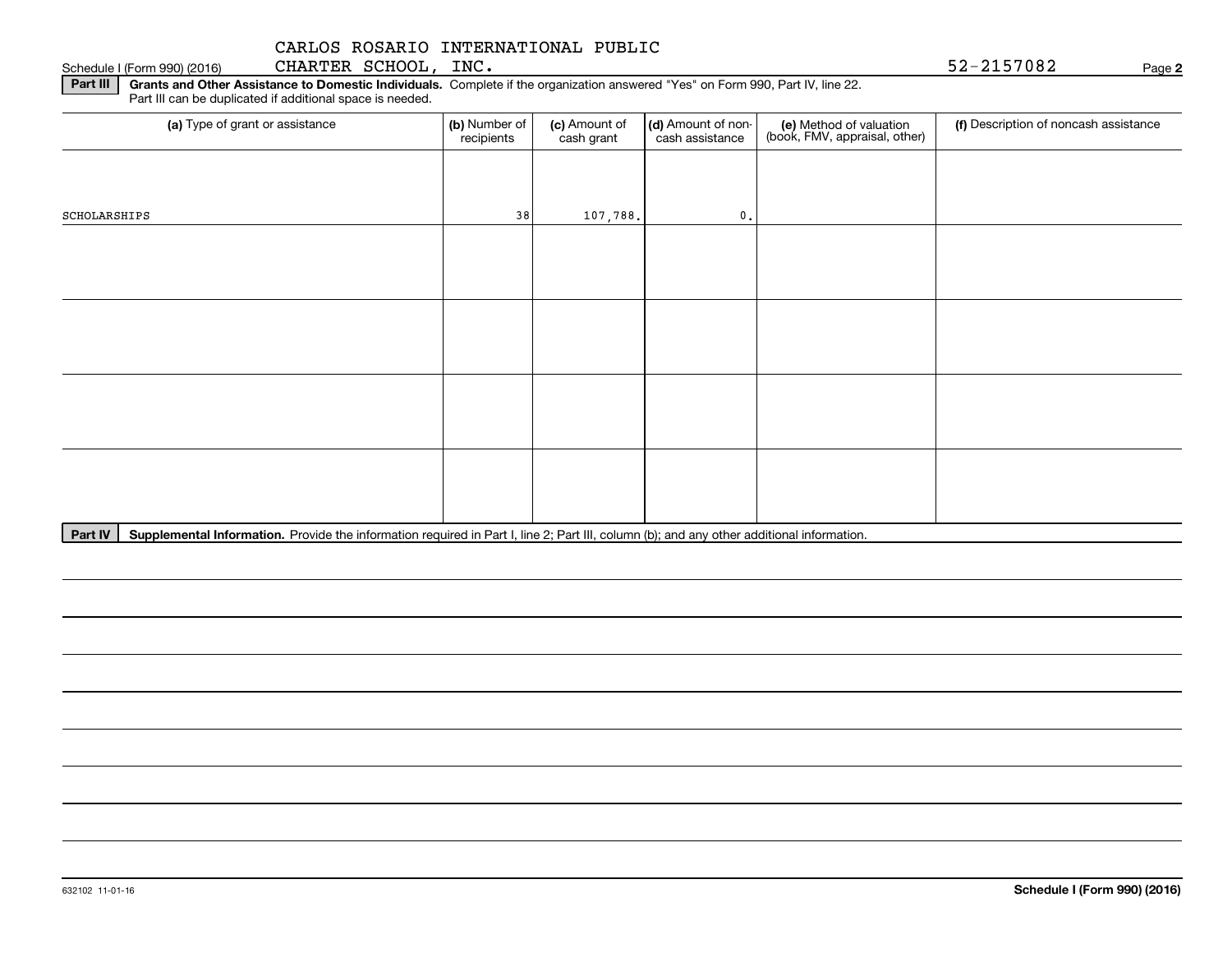|   | <b>SCHEDULE J</b>                       | <b>Compensation Information</b>                                                                                                                                                                                                      |                                       |                | OMB No. 1545-0047     |                         |  |  |
|---|-----------------------------------------|--------------------------------------------------------------------------------------------------------------------------------------------------------------------------------------------------------------------------------------|---------------------------------------|----------------|-----------------------|-------------------------|--|--|
|   | (Form 990)                              | For certain Officers, Directors, Trustees, Key Employees, and Highest                                                                                                                                                                |                                       |                |                       |                         |  |  |
|   |                                         | <b>Compensated Employees</b><br>Complete if the organization answered "Yes" on Form 990, Part IV, line 23.                                                                                                                           |                                       |                | 2016                  |                         |  |  |
|   | Department of the Treasury              | Attach to Form 990.                                                                                                                                                                                                                  |                                       |                | <b>Open to Public</b> |                         |  |  |
|   | Internal Revenue Service                | Information about Schedule J (Form 990) and its instructions is at www.irs.gov/form990.                                                                                                                                              |                                       | Inspection     |                       |                         |  |  |
|   | Name of the organization                | CARLOS ROSARIO INTERNATIONAL PUBLIC                                                                                                                                                                                                  | <b>Employer identification number</b> |                |                       |                         |  |  |
|   |                                         | CHARTER SCHOOL, INC.                                                                                                                                                                                                                 | 52-2157082                            |                |                       |                         |  |  |
|   | Part I                                  | <b>Questions Regarding Compensation</b>                                                                                                                                                                                              |                                       |                |                       |                         |  |  |
|   |                                         |                                                                                                                                                                                                                                      |                                       |                | Yes                   | No                      |  |  |
|   |                                         | 1a Check the appropriate box(es) if the organization provided any of the following to or for a person listed on Form 990,                                                                                                            |                                       |                |                       |                         |  |  |
|   |                                         | Part VII, Section A, line 1a. Complete Part III to provide any relevant information regarding these items.                                                                                                                           |                                       |                |                       |                         |  |  |
|   | First-class or charter travel           | Housing allowance or residence for personal use                                                                                                                                                                                      |                                       |                |                       |                         |  |  |
|   | Travel for companions                   | Payments for business use of personal residence                                                                                                                                                                                      |                                       |                |                       |                         |  |  |
|   |                                         | Tax indemnification and gross-up payments<br>Health or social club dues or initiation fees                                                                                                                                           |                                       |                |                       |                         |  |  |
|   |                                         | Discretionary spending account<br>Personal services (such as, maid, chauffeur, chef)                                                                                                                                                 |                                       |                |                       |                         |  |  |
|   |                                         |                                                                                                                                                                                                                                      |                                       |                |                       |                         |  |  |
|   |                                         | <b>b</b> If any of the boxes on line 1a are checked, did the organization follow a written policy regarding payment or                                                                                                               |                                       |                |                       |                         |  |  |
|   |                                         | reimbursement or provision of all of the expenses described above? If "No," complete Part III to explain                                                                                                                             |                                       | 1b             |                       |                         |  |  |
| 2 |                                         | Did the organization require substantiation prior to reimbursing or allowing expenses incurred by all directors,                                                                                                                     |                                       |                |                       |                         |  |  |
|   |                                         |                                                                                                                                                                                                                                      |                                       | $\mathbf{2}$   |                       |                         |  |  |
|   |                                         |                                                                                                                                                                                                                                      |                                       |                |                       |                         |  |  |
| З |                                         | Indicate which, if any, of the following the filing organization used to establish the compensation of the organization's                                                                                                            |                                       |                |                       |                         |  |  |
|   |                                         | CEO/Executive Director. Check all that apply. Do not check any boxes for methods used by a related organization to                                                                                                                   |                                       |                |                       |                         |  |  |
|   |                                         | establish compensation of the CEO/Executive Director, but explain in Part III.                                                                                                                                                       |                                       |                |                       |                         |  |  |
|   | $X$ Compensation committee              | $X$ Written employment contract                                                                                                                                                                                                      |                                       |                |                       |                         |  |  |
|   |                                         | $X$ Independent compensation consultant<br>Compensation survey or study                                                                                                                                                              |                                       |                |                       |                         |  |  |
|   | $X$ Form 990 of other organizations     | $\lfloor x \rfloor$ Approval by the board or compensation committee                                                                                                                                                                  |                                       |                |                       |                         |  |  |
| 4 |                                         | During the year, did any person listed on Form 990, Part VII, Section A, line 1a, with respect to the filing                                                                                                                         |                                       |                |                       |                         |  |  |
|   | organization or a related organization: |                                                                                                                                                                                                                                      |                                       |                |                       |                         |  |  |
| а |                                         | Receive a severance payment or change-of-control payment?                                                                                                                                                                            |                                       | 4a             |                       | Х                       |  |  |
| b |                                         |                                                                                                                                                                                                                                      |                                       | 4b             | X                     |                         |  |  |
|   |                                         |                                                                                                                                                                                                                                      |                                       | 4c             |                       | $\mathbf X$             |  |  |
|   |                                         | If "Yes" to any of lines 4a-c, list the persons and provide the applicable amounts for each item in Part III.                                                                                                                        |                                       |                |                       |                         |  |  |
|   |                                         |                                                                                                                                                                                                                                      |                                       |                |                       |                         |  |  |
|   |                                         | Only section 501(c)(3), 501(c)(4), and 501(c)(29) organizations must complete lines 5-9.                                                                                                                                             |                                       |                |                       |                         |  |  |
|   |                                         | For persons listed on Form 990, Part VII, Section A, line 1a, did the organization pay or accrue any compensation                                                                                                                    |                                       |                |                       |                         |  |  |
|   | contingent on the revenues of:          |                                                                                                                                                                                                                                      |                                       |                |                       |                         |  |  |
|   |                                         | a The organization? <b>With the Constitution of the Constitution</b> of the Constitution of the Constitution of the Constitution of the Constitution of the Constitution of the Constitution of the Constitution of the Constitutio  |                                       | 5a             |                       | $\overline{\mathbf{x}}$ |  |  |
|   |                                         |                                                                                                                                                                                                                                      |                                       | 5b             |                       | $\overline{\mathbf{x}}$ |  |  |
|   |                                         | If "Yes" on line 5a or 5b, describe in Part III.                                                                                                                                                                                     |                                       |                |                       |                         |  |  |
|   |                                         | 6 For persons listed on Form 990, Part VII, Section A, line 1a, did the organization pay or accrue any compensation                                                                                                                  |                                       |                |                       |                         |  |  |
|   | contingent on the net earnings of:      |                                                                                                                                                                                                                                      |                                       |                |                       |                         |  |  |
| a |                                         | The organization? <b>With the contract of the contract of the contract of the contract of the contract of the contract of the contract of the contract of the contract of the contract of the contract of the contract of the co</b> |                                       | 6a             |                       | х                       |  |  |
|   |                                         |                                                                                                                                                                                                                                      |                                       | 6b             |                       | $\mathbf X$             |  |  |
|   |                                         | If "Yes" on line 6a or 6b, describe in Part III.                                                                                                                                                                                     |                                       |                |                       |                         |  |  |
|   |                                         | 7 For persons listed on Form 990, Part VII, Section A, line 1a, did the organization provide any nonfixed payments                                                                                                                   |                                       |                |                       |                         |  |  |
|   |                                         |                                                                                                                                                                                                                                      |                                       | $\overline{7}$ | x                     |                         |  |  |
| 8 |                                         | Were any amounts reported on Form 990, Part VII, paid or accrued pursuant to a contract that was subject to the                                                                                                                      |                                       |                |                       |                         |  |  |
|   |                                         | initial contract exception described in Regulations section 53.4958-4(a)(3)? If "Yes," describe in Part III                                                                                                                          |                                       | 8              |                       | х                       |  |  |
| 9 |                                         | If "Yes" on line 8, did the organization also follow the rebuttable presumption procedure described in                                                                                                                               |                                       |                |                       |                         |  |  |
|   |                                         |                                                                                                                                                                                                                                      |                                       | 9              |                       |                         |  |  |
|   |                                         | LHA For Paperwork Reduction Act Notice, see the Instructions for Form 990.                                                                                                                                                           | Schedule J (Form 990) 2016            |                |                       |                         |  |  |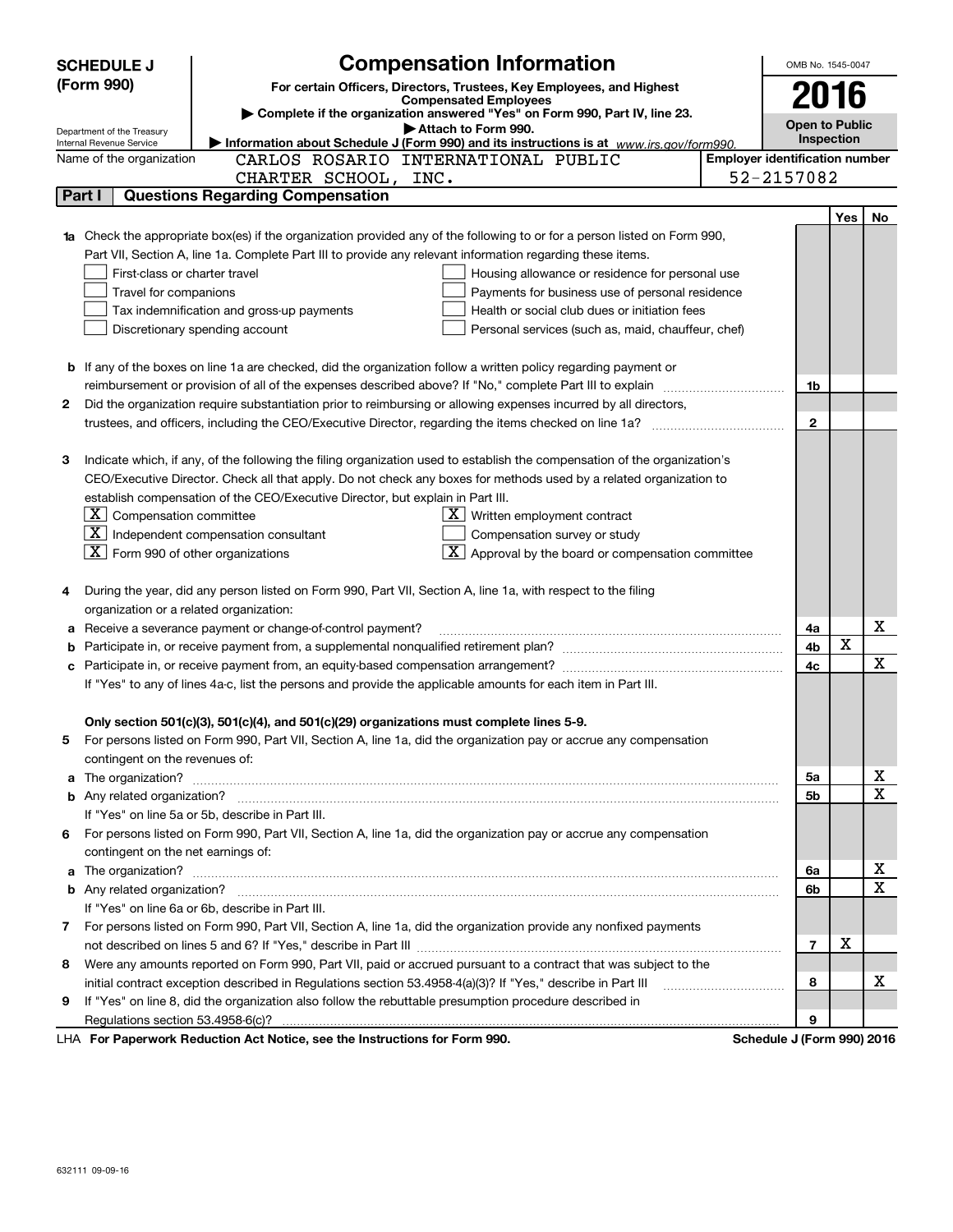#### CARLOS ROSARIO INTERNATIONAL PUBLIC CHARTER SCHOOL, INC.

**Part II Officers, Directors, Trustees, Key Employees, and Highest Compensated Employees.**  Schedule J (Form 990) 2016 Page Use duplicate copies if additional space is needed.

For each individual whose compensation must be reported on Schedule J, report compensation from the organization on row (i) and from related organizations, described in the instructions, on row (ii). Do not list any individuals that aren't listed on Form 990, Part VII.

**Note:**  The sum of columns (B)(i)-(iii) for each listed individual must equal the total amount of Form 990, Part VII, Section A, line 1a, applicable column (D) and (E) amounts for that individual.

|                                |      |                          | (B) Breakdown of W-2 and/or 1099-MISC compensation |                                           | (C) Retirement and<br>other deferred | (D) Nontaxable<br>benefits | (E) Total of columns<br>$(B)(i)-(D)$ | (F) Compensation<br>in column (B)         |
|--------------------------------|------|--------------------------|----------------------------------------------------|-------------------------------------------|--------------------------------------|----------------------------|--------------------------------------|-------------------------------------------|
| (A) Name and Title             |      | (i) Base<br>compensation | (ii) Bonus &<br>incentive<br>compensation          | (iii) Other<br>reportable<br>compensation | compensation                         |                            |                                      | reported as deferred<br>on prior Form 990 |
| <b>ALLISON KOKKOROS</b><br>(1) | (i)  | 160, 352.                | 23,532.                                            | 329,379.                                  | 11,033.                              | 16, 217.                   | 540, 513.                            | 246,879.                                  |
| CHIEF EXECUTIVE OFFICER        | (ii) | 0.                       | 0.                                                 | 0.                                        | $\overline{0}$ .                     | 0.                         | 0.                                   | 0.                                        |
| SONIA GUTIERREZ<br>(2)         | (i)  | 69, 145.                 | 2,582.                                             | $\overline{0}$ .                          | 37,239.                              | 594.                       | 109,560.                             | $\overline{0}$ .                          |
| BOARD MEMBER                   | (ii) | 74,907.                  | 2,798.                                             | 0.                                        | 4,623.                               | 631.                       | 82,959.                              | $\overline{0}$ .                          |
| GERARDO LUNA<br>(3)            | (i)  | 131,802.                 | 14, 720.                                           | 0.                                        | 8,791.                               | 12,904.                    | 168,217.                             | $\overline{0}$ .                          |
| CHIEF FINANCIAL OFFICER        | (ii) | $0$ .                    | 0.                                                 | 0.                                        | 0.                                   | 0.                         | 0.                                   | $\overline{0}$ .                          |
| GUSTAVO VITERI<br>(4)          | (i)  | 126, 672.                | 5,336.                                             | 0.                                        | 7,921.                               | 10, 837.                   | 150,766.                             | 0.                                        |
| CHIEF TECHNOLOGY OFFICER       | (ii) | 0.                       | 0.                                                 | 0.                                        | 0.                                   | 0.                         | 0.                                   | $\overline{0}$ .                          |
| JOHN RYAN MONROE<br>(5)        | (i)  | 132,653.                 | 11,815.                                            | $\overline{0}$ .                          | 8,668.                               | 6,415.                     | 159,551.                             | $\overline{0}$ .                          |
| CHIEF ACADEMIC OFFICER         | (ii) | 0.                       | 0.                                                 | $\overline{0}$ .                          | 0.                                   | 0.                         | 0.                                   | $\overline{0}$ .                          |
|                                | (i)  |                          |                                                    |                                           |                                      |                            |                                      |                                           |
|                                | (ii) |                          |                                                    |                                           |                                      |                            |                                      |                                           |
|                                | (i)  |                          |                                                    |                                           |                                      |                            |                                      |                                           |
|                                | (ii) |                          |                                                    |                                           |                                      |                            |                                      |                                           |
|                                | (i)  |                          |                                                    |                                           |                                      |                            |                                      |                                           |
|                                | (ii) |                          |                                                    |                                           |                                      |                            |                                      |                                           |
|                                | (i)  |                          |                                                    |                                           |                                      |                            |                                      |                                           |
|                                | (ii) |                          |                                                    |                                           |                                      |                            |                                      |                                           |
|                                | (i)  |                          |                                                    |                                           |                                      |                            |                                      |                                           |
|                                | (ii) |                          |                                                    |                                           |                                      |                            |                                      |                                           |
|                                | (i)  |                          |                                                    |                                           |                                      |                            |                                      |                                           |
|                                | (ii) |                          |                                                    |                                           |                                      |                            |                                      |                                           |
|                                | (i)  |                          |                                                    |                                           |                                      |                            |                                      |                                           |
|                                | (ii) |                          |                                                    |                                           |                                      |                            |                                      |                                           |
|                                | (i)  |                          |                                                    |                                           |                                      |                            |                                      |                                           |
|                                | (ii) |                          |                                                    |                                           |                                      |                            |                                      |                                           |
|                                | (i)  |                          |                                                    |                                           |                                      |                            |                                      |                                           |
|                                | (ii) |                          |                                                    |                                           |                                      |                            |                                      |                                           |
|                                | (i)  |                          |                                                    |                                           |                                      |                            |                                      |                                           |
|                                | (ii) |                          |                                                    |                                           |                                      |                            |                                      |                                           |
|                                | (i)  |                          |                                                    |                                           |                                      |                            |                                      |                                           |
|                                | (ii) |                          |                                                    |                                           |                                      |                            |                                      |                                           |

**2**

52-2157082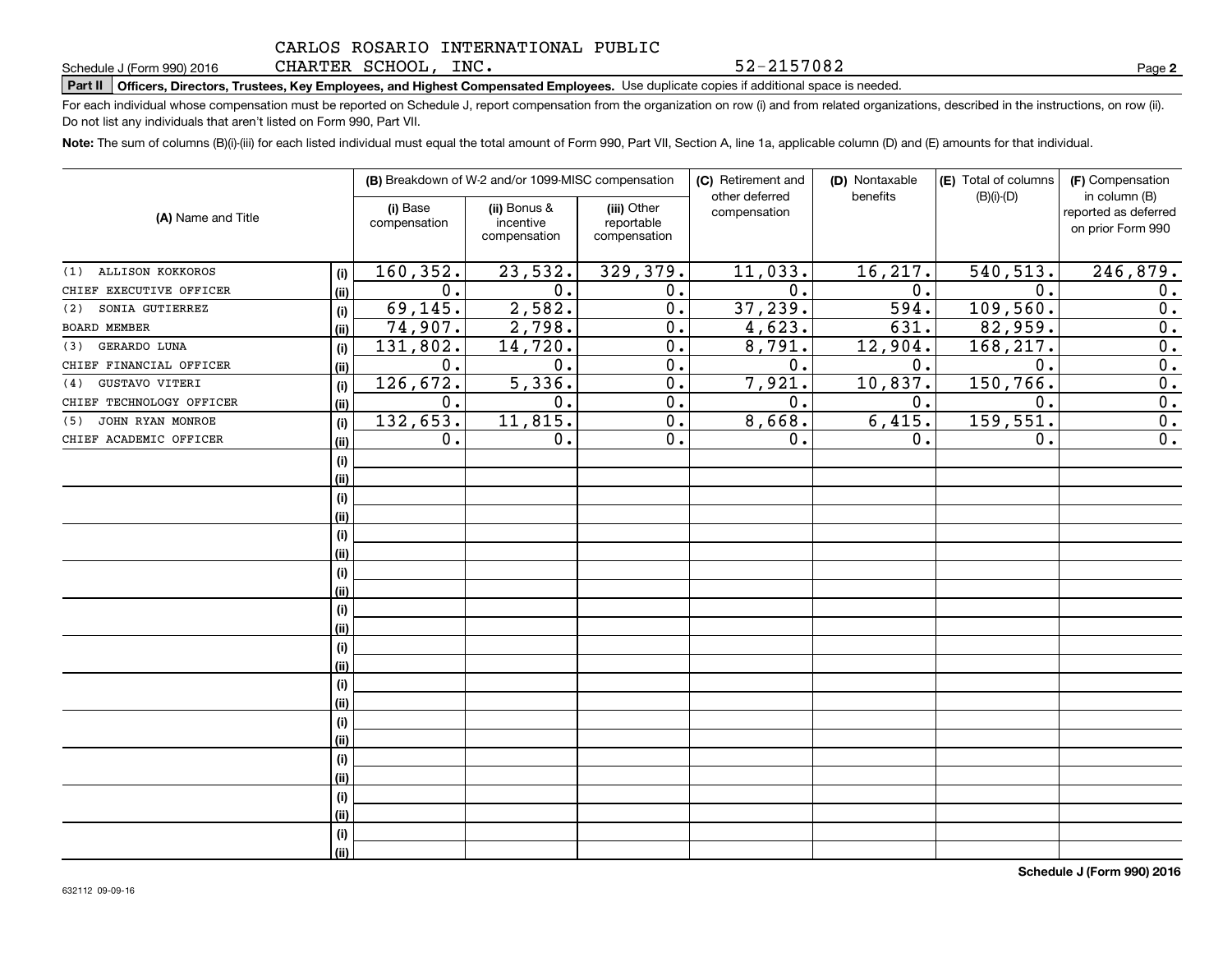CHARTER SCHOOL, INC.

#### **Part III Supplemental Information**

Schedule J (Form 990) 2016 CHARTER SCHOOL, INC.<br>
Part III Supplemental Information<br>
Provide the information, explanation, or descriptions required for Part I, lines 1a, 1b, 3, 4a, 4b, 4c, 5a, 5b, 6a, 6b, 7, and 8, and for

#### PART I, LINE 4B:

SONIA GUTIERREZ AND ALLISON KOKKOROS ARE ACTIVE PARTICIPANTS IN AN IRC

SECTION 457(F) DEFERRED COMPENSATION PLAN. CONTRIBUTIONS ARE PART OF A

MULTI-YEAR BENEFIT. CONTRIBUTIONS WERE MADE BY THE ORGANIZATION AS FOLLOWS:

SONIA GUTIERREZ - \$32,895 - THIS CONTRIBUTION IS PART OF A MULTI-YEAR

BENEFIT THAT WILL FULLY VEST IN CALENDAR YEAR 2017.

ALLISON KOKKOROS - \$82,500 - THIS AMOUNT WAS PART OF A MULTI-YEAR BENEFIT

THAT WAS AWARDED, BECAME FULLY VESTED AND WAS PAID IN CALENDAR YEAR 2016.

PART I, LINE 7:

THE CHIEF EXECUTIVE OFFICER'S BONUSES ARE DETERMINED AND APPROVED BY THE

BOARD. ALL OTHER BONUSES ARE AT THE DISCRETION OF THE CEO.

**Schedule J (Form 990) 2016**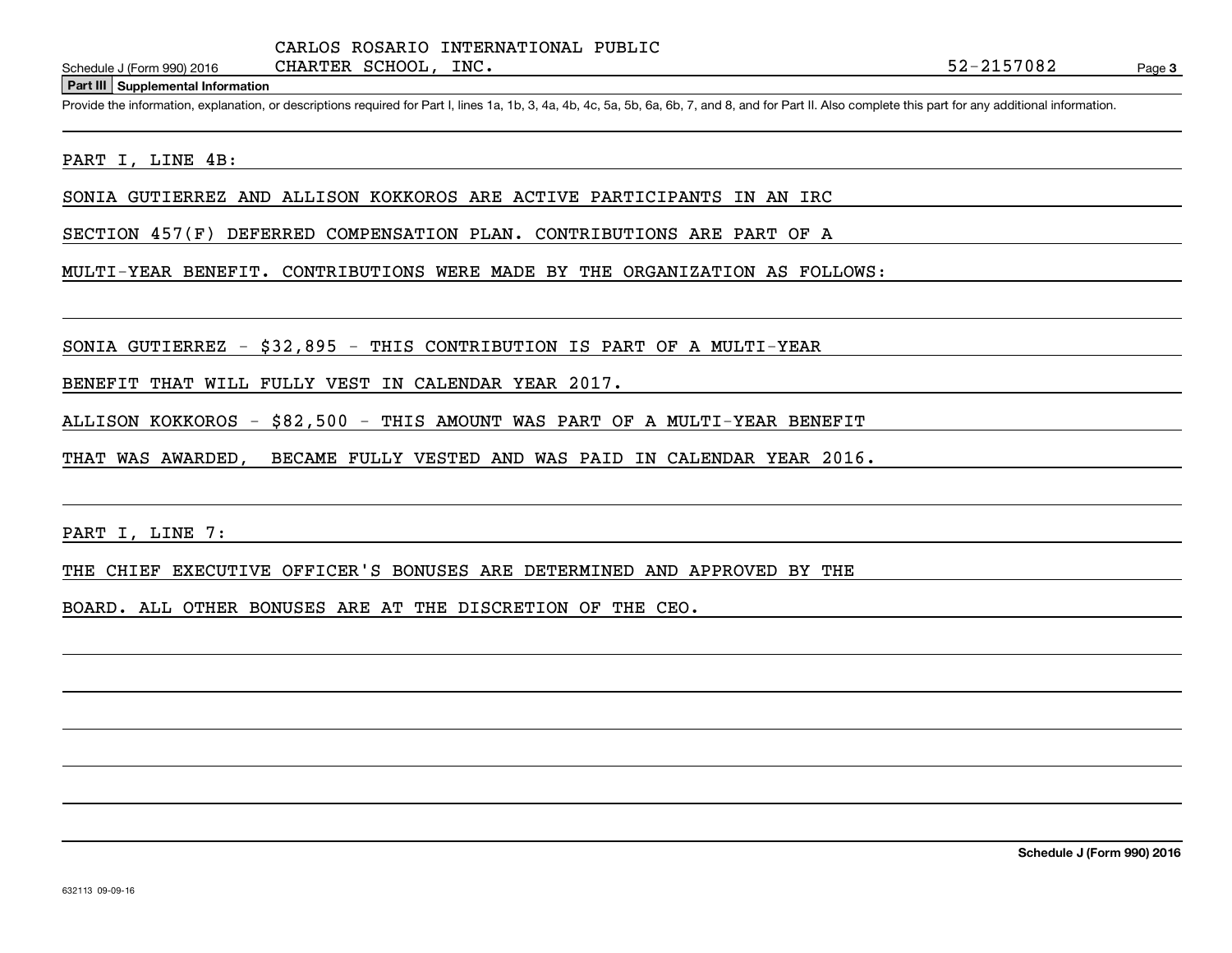**(Form 990 or 990-EZ)**

Department of the Treasury Internal Revenue Service Name of the organization

## **SCHEDULE O Supplemental Information to Form 990 or 990-EZ**

**Information about Schedule O (Form 990 or 990-EZ) and its instructions is at**  $www.irs.gov/form990.$ **Complete to provide information for responses to specific questions on Form 990 or 990-EZ or to provide any additional information. | Attach to Form 990 or 990-EZ.**



CHARTER SCHOOL, INC. 52-2157082 CARLOS ROSARIO INTERNATIONAL PUBLIC

**Employer identification number**

## FORM 990, PART III, LINE 1, DESCRIPTION OF ORGANIZATION MISSION:

LEARNING IN PARTNERSHIP WITH THE COMMUNITY BY FOSTERING A SAFE AND

COMPASSIONATE LEARNING ENVIRONMENT.

FORM 990, PART III, LINE 2, NEW PROGRAM SERVICES:

THE SMALL BUSINESS WORKSHOP SERIES IS A SERIES OF 8 WORKSHOPS OFFERED

TO STUDENTS AND COMMUNITY MEMBERS WHO ARE INTERESTED IN STARTING A

SMALL BUSINESS OR THOSE WHO MAY ALREADY HAVE A BUSINESS AND WANT TO

LEARN MORE ABOUT MANAGEMENT AND GROWTH

FORM 990, PART VI, SECTION B, LINE 11B:

THE CFO REVIEWS AND MAKES CHANGES AS NEEDED. THE RETURN IS ALSO

DISTRIBUTED TO THE BOARD MEMBERS FOR THEIR REVIEW PRIOR TO FILING.

FORM 990, PART VI, SECTION B, LINE 12C:

THE CONFLICT OF INTEREST POLICY IS DISTRIBUTED TO THE BOARD OF TRUSTEES

ONCE A YEAR, WHO SIGN OFF THAT THEY ARE IN COMPLIANCE WITH THE POLICY. THE

POLICY IS DISTRIBUTED ANNUALLY TO THE EMPLOYEES AS PART OF THE EMPLOYEE

HANDBOOK.

OFFICERS AND TRUSTEES ARE TO DISCLOSE TO THE CHIEF EXECUTIVE OFFICER ANY ACTUAL OR POTENTIAL CONFLICTS OF INTEREST IMMEDIATELY SO THAT SAFEGUARDS CAN BE ESTABLISHED TO PROTECT ALL PARTIES.

FORM 990, PART VI, SECTION B, LINE 15A: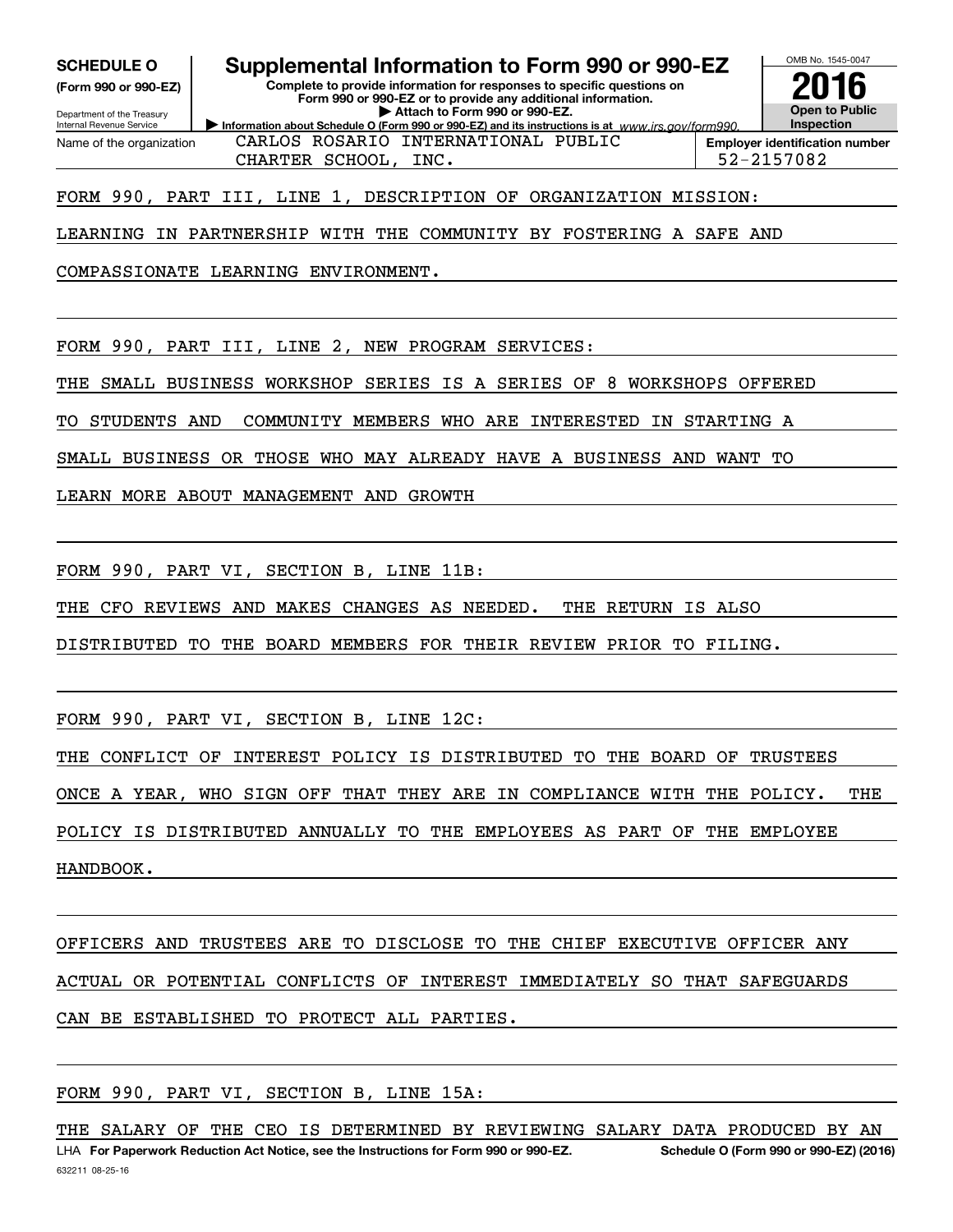| Schedule O (Form 990 or 990-EZ) (2016)                                               | Page 2                                              |
|--------------------------------------------------------------------------------------|-----------------------------------------------------|
| Name of the organization CARLOS ROSARIO INTERNATIONAL PUBLIC<br>CHARTER SCHOOL, INC. | <b>Employer identification number</b><br>52-2157082 |
| THIS INCLUDES REVIEW OF SURVEY DATA FOR CHARTER<br>INDEPENDENT CONSULTANT.           |                                                     |
| SCHOOLS OF SIMILAR SIZE/COMPLEXITY, OTHER NOT FOR PROFITS AND OTHER                  |                                                     |
| COMPARABLE AGENCIES. THE EXECUTIVE COMMITTEE ESTABLISHES THE COMPENSATION            |                                                     |

OF THE CEO WHICH IS REVIEWED AND APPROVED ANNUALLY BY THE BOARD.

SALARIES OF THE OTHER OFFICERS WERE DETERMINED AS PART OF A STUDY CONDUCTED BY AN INDEPENDENT CONSULTANT, AND THEREON ANNUAL SALARY INCREASES WERE PERFORMED ACROSS THE BOARD FOR ALL EMPLOYEES. SALARIES OF OTHER OFFICERS WERE APPROVED BY THE CEO AND THE SALARY EXPENSE WAS APPROVED BY THE BOARD AS PART OF THE ANNUAL BUDGET PROCESS.

FORM 990, PART VI, SECTION C, LINE 18:

THE FORM 990 IS AVAILABLE ON GUIDESTAR. OTHER INFORMATION IS AVAILABLE BY REQUEST.

FORM 990, PART VI, SECTION C, LINE 19:

THE GOVERNING DOCUMENTS, CONFLICT OF INTEREST POLICY, AND FINANCIAL

STATEMENTS ARE AVAILABLE UPON REQUEST.

FORM 990, PART XI, LINE 2C

THE FINANCE COMMITTEE OVERSEES BOTH THE AUDIT AND SELECTION OF THE

AUDIT FIRM. THE PROCESS HAS NOT CHANGED FROM THE PRIOR YEAR.

FORM 990, PART VI, SECTION A, LINE 1A

COMPOSITION OF THE COMMITTEE: CHAIR, VICE CHAIR, TREASURER AND

SECRETARY. THE COMMITTEE PERFORMS OVERSIGHT OF THE MANAGEMENT OF THE

BUSINESS AFFAIRS OF THE SCHOOL. THE BOARD MAY DELEGATE ADDITIONAL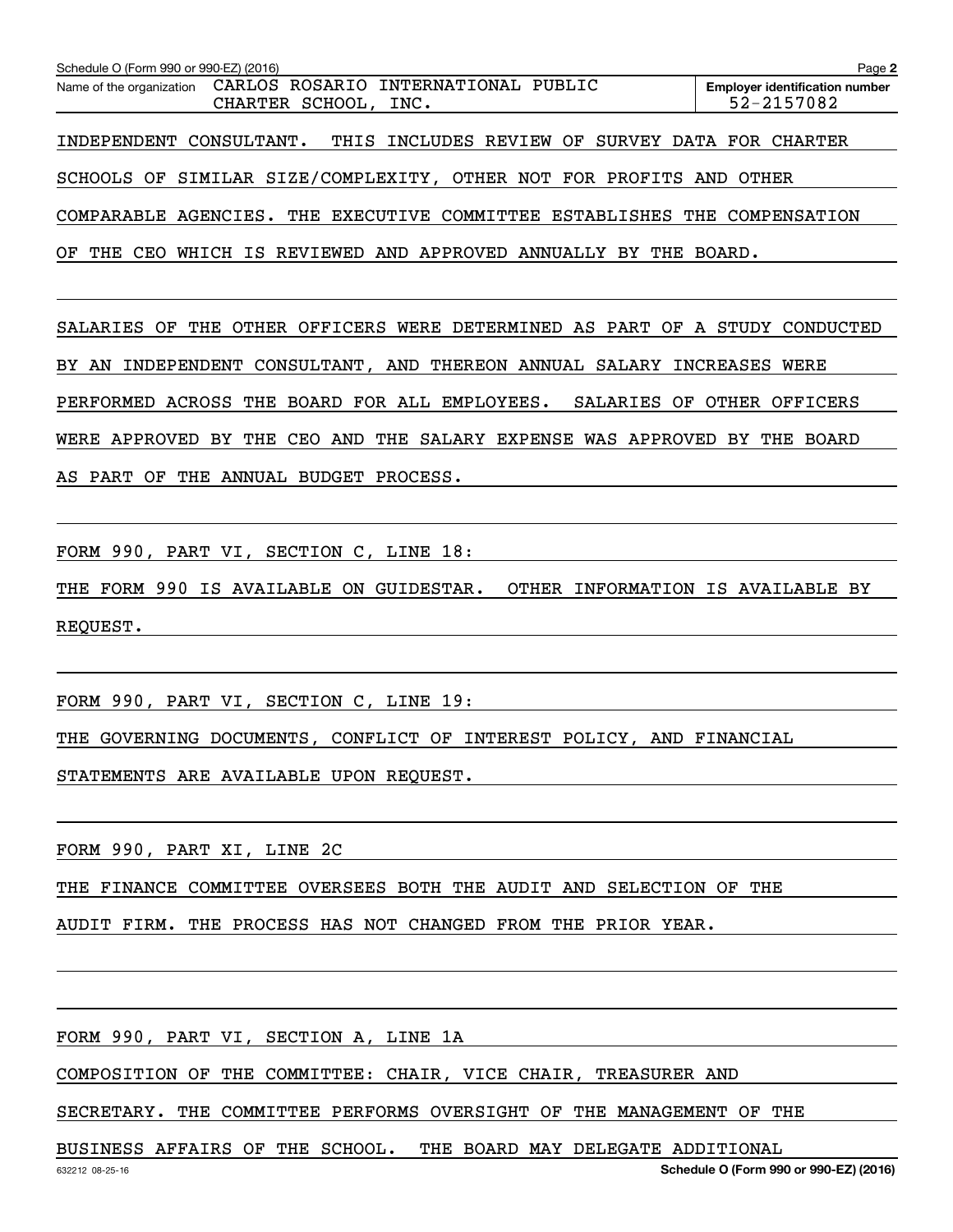| Schedule O (Form 990 or 990-EZ) (2016)<br>CARLOS ROSARIO INTERNATIONAL PUBLIC<br>Name of the organization | Page 2<br><b>Employer identification number</b> |
|-----------------------------------------------------------------------------------------------------------|-------------------------------------------------|
| CHARTER SCHOOL, INC.                                                                                      | 52-2157082                                      |
| DUTIES IN WRITING FROM TIME TO TIME.<br>THE COMMITTEE REPORTS                                             |                                                 |
| PERIODICALLY TO THE BOARD AND PERFORMS FUNCTIONS AS DIRECTED BY THE                                       |                                                 |
| BOARD.                                                                                                    |                                                 |
|                                                                                                           |                                                 |
|                                                                                                           |                                                 |
|                                                                                                           |                                                 |
|                                                                                                           |                                                 |
|                                                                                                           |                                                 |
|                                                                                                           |                                                 |
|                                                                                                           |                                                 |
|                                                                                                           |                                                 |
|                                                                                                           |                                                 |
|                                                                                                           |                                                 |
|                                                                                                           |                                                 |
|                                                                                                           |                                                 |
|                                                                                                           |                                                 |
|                                                                                                           |                                                 |
|                                                                                                           |                                                 |
|                                                                                                           |                                                 |
|                                                                                                           |                                                 |
|                                                                                                           |                                                 |
|                                                                                                           |                                                 |
|                                                                                                           |                                                 |
|                                                                                                           |                                                 |
|                                                                                                           |                                                 |
|                                                                                                           |                                                 |
|                                                                                                           |                                                 |
|                                                                                                           |                                                 |
|                                                                                                           |                                                 |
|                                                                                                           |                                                 |
|                                                                                                           |                                                 |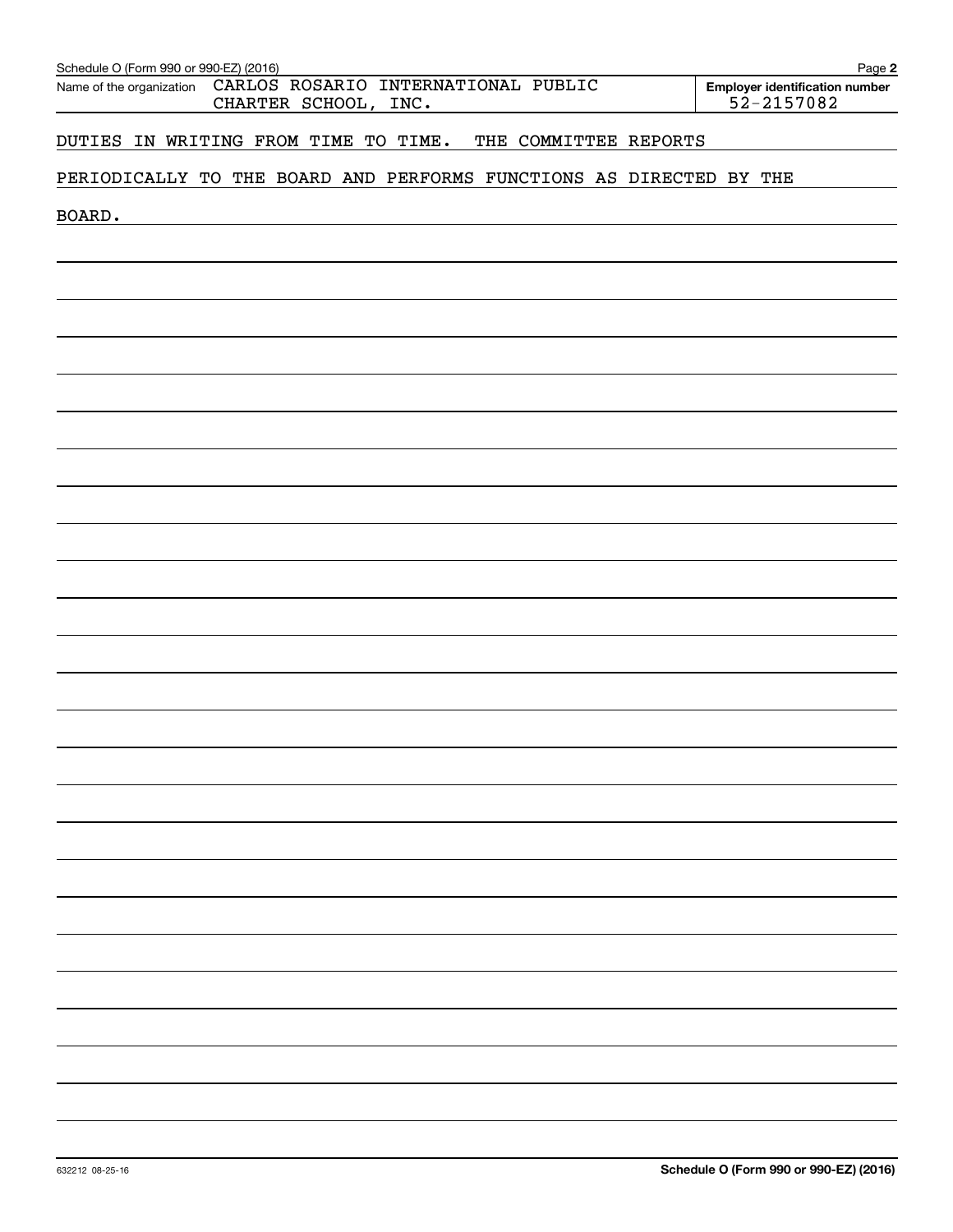| <b>SCHEDULE R</b><br>(Form 990)                                        |                                                        |                                                                                                                                                                                                                   | <b>Related Organizations and Unrelated Partnerships</b><br>> Complete if the organization answered "Yes" on Form 990, Part IV, line 33, 34, 35b, 36, or 37.<br>Attach to Form 990. |                                                     | OMB No. 1545-0047<br>2016                           |                                             |                                     |                                     |                                                      |           |
|------------------------------------------------------------------------|--------------------------------------------------------|-------------------------------------------------------------------------------------------------------------------------------------------------------------------------------------------------------------------|------------------------------------------------------------------------------------------------------------------------------------------------------------------------------------|-----------------------------------------------------|-----------------------------------------------------|---------------------------------------------|-------------------------------------|-------------------------------------|------------------------------------------------------|-----------|
|                                                                        | Department of the Treasury<br>Internal Revenue Service |                                                                                                                                                                                                                   | Information about Schedule R (Form 990) and its instructions is at www.irs.gov/form990.                                                                                            |                                                     |                                                     |                                             |                                     |                                     | <b>Open to Public<br/>Inspection</b>                 |           |
|                                                                        | Name of the organization                               | CHARTER SCHOOL, INC.                                                                                                                                                                                              | CARLOS ROSARIO INTERNATIONAL PUBLIC                                                                                                                                                |                                                     | <b>Employer identification number</b><br>52-2157082 |                                             |                                     |                                     |                                                      |           |
| Part I                                                                 |                                                        | Identification of Disregarded Entities. Complete if the organization answered "Yes" on Form 990, Part IV, line 33.                                                                                                |                                                                                                                                                                                    |                                                     |                                                     |                                             |                                     |                                     |                                                      |           |
| (a)<br>Name, address, and EIN (if applicable)<br>of disregarded entity |                                                        |                                                                                                                                                                                                                   | (b)<br>(c)<br>Legal domicile (state or<br>Primary activity<br>foreign country)                                                                                                     |                                                     | (d)<br>Total income                                 | (e)<br>End-of-year assets                   |                                     | (f)<br>Direct controlling<br>entity |                                                      |           |
|                                                                        |                                                        |                                                                                                                                                                                                                   |                                                                                                                                                                                    |                                                     |                                                     |                                             |                                     |                                     |                                                      |           |
| Part II                                                                |                                                        | Identification of Related Tax-Exempt Organizations. Complete if the organization answered "Yes" on Form 990, Part IV, line 34 because it had one or more related tax-exempt<br>organizations during the tax year. |                                                                                                                                                                                    |                                                     |                                                     |                                             |                                     |                                     |                                                      |           |
|                                                                        |                                                        | (a)<br>Name, address, and EIN<br>of related organization                                                                                                                                                          | (b)<br>Primary activity                                                                                                                                                            | (c)<br>Legal domicile (state or<br>foreign country) | (d)<br><b>Exempt Code</b><br>section                | (e)<br>Public charity<br>status (if section | (f)<br>Direct controlling<br>entity |                                     | $(g)$<br>Section 512(b)(13)<br>controlled<br>entity? |           |
|                                                                        |                                                        |                                                                                                                                                                                                                   |                                                                                                                                                                                    |                                                     |                                                     | 501(c)(3)                                   |                                     |                                     | Yes                                                  | <b>No</b> |
|                                                                        | 1100 HARVARD STREET, NW<br>WASHINGTON, DC 20009        | COMMUNITY CAPITAL CORPORATION - 52-2332161                                                                                                                                                                        | PROVIDING AND OPERATING A<br>FACILITY TO HOUSE<br>NON-PROFIT ORGANIZATIONS                                                                                                         | DISTRICT OF COLUMBIA $501(C)(3)$                    |                                                     | 12, II                                      | N/A                                 |                                     |                                                      | X         |
|                                                                        |                                                        | COMMUNITY CAPITAL CORPORATION - SONIA                                                                                                                                                                             | TO HOLD TITLE AND DEVELOP                                                                                                                                                          |                                                     |                                                     |                                             |                                     |                                     |                                                      |           |
|                                                                        |                                                        | GUTIERREZ CAMPUS - 46-0612061, 1100 HARVARD                                                                                                                                                                       | PROPERTY FOR EDUCATIONAL                                                                                                                                                           |                                                     |                                                     |                                             | COMMUNITY CAPITAL                   |                                     |                                                      |           |
| STREET NW WASHINGTON DC 20009                                          |                                                        |                                                                                                                                                                                                                   | USES                                                                                                                                                                               | DISTRICT OF COLUMBIA 501(C)(2)                      |                                                     |                                             | CORPORATION                         |                                     | X                                                    |           |
|                                                                        |                                                        |                                                                                                                                                                                                                   |                                                                                                                                                                                    |                                                     |                                                     |                                             |                                     |                                     |                                                      |           |
|                                                                        |                                                        |                                                                                                                                                                                                                   |                                                                                                                                                                                    |                                                     |                                                     |                                             |                                     |                                     |                                                      |           |

**For Paperwork Reduction Act Notice, see the Instructions for Form 990. Schedule R (Form 990) 2016**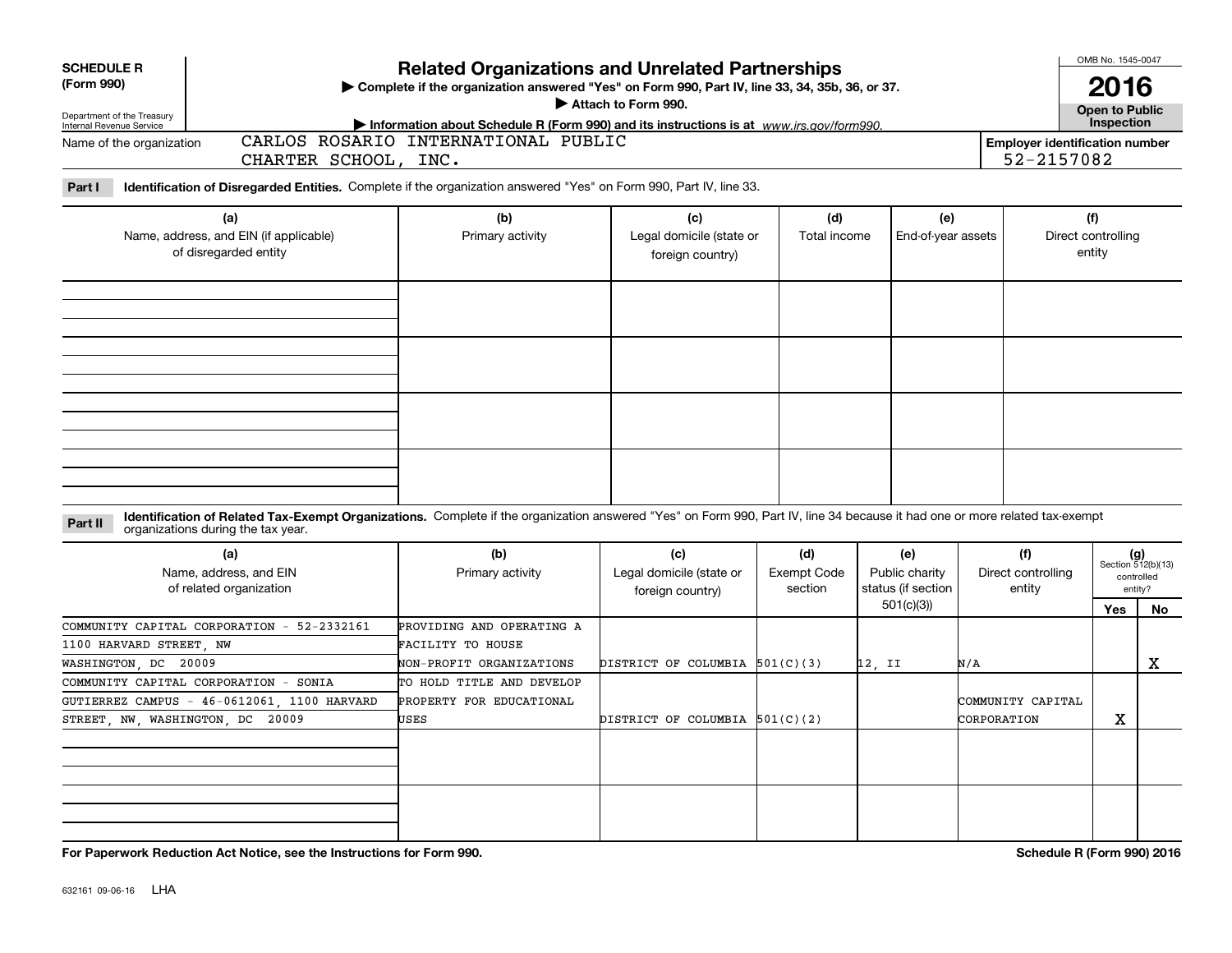#### Schedule R (Form 990) 2016 CHARTER SCHOOL, INC. 52-2157082 <sub>Page</sub>

**2**

**Identification of Related Organizations Taxable as a Partnership.** Complete if the organization answered "Yes" on Form 990, Part IV, line 34 because it had one or more related **Part III** organizations treated as a partnership during the tax year.

| (a)                                               | (b)              | (c)                  | (d)               | (e)                                                                  | (f)                | (g)                      |              | (h)              | (i)                                                       | (i)        | (k) |                                                           |
|---------------------------------------------------|------------------|----------------------|-------------------|----------------------------------------------------------------------|--------------------|--------------------------|--------------|------------------|-----------------------------------------------------------|------------|-----|-----------------------------------------------------------|
| Name, address, and EIN<br>of related organization | Primary activity |                      | Legal<br>domicile | Direct controlling<br>entity                                         | Predominant income | Share of total<br>income | Share of     | Disproportionate |                                                           | Code V-UBI |     | General or Percentage<br>managing<br>partner?<br>partner? |
|                                                   |                  | (state or<br>foreign |                   | (related, unrelated,<br>excluded from tax under<br>sections 512-514) |                    | end-of-year<br>assets    | allocations? |                  |                                                           |            |     |                                                           |
|                                                   |                  | country)             |                   |                                                                      |                    |                          | Yes $ $      | No               | amount in box<br>20 of Schedule<br>K-1 (Form 1065) Yes No |            |     |                                                           |
|                                                   |                  |                      |                   |                                                                      |                    |                          |              |                  |                                                           |            |     |                                                           |
|                                                   |                  |                      |                   |                                                                      |                    |                          |              |                  |                                                           |            |     |                                                           |
|                                                   |                  |                      |                   |                                                                      |                    |                          |              |                  |                                                           |            |     |                                                           |
|                                                   |                  |                      |                   |                                                                      |                    |                          |              |                  |                                                           |            |     |                                                           |
|                                                   |                  |                      |                   |                                                                      |                    |                          |              |                  |                                                           |            |     |                                                           |
|                                                   |                  |                      |                   |                                                                      |                    |                          |              |                  |                                                           |            |     |                                                           |
|                                                   |                  |                      |                   |                                                                      |                    |                          |              |                  |                                                           |            |     |                                                           |
|                                                   |                  |                      |                   |                                                                      |                    |                          |              |                  |                                                           |            |     |                                                           |
|                                                   |                  |                      |                   |                                                                      |                    |                          |              |                  |                                                           |            |     |                                                           |
|                                                   |                  |                      |                   |                                                                      |                    |                          |              |                  |                                                           |            |     |                                                           |
|                                                   |                  |                      |                   |                                                                      |                    |                          |              |                  |                                                           |            |     |                                                           |
|                                                   |                  |                      |                   |                                                                      |                    |                          |              |                  |                                                           |            |     |                                                           |
|                                                   |                  |                      |                   |                                                                      |                    |                          |              |                  |                                                           |            |     |                                                           |
|                                                   |                  |                      |                   |                                                                      |                    |                          |              |                  |                                                           |            |     |                                                           |
|                                                   |                  |                      |                   |                                                                      |                    |                          |              |                  |                                                           |            |     |                                                           |
|                                                   |                  |                      |                   |                                                                      |                    |                          |              |                  |                                                           |            |     |                                                           |
|                                                   |                  |                      |                   |                                                                      |                    |                          |              |                  |                                                           |            |     |                                                           |

**Identification of Related Organizations Taxable as a Corporation or Trust.** Complete if the organization answered "Yes" on Form 990, Part IV, line 34 because it had one or more related **Part IV** organizations treated as a corporation or trust during the tax year.

| (a)<br>Name, address, and EIN<br>of related organization | (b)<br>Primary activity | (c)<br>Legal domicile<br>state or<br>foreign | (d)<br>Direct controlling<br>entity | (e)<br>Type of entity<br>(C corp, S corp,<br>or trust) | (f)<br>Share of total<br>income | (g)<br>Share of<br>end-of-year<br>assets | (h)<br>Percentage<br>ownership | $\begin{array}{c} \textbf{(i)}\\ \text{Section}\\ 512 \text{(b)} \text{(13)}\\ \text{controlled}\\ \text{entity?} \end{array}$ |
|----------------------------------------------------------|-------------------------|----------------------------------------------|-------------------------------------|--------------------------------------------------------|---------------------------------|------------------------------------------|--------------------------------|--------------------------------------------------------------------------------------------------------------------------------|
|                                                          |                         | country)                                     |                                     |                                                        |                                 |                                          |                                | Yes   No                                                                                                                       |
|                                                          |                         |                                              |                                     |                                                        |                                 |                                          |                                |                                                                                                                                |
|                                                          |                         |                                              |                                     |                                                        |                                 |                                          |                                |                                                                                                                                |
|                                                          |                         |                                              |                                     |                                                        |                                 |                                          |                                |                                                                                                                                |
|                                                          |                         |                                              |                                     |                                                        |                                 |                                          |                                |                                                                                                                                |
|                                                          |                         |                                              |                                     |                                                        |                                 |                                          |                                |                                                                                                                                |
|                                                          |                         |                                              |                                     |                                                        |                                 |                                          |                                |                                                                                                                                |
|                                                          |                         |                                              |                                     |                                                        |                                 |                                          |                                |                                                                                                                                |
|                                                          |                         |                                              |                                     |                                                        |                                 |                                          |                                |                                                                                                                                |
|                                                          |                         |                                              |                                     |                                                        |                                 |                                          |                                |                                                                                                                                |
|                                                          |                         |                                              |                                     |                                                        |                                 |                                          |                                |                                                                                                                                |
|                                                          |                         |                                              |                                     |                                                        |                                 |                                          |                                |                                                                                                                                |
|                                                          |                         |                                              |                                     |                                                        |                                 |                                          |                                |                                                                                                                                |
|                                                          |                         |                                              |                                     |                                                        |                                 |                                          |                                |                                                                                                                                |
|                                                          |                         |                                              |                                     |                                                        |                                 |                                          |                                |                                                                                                                                |
|                                                          |                         |                                              |                                     |                                                        |                                 |                                          |                                |                                                                                                                                |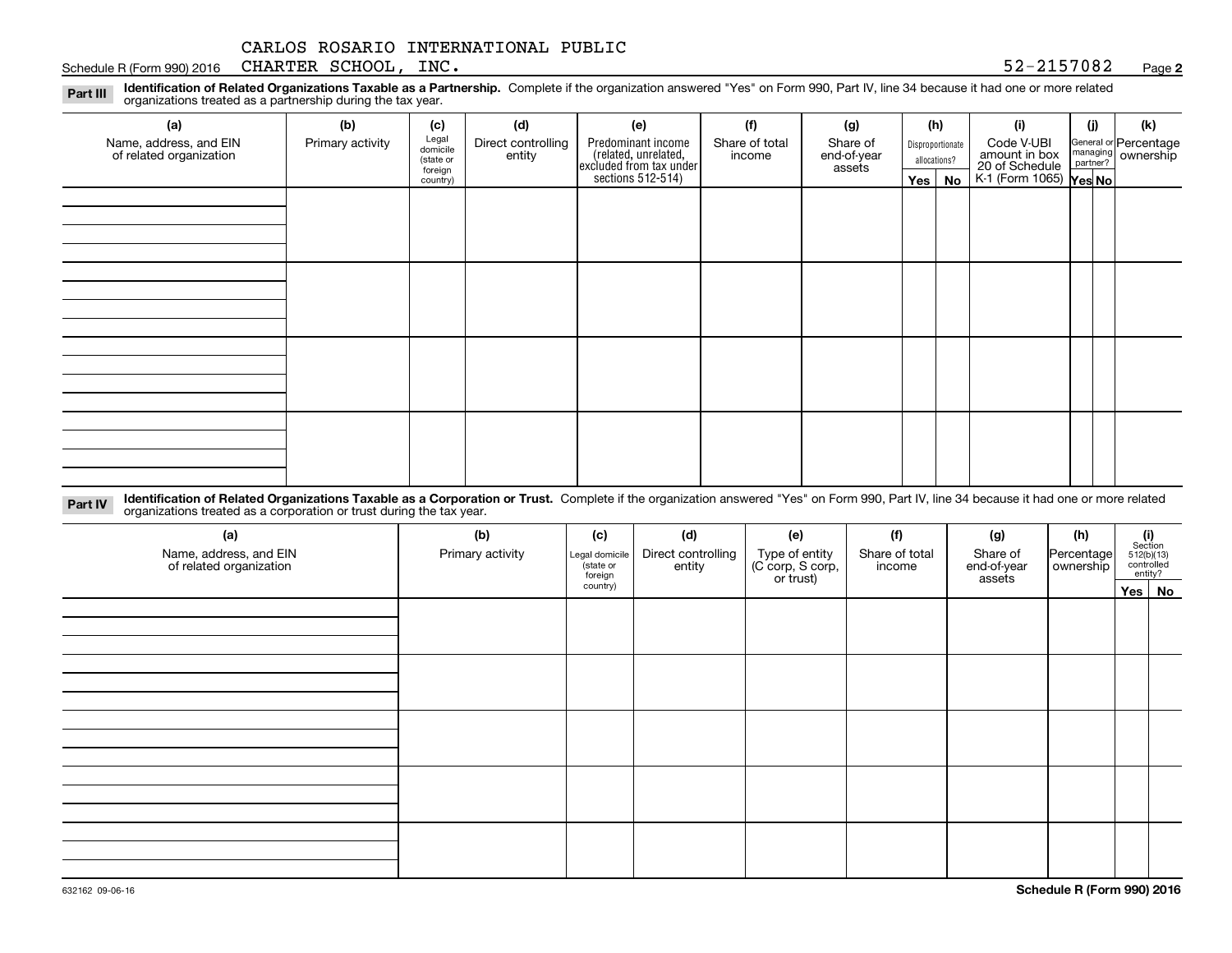Schedule R (Form 990) 2016 CHARTER SCHOOL, INC. 52-2157082 <sub>Page</sub>

|  | Part V Transactions With Related Organizations. Complete if the organization answered "Yes" on Form 990, Part IV, line 34, 35b, or 36. |  |  |
|--|----------------------------------------------------------------------------------------------------------------------------------------|--|--|
|--|----------------------------------------------------------------------------------------------------------------------------------------|--|--|

| Note: Complete line 1 if any entity is listed in Parts II, III, or IV of this schedule.                                                                                                                                        |                | Yes | No          |
|--------------------------------------------------------------------------------------------------------------------------------------------------------------------------------------------------------------------------------|----------------|-----|-------------|
| During the tax year, did the organization engage in any of the following transactions with one or more related organizations listed in Parts II-IV?                                                                            |                |     |             |
|                                                                                                                                                                                                                                | 1a             |     | X           |
| b Gift, grant, or capital contribution to related organization(s) manufaction contracts and contribution to related organization(s)                                                                                            | 1b             |     | X           |
|                                                                                                                                                                                                                                | 1c             |     | X           |
| d Loans or loan guarantees to or for related organization(s) committion contracts are constructed as a control or contract or contract or contract or contract or contract or contract or contract or contract or contract or  | 1d             |     | X           |
|                                                                                                                                                                                                                                | 1e             |     | X           |
|                                                                                                                                                                                                                                |                |     |             |
| Dividends from related organization(s) manufactured and contract and contract and contract and contract and contract and contract and contract and contract and contract and contract and contract and contract and contract a | 1f             |     | X           |
| g Sale of assets to related organization(s) www.assetsion.com/www.assetsion.com/www.assetsion.com/www.assetsion.com/www.assetsion.com/www.assetsion.com/www.assetsion.com/www.assetsion.com/www.assetsion.com/www.assetsion.co | 1a             |     | X           |
| h Purchase of assets from related organization(s) manufactured content to content the content of the content of the content of the content of the content of the content of the content of the content of the content of the c | 1 <sub>h</sub> |     | X           |
| i Exchange of assets with related organization(s) machinamic material contracts and a set of a set set of an anti-                                                                                                             | 1i             |     | $\mathbf X$ |
| Lease of facilities, equipment, or other assets to related organization(s) material content and content and content and content and content and content and content and content and content and content and content and conten | 11             |     | X           |
|                                                                                                                                                                                                                                |                |     |             |
|                                                                                                                                                                                                                                | 1k             | X   |             |
|                                                                                                                                                                                                                                | 11             |     | X           |
| m Performance of services or membership or fundraising solicitations by related organization(s)                                                                                                                                | 1 <sub>m</sub> |     | X           |
|                                                                                                                                                                                                                                | 1n             | X   |             |
| <b>o</b> Sharing of paid employees with related organization(s)                                                                                                                                                                | 1о             | X   |             |
|                                                                                                                                                                                                                                |                |     |             |
| p Reimbursement paid to related organization(s) for expenses [1111] and the content of the content of the content of the content of the content of the content of the content of the content of the content of the content of  | 1p             | X   |             |
|                                                                                                                                                                                                                                | 1 <sub>q</sub> | x   |             |
|                                                                                                                                                                                                                                |                |     |             |
| Other transfer of cash or property to related organization(s)                                                                                                                                                                  | 1r             |     | X           |
|                                                                                                                                                                                                                                |                |     | X           |

**2**If the answer to any of the above is "Yes," see the instructions for information on who must complete this line, including covered relationships and transaction thresholds.

| (a)<br>Name of related organization | (b)<br>Transaction<br>type (a-s) | (c)<br>Amount involved | (d)<br>Method of determining amount involved |
|-------------------------------------|----------------------------------|------------------------|----------------------------------------------|
| (1) COMMUNITY CAPITAL CORPORATION   | К                                | $4,946,593.\text{FMV}$ |                                              |
| (2) COMMUNITY CAPITAL CORPORATION   |                                  | 138,529.FMV            |                                              |
| (3) COMMUNITY CAPITAL CORPORATION   |                                  | 79,556.FMV             |                                              |
| (4) COMMUNITY CAPITAL CORPORATION   | Р                                | 503,155.FMV            |                                              |
| (5)                                 |                                  |                        |                                              |
| (6)                                 |                                  |                        |                                              |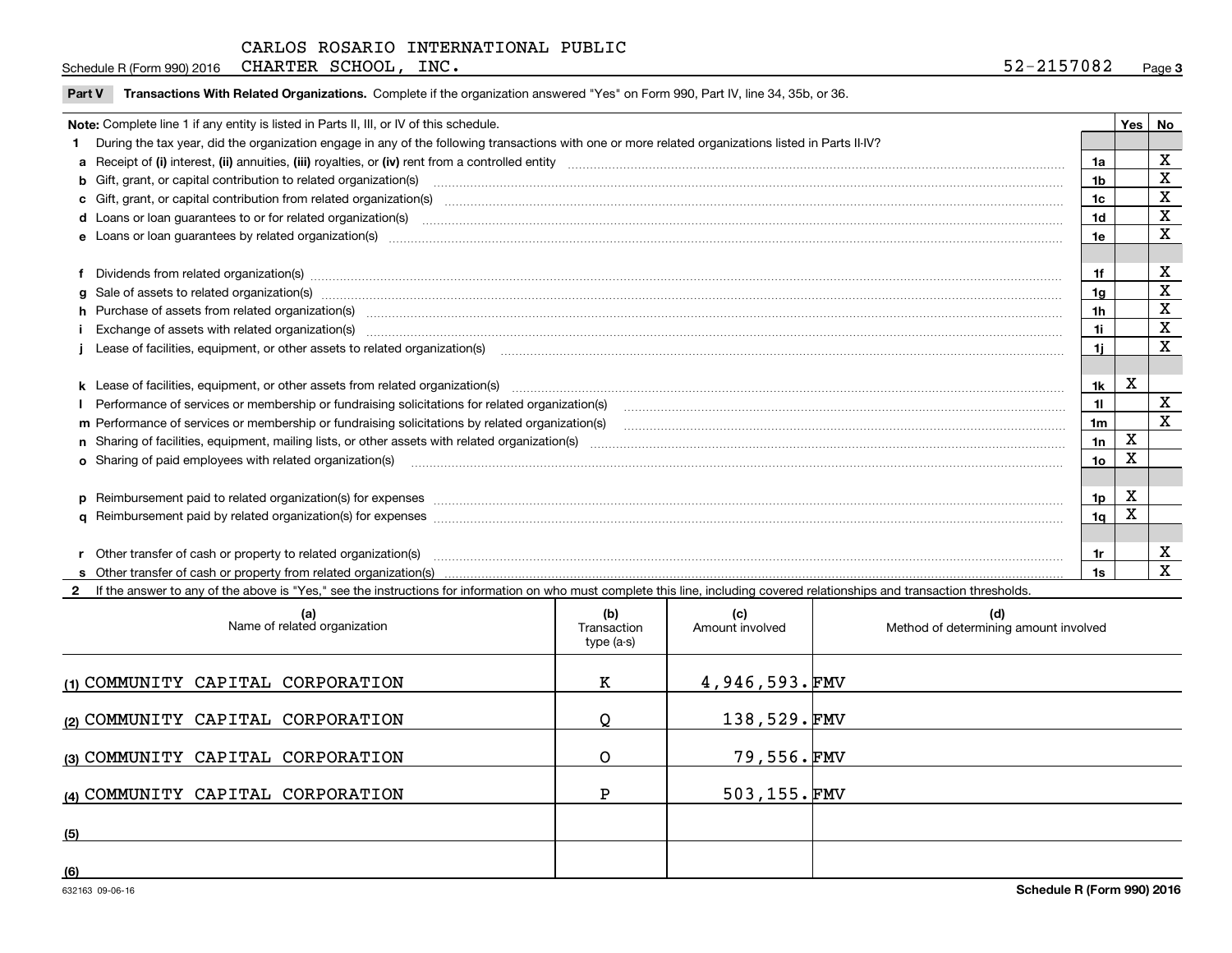Schedule R (Form 990) 2016 CHARTER SCHOOL, INC. 52-2157082 <sub>Page</sub>

**Part VI Unrelated Organizations Taxable as a Partnership. Complete if the organization answered "Yes" on Form 990, Part IV, line 37.** 

Provide the following information for each entity taxed as a partnership through which the organization conducted more than five percent of its activities (measured by total assets or gross revenue) that was not a related organization. See instructions regarding exclusion for certain investment partnerships.

| (a)<br>Name, address, and EIN<br>of entity | (b)<br>Primary activity | (c)<br>Legal domicile<br>(state or foreign<br>country) | (d)<br>Predominant income<br>(related, unrelated,<br>excluded from tax under<br>sections 512-514) | $\begin{array}{c} \textbf{(e)}\\ \text{Are all} \\ \text{partners sec.}\\ 501(c)(3)\\ \text{orgs.?} \end{array}$<br>Yes No | (f)<br>Share of<br>total<br>income | (g)<br>Share of<br>end-of-year<br>assets | (h)<br>Dispropor-<br>tionate<br>allocations?<br>Yes No | (i)<br>Code V-UBI<br>  amount in box 20 managing<br>  of Schedule K-1 partner? ownership<br>  of Schedule K-1 partner? ownership<br>  Yes No | (i)<br>Yes No | (k) |
|--------------------------------------------|-------------------------|--------------------------------------------------------|---------------------------------------------------------------------------------------------------|----------------------------------------------------------------------------------------------------------------------------|------------------------------------|------------------------------------------|--------------------------------------------------------|----------------------------------------------------------------------------------------------------------------------------------------------|---------------|-----|
|                                            |                         |                                                        |                                                                                                   |                                                                                                                            |                                    |                                          |                                                        |                                                                                                                                              |               |     |
|                                            |                         |                                                        |                                                                                                   |                                                                                                                            |                                    |                                          |                                                        |                                                                                                                                              |               |     |
|                                            |                         |                                                        |                                                                                                   |                                                                                                                            |                                    |                                          |                                                        |                                                                                                                                              |               |     |
|                                            |                         |                                                        |                                                                                                   |                                                                                                                            |                                    |                                          |                                                        |                                                                                                                                              |               |     |
|                                            |                         |                                                        |                                                                                                   |                                                                                                                            |                                    |                                          |                                                        |                                                                                                                                              |               |     |
|                                            |                         |                                                        |                                                                                                   |                                                                                                                            |                                    |                                          |                                                        |                                                                                                                                              |               |     |
|                                            |                         |                                                        |                                                                                                   |                                                                                                                            |                                    |                                          |                                                        |                                                                                                                                              |               |     |
|                                            |                         |                                                        |                                                                                                   |                                                                                                                            |                                    |                                          |                                                        |                                                                                                                                              |               |     |

**Schedule R (Form 990) 2016**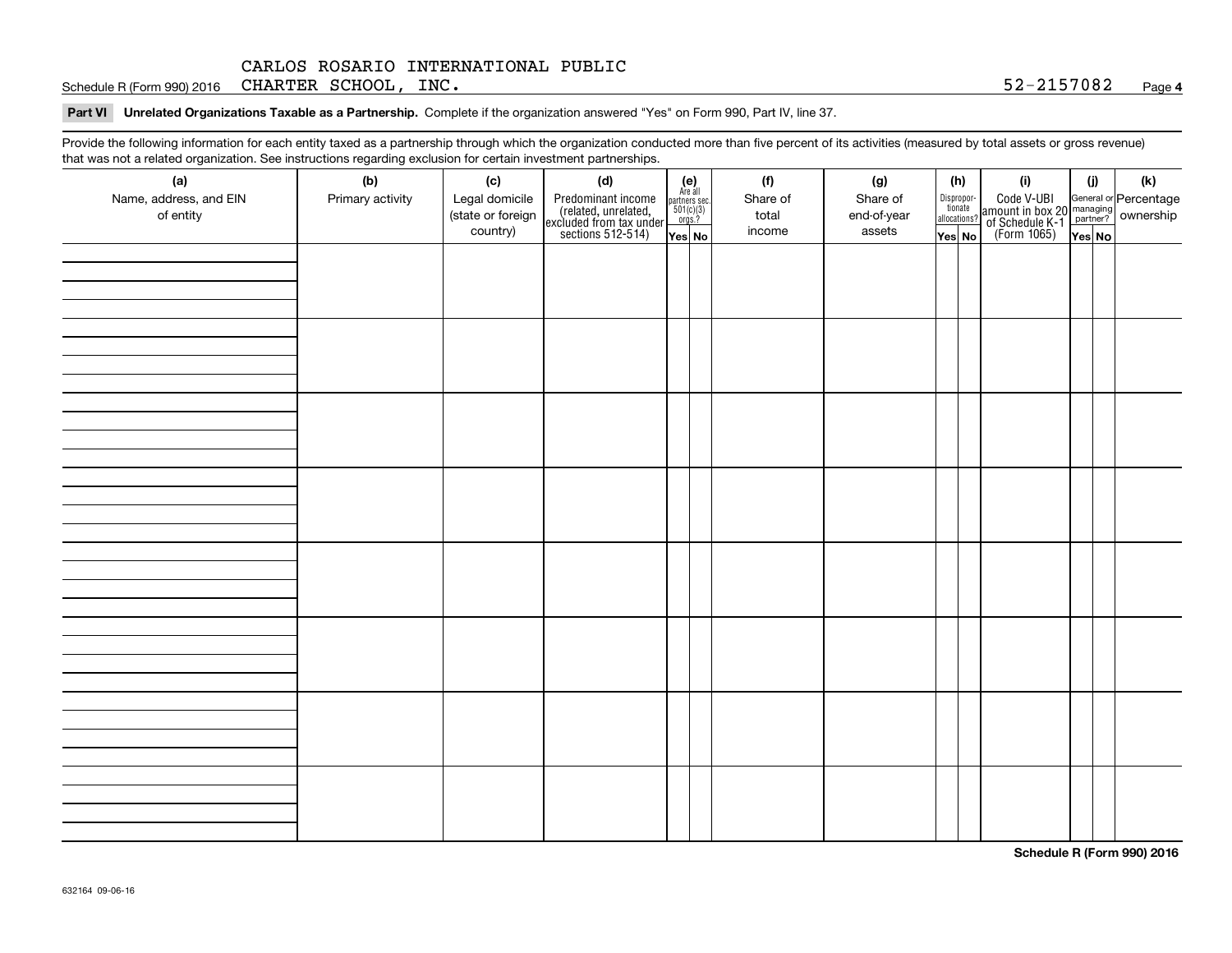## Schedule R (Form 990) 2016 CHARTER SCHOOL, INC  $\bullet$  52-2157082 Page CARLOS ROSARIO INTERNATIONAL PUBLIC

**Part VII Supplemental Information.**

Provide additional information for responses to questions on Schedule R. See instructions.